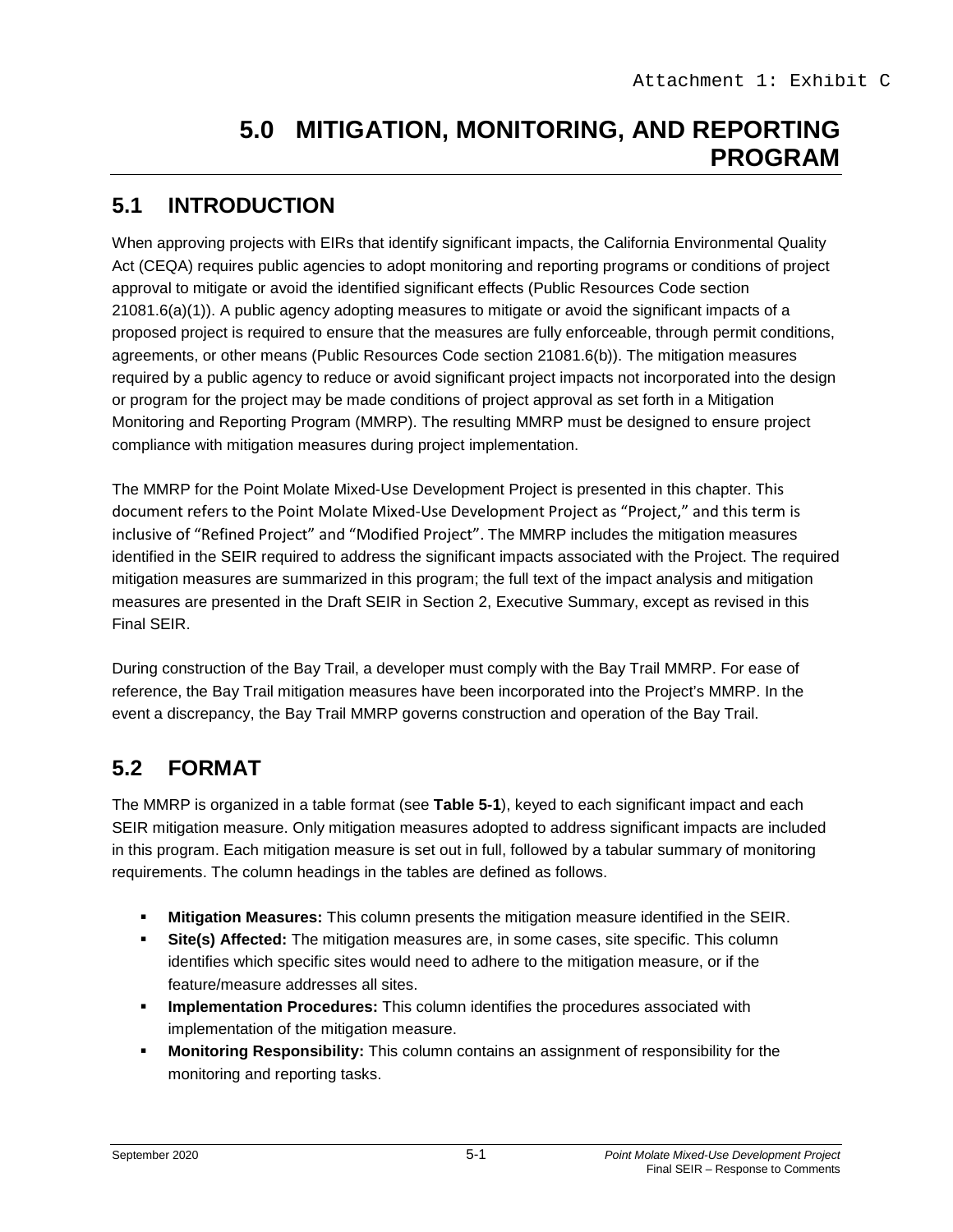- **Monitoring and Reporting Action:** This column refers to the outcome from implementing the mitigation measure.
- **Schedule:** This column provides the general schedule for conducting each mitigation task, identifying where appropriate both the timing and the frequency of the action.
- **Verification of Compliance:** This column may be used by the lead agency to document the person who verified the implementation of the mitigation measure and the date on which this verification occurred.

## **5.3 ENFORCEMENT**

If the Project is approved, the MMRP would be incorporated as a condition of such approval. Therefore, all mitigation measures for significant impacts must be carried out in order to fulfill the requirements of approval. Implementation actions are outlined in each measure. A number of the mitigation measures would be implemented during the course of the development review process. These measures would be checked on plans, in reports, and in the field prior to construction. Most of the remaining mitigation measures would be implemented during the construction or project implementation phase.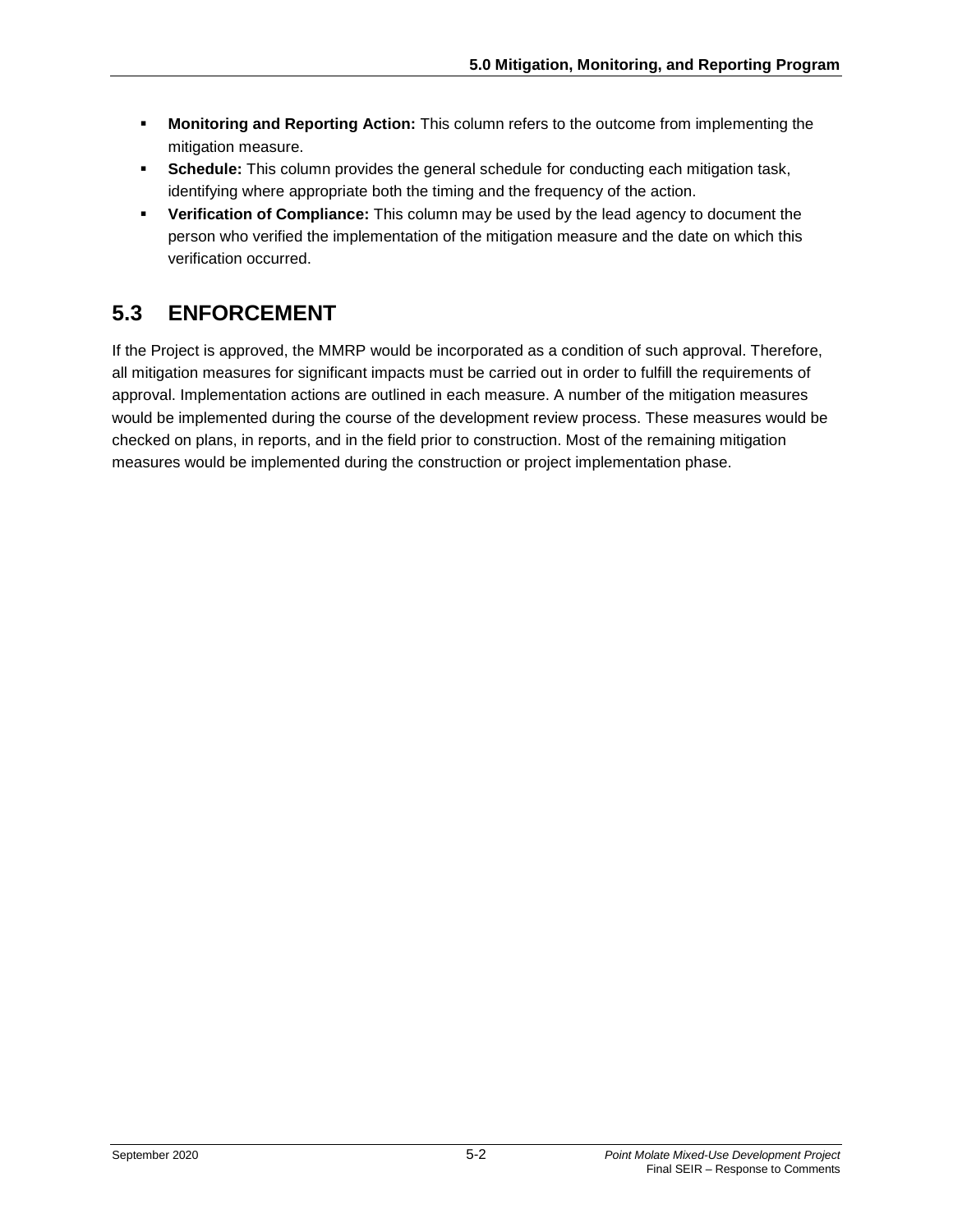| <b>Mitigation Measures</b>                                                                                                                                                                                                                                                                                                                                                                                                                                                                                                  | Site(s)<br><b>Affected</b>                   | <b>Mitigation/Monitoring</b><br><b>Responsible Party</b>                                                                                                                                                                                                              | <b>Timing for Mitigation</b><br><b>Measure</b>                                                                                                                                                   | <b>Verified By and Date</b> |
|-----------------------------------------------------------------------------------------------------------------------------------------------------------------------------------------------------------------------------------------------------------------------------------------------------------------------------------------------------------------------------------------------------------------------------------------------------------------------------------------------------------------------------|----------------------------------------------|-----------------------------------------------------------------------------------------------------------------------------------------------------------------------------------------------------------------------------------------------------------------------|--------------------------------------------------------------------------------------------------------------------------------------------------------------------------------------------------|-----------------------------|
| <b>4.1 Aesthetics</b>                                                                                                                                                                                                                                                                                                                                                                                                                                                                                                       |                                              |                                                                                                                                                                                                                                                                       |                                                                                                                                                                                                  |                             |
| MM 4.1-1. Wastewater Treatment Plant Screening: All<br>wastewater infrastructure shall be screened using vegetation,<br>such as trees and shrubs, and fencing. Vegetation must be<br>selected so that screening is achieved at least 12 inches above<br>infrastructure at full growth and fully cover fencing. Facilities and<br>fencing shall be painted on all sides to blend into vegetation.<br>Example colors include EBMUD's standard green color, Federal<br>Color Number FS-14159.                                  | Wastewater<br>Treatment<br><b>Facilities</b> | $\bullet$<br>Project Proponent/<br><b>Project Contractor</b><br>is responsible for<br>mitigation.<br>City of Richmond<br>$\bullet$<br><b>Building Division</b><br>and Engineering<br><b>Services</b><br>Department is<br>responsible for<br>monitoring<br>compliance. | Design and<br>$\bullet$<br>documentation<br>approval prior to<br>issuance of<br>building permit for<br>each building.<br>Materials approval<br>$\bullet$<br>prior certification<br>of occupancy. | Verified By:<br>Date:       |
| MM 4.1-2. Booster Pump Station Aesthetic Treatment: The<br>booster pump station shall be housed in a structure that is<br>consistent in design with the design guidelines for the Project.<br>The structure shall be designed to appear similar to other nearby<br>structures, including non-residential or residential structures,<br>whichever is located nearest to the booster pump station.                                                                                                                            | <b>Booster</b><br>Pump<br><b>Facilities</b>  | Project Proponent/<br>$\bullet$<br><b>Project Contractor</b><br>is responsible for<br>mitigation.<br>City of Richmond<br>$\bullet$<br><b>Building Division</b><br>and Engineering<br>Services<br>Department is<br>responsible for<br>monitoring<br>compliance.        | Design and<br>$\bullet$<br>documentation<br>approval prior to<br>issuance of<br>building permit for<br>each building.<br>Materials approval<br>prior certification<br>of occupancy.              | Verified By:<br>Date:       |
| 4.2 Air Quality and Greenhouse Gas Emissions                                                                                                                                                                                                                                                                                                                                                                                                                                                                                |                                              |                                                                                                                                                                                                                                                                       |                                                                                                                                                                                                  |                             |
| MM 4.2-1. Construction Emissions: The following measures<br>would be implemented by the Project to reduce emissions of<br>CAPs, GHG, and DPM from construction, consistent with the<br>BAAQMD-identified Best Management Practices.<br>MM 4.2-1 (a): All exposed surfaces (e.g., parking areas, staging<br>areas, soil piles, graded areas, and unpaved access roads) shall<br>be watered two times per day.<br>MM 4.2-1 (b): All haul trucks transporting soil, sand, or other<br>loose material offsite shall be covered. | <b>Project Site</b>                          | Project Proponent/<br>$\bullet$<br><b>Project Contractor</b><br>is responsible for<br>mitigation.<br>City of Richmond<br><b>Building Division</b><br>and Engineering<br>Services<br>Department is<br>responsible for                                                  | Prior to issuance<br>$\bullet$<br>of building permit.<br>Field inspections<br>$\bullet$<br>during<br>construction.                                                                               | Verified By:<br>Date:       |

**TABLE 5-1** MITIGATION, MONITORING, AND REPORTING PROGRAM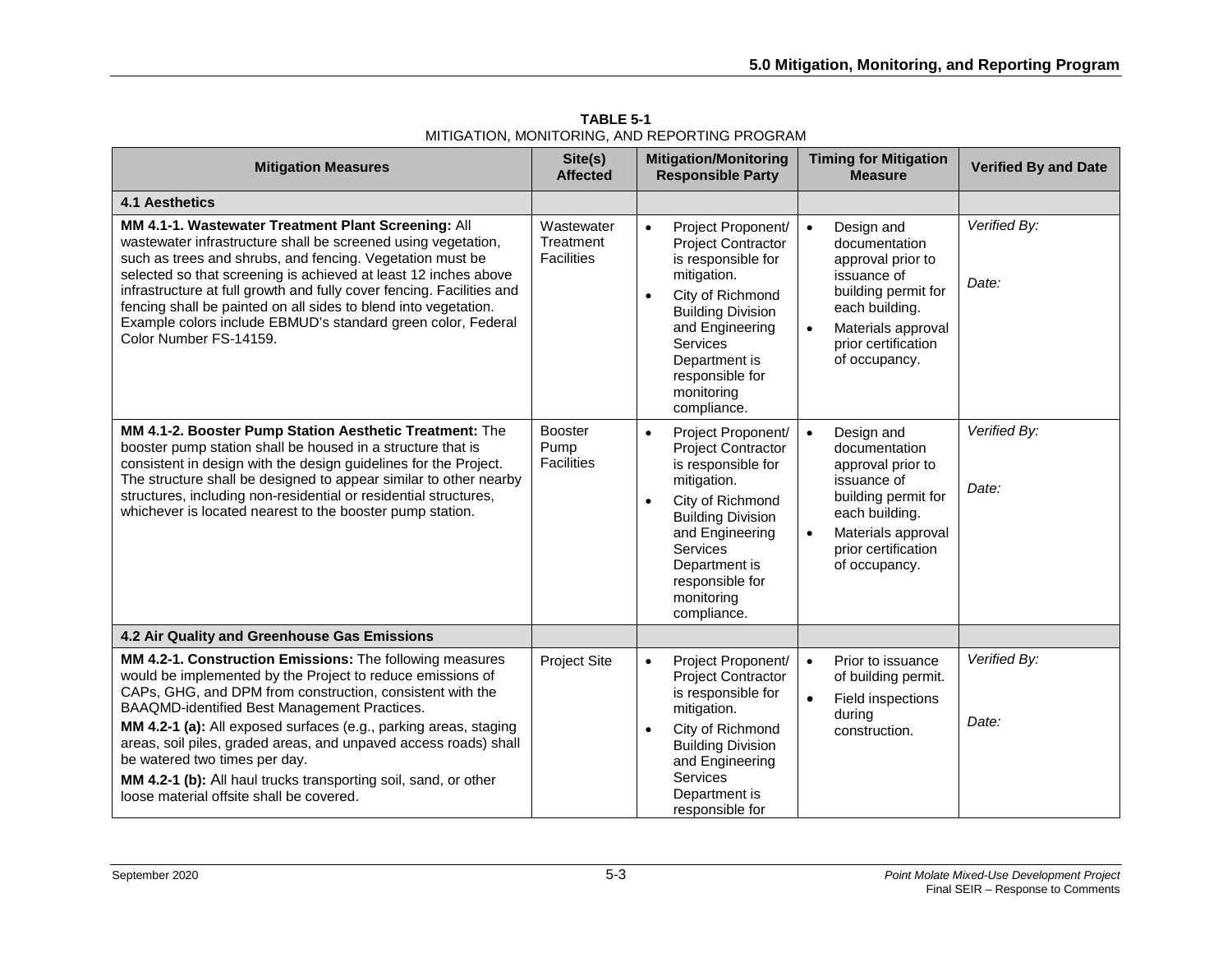| <b>Mitigation Measures</b>                                                                                                                                                                                                                                                                                                                                                                                | Site(s)<br><b>Affected</b> | <b>Mitigation/Monitoring</b><br><b>Responsible Party</b>                           | <b>Timing for Mitigation</b><br><b>Measure</b>            | <b>Verified By and Date</b> |
|-----------------------------------------------------------------------------------------------------------------------------------------------------------------------------------------------------------------------------------------------------------------------------------------------------------------------------------------------------------------------------------------------------------|----------------------------|------------------------------------------------------------------------------------|-----------------------------------------------------------|-----------------------------|
| MM 4.2-1 (c): All visible mud or dirt track-out onto adjacent<br>public roads shall be removed using wet power vacuum street<br>sweepers at least once per day. The use of dry power sweeping<br>is prohibited.<br>MM 4.2-1 (d): All vehicle speeds on unpaved roads shall be<br>limited to 15 miles per hour.                                                                                            |                            | monitoring<br>compliance.                                                          |                                                           |                             |
| MM 4.2-1 (e): All roadways, driveways, and sidewalks to be<br>paved shall be completed as soon as possible. Building pads<br>shall be laid as soon as possible after grading unless seeding or<br>soil binders are used.                                                                                                                                                                                  |                            |                                                                                    |                                                           |                             |
| <b>MM 4.2-1 (f):</b> Idling times for construction equipment shall be<br>minimized either by shutting equipment off when not in use or<br>reducing the maximum idling time to 5 minutes (as required by<br>the California airborne toxics control measure Title 13, section<br>2485 of California Code of Regulations). Clear signage shall be<br>provided for construction workers at all access points. |                            |                                                                                    |                                                           |                             |
| MM 4.2-1 (g): All construction equipment shall be maintained<br>and properly tuned in accordance with manufacturer's<br>specifications. All equipment shall be checked by a certified<br>mechanic and determined to be running in proper condition prior<br>to operation.                                                                                                                                 |                            |                                                                                    |                                                           |                             |
| MM 4.2-1 (h): A publicly visible sign shall be posted with the<br>telephone number and person to contact at the Lead Agency<br>regarding dust complaints. This person shall respond and take<br>corrective action within 48 hours. The applicable air district's<br>phone number shall also be visible to ensure compliance with<br>applicable regulations.                                               |                            |                                                                                    |                                                           |                             |
| Additionally, the following measures would be implemented by<br>the Project to reduce emissions of CAPs, GHG, and DPM from<br>construction.                                                                                                                                                                                                                                                               |                            |                                                                                    |                                                           |                             |
| MM 4.2-1 (i): The Project shall use Tier 4 Final off-road<br>equipment for construction equipment 50 horsepower or greater,<br>except for paving equipment.                                                                                                                                                                                                                                               |                            |                                                                                    |                                                           |                             |
| MM 4.2-1 (j): The Project shall use electric construction<br>equipment for equipment that is less than 50 horsepower.                                                                                                                                                                                                                                                                                     |                            |                                                                                    |                                                           |                             |
| MM 4.2-2. Operational Emissions: Prior to issuance of<br>occupancy permits, the Project would reduce emissions of CAPs<br>and GHGs during operation through the following actions.                                                                                                                                                                                                                        | <b>Project Site</b>        | Project Proponent/<br>$\bullet$<br><b>Project Contractor</b><br>is responsible for | Prior to issuance<br>$\bullet$<br>of occupancy<br>permit. | Verified By:                |
| MM 4.2-2 (a): Indoor painting shall utilize "super-compliant" VOC<br>architectural coating for residential and non-residential interior                                                                                                                                                                                                                                                                   |                            | mitigation.                                                                        | <b>Planning Division</b><br>Review will verify            | Date:                       |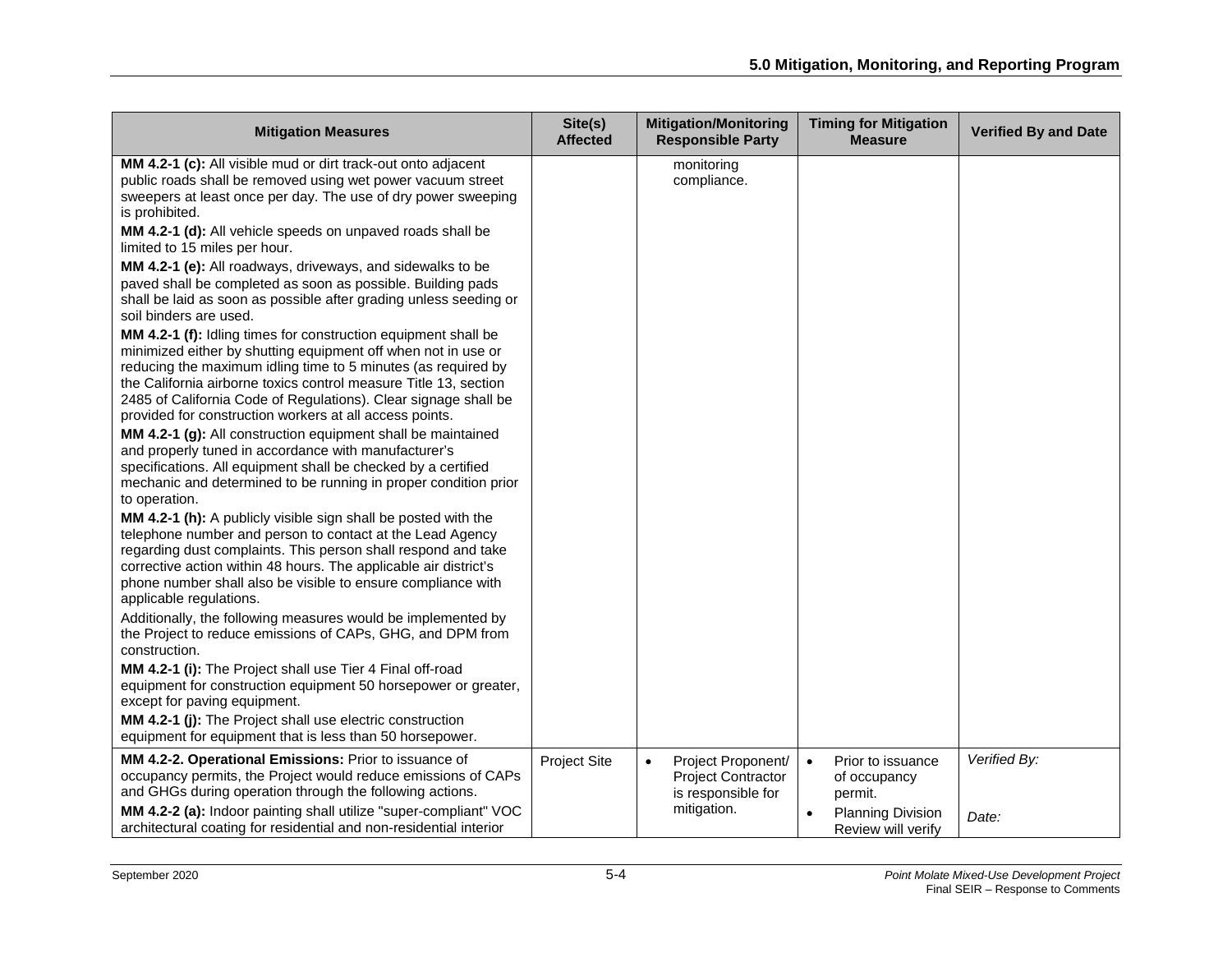| <b>Mitigation Measures</b>                                                                                                                                                                                                                                                                                                                                                                                                                                                                                                                                                                                                                                                                                                                                                                                                                                                                                                                                                                                                                                                                                                                                                                                             | Site(s)<br><b>Affected</b> | <b>Mitigation/Monitoring</b><br><b>Responsible Party</b>                                                                                                                                          | <b>Timing for Mitigation</b><br><b>Measure</b>                                                                                                                             | <b>Verified By and Date</b> |
|------------------------------------------------------------------------------------------------------------------------------------------------------------------------------------------------------------------------------------------------------------------------------------------------------------------------------------------------------------------------------------------------------------------------------------------------------------------------------------------------------------------------------------------------------------------------------------------------------------------------------------------------------------------------------------------------------------------------------------------------------------------------------------------------------------------------------------------------------------------------------------------------------------------------------------------------------------------------------------------------------------------------------------------------------------------------------------------------------------------------------------------------------------------------------------------------------------------------|----------------------------|---------------------------------------------------------------------------------------------------------------------------------------------------------------------------------------------------|----------------------------------------------------------------------------------------------------------------------------------------------------------------------------|-----------------------------|
| areas. The VOC emission factors meet the more stringent limits<br>in South Coast Air Quality Management District Rule 1113.<br>MM 4.2-2 (b): Exterior painting shall utilize "super-compliant"<br>VOC architectural coating for residential and non-residential<br>exterior areas. The VOC emission factors meet the more<br>stringent limits in South Coast Air Quality Management District<br>Rule 1113.<br>MM 4.2-2 (c): The Project shall require Energy-Star-rated<br>appliances.<br>MM 4.2-2 (d): The Project shall install electric water heaters and<br>heaters in all residential and commercial development.<br>MM 4.2-2 (e): The Project shall implement the Transportation<br>Demand Management program described in Section 4.13.<br>MM 4.2-2 (f): The Project will comply with the City's ordinances<br>regarding solid waste and recycling.<br>MM 4.2-2 (g): The Project shall install low-flow bathroom<br>faucets, low-flow kitchen faucets, low-flow toilets, and low-flow<br>showers, consistent with CALGreen requirements.<br>MM 4.2-2 (h): The Project shall commit to exclusive use of<br>small-sized (149-passenger, 2,900 horsepower) ferries or water<br>taxis equipped with Tier 4 engines. |                            | City of Richmond<br>$\bullet$<br><b>Planning Division</b><br>is responsible for<br>monitoring<br>compliance.                                                                                      | inclusion of all<br>operational<br>mitigation<br>measures.                                                                                                                 |                             |
| MM 4.2-3. Residential EV Chargers: Prior to the issuance of<br>residential building permits, the Applicant or its designee shall<br>submit building design plans to the City for review and approval<br>that demonstrate that each new single-family residence within<br>the Plan Area subject to application of Title 24, Part 6 of the<br>CCR would be equipped with a minimum of one single-port EV<br>charging station. The EV charging stations shall achieve a<br>similar or better functionality as a Level 2 charging station. In the<br>event that the installed charging stations use<br>functionality/technology other than Level 2 charging stations, the<br>parameters of the mitigation obligation (i.e., the number of<br>parking spaces served by EV charging stations) shall reflect the<br>comparative equivalency of Level 2 charging stations to the<br>installed charging stations on the basis of average charge rate<br>per hour. For purposes of this equivalency demonstration, Level<br>2 charging stations shall be assumed to provide charging<br>capabilities of 25 range miles per hour.                                                                                                 | Residential<br>Development | Applicant/Project<br>$\bullet$<br>Contractor is<br>responsible for<br>mitigation.<br>City of Richmond<br>$\bullet$<br><b>Planning Division</b><br>is responsible for<br>monitoring<br>compliance. | Prior to issuance<br>$\bullet$<br>of building permit.<br><b>Planning Division</b><br>$\bullet$<br>Review will verify<br>inclusion of<br><b>Residential EV</b><br>Chargers. | Verified By:<br>Date:       |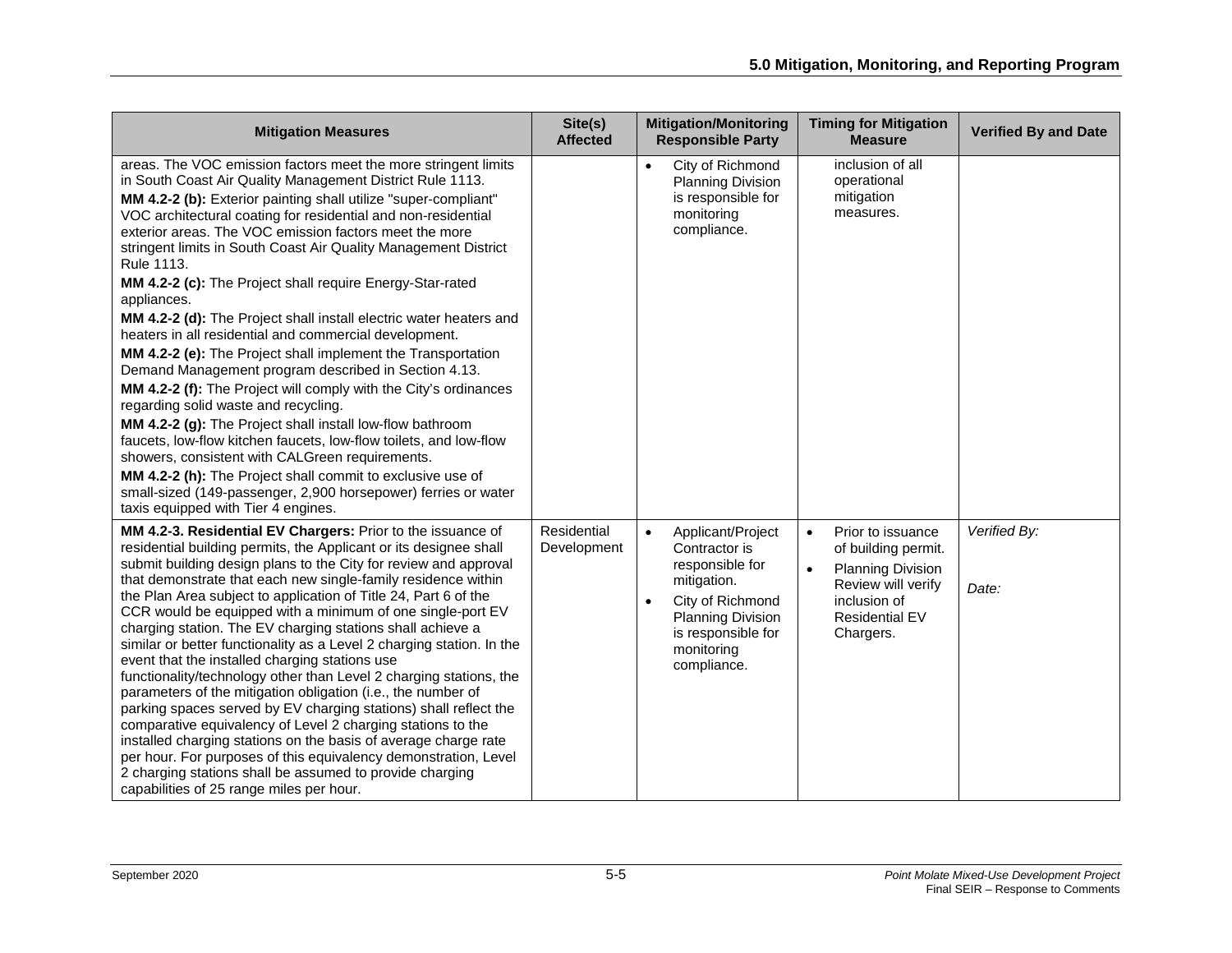| <b>Mitigation Measures</b>                                                                                                                                                                                                                                                                                                                                                                                                                                                                                                                                                                                                                                                                                                                                                                                                                                                                                                                                                                                                                                                                                                                                                                                                                      | Site(s)<br><b>Affected</b> | <b>Mitigation/Monitoring</b><br><b>Responsible Party</b>                                                                                                                                                               | <b>Timing for Mitigation</b><br><b>Measure</b>                                                                                                                                                                                                  | <b>Verified By and Date</b> |
|-------------------------------------------------------------------------------------------------------------------------------------------------------------------------------------------------------------------------------------------------------------------------------------------------------------------------------------------------------------------------------------------------------------------------------------------------------------------------------------------------------------------------------------------------------------------------------------------------------------------------------------------------------------------------------------------------------------------------------------------------------------------------------------------------------------------------------------------------------------------------------------------------------------------------------------------------------------------------------------------------------------------------------------------------------------------------------------------------------------------------------------------------------------------------------------------------------------------------------------------------|----------------------------|------------------------------------------------------------------------------------------------------------------------------------------------------------------------------------------------------------------------|-------------------------------------------------------------------------------------------------------------------------------------------------------------------------------------------------------------------------------------------------|-----------------------------|
| MM 4.2-4. Commercial EV Chargers: Prior to the issuance of<br>commercial building permits, the Applicant or its designee shall<br>submit building design plans to the City that demonstrate that the<br>parking areas for commercial buildings in the Plan Area would<br>be equipped with EV charging stations that provide charging<br>opportunities to at least the number of parking spaces required<br>by CalGreen Tier 1 standards. "Commercial buildings" include<br>retail, restaurant, light industrial, office, and mixed-use buildings.<br>The EV charging stations shall achieve a similar or better<br>functionality as a Level 2 charging station. In the event that the<br>installed charging stations use functionality/technology other<br>than Level 2 charging stations, the parameters of the mitigation<br>obligation (i.e., the number of parking spaces served by EV<br>charging stations) shall reflect the comparative equivalency of<br>Level 2 charging stations to the installed charging stations on the<br>basis of average charge rate per hour. For purposes of this<br>equivalency demonstration, Level 2 charging stations shall be<br>assumed to provide charging capabilities of 25 range miles per<br>hour. | Commercial<br>Development  | Applicant/Project<br>$\bullet$<br>Contractor is<br>responsible for<br>mitigation.<br>City of Richmond<br>$\bullet$<br>Planning Division<br>is responsible for<br>monitoring<br>compliance.                             | Prior to issuance<br>$\bullet$<br>of building permit.<br>$\bullet$<br><b>Planning Division</b><br>Review will verify<br>inclusion of<br>Commercial EV<br>Chargers.                                                                              | Verified By:<br>Date:       |
| MM 4.2-5. GHG Reduction Plan: Prior to issuance of<br>occupancy permits, the Project will reduce emissions of GHGs<br>through implementation of a GHG Reduction Plan, which may<br>include the following.<br>1. Purchase or fund GHG emissions reduction offsets from<br>sources within the City.<br>Increase on-site solar energy production for new residences<br>2.<br>beyond that required by the 2019 Title 24 Building Code.<br>Require commercial tenants to opt into a 100 percent carbon<br>3.<br>free electricity provider option, such as the Deep Green<br>option provided by MCE.<br>Require use of electrically powered landscape equipment in<br>4.<br>the Project.<br>Install electric vehicle chargers at multi-family residential<br>5.<br>buildings.<br>Install additional electric vehicle chargers in single-family<br>6.<br>residences.<br>Install additional electric vehicle chargers in commercial<br>7.<br>parking lots.<br>Provide additional residential and commercial bike parking<br>8.<br>(beyond City code requirements).                                                                                                                                                                                      | Project Site               | Project Proponent/<br><b>Project Contractor</b><br>is responsible for<br>mitigation.<br>City of Richmond<br><b>Planning Division</b><br>and CARB/<br><b>BAAQMD</b> are<br>responsible for<br>monitoring<br>compliance. | Prior to issuance<br>$\bullet$<br>of occupancy<br>permit.<br><b>Planning Division</b><br>$\bullet$<br>Review will verify<br>implementation of<br>the GHG<br>Reduction Plan.<br>CARB/BAAQMD<br>will verify the<br>purchase of<br>carbon offsets. | Verified By:<br>Date:       |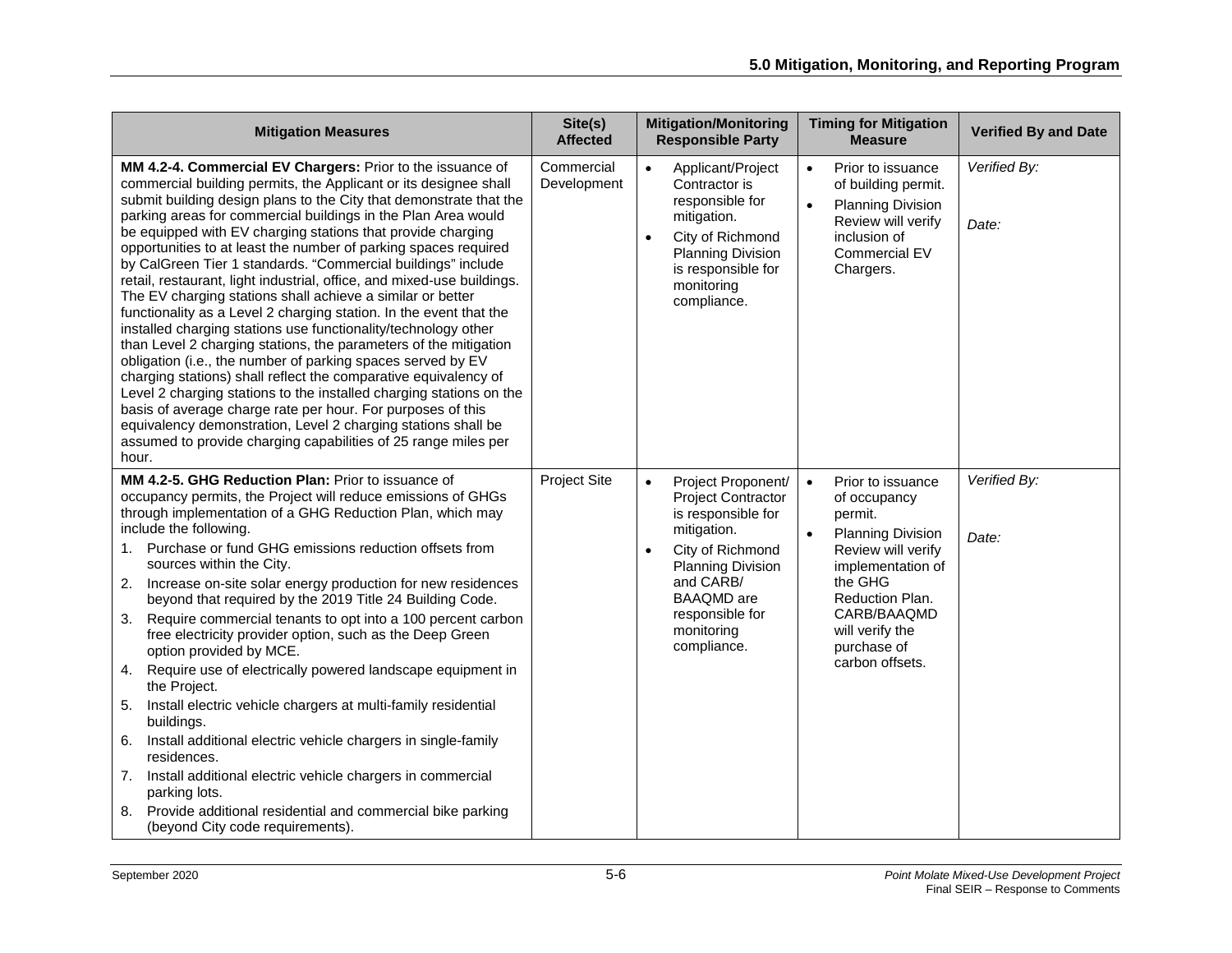| <b>Mitigation Measures</b>                                                                                                                                                                                                                                                                                                                                                                                                                                                                                                         | Site(s)<br><b>Affected</b> | <b>Mitigation/Monitoring</b><br><b>Responsible Party</b>                                                                                                                                                                                                                                                                                                                                 | <b>Timing for Mitigation</b><br><b>Measure</b>                                                                                                       | <b>Verified By and Date</b> |
|------------------------------------------------------------------------------------------------------------------------------------------------------------------------------------------------------------------------------------------------------------------------------------------------------------------------------------------------------------------------------------------------------------------------------------------------------------------------------------------------------------------------------------|----------------------------|------------------------------------------------------------------------------------------------------------------------------------------------------------------------------------------------------------------------------------------------------------------------------------------------------------------------------------------------------------------------------------------|------------------------------------------------------------------------------------------------------------------------------------------------------|-----------------------------|
| Provide bike sharing facilities for commercial and residential<br>9.<br>users.<br>10. Plant additional trees throughout the Project Site.<br>11. Install LED streetlights.<br>12. Reduce the Project's use of natural gas.                                                                                                                                                                                                                                                                                                         |                            |                                                                                                                                                                                                                                                                                                                                                                                          |                                                                                                                                                      |                             |
| MM 4.2-6. Potential VOCs in Disturbed Soil: The Project<br>would implement the SGWMP, described in Section 4.7, to<br>reduce the potential for accidental release of VOCs in the soil at<br>the Project Site that may be disturbed by construction activities.                                                                                                                                                                                                                                                                     | Project Site               | Project Proponent/<br>$\bullet$<br><b>Project Contractor</b><br>is responsible for<br>mitigation.<br>The San<br>$\bullet$<br>Francisco Bay<br><b>Regional Water</b><br><b>Quality Control</b><br>Board<br>(SFBRWQCB) is<br>responsible for<br>monitoring<br>compliance with<br>the SGWMP; the<br>City is responsible<br>for monitoring<br>compliance with<br>this mitigation<br>measure. | Prior to issuance<br>$\bullet$<br>of occupancy<br>permit.<br>SFBRWQCB will<br>$\bullet$<br>verify<br>implementation of<br>the SGWMP.                 | Verified By:<br>Date:       |
| MM 4.2-7. Emergency Generator and WWTP Operations: The<br>Project shall comply with BAAQMD regulations 2-1 and 2-5 with<br>implementation of new emergency generators and installation<br>and operation of the WWTP. New sources of emissions must<br>implement T-BACT if individual source risks exceed 1.0 in a<br>million for cancer and/or the chronic HI is greater than 0.20.<br>Additionally, a permit would be denied if Project cancer risk<br>exceeds 10.0 in a million or if chronic or if the acute HI exceeds<br>1.0. | <b>Project Site</b>        | Project Proponent/<br>$\bullet$<br><b>Project Contractor</b><br>is responsible for<br>mitigation.<br><b>BAAQMD</b> is<br>$\bullet$<br>responsible for<br>monitoring<br>compliance with<br>its regulations;<br>City is responsible<br>for monitoring<br>compliance with<br>this mitigation<br>measure.                                                                                    | Prior to issuance<br>$\bullet$<br>of occupancy<br>permit.<br><b>BAAQMD</b> will<br>$\bullet$<br>verify compliance<br>with applicable<br>regulations. | Verified By:<br>Date:       |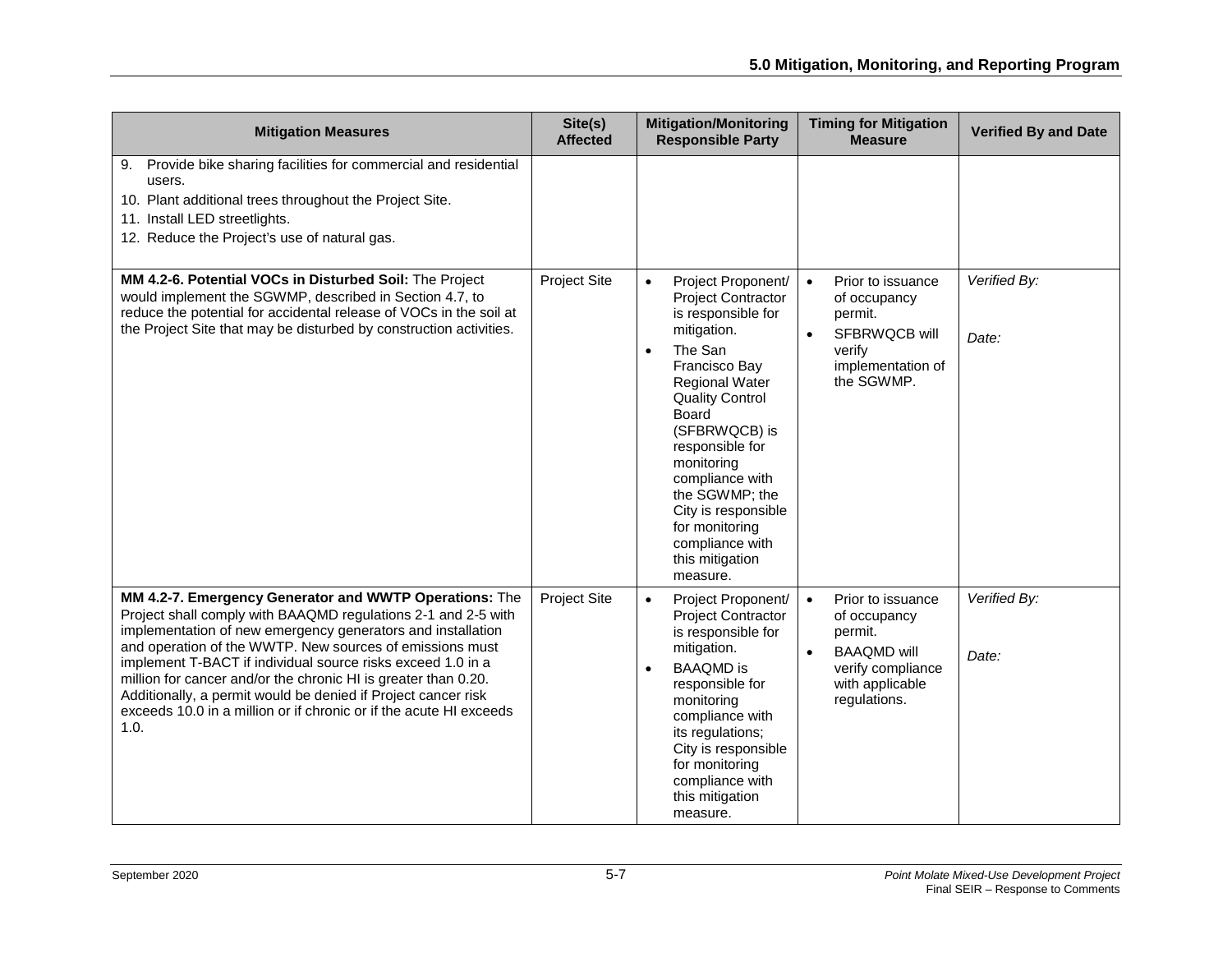| <b>Mitigation Measures</b>                                                                                                                                                                                                                                                                                                                                                                                                                                                                                                                                                                                                                                                                                                                                                                                                                                                                                                                                                                          | Site(s)<br><b>Affected</b>                   | <b>Mitigation/Monitoring</b><br><b>Responsible Party</b>                                                                                                                                                                                                                                 | <b>Timing for Mitigation</b><br><b>Measure</b>                                                                                                       | <b>Verified By and Date</b> |
|-----------------------------------------------------------------------------------------------------------------------------------------------------------------------------------------------------------------------------------------------------------------------------------------------------------------------------------------------------------------------------------------------------------------------------------------------------------------------------------------------------------------------------------------------------------------------------------------------------------------------------------------------------------------------------------------------------------------------------------------------------------------------------------------------------------------------------------------------------------------------------------------------------------------------------------------------------------------------------------------------------|----------------------------------------------|------------------------------------------------------------------------------------------------------------------------------------------------------------------------------------------------------------------------------------------------------------------------------------------|------------------------------------------------------------------------------------------------------------------------------------------------------|-----------------------------|
| MM 4.2-8. Odor: Applicable mitigation measures are required to<br>reduce odor impacts from operation of the WWTP for the<br>Modified Project under BAAQMD's odor threshold (Table 4.2-2<br>of Draft SEIR). The following odor mitigation measures for<br>WWTPs have been identified by the BAAQMD, and shall be<br>incorporated as applicable to the particular treatment methods<br>ultimately implemented:<br>Activated Carbon Filter/Carbon Adsorption<br>1.<br><b>Biofiltration/Bio Trickling Filters</b><br>2.<br>Fine Bubble Aerator<br>3.<br><b>Hooded Enclosures</b><br>4.<br>Wet and Dry Scrubbers<br>5.<br>Caustic and Hypochlorite Chemical Scrubbers<br>6.<br>Ammonia Scrubber<br>7.<br>Energy Efficient Blower System<br>8.<br><b>Thermal Oxidizer</b><br>9.<br>Capping/Covering Storage Basins and Anaerobic Ponds<br>10.<br>11. Mixed Flow Exhaust<br>12. Wastewater Circulation Technology<br>13. Exhaust Stack and Vent Location with Respect to<br>Receptors.                     | Wastewater<br>Treatment<br><b>Facilities</b> | Project Proponent/<br><b>Project Contractor</b><br>is responsible for<br>mitigation.<br><b>BAAOMD</b> is<br>$\bullet$<br>responsible for<br>monitoring<br>compliance with<br>its regulations;<br>City is responsible<br>for monitoring<br>compliance with<br>this mitigation<br>measure. | Prior to issuance<br>$\bullet$<br>of occupancy<br>permit.<br><b>BAAQMD</b> will<br>$\bullet$<br>verify compliance<br>with applicable<br>regulations. | Verified By:<br>Date:       |
| Bay Trail Mitigation Measure AQ-1: Consistent with the Basic<br>Construction Mitigation Measures identified by the BAAQMD, the<br>following actions shall be incorporated into construction<br>contracts and specifications for the Modified Project.<br>All exposed surfaces (e.g., parking areas, staging areas, soil<br>piles, graded areas, and unpaved access roads) shall be<br>watered two times per day with reclaimed water, if available.<br>All haul trucks transporting soil, sand, or other loose material<br>$\blacksquare$<br>offsite shall be covered.<br>All visible mud or dirt tracked-out onto adjacent public roads<br>л.<br>shall be removed using wet power vacuum street sweepers<br>at least once per day. The use of dry power sweeping is<br>prohibited.<br>All exposed surfaces (e.g., parking areas, staging areas, soil<br>$\blacksquare$<br>piles, graded areas, and unpaved access roads) shall be<br>watered two times per day with reclaimed water, if available. | <b>Bay Trail</b><br>Segment                  | Contractor<br>$\bullet$<br>East Bay Regional<br>$\bullet$<br>Park District is the<br>lead agency for<br>this project                                                                                                                                                                     | During<br>construction<br>activities<br>$\bullet$<br>On a daily basis<br>during grading<br>activities                                                | Verified By:<br>Date:       |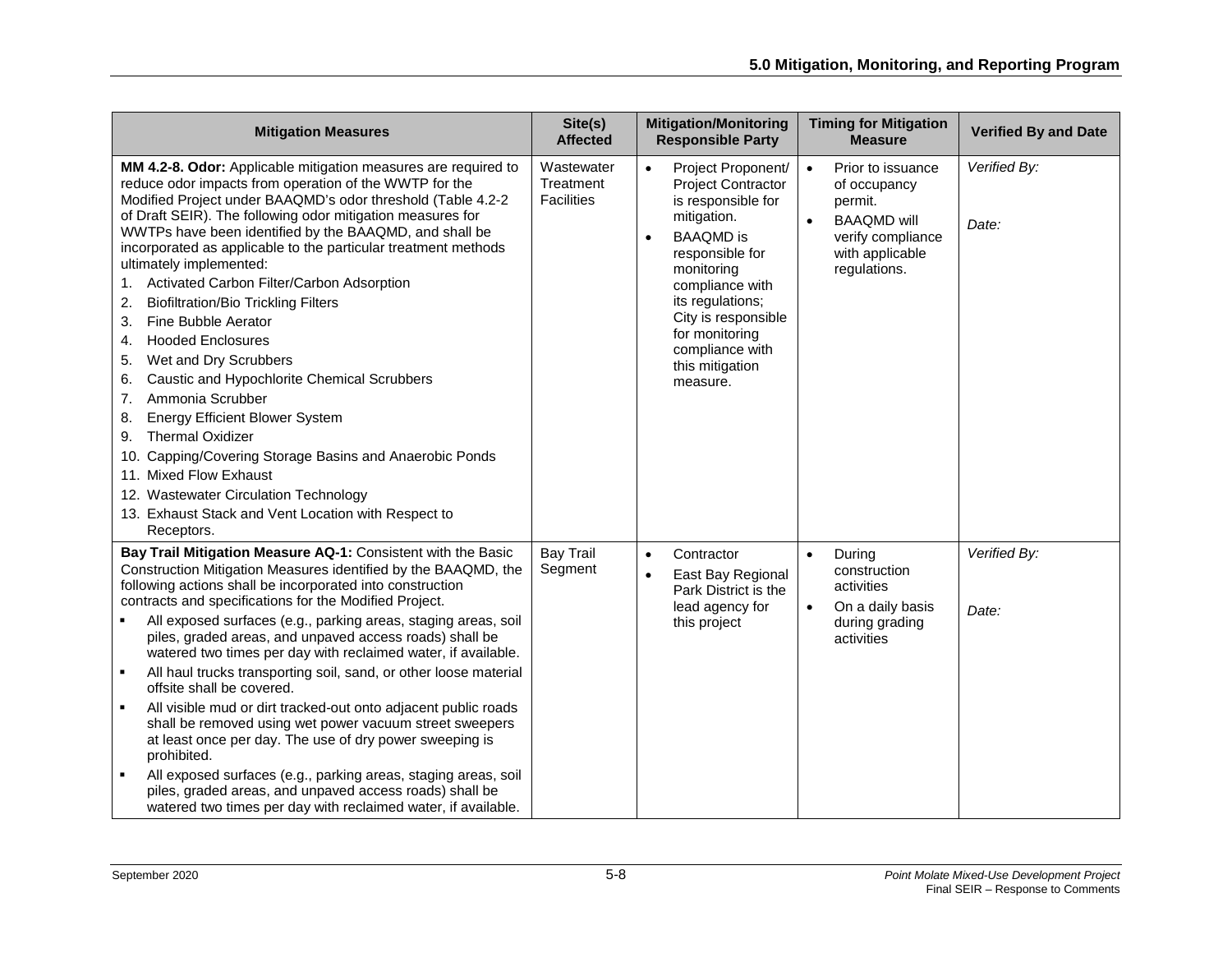| <b>Mitigation Measures</b>                                                                                                                                                                                                                                                                                                                                                                                                                                                                                                                                                                                                                                                                                                                                                                                                                                                                                                                                                                                                                                                                                                                                                                                                                                                                                                                                                                                                                                                                                                                                                                                                                                                                                                                                                                                                                                                                                                                                                                                                                                                                                                          | Site(s)<br><b>Affected</b>                                 | <b>Mitigation/Monitoring</b><br><b>Responsible Party</b>                                                                                                                                                                                                                                                                                            | <b>Timing for Mitigation</b><br><b>Measure</b>                                                                                                                                                                                                               | <b>Verified By and Date</b> |
|-------------------------------------------------------------------------------------------------------------------------------------------------------------------------------------------------------------------------------------------------------------------------------------------------------------------------------------------------------------------------------------------------------------------------------------------------------------------------------------------------------------------------------------------------------------------------------------------------------------------------------------------------------------------------------------------------------------------------------------------------------------------------------------------------------------------------------------------------------------------------------------------------------------------------------------------------------------------------------------------------------------------------------------------------------------------------------------------------------------------------------------------------------------------------------------------------------------------------------------------------------------------------------------------------------------------------------------------------------------------------------------------------------------------------------------------------------------------------------------------------------------------------------------------------------------------------------------------------------------------------------------------------------------------------------------------------------------------------------------------------------------------------------------------------------------------------------------------------------------------------------------------------------------------------------------------------------------------------------------------------------------------------------------------------------------------------------------------------------------------------------------|------------------------------------------------------------|-----------------------------------------------------------------------------------------------------------------------------------------------------------------------------------------------------------------------------------------------------------------------------------------------------------------------------------------------------|--------------------------------------------------------------------------------------------------------------------------------------------------------------------------------------------------------------------------------------------------------------|-----------------------------|
| All haul trucks transporting soil, sand, or other loose material<br>offsite shall be covered.<br>$\blacksquare$<br>All visible mud or dirt tracked-out onto adjacent public roads<br>shall be removed using wet power vacuum street sweepers<br>at least once per day. The use of dry power sweeping is<br>prohibited.                                                                                                                                                                                                                                                                                                                                                                                                                                                                                                                                                                                                                                                                                                                                                                                                                                                                                                                                                                                                                                                                                                                                                                                                                                                                                                                                                                                                                                                                                                                                                                                                                                                                                                                                                                                                              |                                                            |                                                                                                                                                                                                                                                                                                                                                     |                                                                                                                                                                                                                                                              |                             |
| <b>4.3 Biological Resources</b>                                                                                                                                                                                                                                                                                                                                                                                                                                                                                                                                                                                                                                                                                                                                                                                                                                                                                                                                                                                                                                                                                                                                                                                                                                                                                                                                                                                                                                                                                                                                                                                                                                                                                                                                                                                                                                                                                                                                                                                                                                                                                                     |                                                            |                                                                                                                                                                                                                                                                                                                                                     |                                                                                                                                                                                                                                                              |                             |
| MM 4.3-1. Suisun Marsh Aster Protection: The Suisun marsh<br>aster shall be avoided to the maximum extent practicable. After<br>pre-construction surveys identified by Mitigation Measure 4.3-2,<br>setbacks of 50 feet, or the maximum buffer possible where a full<br>50 feet is not possible, shall be established around the total area<br>where the population occurs via high visibility fencing prior to<br>grading or construction. A qualified plant biologist shall be<br>present during grading or other construction activities that occur<br>within 50 feet of the Suisun marsh aster locations. The qualified<br>biologist shall act as a construction monitor to ensure the fencing<br>remains intact and that construction activities do not penetrate<br>this setback.<br>If complete avoidance of the Suisun marsh aster population<br>cannot be reasonably achieved, and impacts to this species are<br>unavoidable, consultation shall be initiated with the CDFW to<br>ensure that avoidance and minimization measures are<br>employed, and to require compensatory mitigation for any<br>remaining impacts. Upon CDFW approval, the impacted<br>individual plants shall be transplanted out of their existing<br>locations and into an equivalent and suitable habitat that occurs<br>within an established on-site open space preserve and<br>monitored for survival for a total of five years. A qualified plant<br>biologist shall determine the exact transplanting locations and<br>shall supervise or perform all of the transplanting activities.<br>Transplanting activities shall occur during the fall months as<br>possible, prior to the onset of heavy rains and inundation of<br>seasonal wetland features to minimize transplant stress to the<br>plants and ensure transplant success. Transplanting activities<br>shall not occur in the spring, summer, or winter months, unless<br>prior approval is obtained from CDFW. If CDFW requires<br>additional on-site plantings to fully offset any impacts, then<br>Winehaven Legacy LLC (the Applicant) shall comply with that<br>requirement. | Construction<br>within 50 feet<br>of Suisun<br>Marsh aster | • The Applicant is<br>responsible for<br>retaining a qualified<br>biologist to<br>delineate buffers,<br>however CDFW<br>may be consulted if<br>additional<br>populations are<br>identified in MM<br>$4.3 - 2.$<br>• CDFW and the<br>City's Office of<br>Planning and<br><b>Building Services is</b><br>responsible for<br>monitoring<br>compliance. | • Setbacks<br>demarcated prior to<br>groundbreaking<br>within 50 feet of<br>Suisun Marsh aster.<br>• Should transplanting<br>or compensatory<br>planting occur,<br>monitoring annually<br>for a minimum of five<br>years following<br>mitigation activities. | Verified By:<br>Date:       |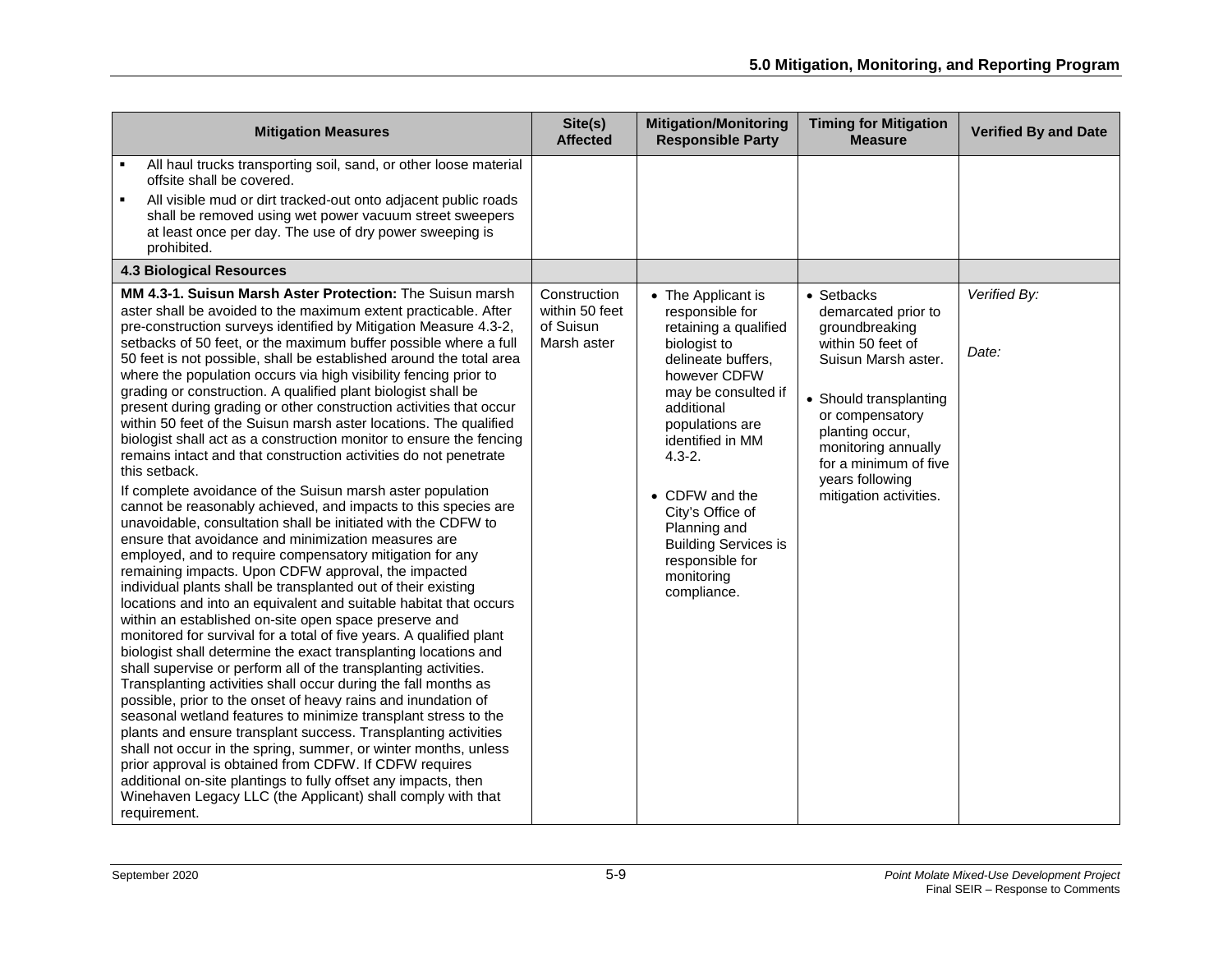| <b>Mitigation Measures</b>                                                                                                                                                                                                                                                                                                                                                                                                                                                                                                                                                                                                                                                                                                                                                                                                                                                                                                                                                                                                                                                                                                                                                                                                                                                                                                                                                                                                                                                                                                                                                                                                                                                                                                                                                                                                                                                                                                                                                                                                                                                                                                                                                         | Site(s)<br><b>Affected</b>                                                     | <b>Mitigation/Monitoring</b><br><b>Responsible Party</b>                                                                                                                                                                                                                                                                                                                                                                                                                                                                                                             | <b>Timing for Mitigation</b><br><b>Measure</b>                                                                                                                                                                                                                                            | <b>Verified By and Date</b> |
|------------------------------------------------------------------------------------------------------------------------------------------------------------------------------------------------------------------------------------------------------------------------------------------------------------------------------------------------------------------------------------------------------------------------------------------------------------------------------------------------------------------------------------------------------------------------------------------------------------------------------------------------------------------------------------------------------------------------------------------------------------------------------------------------------------------------------------------------------------------------------------------------------------------------------------------------------------------------------------------------------------------------------------------------------------------------------------------------------------------------------------------------------------------------------------------------------------------------------------------------------------------------------------------------------------------------------------------------------------------------------------------------------------------------------------------------------------------------------------------------------------------------------------------------------------------------------------------------------------------------------------------------------------------------------------------------------------------------------------------------------------------------------------------------------------------------------------------------------------------------------------------------------------------------------------------------------------------------------------------------------------------------------------------------------------------------------------------------------------------------------------------------------------------------------------|--------------------------------------------------------------------------------|----------------------------------------------------------------------------------------------------------------------------------------------------------------------------------------------------------------------------------------------------------------------------------------------------------------------------------------------------------------------------------------------------------------------------------------------------------------------------------------------------------------------------------------------------------------------|-------------------------------------------------------------------------------------------------------------------------------------------------------------------------------------------------------------------------------------------------------------------------------------------|-----------------------------|
| Should transplanted individuals fail to establish within the 5-year<br>monitoring period, failed plants shall be replaced at a 2:1 ratio<br>and shall be subject to additional years of monitoring such that<br>the success rate of compensatory plantings meets or exceeds<br>75 percent following a full 5 years of monitoring following the<br>plantings. Source of mitigation plantings may come from on-site<br>seed collection or local nursery stock. If nursery stock is utilized,<br>it shall be in accordance with Mitigation Measure 4.3-10.                                                                                                                                                                                                                                                                                                                                                                                                                                                                                                                                                                                                                                                                                                                                                                                                                                                                                                                                                                                                                                                                                                                                                                                                                                                                                                                                                                                                                                                                                                                                                                                                                            |                                                                                |                                                                                                                                                                                                                                                                                                                                                                                                                                                                                                                                                                      |                                                                                                                                                                                                                                                                                           |                             |
| MM 4.3-2. Special-Status Plants: A botanical survey of the<br>development footprint shall be conducted prior to construction to<br>confirm that establishment of those special-status plants with the<br>potential to occur onsite has not occurred within the<br>development footprint. Surveys shall occur within the appropriate<br>identification period for those special-status plants with the<br>potential to occur within the development footprint to be<br>surveyed. Surveys shall occur consistent with CDFW's Protocols<br>for Surveying and Evaluating Impacts to Special Status Native<br>Plant Populations and Native Communities. Should a special-<br>status plant be identified on or within 50 feet of ground<br>disturbance, a high-visibility no disturbance buffer shall be<br>established by the qualified biologist, except if a larger buffer is<br>required by a different project mitigation measure, such as<br>Mitigation Measure 4.3-1 for the Suisun Marsh Aster, or<br>determined necessary by the qualified biologist. Results of this<br>pre-construction survey shall be documented in a memo to the<br>City.<br>Should a special-status plant not previously identified on the<br>Project Site be observed within the development footprint, the<br>CDFW and/or USFWS shall be consulted as appropriate in order<br>to determine suitable mitigation actions. For CNPS rank 1 and<br>rank 2 plants, consultation with the City shall occur to determine<br>an appropriate course of action consistent with the City's goals<br>and policies related to conservation of biological resources. This<br>mitigation shall be completed via transplanting or compensatory<br>planting at a minimum ratio of 2:1, and shall include a monitoring<br>and reporting program developed in consultation with CDFW,<br>USFWS and/or the City based on the jurisdiction of the plant.<br>Monitoring of mitigation locations shall occur yearly over a 5-year<br>period. Establishment shall achieve a minimum 75 percent<br>success rate for completion of mitigation, subject to modification<br>based on consultation with USFWS, CDFW and/or the City. | All ground<br>disturbance<br>areas aside<br>from<br>previously<br>paved areas. | • The Project<br>Proponent is<br>responsible for<br>retaining a qualified<br>botanist to perform<br>surveys. However,<br>consultation may<br>occur with CDFW,<br>USFWS, or with the<br>City's Office of<br>Planning and<br><b>Building Services.</b><br>• The Project<br>Proponent, in<br>consultation with<br>CDFW, USFWS<br>and/or the City's<br>Office of Planning<br>and Building<br>Services as<br>needed, is<br>responsible for<br>compliance.<br>• City Office of<br>Planning and<br><b>Building Services</b><br>responsible for<br>monitoring<br>compliance. | • Pre-construction<br>surveys in the<br>appropriate plant<br>identification period<br>prior to<br>groundbreaking in<br>unpaved areas.<br>• Should transplanting<br>or compensatory<br>planting occur,<br>monitoring annually<br>for a time period to<br>be determined in<br>consultation. | Verified By:<br>Date:       |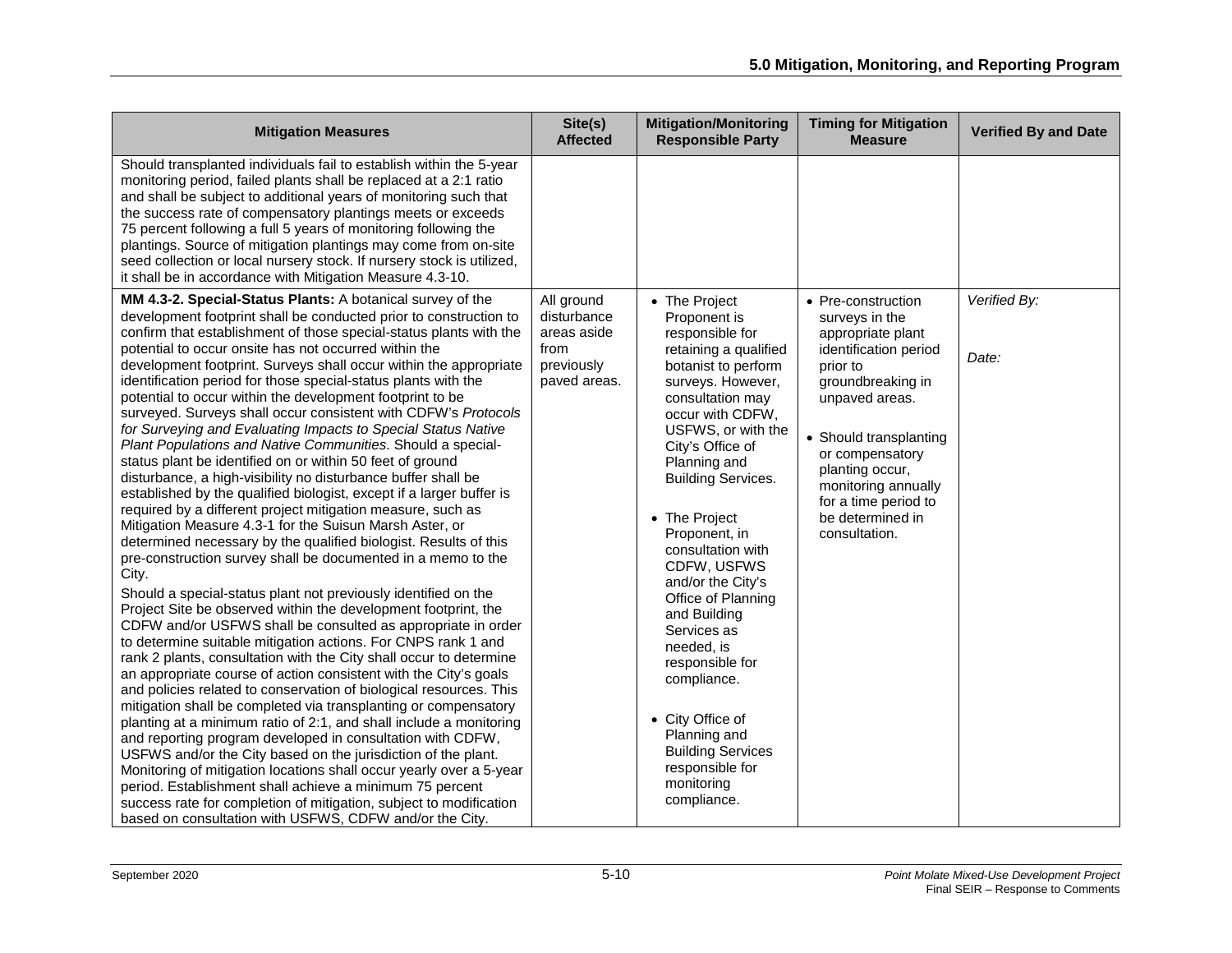| <b>Mitigation Measures</b>                                                                                                                                                                                                                                                                                                                                                                                                                                                                                                                                                                                                                                                                                                                                                                                                                                                                                                                                                                                                                                                                                                                                                                                                                                                                                                                                                                                                                                                                                                                    | Site(s)<br><b>Affected</b> | <b>Mitigation/Monitoring</b><br><b>Responsible Party</b>                                                                                                                                                                                                               | <b>Timing for Mitigation</b><br><b>Measure</b>         | <b>Verified By and Date</b> |
|-----------------------------------------------------------------------------------------------------------------------------------------------------------------------------------------------------------------------------------------------------------------------------------------------------------------------------------------------------------------------------------------------------------------------------------------------------------------------------------------------------------------------------------------------------------------------------------------------------------------------------------------------------------------------------------------------------------------------------------------------------------------------------------------------------------------------------------------------------------------------------------------------------------------------------------------------------------------------------------------------------------------------------------------------------------------------------------------------------------------------------------------------------------------------------------------------------------------------------------------------------------------------------------------------------------------------------------------------------------------------------------------------------------------------------------------------------------------------------------------------------------------------------------------------|----------------------------|------------------------------------------------------------------------------------------------------------------------------------------------------------------------------------------------------------------------------------------------------------------------|--------------------------------------------------------|-----------------------------|
| Source of mitigation plantings may come from on-site seed<br>collection or local nursery stock. If nursery stock is utilized, it<br>shall be done in accordance with Mitigation Measure 4.3-10.<br>Should transplanted and compensatory plantings fail to reach<br>success criteria included in the monitoring and reporting<br>program, the monitoring biologist shall recommend adaptive<br>management measures such as identifying additional planting<br>locations, active vegetation management, supplemental<br>watering, and other activities to increase the establishment rate<br>of mitigation plantings. Should take of a State or federally listed<br>plant species be unavoidable, an incidental take permit from<br>CDFW and/or USFWS, may be required pursuant to applicable<br>laws and regulations.                                                                                                                                                                                                                                                                                                                                                                                                                                                                                                                                                                                                                                                                                                                          |                            |                                                                                                                                                                                                                                                                        |                                                        |                             |
| MM 4.3-3. Environmental Awareness Training: An<br>Environmental Awareness Training shall occur for all<br>construction personnel working on the Project Site prior to any<br>construction personnel being allowed to perform outdoor<br>construction activities for the Project and its off-site<br>improvements. A qualified biologist shall prepare instructional<br>materials for the City's review and approval and shall train<br>designated personnel to perform Environmental Awareness<br>Training for construction staff. This training shall include the<br>following.<br>A discussion on the importance of disease control and<br>invasive species management in protecting sensitive<br>biological resources (including WNS protocols)<br>A discussion on those special-status wildlife with the<br>potential to occur within the impact area<br>A discussion on special-status plants observed on the<br>$\blacksquare$<br><b>Project Site</b><br>Relevant biological information on those special-status<br>species<br>What to do in the event of an occurrence of a special-status<br>species on the Project Site<br>Record of this training shall be maintained on the Project Site<br>and shall be made available to agencies upon request. Contact<br>information of a qualified biologist shall be included with the<br>training materials such that construction personnel have a<br>designated contact in the case of question on training provided<br>or an occurrence of a special-status species on the Project Site. | Entire site                | • The Project<br>Proponent and<br>project contractor<br>are responsible for<br>retaining a qualified<br>biologist to perform<br>train personnel as<br>needed.<br>• The City Office of<br>Planning and<br><b>Building Services</b><br>is responsible for<br>compliance. | • Prior to construction<br>personnel beginning<br>work | Verified By:<br>Date:       |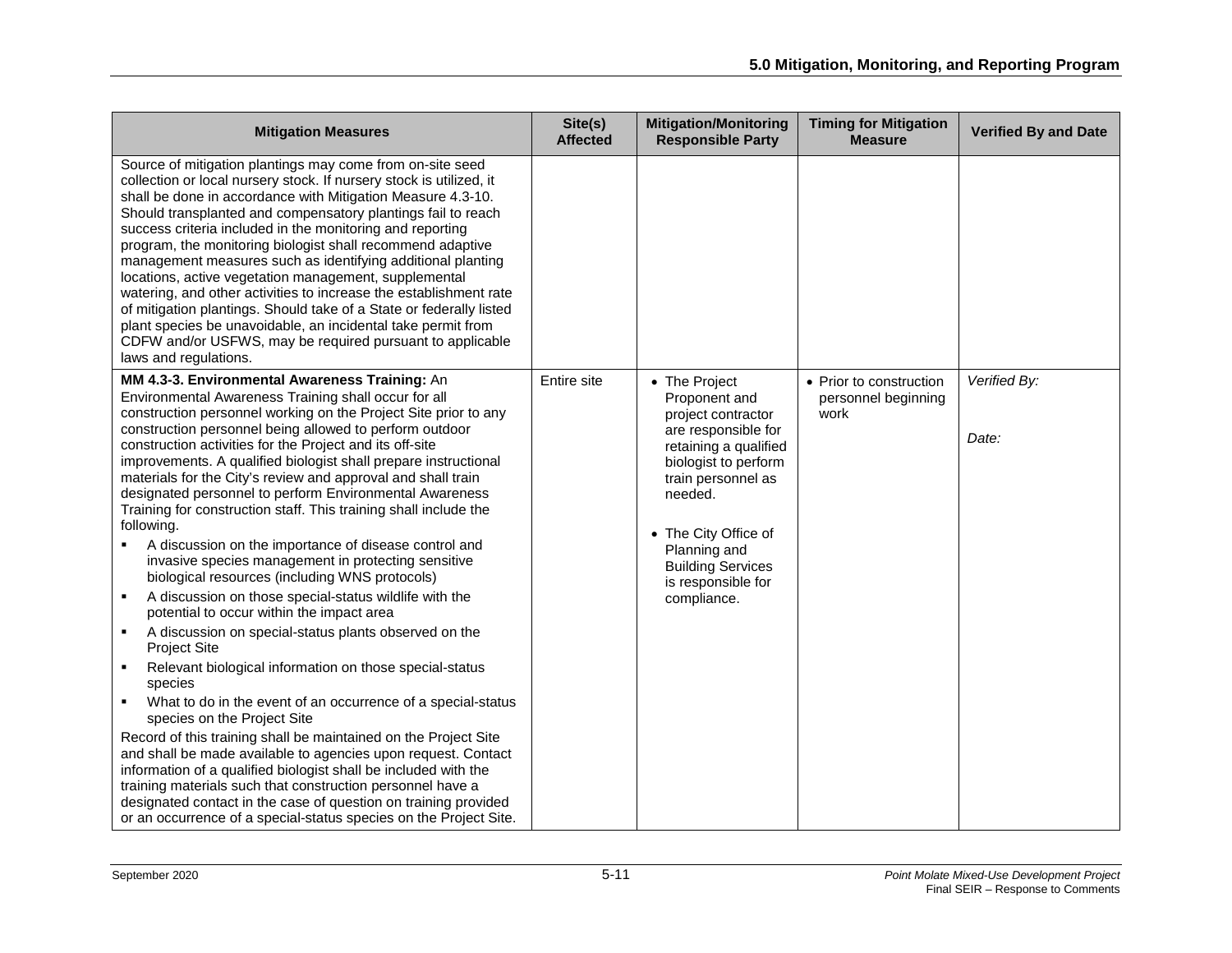| <b>Mitigation Measures</b>                                                                                                                                                                                                                                                                                                                                                                                                                                                                                                                                                                                                                                                                                                                                                                                                                                                                                                                                                                                                                                                                                                                                                                                                                                                                                                                                                                                                                                                                                                                                                                                                                                                                                                                                                                                                                                                                                                                                                                                                                                                                                                                                                                                                                                                                                                                                                                                                                                                                | Site(s)<br><b>Affected</b> | <b>Mitigation/Monitoring</b><br><b>Responsible Party</b>                                                                                                                                                                                                                                                                                                                                                                                                                                                                                                   | <b>Timing for Mitigation</b><br><b>Measure</b>                                                                                                                                                                                                                                                                                                                                | <b>Verified By and Date</b> |
|-------------------------------------------------------------------------------------------------------------------------------------------------------------------------------------------------------------------------------------------------------------------------------------------------------------------------------------------------------------------------------------------------------------------------------------------------------------------------------------------------------------------------------------------------------------------------------------------------------------------------------------------------------------------------------------------------------------------------------------------------------------------------------------------------------------------------------------------------------------------------------------------------------------------------------------------------------------------------------------------------------------------------------------------------------------------------------------------------------------------------------------------------------------------------------------------------------------------------------------------------------------------------------------------------------------------------------------------------------------------------------------------------------------------------------------------------------------------------------------------------------------------------------------------------------------------------------------------------------------------------------------------------------------------------------------------------------------------------------------------------------------------------------------------------------------------------------------------------------------------------------------------------------------------------------------------------------------------------------------------------------------------------------------------------------------------------------------------------------------------------------------------------------------------------------------------------------------------------------------------------------------------------------------------------------------------------------------------------------------------------------------------------------------------------------------------------------------------------------------------|----------------------------|------------------------------------------------------------------------------------------------------------------------------------------------------------------------------------------------------------------------------------------------------------------------------------------------------------------------------------------------------------------------------------------------------------------------------------------------------------------------------------------------------------------------------------------------------------|-------------------------------------------------------------------------------------------------------------------------------------------------------------------------------------------------------------------------------------------------------------------------------------------------------------------------------------------------------------------------------|-----------------------------|
| MM 4.3-4. Preservation and Protection of Eelgrass: The<br>eelgrass bed habitat onsite shall be completely avoided during<br>construction and operation of the Project. Specifically, water<br>vessels (e.g., ferries, barges, water taxis/shuttles) servicing the<br>retrofitted pier shall not come within 1,000 feet of the eelgrass<br>bed habitat as identified in the pre-construction and annual<br>surveys. The existing pier shall be utilized and the total surface<br>area of the pier shall not be increased. Improvement and repair<br>of the existing pier and pilings shall be implemented as<br>necessary, but no new sections of pier and/or structures shall be<br>built within or in the vicinity of any eelgrass bed habitat. Activities<br>associated with the pier reuse shall be subject to the acquisition<br>of necessary permits. These may include, but are not limited to,<br>necessary BCDC permits. The Applicant shall employ dust<br>control measures to ensure excavated soil transferred from the<br>Project Site to barges docked at the end of the pier using a<br>conveyor belt system does not result in debris in the Bay. Such<br>dust control measures shall include, but not be limited to, the<br>following.<br>The conveyor belt system shall be completely enclosed to<br>prevent any loose aggregate, soils, or dust from entering the<br>Bay during these transport operations.<br>Sediment shall be watered as needed to prevent dust from<br>٠<br>becoming airborne.<br>Vehicles transporting soils shall utilize designated routes.<br>Should these routes include dirt roads, these roads shall be<br>watered as needed to prevent excessive production of dust.<br>Vehicles transporting soils across dirt roads shall not exceed<br>$\blacksquare$<br>a speed of 15 miles per hour.<br>Soils shall be covered when transported from the location of<br>excavation to the removal offsite.<br>All water vessel routes shall be limited to the deep-water<br>shipping channel when not moored at the pier, and velocities<br>shall be lowered as water vessels approach the pier to reduce<br>waking. Water vessel speeds shall be limited to 10 knots or less<br>within 750 feet of the pier. In addition, water vessel traffic shall<br>not route from the terminal landward towards the shoreline.<br>Mooring of private boats is not to be allowed on the pier. An<br>appropriate signage and/or a buoy system shall be implemented | Eelgrass bed<br>habitat    | • The Applicant is<br>responsible for<br>implementing dust<br>control.<br>implementing and<br>maintaining water<br>vessel routes, and<br>for retaining a<br>qualified eelgrass<br>monitor.<br>• BCDC would be<br>responsible for<br>compliance with<br>necessary BCDC<br>permit terms.<br>• The Santa Rosa<br>NMFS office and the<br>SFBRWQCB would<br>be responsible for<br>eelgrass monitoring<br>and mitigation<br>activities under its<br>regulatory purview.<br>• City is responsible<br>for monitoring<br>compliance with the<br>mitigation measure. | • Dust control<br>measures to be<br>implemented prior to<br>any pier<br>rehabilitation<br>• Monitoring to be<br>completed at least<br>once annually<br>throughout<br>construction and for<br>three years following<br>construction<br>• Vessel route control<br>such as<br>maintenance of<br>buoys and signage<br>to be maintained<br>throughout the life of<br>the pier use. | Verified By:<br>Date:       |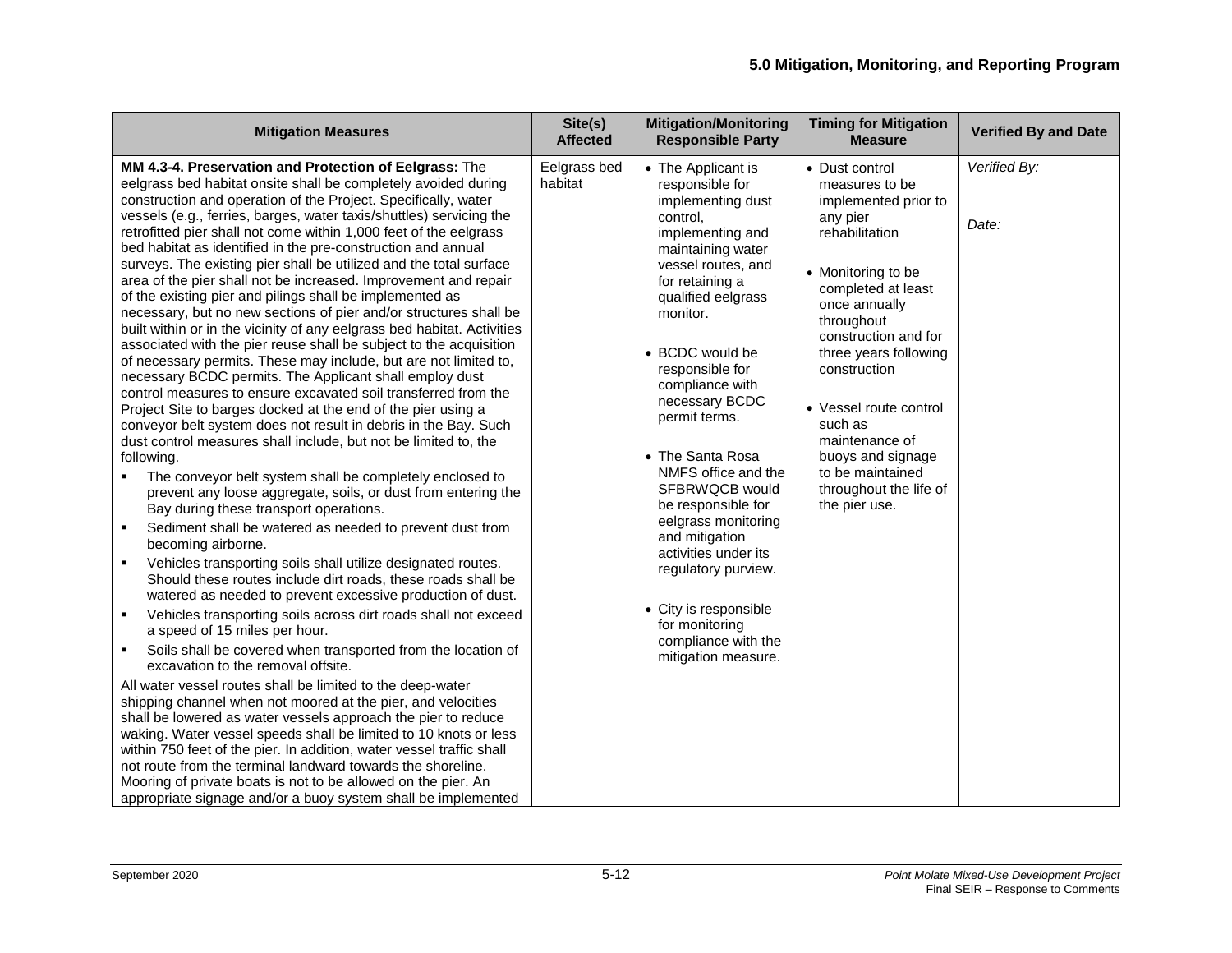| <b>Mitigation Measures</b>                                                                                                                                                                                                                                                                                                                                                                                                                                                                                                                                                                                                                                                                                                                                                                                                                                                                                                                                                                                                                                                                                                                                                                                                                                                                                                                                                                                                                                                                                                                                                                                                                                                                                                                                                                                                                                                                                                                                                                                                                                                                                           | Site(s)<br><b>Affected</b> | <b>Mitigation/Monitoring</b><br><b>Responsible Party</b> | <b>Timing for Mitigation</b><br><b>Measure</b> | <b>Verified By and Date</b> |
|----------------------------------------------------------------------------------------------------------------------------------------------------------------------------------------------------------------------------------------------------------------------------------------------------------------------------------------------------------------------------------------------------------------------------------------------------------------------------------------------------------------------------------------------------------------------------------------------------------------------------------------------------------------------------------------------------------------------------------------------------------------------------------------------------------------------------------------------------------------------------------------------------------------------------------------------------------------------------------------------------------------------------------------------------------------------------------------------------------------------------------------------------------------------------------------------------------------------------------------------------------------------------------------------------------------------------------------------------------------------------------------------------------------------------------------------------------------------------------------------------------------------------------------------------------------------------------------------------------------------------------------------------------------------------------------------------------------------------------------------------------------------------------------------------------------------------------------------------------------------------------------------------------------------------------------------------------------------------------------------------------------------------------------------------------------------------------------------------------------------|----------------------------|----------------------------------------------------------|------------------------------------------------|-----------------------------|
| to properly inform marine traffic of the sensitive eelgrass habitats<br>and to help keep any vessels away from these habitats.                                                                                                                                                                                                                                                                                                                                                                                                                                                                                                                                                                                                                                                                                                                                                                                                                                                                                                                                                                                                                                                                                                                                                                                                                                                                                                                                                                                                                                                                                                                                                                                                                                                                                                                                                                                                                                                                                                                                                                                       |                            |                                                          |                                                |                             |
| Prior to construction, the Applicant shall prepare an eelgrass<br>monitoring plan consistent with the California Eelgrass Mitigation<br>Policy and Implementing Guidelines, to be submitted to the<br>NMFS for review and approval. The Plan shall require eelgrass<br>surveys be conducted immediately prior to construction, annually<br>throughout construction, and three years following the initial use<br>of the pier to ensure ship travel routes do not impact eelgrass.<br>Surveys shall be conducted by a qualified biologist pursuant to<br>protocols outlined in the California Eelgrass Mitigation Policy and<br>Implementing Guidelines, and shall document eelgrass<br>distribution and density on both the Project Site and at a suitable<br>control site during the eelgrass growing season. The surveys<br>shall also assess the health of the eelgrass beds, including<br>documenting the presence of any algal blooms. The surveys<br>shall monitor eelgrass beds between 1 kilometer north and south<br>of the Project Site and 0.5 kilometers seaward. Results of<br>surveys shall be provided to the NMFS Santa Rosa office staff<br>within 60 days of completion. An additional survey shall be<br>completed within 90 days in the event of failure of debris<br>containment systems along the conveyor belt, or in the event<br>that a SWPPP inspection reveals the failure of BMPs protecting<br>Bay waters resulting in the exceeding of water quality discharge<br>standards. If NMFS determines the Project actions have<br>adversely impacted eelgrass in or adjacent to the Project Site<br>based on pre- and post- work distribution and density surveys,<br>an eelgrass mitigation plan shall be provided to NMFS and the<br>SFBRWQCB for review and approval within 60 days of the<br>determination of adverse impacts. The mitigation plan shall<br>provide for no net loss of habitat function, and shall include<br>criteria consistent with the California Eelgrass Mitigation Policy<br>and Implementing Guidelines (NOAA, 2014) as well as one or<br>more of the following. |                            |                                                          |                                                |                             |
| In-kind creation, restoration, or enhancement of habitat with<br>a success ratio following three years of monitoring at or                                                                                                                                                                                                                                                                                                                                                                                                                                                                                                                                                                                                                                                                                                                                                                                                                                                                                                                                                                                                                                                                                                                                                                                                                                                                                                                                                                                                                                                                                                                                                                                                                                                                                                                                                                                                                                                                                                                                                                                           |                            |                                                          |                                                |                             |
| exceeding 1.2:1<br>Purchase of mitigation credits from an established and<br>$\blacksquare$<br>NMFS-approved eelgrass mitigation bank at a ratio of 1:1 for<br>banks established over three years                                                                                                                                                                                                                                                                                                                                                                                                                                                                                                                                                                                                                                                                                                                                                                                                                                                                                                                                                                                                                                                                                                                                                                                                                                                                                                                                                                                                                                                                                                                                                                                                                                                                                                                                                                                                                                                                                                                    |                            |                                                          |                                                |                             |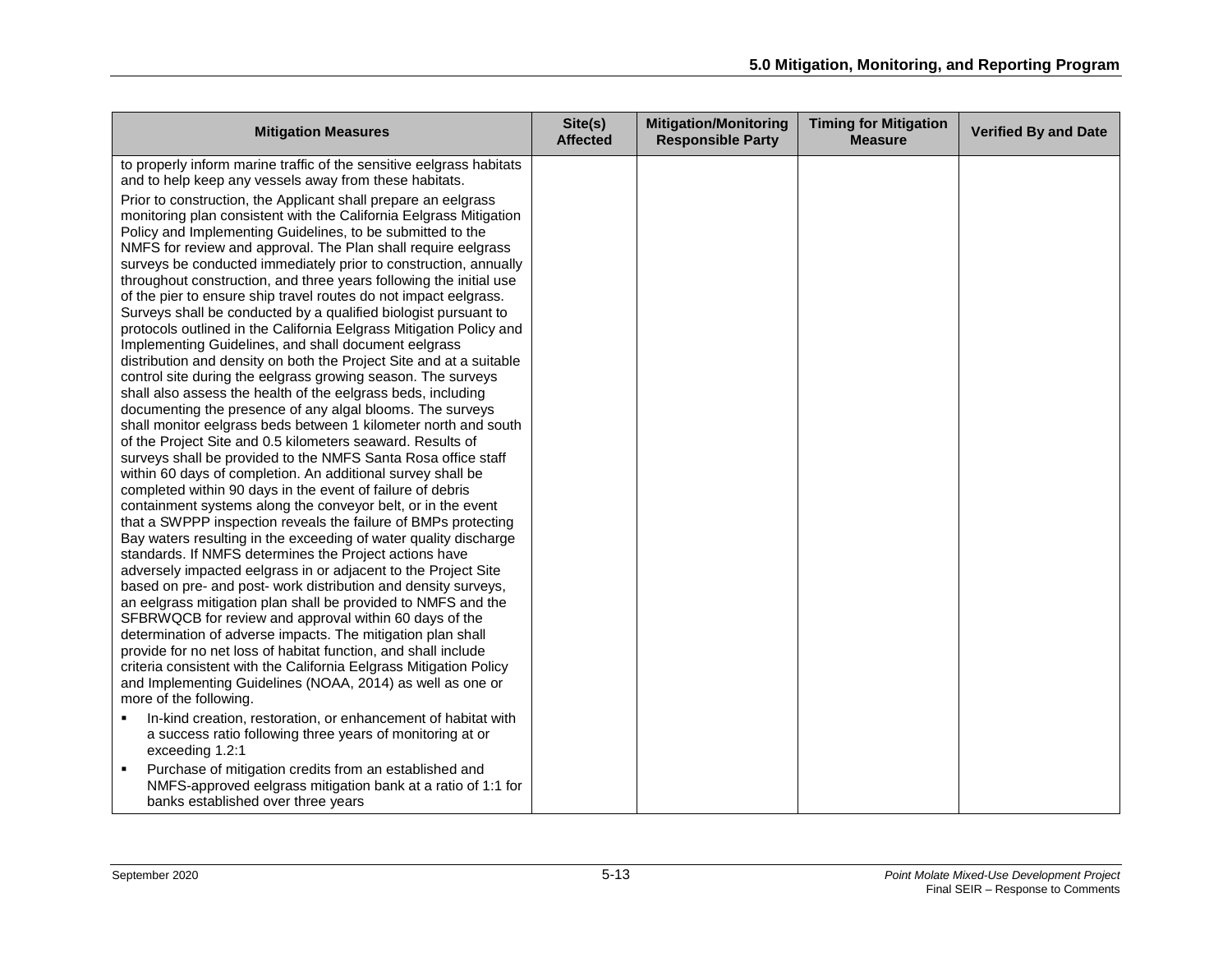| <b>Mitigation Measures</b>                                                                                                                                                                                                                                                                                                                                                                                                                                                                                                                                                                                                                                                                                                                                                                                                                                                                                                                                                                                                                                                                                                                                                                                                                                                                                                                                                                                                                                                                                                                                                                                                                                                                                                                                                                                                                                                                                                                                                                                                                                                            | Site(s)<br><b>Affected</b> | <b>Mitigation/Monitoring</b><br><b>Responsible Party</b>                                                                                                                                                                                                                                                                                                                                                                                                                                                            | <b>Timing for Mitigation</b><br><b>Measure</b>                                                                          | <b>Verified By and Date</b> |
|---------------------------------------------------------------------------------------------------------------------------------------------------------------------------------------------------------------------------------------------------------------------------------------------------------------------------------------------------------------------------------------------------------------------------------------------------------------------------------------------------------------------------------------------------------------------------------------------------------------------------------------------------------------------------------------------------------------------------------------------------------------------------------------------------------------------------------------------------------------------------------------------------------------------------------------------------------------------------------------------------------------------------------------------------------------------------------------------------------------------------------------------------------------------------------------------------------------------------------------------------------------------------------------------------------------------------------------------------------------------------------------------------------------------------------------------------------------------------------------------------------------------------------------------------------------------------------------------------------------------------------------------------------------------------------------------------------------------------------------------------------------------------------------------------------------------------------------------------------------------------------------------------------------------------------------------------------------------------------------------------------------------------------------------------------------------------------------|----------------------------|---------------------------------------------------------------------------------------------------------------------------------------------------------------------------------------------------------------------------------------------------------------------------------------------------------------------------------------------------------------------------------------------------------------------------------------------------------------------------------------------------------------------|-------------------------------------------------------------------------------------------------------------------------|-----------------------------|
| Purchase of mitigation credits from a NMFS-approved<br>eelgrass mitigation bank at a NMFS-approved ratio<br>exceeding 1:1 for banks that have been established less<br>than three years<br>Payment to in-lieu fee conservation program(s)<br>٠<br>Out-of-kind mitigation only in the circumstance that in-kind<br>mitigation is not feasible, and out-of-kind mitigation provides<br>for sufficient ecological benefits approved by NMFS and<br>other trustee agencies such as CDFW.                                                                                                                                                                                                                                                                                                                                                                                                                                                                                                                                                                                                                                                                                                                                                                                                                                                                                                                                                                                                                                                                                                                                                                                                                                                                                                                                                                                                                                                                                                                                                                                                  |                            |                                                                                                                                                                                                                                                                                                                                                                                                                                                                                                                     |                                                                                                                         |                             |
| MM 4.3-5. Special-Status Birds - Nesting: Should work occur<br>during the general nesting season (February 15 to September<br>15), a pre-construction nesting bird survey shall be conducted by<br>a qualified biologist no more than five days prior to the start of<br>ground-disturbing activities as possible. The survey shall cover<br>all areas within 500 feet of planned construction activities.<br>Should an active nest be identified, a high visibility "disturbance-<br>free" buffer shall be established by the qualified biologist based<br>on the species identified. The buffer distance shall be based<br>upon the potential for construction noise, visual disturbance, and<br>other disruptive metrics with the potential to affect nesting, the<br>species of bird with the nest, and shall be at least 500 feet,<br>unless a smaller buffer is warranted based on the<br>recommendation of the qualified biologist and available CDFW<br>and/or USFWS guidelines for the protection of nests and<br>breeding a particular species. Should the nest of a special-status<br>bird be identified, the qualified biologist along with CDFW and/or<br>USFWS shall be consulted based on the regulatory jurisdiction<br>of the species and nest to determine suitable buffer size and any<br>other screening measures to help minimize or avoid the impact.<br>Alternatively, should the qualified biologist be approved by<br>CDFW for the purpose of performing nesting bird surveys prior to<br>these surveys, the qualified biologist may set the appropriate<br>construction buffer for a special-status bird nest without<br>additional consultation.<br>This buffer shall be maintained until it can be verified by a<br>qualified biologist that the nestlings have fledged or the nest has<br>failed. Should construction activities cease for five consecutive<br>days or more, an additional nesting bird survey shall be required<br>should construction resume during the general nesting season.<br>Survey results shall be documented in a memorandum. | Entire site                | • The Project<br>Proponent is<br>responsible for<br>retaining a qualified<br>biologist to perform<br>surveys, however<br>CDFW and/or<br>USFWS may also<br>be consulted as<br>necessary.<br>• The Project<br>Proponent in<br>coordination with<br>the City's Office of<br>Planning and<br><b>Building Services</b><br>and CDFW or<br>USFWS as needed,<br>is responsible for<br>compliance.<br>• The Master<br>Association is<br>responsible for<br>compliance within<br>the operational pest<br>management<br>phase. | • Within 5 days of<br>ground disturbance<br>commencing or<br>re-commencing<br>during the general<br>nesting bird season | Verified By:<br>Date:       |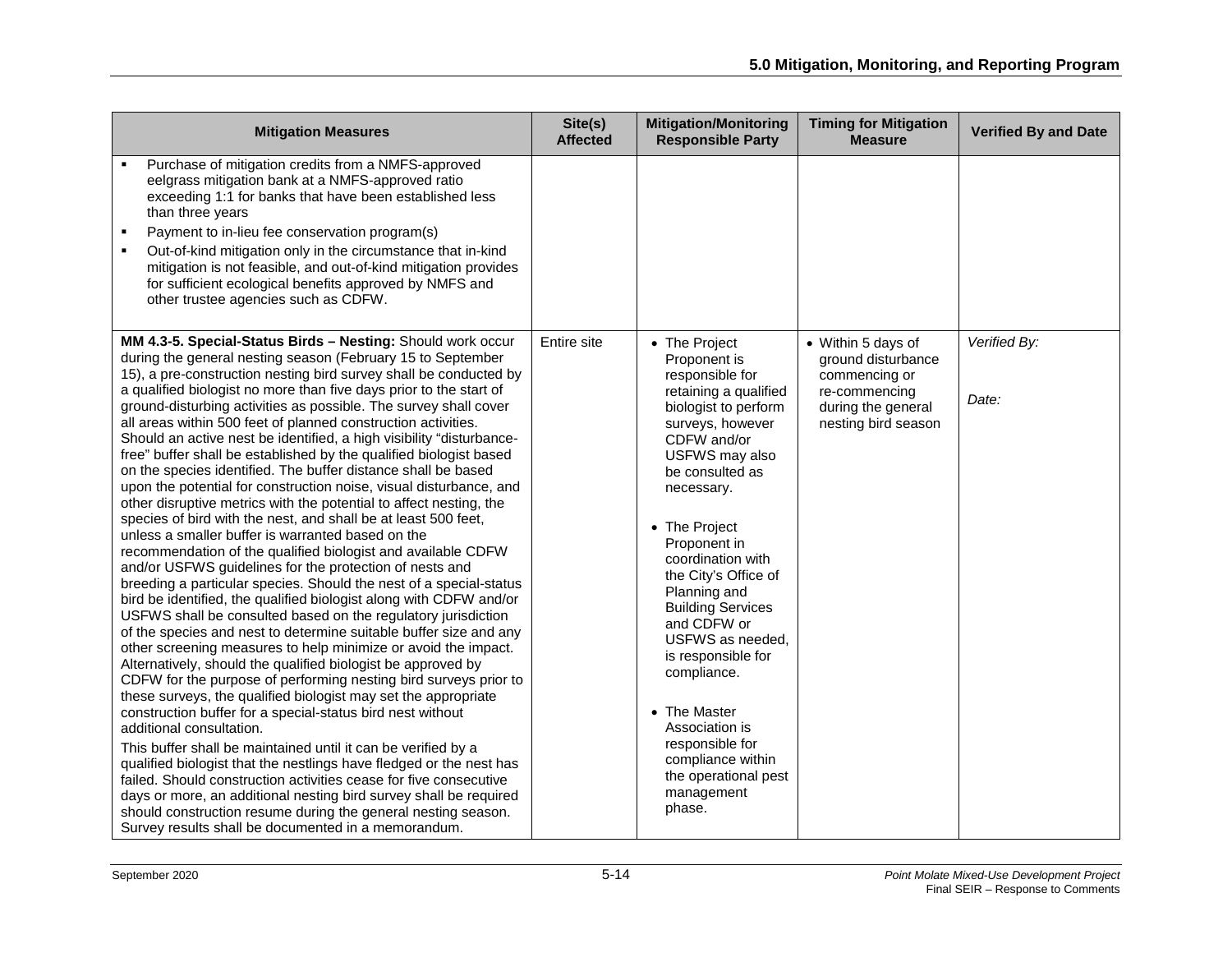| <b>Mitigation Measures</b>                                                                                                                                                                                                                                                                                                                                                                                                                                                                                                                                                                                                                                                                                                                                                                                                                                                                                                                                                                                                                                                                                                                                                                                                                                                                                                                                                                                                                                                                                                                                              | Site(s)<br><b>Affected</b> | <b>Mitigation/Monitoring</b><br><b>Responsible Party</b>                                                                                                                                          | <b>Timing for Mitigation</b><br><b>Measure</b> | <b>Verified By and Date</b> |
|-------------------------------------------------------------------------------------------------------------------------------------------------------------------------------------------------------------------------------------------------------------------------------------------------------------------------------------------------------------------------------------------------------------------------------------------------------------------------------------------------------------------------------------------------------------------------------------------------------------------------------------------------------------------------------------------------------------------------------------------------------------------------------------------------------------------------------------------------------------------------------------------------------------------------------------------------------------------------------------------------------------------------------------------------------------------------------------------------------------------------------------------------------------------------------------------------------------------------------------------------------------------------------------------------------------------------------------------------------------------------------------------------------------------------------------------------------------------------------------------------------------------------------------------------------------------------|----------------------------|---------------------------------------------------------------------------------------------------------------------------------------------------------------------------------------------------|------------------------------------------------|-----------------------------|
| Should take of a special-status bird species be unavoidable, an<br>incidental take permit from CDFW and/or USFWS, as<br>appropriate, shall be required.<br>In order to reduce potential impacts from rodenticide use to<br>foraging raptors, the Master Association shall contract work with<br>a pest management company that utilizes Integrated Pest<br>Management (IPM) techniques, including the use of non-toxic<br>methods to control rodents within the developed areas of the<br>Project Site. Pest management within the Open Space and<br>public areas shall follow the recommendations in the City of<br>Richmond's Resolution No. 25-12 (City of Richmond, 2012b),<br>including limitations on the types and methods of rodenticide<br>use.                                                                                                                                                                                                                                                                                                                                                                                                                                                                                                                                                                                                                                                                                                                                                                                                                |                            | • City is responsible<br>for monitoring<br>compliance with the<br>mitigation measure.                                                                                                             |                                                |                             |
| MM 4.3-6. Nighttime Lighting Plan: A nighttime lighting plan<br>shall be developed by the Applicant and approved by the City<br>prior to groundbreaking. The plan shall describe measures to<br>avoid and/or minimize impacts to shorebirds and migratory birds<br>as well as sensitive eelgrass habitat from nighttime lighting. The<br>nighttime lighting plan shall consider Dark Sky Initiative<br>measures in reducing the impacts of nighttime lighting. The<br>lighting plan shall include, but not be limited to the following<br>provisions.<br>Outdoor lighting known to attract shorebirds and migratory<br>birds (e.g., searchlight advertising lighting, uplighting on<br>signs, spotlights, floodlights, etc.) shall be prohibited.<br>No uplighting shall be allowed.<br>Nighttime lighting or spillage of light onto beach strand and<br>Bay waters shall be prohibited.<br>All lighting fixtures associated with the development of the<br>Project shall be shielded, provide maximum efficiency, and<br>reduce spill over through cut-off mechanisms (i.e., light that<br>spills beyond the intended areas to be lit, but that is not<br>projected directly upward).<br>Lighting shall be deliberately directed downward and away<br>$\blacksquare$<br>from marshes and beaches, and optimize daylight by turning<br>off when daylight provides sufficient illumination for vision<br>and safety.<br>Motion-sensitive lighting, lower intensity lights, and<br>appropriately programmed timed lights shall be used to the<br>maximum extent feasible. | Entire site                | • The Applicant is<br>responsible for<br>completing the<br>Nighttime Lighting<br>Plan.<br>• The City's Office of<br>Planning and<br><b>Building Services is</b><br>responsible for<br>compliance. | $\bullet$ Prior to<br>groundbreaking           | Verified By:<br>Date:       |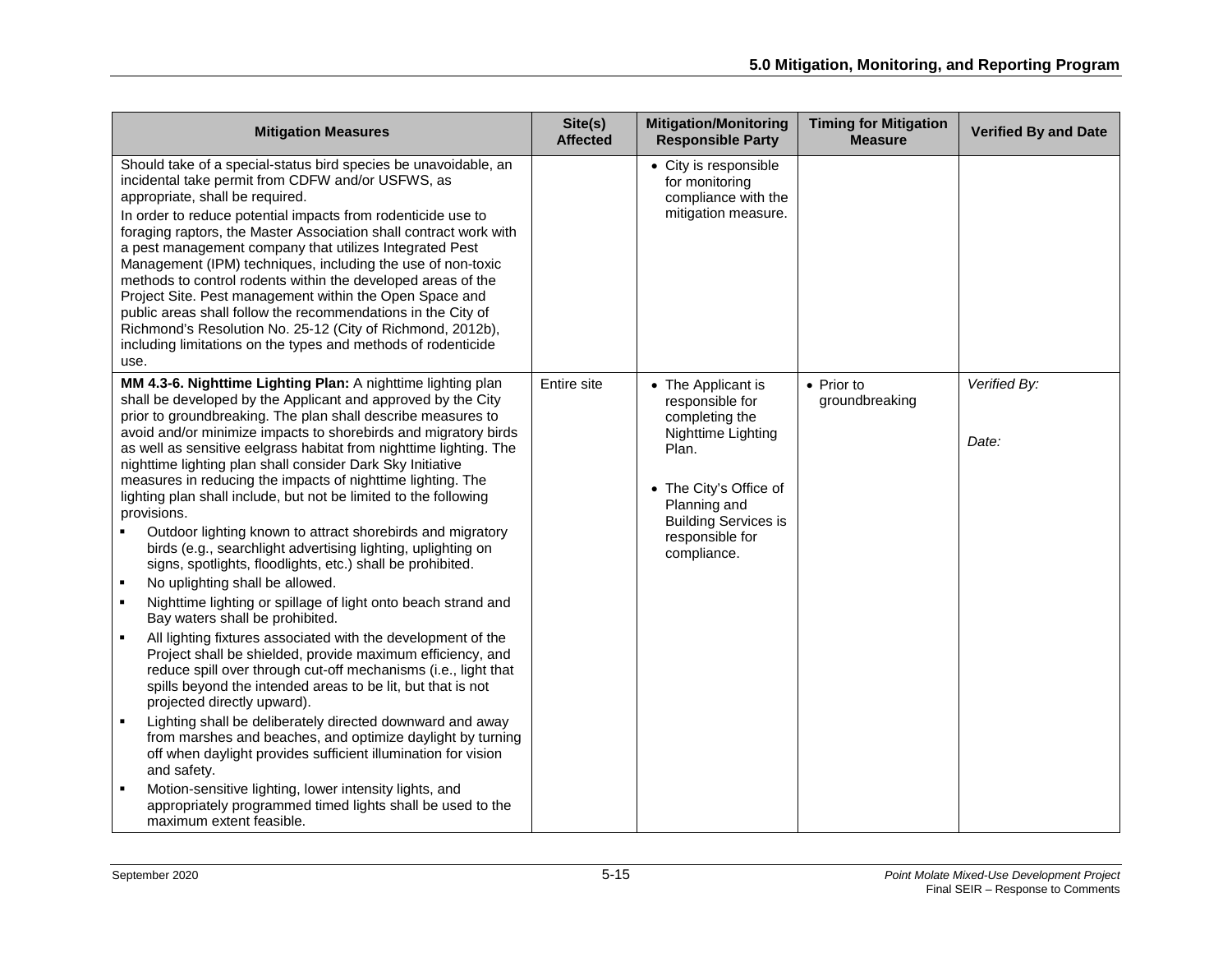| <b>Mitigation Measures</b>                                                                                                                                                                                                                                                                                                                                                                                                                                                                                                                                                                                                                                                                                                                                                                                                                                                                                                                                                                                                                                                                                                                                                                                                      | Site(s)<br><b>Affected</b>                              | <b>Mitigation/Monitoring</b><br><b>Responsible Party</b>                                                                                                                                                                                                                                                                                                                                                                                                       | <b>Timing for Mitigation</b><br><b>Measure</b>                                       | <b>Verified By and Date</b> |
|---------------------------------------------------------------------------------------------------------------------------------------------------------------------------------------------------------------------------------------------------------------------------------------------------------------------------------------------------------------------------------------------------------------------------------------------------------------------------------------------------------------------------------------------------------------------------------------------------------------------------------------------------------------------------------------------------------------------------------------------------------------------------------------------------------------------------------------------------------------------------------------------------------------------------------------------------------------------------------------------------------------------------------------------------------------------------------------------------------------------------------------------------------------------------------------------------------------------------------|---------------------------------------------------------|----------------------------------------------------------------------------------------------------------------------------------------------------------------------------------------------------------------------------------------------------------------------------------------------------------------------------------------------------------------------------------------------------------------------------------------------------------------|--------------------------------------------------------------------------------------|-----------------------------|
| All outdoor lights other than those required for safety or<br>security shall be off from the hours of 11 P.M. to 7 A.M.<br>Lighting required for safety and security, such as pathway<br>illumination and parking lot lighting, shall be designed to<br>reduce light spillage and shall be of the minimum intensity to<br>serve the purpose of illumination.<br>Nighttime security lights shall be full cut off lights.<br>Illumination shall be kept as low as possible while still<br>providing the required security and safety illumination.<br>All lighting shall comply with the RMC Article 15.04.604 as<br>applicable.                                                                                                                                                                                                                                                                                                                                                                                                                                                                                                                                                                                                  |                                                         |                                                                                                                                                                                                                                                                                                                                                                                                                                                                |                                                                                      |                             |
| MM 4.3-7. Special-Status Birds - Predation: Contract, HOA<br>and lease provisions shall require contractors and occupants of<br>the Project Site to implement measures to deter and/or minimize<br>disturbance by common scavenging mammals (e.g., raccoons,<br>opossums, feral cats, and skunks) which could potentially<br>agitate, disrupt, or otherwise frighten bird species that may be<br>present within the Project Site. Such measures shall include, but<br>are not limited, to regular collection and removal of trash<br>generated by the facility, the use of sealed and secure trash<br>dumpsters and bins throughout the facility, and fencing around<br>trash collection areas. Master Association provisions shall<br>include the following.<br>Open trash receptacles accessible to wildlife shall be<br>prohibited.<br>Curbside pickup for bulky waste and other events requiring<br>placement of waste in areas of wildlife access shall occur as<br>close to the scheduled pick-up event as possible.<br>With the exception of bird feeders and similar items,<br>٠<br>placement of food outside shall be minimized. Pet food<br>should be kept indoors as possible, especially during<br>nighttime hours. | Entire site                                             | • The Project<br>Proponent in<br>coordination with<br>the City's Office of<br>Planning and<br><b>Building Services is</b><br>responsible for<br>compliance.<br>• The Project<br>Proponent is<br>responsible for<br>compliance during<br>the construction<br>phase. The Master<br>Association are<br>responsible for<br>compliance within<br>the operational<br>phase.<br>• City is responsible<br>for monitoring<br>compliance with the<br>mitigation measure. | • Throughout<br>construction and<br>operation                                        | Verified By:<br>Date:       |
| MM 4.3-8. Special-Status Mammals - Bats: A qualified bat<br>biologist shall conduct pre-construction bat surveys within one<br>month of ground disturbance of all potentially suitable bat<br>habitats in the vicinity of any construction activities, including                                                                                                                                                                                                                                                                                                                                                                                                                                                                                                                                                                                                                                                                                                                                                                                                                                                                                                                                                                | In the vicinity<br>of potential<br>bat roost<br>habitat | • The Project<br>Proponent is<br>responsible for<br>retaining a qualified                                                                                                                                                                                                                                                                                                                                                                                      | • Within one month (or<br>up to a year prior) of<br>disturbance<br>commencing or re- | Verified By:                |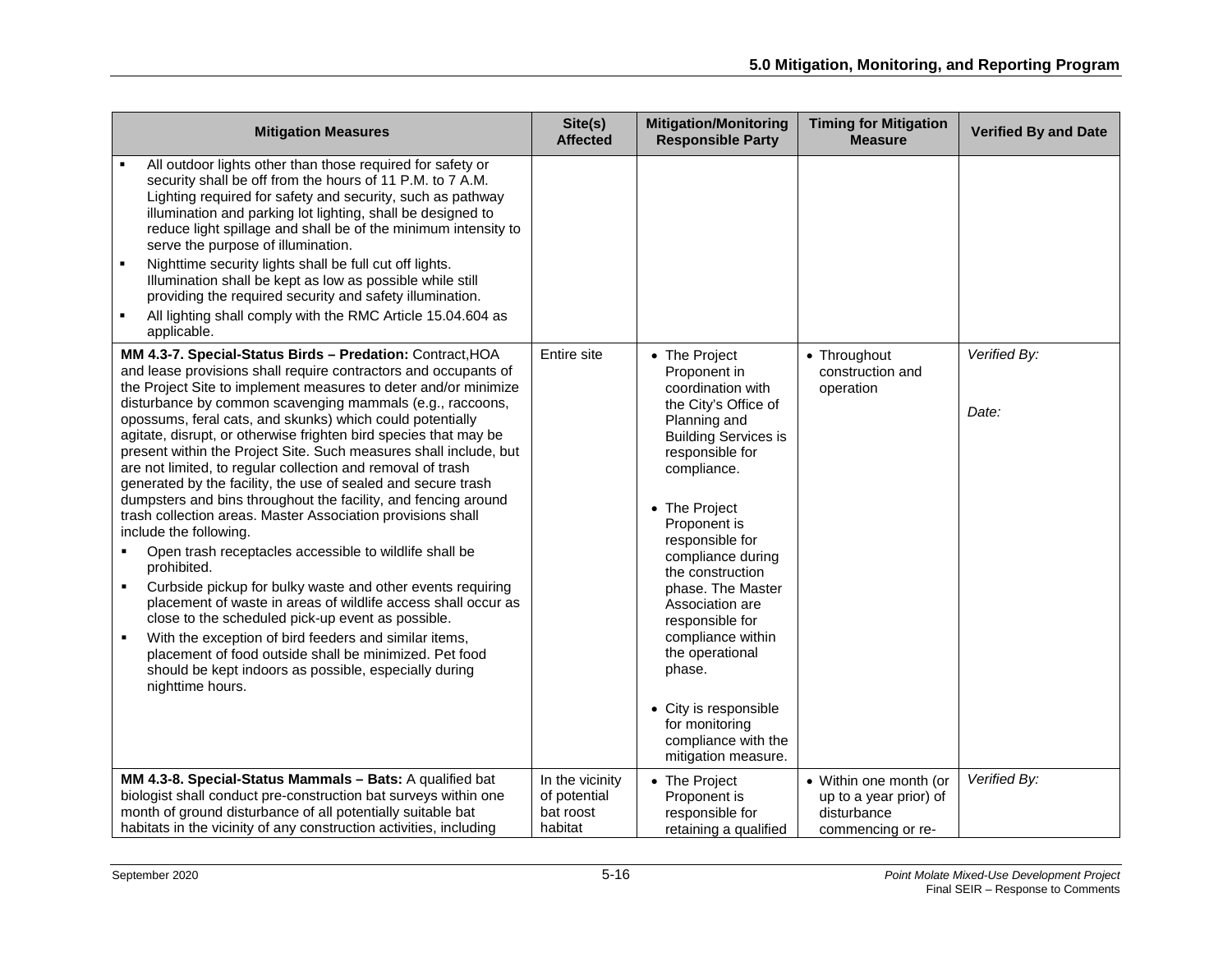| <b>Mitigation Measures</b>                                                                                                                                                                                                                                                                                                                                                                                                                                                                                                                                                                                                                                                                                                                                                                                                                                                                                                                                                                                                                                                                                                                                                                                                                                                                                                                                                                                                                                                                                                                                                                                                                                                                                                                                                                                                                                                                                                                                                                                                                                                                                                                                                                                                                                                                                                                                                                                                                                                                                                                                                                                                                                                                                                                                                                                                                   | Site(s)<br><b>Affected</b>                                       | <b>Mitigation/Monitoring</b><br><b>Responsible Party</b>                                                                                                                                                                                                                                                                                                                                             | <b>Timing for Mitigation</b><br><b>Measure</b>                                                 | <b>Verified By and Date</b> |
|----------------------------------------------------------------------------------------------------------------------------------------------------------------------------------------------------------------------------------------------------------------------------------------------------------------------------------------------------------------------------------------------------------------------------------------------------------------------------------------------------------------------------------------------------------------------------------------------------------------------------------------------------------------------------------------------------------------------------------------------------------------------------------------------------------------------------------------------------------------------------------------------------------------------------------------------------------------------------------------------------------------------------------------------------------------------------------------------------------------------------------------------------------------------------------------------------------------------------------------------------------------------------------------------------------------------------------------------------------------------------------------------------------------------------------------------------------------------------------------------------------------------------------------------------------------------------------------------------------------------------------------------------------------------------------------------------------------------------------------------------------------------------------------------------------------------------------------------------------------------------------------------------------------------------------------------------------------------------------------------------------------------------------------------------------------------------------------------------------------------------------------------------------------------------------------------------------------------------------------------------------------------------------------------------------------------------------------------------------------------------------------------------------------------------------------------------------------------------------------------------------------------------------------------------------------------------------------------------------------------------------------------------------------------------------------------------------------------------------------------------------------------------------------------------------------------------------------------|------------------------------------------------------------------|------------------------------------------------------------------------------------------------------------------------------------------------------------------------------------------------------------------------------------------------------------------------------------------------------------------------------------------------------------------------------------------------------|------------------------------------------------------------------------------------------------|-----------------------------|
| buildings scheduled to be modified or demolished, the pier, and<br>trees with features that have the potential to support bat roosts.<br>Additional surveys may be completed up to one year in advance<br>of construction activities to assess habitat, identify potential<br>roosts, and perform exclusion, if necessary. If no bats and/or<br>evidence of bats (e.g., guano) are detected during the pre-<br>construction surveys, no additional surveys are required. Pre-<br>construction surveys shall include evening fly-out surveys<br>accompanied by acoustic monitoring, daytime surveys, and<br>surveys for bat sign. If no evidence of bats occur, then no further<br>mitigation shall be necessary. Should a bat roost be observed, a<br>disturbance buffer shall be established by a qualified bat<br>biologist based on the particular needs of the species of bats<br>found roosting. This buffer shall be maintained until evacuation<br>takes place. Should construction halt for seven days or more,<br>additional pre-construction surveys shall occur in areas with<br>potential bat roost habitat.<br>If bats or evidence of bats are detected during the pre-<br>construction surveys, a qualified bat biologist shall facilitate bat<br>evacuation from structures, or removal of bat habitat trees.<br>Evacuation or removal shall occur only during seasonal periods<br>of bat activity: 1) prior to maternity season from approximately<br>March 1 (or when night temperatures are above 45 degrees<br>Fahrenheit and when rains have ceased) through April 15 (when<br>females begin to give birth to young) and 2) prior to winter torpor<br>from September 1 (when young bats are self-sufficiently volant)<br>until October 15 (before night temperatures fall below 45<br>degrees Fahrenheit and rains begin). Bat habitat trees<br>scheduled for removal shall be demarcated using high-visibility<br>markers. Removal of potential tree roost habitat, including, but<br>not limited to, trees with sloughing bark or basal hollows, shall<br>occur over two days, with initial partial removal occurring the first<br>evening and full removal occurring the following day. Evacuation<br>may include the installation of appropriate exclusionary nets<br>around occupied habitats while bats are away from their roosts.<br>The netted habitats shall be monitored frequently at appropriate<br>times and intervals to ensure that all bats have left the roosts<br>and that no bats re-enter during the duration of construction<br>activities impacting the bat habitat structure. The qualified bat<br>biologist shall determine the specific protocol regarding bat<br>removal within the larger historic buildings on-site. An<br>exclusionary plan, should the qualified biologist determine that | (buildings,<br>mixed<br>riparian, and<br>eucalyptus<br>woodland) | biologist to perform<br>surveys, however<br>CDFW and/or<br>USFWS may also<br>be consulted as<br>necessary.<br>• The Project<br>Proponent in<br>coordination with<br>the City's Office of<br>Planning and<br><b>Building Services</b><br>and CDFW or<br>USFWS as needed<br>is responsible for<br>compliance.<br>• City is responsible<br>for monitoring<br>compliance with the<br>mitigation measure. | commencing near or<br>within potential bat<br>roost habitat<br>(buildings, pier, and<br>trees) | Date:                       |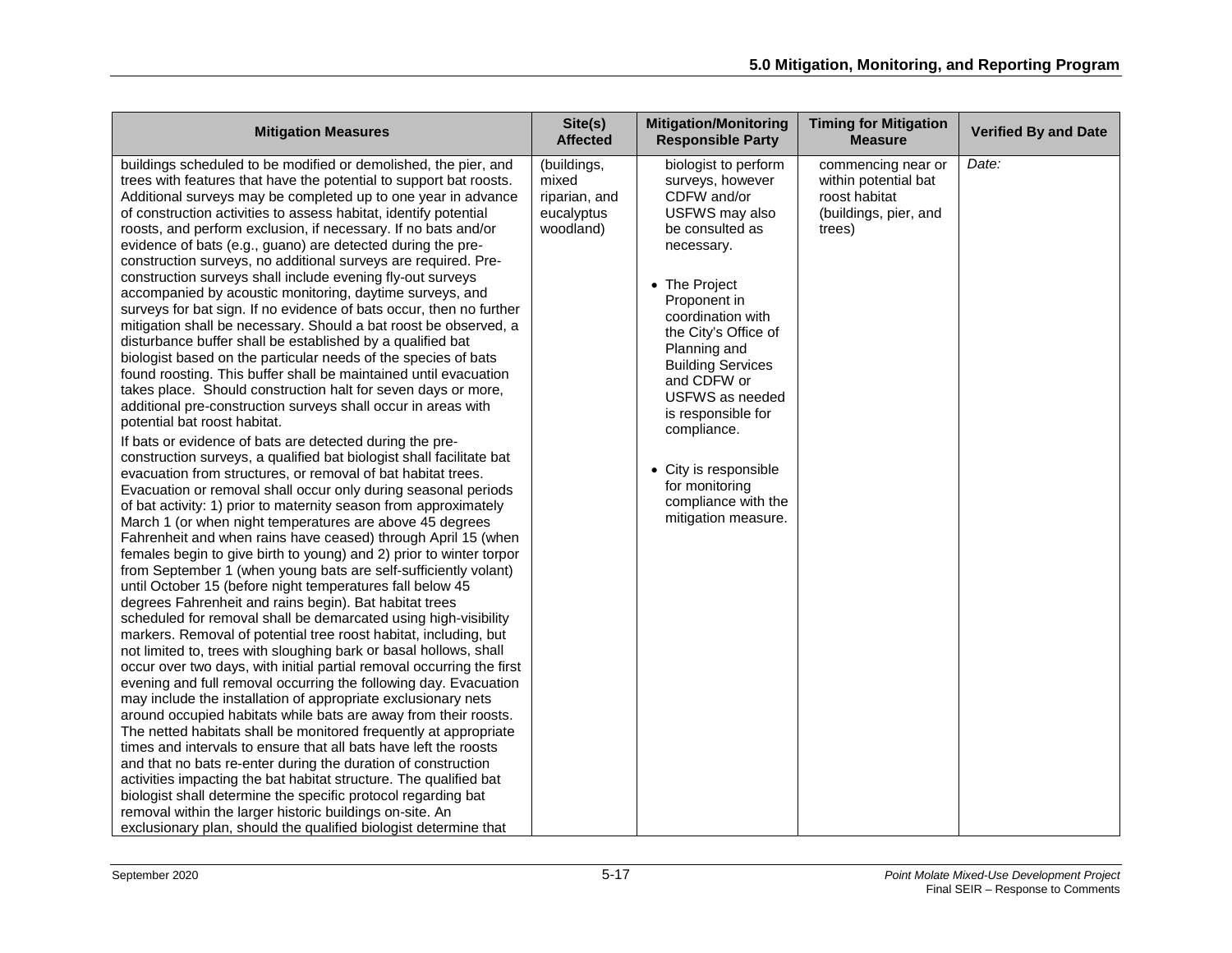<span id="page-17-0"></span>

| <b>Mitigation Measures</b>                                                                                                                                                                                                                                                                                                                                                                                                                                                                                                                                                                                                                                                                                                                                                                                                                                                                                                                                                                                                                                                                                                                                                                                                                                                                                                                                                                                                                                                                                                    | Site(s)<br><b>Affected</b>                                                              | <b>Mitigation/Monitoring</b><br><b>Responsible Party</b>                                                                                                                                                  | <b>Timing for Mitigation</b><br><b>Measure</b> | <b>Verified By and Date</b> |
|-------------------------------------------------------------------------------------------------------------------------------------------------------------------------------------------------------------------------------------------------------------------------------------------------------------------------------------------------------------------------------------------------------------------------------------------------------------------------------------------------------------------------------------------------------------------------------------------------------------------------------------------------------------------------------------------------------------------------------------------------------------------------------------------------------------------------------------------------------------------------------------------------------------------------------------------------------------------------------------------------------------------------------------------------------------------------------------------------------------------------------------------------------------------------------------------------------------------------------------------------------------------------------------------------------------------------------------------------------------------------------------------------------------------------------------------------------------------------------------------------------------------------------|-----------------------------------------------------------------------------------------|-----------------------------------------------------------------------------------------------------------------------------------------------------------------------------------------------------------|------------------------------------------------|-----------------------------|
| special-status bat exclusion from existing structures is<br>necessary, shall be provided to CDFW as appropriate. Once<br>construction activities are complete, the exclusionary nets shall<br>be removed. Should construction halt for a period of more than<br>seven days, an additional pre-construction survey shall occur for<br>suitable bat roost habitat for which exclusion has not occurred.<br>Should a special-status bat roost be detected and deemed<br>necessary to be removed, replacement of suitable, species-<br>specific roost habitat at a 1:1 ratio shall be provided on-site prior<br>to exclusion. Consultation with CDFW shall occur to determine<br>proper habitat replacement methodology.                                                                                                                                                                                                                                                                                                                                                                                                                                                                                                                                                                                                                                                                                                                                                                                                          |                                                                                         |                                                                                                                                                                                                           |                                                |                             |
| MM 4.3-9. Maintenance of Sensitive Habitats: Signage at all<br>public access locations in proximity to beach strand habitat and<br>tidal marsh habitat shall be posted that describes the sensitive<br>nature of these habitat types and their importance within the Bay<br>ecosystem. Signage shall also be posted at the major trailheads<br>within the open space informing visitors of the presence and<br>importance of sensitive coastal scrub, coastal terrace prairie,<br>and riparian habitat. Signage shall also include action items for<br>visiting public to encourage protection of these valuable<br>resources. Signage shall be developed with guidance from the<br>Association of Fish and Wildlife Agencies Stewardship Education<br>Best Practices Planning Guide. <sup>1</sup> Action items may include, but<br>are not limited to:<br>proper collection and disposal of trash;<br>$\blacksquare$<br>leashing of pets to prevent harassment of wildlife;<br>$\blacksquare$<br>passive activities to enjoy wildlife without disturbing natural<br>behavior;<br>proper maintenance of recreational equipment to prevent the<br>spread of invasive species;<br>discouragement of the removal of plants or other biological<br>resources; and<br>restrictions on allowable transportation (vehicles, bicycles,<br>horses, etc.) on trails near sensitive habitat.<br>Park infrastructure installed on the Project Site such as benches<br>and trail access shall be located at least 100 feet away from tidal | Beach strand,<br>tidal marsh.<br>and major<br>public access<br>points to open<br>space. | • The Project<br>Proponent and<br>project contractor<br>are responsible for<br>implementation.<br>• The City's Office of<br>Planning and<br><b>Building Services is</b><br>responsible for<br>compliance. | • Prior to occupancy                           | Verified By:<br>Date:       |

<sup>1</sup> Association of Fish and Wildlife Agencies (AFWA), 2008. Stewardship Education Best Practices Planning Guide. Available online at: https://www.fishwildlife.org/application/files/5215/1373/1274/ConEd-Stewardship-Education-Best-Practices-Guide.pdf. Accessed June 2020.

l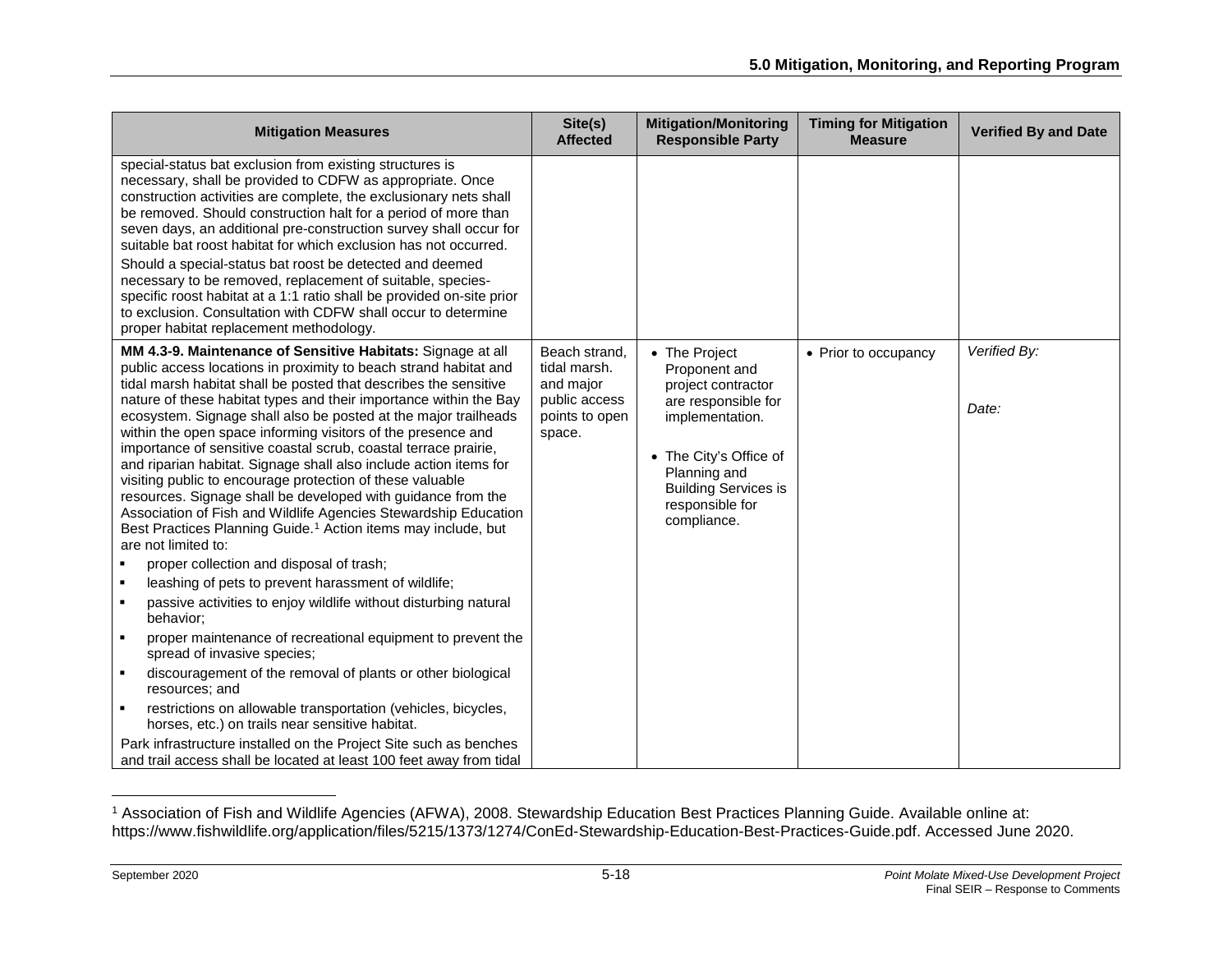| <b>Mitigation Measures</b>                                                                                                                                                                                                                                                                                                                                                                                                                                                                                                                                                                                                                                                                                                                                                                                                                                                                                                                                                                                                                                                                                                                                                                                                                                                                          | Site(s)<br><b>Affected</b>                              | <b>Mitigation/Monitoring</b><br><b>Responsible Party</b>                                                                                                                                                  | <b>Timing for Mitigation</b><br><b>Measure</b>                                                                                                                                                                    | <b>Verified By and Date</b> |
|-----------------------------------------------------------------------------------------------------------------------------------------------------------------------------------------------------------------------------------------------------------------------------------------------------------------------------------------------------------------------------------------------------------------------------------------------------------------------------------------------------------------------------------------------------------------------------------------------------------------------------------------------------------------------------------------------------------------------------------------------------------------------------------------------------------------------------------------------------------------------------------------------------------------------------------------------------------------------------------------------------------------------------------------------------------------------------------------------------------------------------------------------------------------------------------------------------------------------------------------------------------------------------------------------------|---------------------------------------------------------|-----------------------------------------------------------------------------------------------------------------------------------------------------------------------------------------------------------|-------------------------------------------------------------------------------------------------------------------------------------------------------------------------------------------------------------------|-----------------------------|
| marsh habitat on the Project Site, and signage restricting public<br>access from tidal marsh habitat shall be posted. Park<br>infrastructure shall also include waste receptacles sufficient in<br>number and size to service public use of the parks and open<br>space with regular service to prevent over spilling. Removal of<br>litter on beach strand or tidal marsh habitat shall occur as a<br>component of servicing of waste receptacles.                                                                                                                                                                                                                                                                                                                                                                                                                                                                                                                                                                                                                                                                                                                                                                                                                                                 |                                                         |                                                                                                                                                                                                           |                                                                                                                                                                                                                   |                             |
| MM 4.3-10. Invasive Species Management: Noxious plant<br>species, as defined by 3 CCR section 4500, shall be removed<br>within parks or green space during the construction phase to<br>increase the habitat value of these open spaces. These noxious<br>species shall be replaced with native coastal scrub and native<br>coastal grassland species.<br>If nursery stock is used for native plant or special-status plant<br>replacement, these plants shall be acquired by a local nursery<br>consistent with the California Department of Food and<br>Agriculture's (CDFA) Plant Quarantine Manual (CDFA, 2019a)<br>and, if the county remains under quarantine for Phytophthora<br>sp., only acquire nursery stock from approved nurseries (CDFA,<br>2019b; CDFA, 2020). Additionally, all vehicles and construction<br>equipment shall be kept clean and free of debris that could track<br>invasive species or pathogens onto the Project Site through<br>routine exterior washing and removal of interior debris. A log of<br>vehicle conditions shall be kept for all vehicles frequently<br>entering and exiting the Project Site, and maintenance activities<br>related to vehicle cleanliness shall occur following the evaluation<br>that a vehicle is no longer in a clean condition. | Parks and<br>green space<br>within<br>Planning<br>Areas | • The Project<br>Proponent and<br>project contractor<br>are responsible for<br>implementation.<br>• The City's Office of<br>Planning and<br><b>Building Services is</b><br>responsible for<br>compliance. | • Throughout<br>construction                                                                                                                                                                                      | Verified By:<br>Date:       |
| MM 4.3-11. Coastal Scrub Habitat Impacts: Impacts to coastal<br>scrub shall be mitigated at a 1.5:1 acre ratio, such that for each<br>acre impacted, no less than 1.5 acres of in-kind habitat shall be<br>created, restored, or preserved. Prior to development, a<br>pre-construction survey shall be performed to identify precise<br>acreages of coastal scrub habitat within an impact area. Coastal<br>scrub habitat shall be identified utilizing CDFW's Protocols for<br>Surveying and Evaluating Impacts to Special Status Native Plant<br>Populations and Natural Communities. The following activities<br>shall occur related to coastal scrub mitigation.<br>Invasive scrub habitat within the Open Space and not<br>1.<br>impacted by grading shall be removed and replaced with<br>coastal scrub habitat similar to native coastal scrub habitat<br>present on the Project Site. These acres shall be managed                                                                                                                                                                                                                                                                                                                                                                         | Coastal scrub<br>and invasive<br>scrub habitat          | • The Applicant is<br>responsible for<br>implementation.<br>• The City's Office of<br>Planning and<br><b>Building Services is</b><br>responsible for<br>compliance.                                       | • Pre-construction<br>survey prior to<br>development.<br>• Throughout<br>construction with<br>monitoring annually<br>for a minimum of five<br>years following<br>completion of initial<br>restoration activities. | Verified By:<br>Date:       |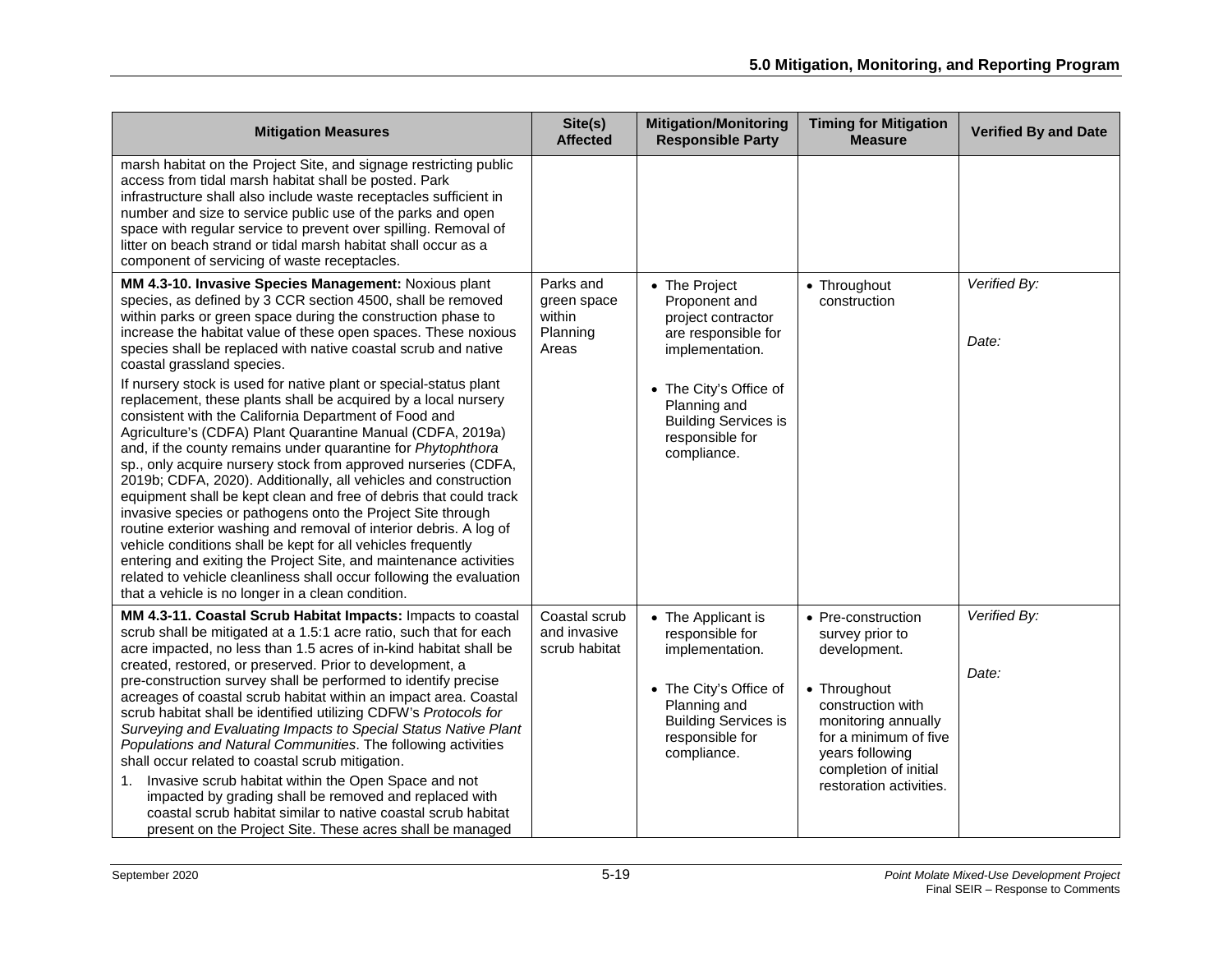| <b>Mitigation Measures</b>                                                                                                                                                                                                                                                                                                                                                                                                                                                                                                                                                                                                                                                                                                                                                                                                                                                                                         | Site(s)<br><b>Affected</b> | <b>Mitigation/Monitoring</b><br><b>Responsible Party</b> | <b>Timing for Mitigation</b><br><b>Measure</b> | <b>Verified By and Date</b> |
|--------------------------------------------------------------------------------------------------------------------------------------------------------------------------------------------------------------------------------------------------------------------------------------------------------------------------------------------------------------------------------------------------------------------------------------------------------------------------------------------------------------------------------------------------------------------------------------------------------------------------------------------------------------------------------------------------------------------------------------------------------------------------------------------------------------------------------------------------------------------------------------------------------------------|----------------------------|----------------------------------------------------------|------------------------------------------------|-----------------------------|
| and monitored annually for a minimum of five years. A<br>qualified biologist shall prepare an annual report on the<br>status of habitat restoration activities with recommendations<br>on adaptive management measures as necessary.<br>Mitigation shall be deemed complete when, after five years<br>of management and monitoring, the qualified biologist<br>determines that the mitigation has achieved a 75 percent<br>native plant cover within the coastal scrub areas. Additional<br>years of management and reporting shall occur should<br>mitigation fail to meet success criteria. These reports shall<br>be maintained by the Applicant and be available to agencies<br>upon request. Specific management and maintenance<br>procedures shall be included within the Open Space Plan.                                                                                                                  |                            |                                                          |                                                |                             |
| The coastal scrub habitat within the Open Space and not<br>2.<br>impacted by grading shall be preserved.                                                                                                                                                                                                                                                                                                                                                                                                                                                                                                                                                                                                                                                                                                                                                                                                           |                            |                                                          |                                                |                             |
| Of those acres defined in (2), habitat restoration and<br>3.<br>enhancement activities shall occur such that overall<br>mitigation of (1) and (2) above and the replanting of graded<br>areas result in mitigation at a ratio of not less than 1.5 acres<br>restored and preserved per 1 acre of impact. Coastal scrub<br>mitigation areas shall be managed and monitored for a total<br>of five years to remove and prevent the further<br>encroachment of invasive scrub. A qualified biologist shall<br>prepare an annual report on the status of preserved habitat<br>with recommendations on adaptive management for<br>invasive species as necessary. These reports shall be<br>maintained by the Project Proponent and be available to<br>agencies upon request. Detailed management and<br>maintenance procedures shall be included within the Open<br>Space Plan identified by Mitigation Measure 4.3-12. |                            |                                                          |                                                |                             |
| Grading areas that remove coastal scrub or invasive scrub<br>4.<br>habitat shall be replanted with coastal scrub habitat as<br>possible in concurrence with or following stabilization of the<br>grading area. Those acreages necessary to reach the<br>mitigation goal of 1.5:1, should additional acreage be<br>necessary beyond (1) and (3) above, shall be subject to the<br>same monitoring, management, and reporting requirements<br>as detailed in (1) above.<br>Areas of preservation and restoration shall be identified within                                                                                                                                                                                                                                                                                                                                                                          |                            |                                                          |                                                |                             |
| the Open Space Plan (MM 4.3-12) at the time precise impact<br>areas are quantified, during the design phase. Mitigation areas                                                                                                                                                                                                                                                                                                                                                                                                                                                                                                                                                                                                                                                                                                                                                                                      |                            |                                                          |                                                |                             |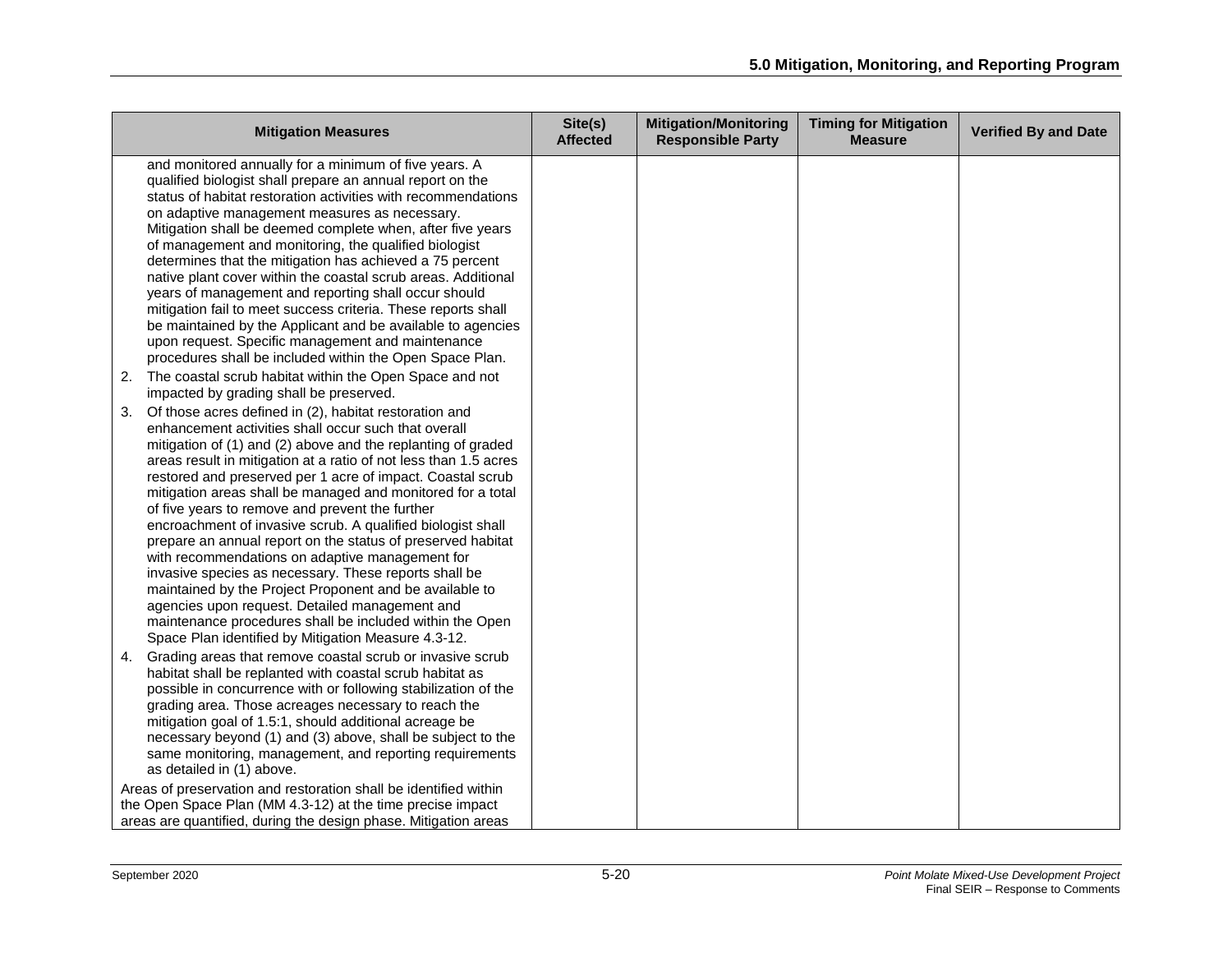<span id="page-20-0"></span>

| <b>Mitigation Measures</b>                                                                                                                                                                                                                                                                                                                                                                                                                                                                                                                                                                                                                                                                                                                                                                                                                                                                                                                                                                                                                                                                                                                                                        | Site(s)<br><b>Affected</b>              | <b>Mitigation/Monitoring</b><br><b>Responsible Party</b>                                                                                                            | <b>Timing for Mitigation</b><br><b>Measure</b>                                                                                             | <b>Verified By and Date</b> |
|-----------------------------------------------------------------------------------------------------------------------------------------------------------------------------------------------------------------------------------------------------------------------------------------------------------------------------------------------------------------------------------------------------------------------------------------------------------------------------------------------------------------------------------------------------------------------------------------------------------------------------------------------------------------------------------------------------------------------------------------------------------------------------------------------------------------------------------------------------------------------------------------------------------------------------------------------------------------------------------------------------------------------------------------------------------------------------------------------------------------------------------------------------------------------------------|-----------------------------------------|---------------------------------------------------------------------------------------------------------------------------------------------------------------------|--------------------------------------------------------------------------------------------------------------------------------------------|-----------------------------|
| shall be in-kind based on the delineation of habitat based on<br>CDFW's Protocols for Surveying and Evaluating Impacts to<br>Special Status Native Plant Populations and Natural<br>Communities. Restoration and management efforts shall include<br>an emphasis on creating and maintaining a native coastal grass<br>understory as appropriate. Identification of coastal scrub<br>preservation, restoration, and/or creation areas shall be<br>reviewed and approved by the City through the Open Space<br>Plan.<br>Guidance for mitigation activities shall be derived from the Long-<br>Term Prospects for Restoration of Coastal Sage Scrub: Invasive<br>Species, Nitrogen Deposition, and Novel Ecosystems and<br>related references. These methods may include, but are not<br>limited to the use of grazing, mulching, solarization, hand<br>weeding, and other methods. <sup>2</sup>                                                                                                                                                                                                                                                                                    |                                         |                                                                                                                                                                     |                                                                                                                                            |                             |
| MM 4.3-12. Dedicated Open Space: An Open Space Plan shall<br>be established by the Applicant for the proposed open space<br>and shoreline park that would be held in ownership by the City.<br>The Plan shall act as a guide in implementing mitigation related<br>to sensitive habitat preservation, creation, and restoration. The<br>Plan shall ensure that compensatory actions required for impacts<br>to sensitive habitats, including coastal scrub and coastal terrace<br>prairie are implemented and monitored as necessary in order to<br>meet success criteria. The Open Space Plan shall additionally<br>act as a binding agreement between the Applicant and the City<br>to identify final impacts following lot development, to locate<br>mitigation areas, and to assure completion of mitigation by the<br>Applicant. The Open Space Plan shall include, at a minimum,<br>the following.<br>Approved activities within Open Space. The Open<br>Space Plan shall restrict allowable activities near<br>sensitive, natural habitats in the Open Space to those<br>that are predominantly passive and include<br>maintenance of trails, maintenance of environmental | Open Space<br>Zoning<br><b>District</b> | • The Applicant is<br>responsible for<br>implementation.<br>• The City's Office of<br>Planning and<br><b>Building Services is</b><br>responsible for<br>compliance. | • Completion of Open<br>Space Plan prior to<br>ground disturbance,<br>implementation of<br>the Open Space<br>Plan throughout<br>operation. | Verified By:<br>Date:       |

 $\overline{a}$ 

<sup>&</sup>lt;sup>2</sup> Allen et al., 2019. Long-term prospects for restoration of coastal sage scrub: invasive species, nitrogen deposition, and novel ecosystems. Proceedings of the chaparral restoration workshop, California. Gen. Tech. Rep. PSW-GTR-265. Albany, CA: U.S. Department of Agriculture, Forest Service, Pacific Southwest Research Station: 1-18. Available online at:

https://www.fs.fed.us/psw/publications/documents/psw\_gtr265/psw\_gtr265.pdf. Accessed June 2020.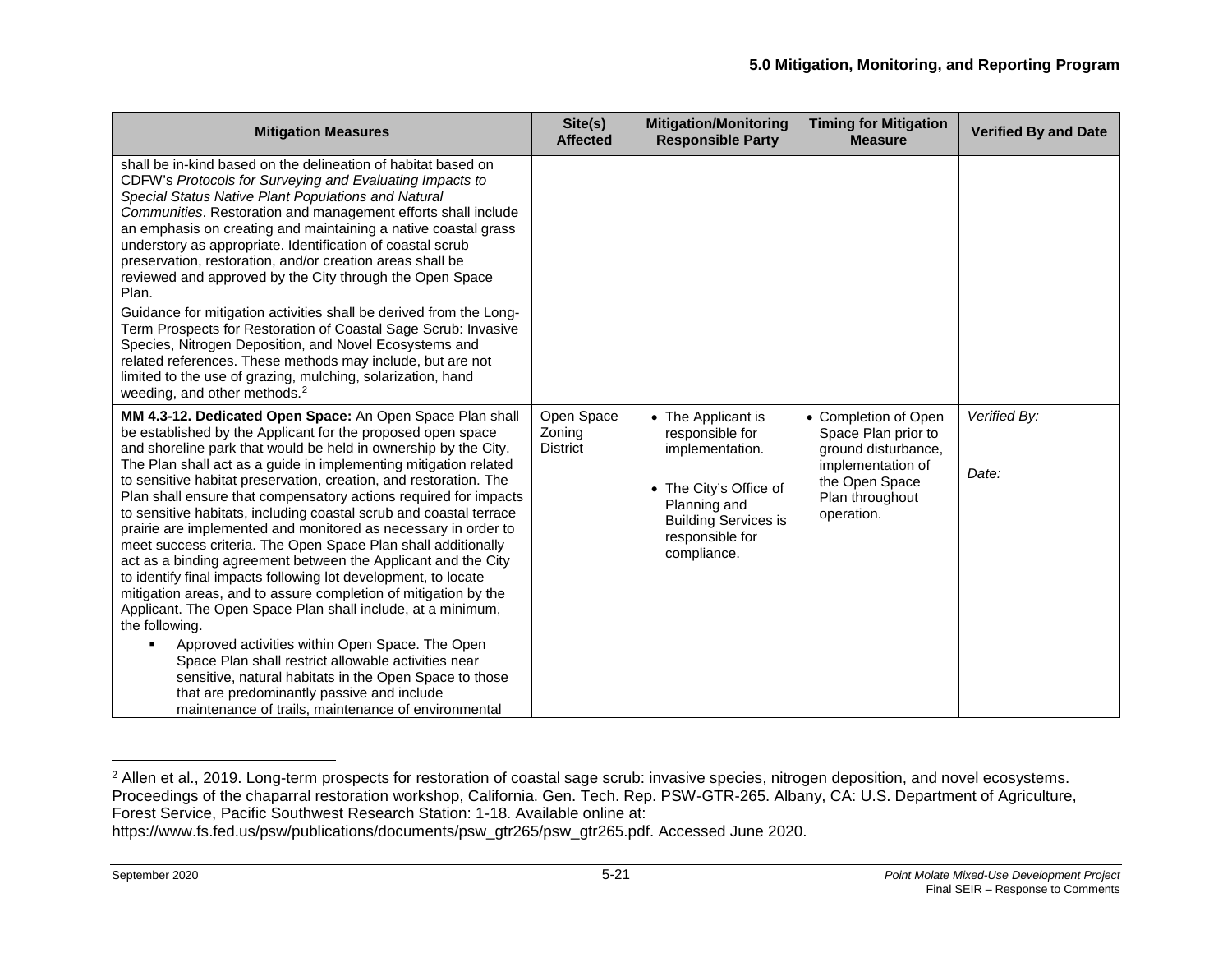| <b>Mitigation Measures</b>                                                                                                                                                                                                                                                                                                                                                                                                                                                                                                                                                                                                                                                                                                                        | Site(s)<br><b>Affected</b> | <b>Mitigation/Monitoring</b><br><b>Responsible Party</b> | <b>Timing for Mitigation</b><br><b>Measure</b> | <b>Verified By and Date</b> |
|---------------------------------------------------------------------------------------------------------------------------------------------------------------------------------------------------------------------------------------------------------------------------------------------------------------------------------------------------------------------------------------------------------------------------------------------------------------------------------------------------------------------------------------------------------------------------------------------------------------------------------------------------------------------------------------------------------------------------------------------------|----------------------------|----------------------------------------------------------|------------------------------------------------|-----------------------------|
| education signage, and establishment of public access<br>along dedicated trails.                                                                                                                                                                                                                                                                                                                                                                                                                                                                                                                                                                                                                                                                  |                            |                                                          |                                                |                             |
| Maintenance activities of trails such that trails are<br>clearly defined and are not overgrown with foliage.<br>These activities shall be designed to promote visitors to<br>stay on pathways and to reduce the likelihood of<br>disturbing sensitive habitat. Trail maintenance shall<br>occur at least once annually and shall include the<br>removal of invasive shrubs and herbs as possible.<br>Qualified personnel shall be consulted in ongoing<br>management of invasive vegetation along trails.<br>Consistent with MM 4.3-21, compliance with the tree<br>removal permits and Urban Greening Master Plan<br>requirements on City land.                                                                                                  |                            |                                                          |                                                |                             |
| A description of any habitat preservation, creation, or<br>restoration completed under 4.3-11, 4.3-14, 4.3-16, 4.3-<br>18, or 4.3-19 within Open Space for coastal scrub,<br>coastal terrace prairie, mixed riparian, seasonal<br>wetland, or ephemeral drainage habitats. This shall<br>include a final statement of Project impact acreages by<br>habitat type, and a map clearly defining where<br>preservation and mitigation areas are located.<br>A monitoring plan to ensure that compensatory actions<br>required for impacts to coastal scrub and coastal<br>terrace prairie habitats are implemented as necessary<br>in order to meet success criteria. This measure<br>reiterates the requirements of MM 4.3-2, 4.3-9, and 4.3-<br>11. |                            |                                                          |                                                |                             |
| The Open Space Plan shall include provisions for the<br>removal of invasive plants, and their replacement with<br>native plant species, consistent with MM 4.3-10.<br>Replacement shall emphasize the use of locally rare,<br>culturally significant, or ecologically important species.<br>Consistent with the requirements of Municipal Code<br>Chapter 9.48, no pesticides shall be used within the                                                                                                                                                                                                                                                                                                                                            |                            |                                                          |                                                |                             |
| Open Space. Only herbicides that do not contain the<br>chemical atrazine shall be permitted.                                                                                                                                                                                                                                                                                                                                                                                                                                                                                                                                                                                                                                                      |                            |                                                          |                                                |                             |
| A qualified biologist shall prepare the Open Space Plan, and a<br>qualified biologist shall perform any recommended monitoring,<br>reporting, and adaptive management recommendations to reach<br>performance criteria as they relate to the mitigation measures                                                                                                                                                                                                                                                                                                                                                                                                                                                                                  |                            |                                                          |                                                |                             |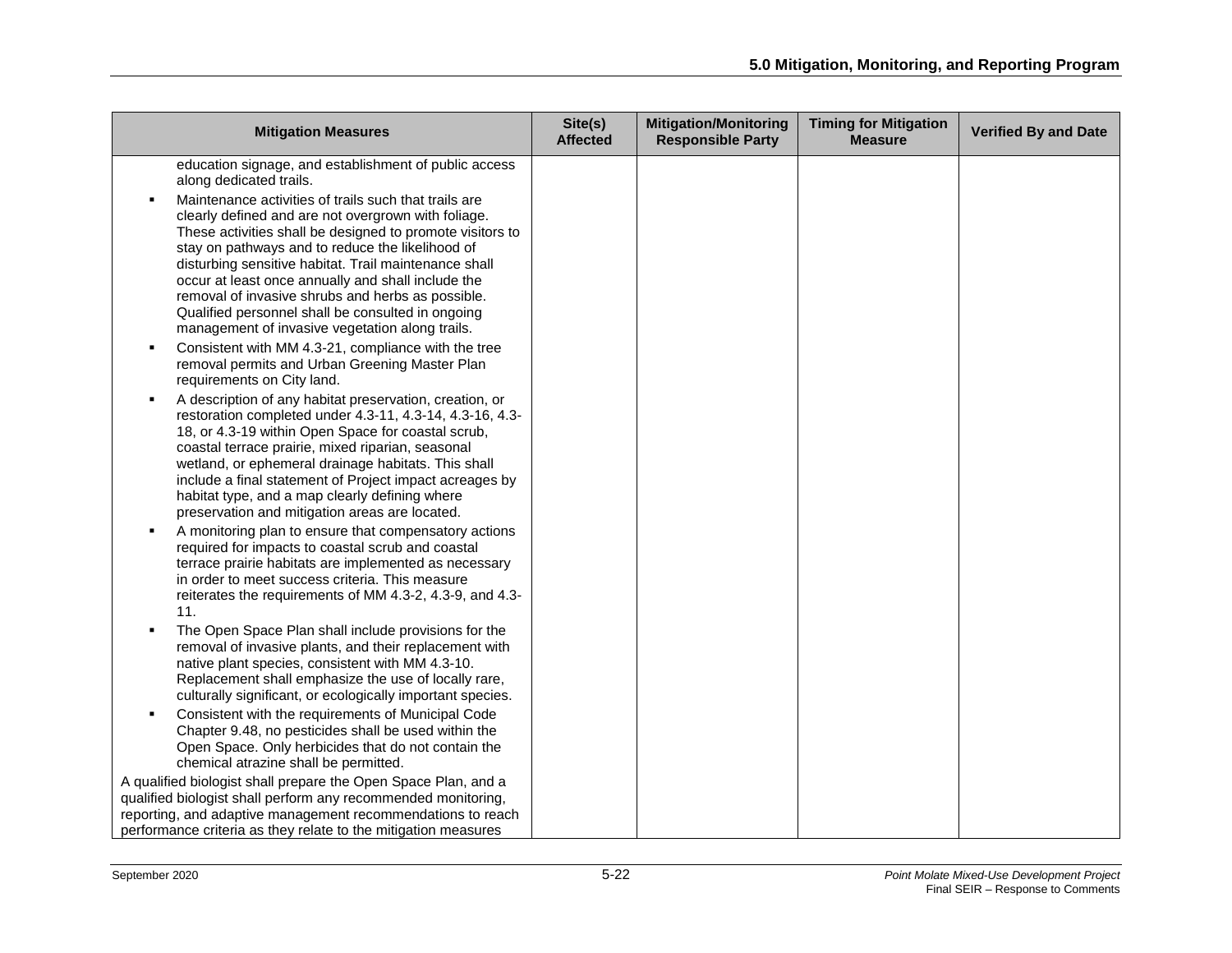| <b>Mitigation Measures</b>                                                                                                                                                                                                                                                                                                                                                                                                                                                                                                                                                                                                                                                                                                                                                                                                                                                                                                                                                                                                                                                                                                                                                                                                                                                                                                 | Site(s)<br><b>Affected</b> | <b>Mitigation/Monitoring</b><br><b>Responsible Party</b>                                                                                                                             | <b>Timing for Mitigation</b><br><b>Measure</b> | <b>Verified By and Date</b> |
|----------------------------------------------------------------------------------------------------------------------------------------------------------------------------------------------------------------------------------------------------------------------------------------------------------------------------------------------------------------------------------------------------------------------------------------------------------------------------------------------------------------------------------------------------------------------------------------------------------------------------------------------------------------------------------------------------------------------------------------------------------------------------------------------------------------------------------------------------------------------------------------------------------------------------------------------------------------------------------------------------------------------------------------------------------------------------------------------------------------------------------------------------------------------------------------------------------------------------------------------------------------------------------------------------------------------------|----------------------------|--------------------------------------------------------------------------------------------------------------------------------------------------------------------------------------|------------------------------------------------|-----------------------------|
| referenced in the Open Space Plan regarding sensitive habitat<br>mitigation required for the Project. The City shall review and<br>approve the Open Space Plan. The City shall consult with the<br>CDFW, USFWS, and other agencies as appropriate. The<br>Applicant shall be responsible for ensuring that the Open Space<br>Plan is completed prior to ground disturbance and that all<br>mitigation and monitoring occurs as detailed in the mitigation<br>measures referenced in the Open Space Plan. As impacts are<br>identified during pre-construction surveys, mapping within the<br>Open Space Plan shall be updated to identify locations for<br>replacement plantings.                                                                                                                                                                                                                                                                                                                                                                                                                                                                                                                                                                                                                                          |                            |                                                                                                                                                                                      |                                                |                             |
| MM 4.3-13. Vegetation Management within Planning Areas:<br>Vegetation management shall be included as a component of<br>the Covenants, Conditions, and Restrictions of the HOA and as<br>a lease condition. The Master Association shall be responsible<br>for ensuring that the following are achieved related to vegetation<br>management.<br>Landscaping established and maintained by the HOA or<br>$\blacksquare$<br>Commercial Association shall be consistent with the<br>aesthetics and functionality of the landscape with an<br>emphasis on the use of native plants within landscaping<br>designs. Trees planted in these areas shall consist of<br>those species native to the Project Site.<br>Native vegetation shall be sourced locally as feasible.<br>Landscaping shall not occur within the designated<br>natural Open Space areas except as provided within<br>the Open Space Plan or for the purpose of ground<br>stabilization following construction.<br>Vegetation removal shall not occur within the<br>designated Open Space except as necessary for<br>mitigation contained herein, such as removal of<br>invasive plants, maintenance of hiking paths, or<br>removal of dead or dying vegetation to reduce fire fuel<br>load.<br>Additionally, the Master Association shall ensure that Project | Planning<br>Areas          | • The Project<br>Proponent, Master<br>Association are<br>responsible for<br>implementation.<br>• City is responsible<br>for monitoring<br>compliance with the<br>mitigation measure. | • Throughout<br>operation                      | Verified By:<br>Date:       |
| residents and employees minimize overall impacts to sensitive<br>habitats through the following measures.<br>The Master Association shall provide new residents and<br>employees with information on native species and<br>encourage their use on private landowner parcels.                                                                                                                                                                                                                                                                                                                                                                                                                                                                                                                                                                                                                                                                                                                                                                                                                                                                                                                                                                                                                                               |                            |                                                                                                                                                                                      |                                                |                             |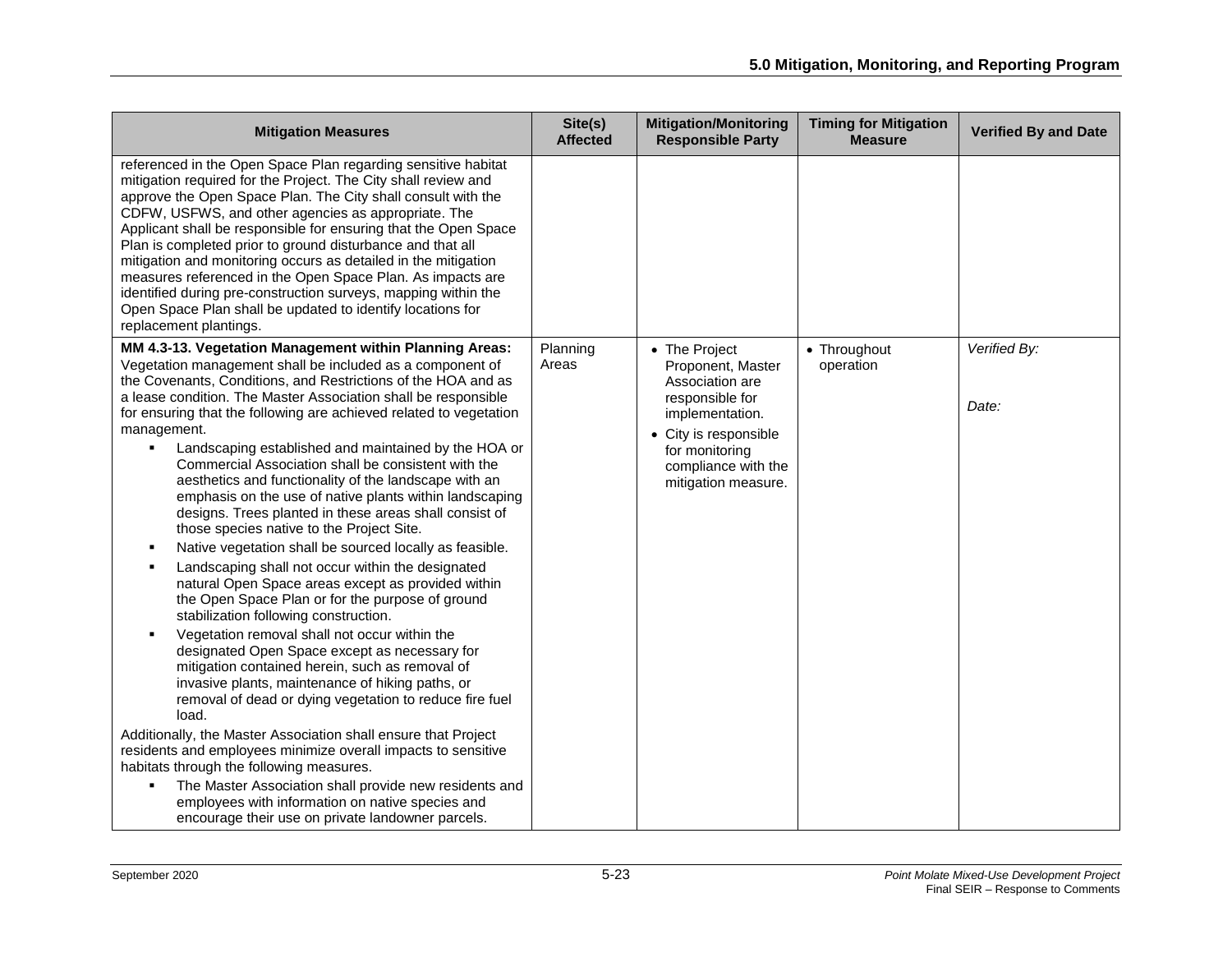| <b>Mitigation Measures</b>                                                                                                                                                                                                                                                                                                                                                                                                                                                                                                                                                                                                                                                                                                                                                                                                                                                                                                                                                                                                                                                                                                                                                                                                                                                                                                                                                                                                                                                                                                                                                                                                                                                                                                                                                                                                                                               | Site(s)<br><b>Affected</b>                     | <b>Mitigation/Monitoring</b><br><b>Responsible Party</b>                                                                                                                                                                                                                                                        | <b>Timing for Mitigation</b><br><b>Measure</b>                                                                                                                                                                  | <b>Verified By and Date</b> |
|--------------------------------------------------------------------------------------------------------------------------------------------------------------------------------------------------------------------------------------------------------------------------------------------------------------------------------------------------------------------------------------------------------------------------------------------------------------------------------------------------------------------------------------------------------------------------------------------------------------------------------------------------------------------------------------------------------------------------------------------------------------------------------------------------------------------------------------------------------------------------------------------------------------------------------------------------------------------------------------------------------------------------------------------------------------------------------------------------------------------------------------------------------------------------------------------------------------------------------------------------------------------------------------------------------------------------------------------------------------------------------------------------------------------------------------------------------------------------------------------------------------------------------------------------------------------------------------------------------------------------------------------------------------------------------------------------------------------------------------------------------------------------------------------------------------------------------------------------------------------------|------------------------------------------------|-----------------------------------------------------------------------------------------------------------------------------------------------------------------------------------------------------------------------------------------------------------------------------------------------------------------|-----------------------------------------------------------------------------------------------------------------------------------------------------------------------------------------------------------------|-----------------------------|
| The Master Association shall provide new residents and<br>employees with information on the sensitive habitats<br>present on the Project Site and the importance of these<br>habitats.<br>The Master Association shall prohibit the planting of<br>٠<br>non-native tree species.<br>The Master Association shall prohibit the use of<br>pesticides. Only herbicides that do not contain the<br>chemical atrazine shall be permitted.<br>MM 4.3-14. Mixed Riparian Habitat: Mixed riparian habitat shall<br>be avoided as practical through design. Setbacks at a minimum<br>of 50 feet, or the largest buffer possible when 50 feet is not                                                                                                                                                                                                                                                                                                                                                                                                                                                                                                                                                                                                                                                                                                                                                                                                                                                                                                                                                                                                                                                                                                                                                                                                                               | On and within<br>100 feet of<br>mixed riparian | • The Applicant is<br>responsible for<br>retaining a qualified                                                                                                                                                                                                                                                  | • Setbacks to be<br>established prior to<br>construction within                                                                                                                                                 | Verified By:                |
| feasible, shall be established with high-visibility fencing by a<br>qualified biologist around all areas of avoided mixed riparian<br>habitat. The biologist may require a larger setback after<br>consideration of the soil types, slope between the buffer and<br>construction, hydrology, vegetation, and runoff potential.<br>Un-impacted mixed riparian habitat adjacent to impacted mixed<br>riparian habitat shall also be demarcated with high visibility<br>markers. A qualified biologist shall be present during<br>development activities that ensue within 50 feet of the fenced<br>riparian setbacks. The qualified biologist shall act as a<br>construction monitor to ensure the fencing remains intact and<br>that construction activities do not occur within these avoidance<br>buffers. No staging of equipment or other construction-related<br>activities shall occur within non-impacted mixed riparian habitat<br>or buffers established by the qualified biologist.<br>Additionally, the Applicant shall provide CDFW with the proper<br>notification of impacts to ephemeral drainages and associated<br>riparian habitat for those impacted drainages supporting mixed<br>riparian habitat. All compensatory action required through the<br>appropriate LSAA permit for impacts to riparian habitat shall be<br>adhered to. This shall include, but is not limited to, habitat<br>preservation and/or habitat restoration of in-kind habitat<br>exceeding 1:1, or creation of habitat at a minimum of 1:1.<br>Mitigation for direct impacts to mixed riparian habitat not covered<br>under an LSAA shall occur through a combination of habitat<br>preservation and/or restoration and shall, at a minimum, include<br>the following.<br>Should mitigation occur through preservation,<br>preservation shall occur at a minimum ratio of 2:1. | habitat                                        | biologist to<br>demarcate<br>setbacks.<br>• The City's Office of<br>Planning and<br><b>Building Services is</b><br>responsible for<br>monitoring<br>compliance.<br>• CDFW is<br>responsible for<br>compliance with<br>terms of an LSAA,<br>should one be<br>needed for impacts<br>to mixed riparian<br>habitat. | 100 feet of mixed<br>riparian habitat.<br>• Monitoring of<br>mitigation activities<br>annually for a<br>minimum of five<br>years following<br>completion of initial<br>mixed riparian<br>mitigation activities. | Date:                       |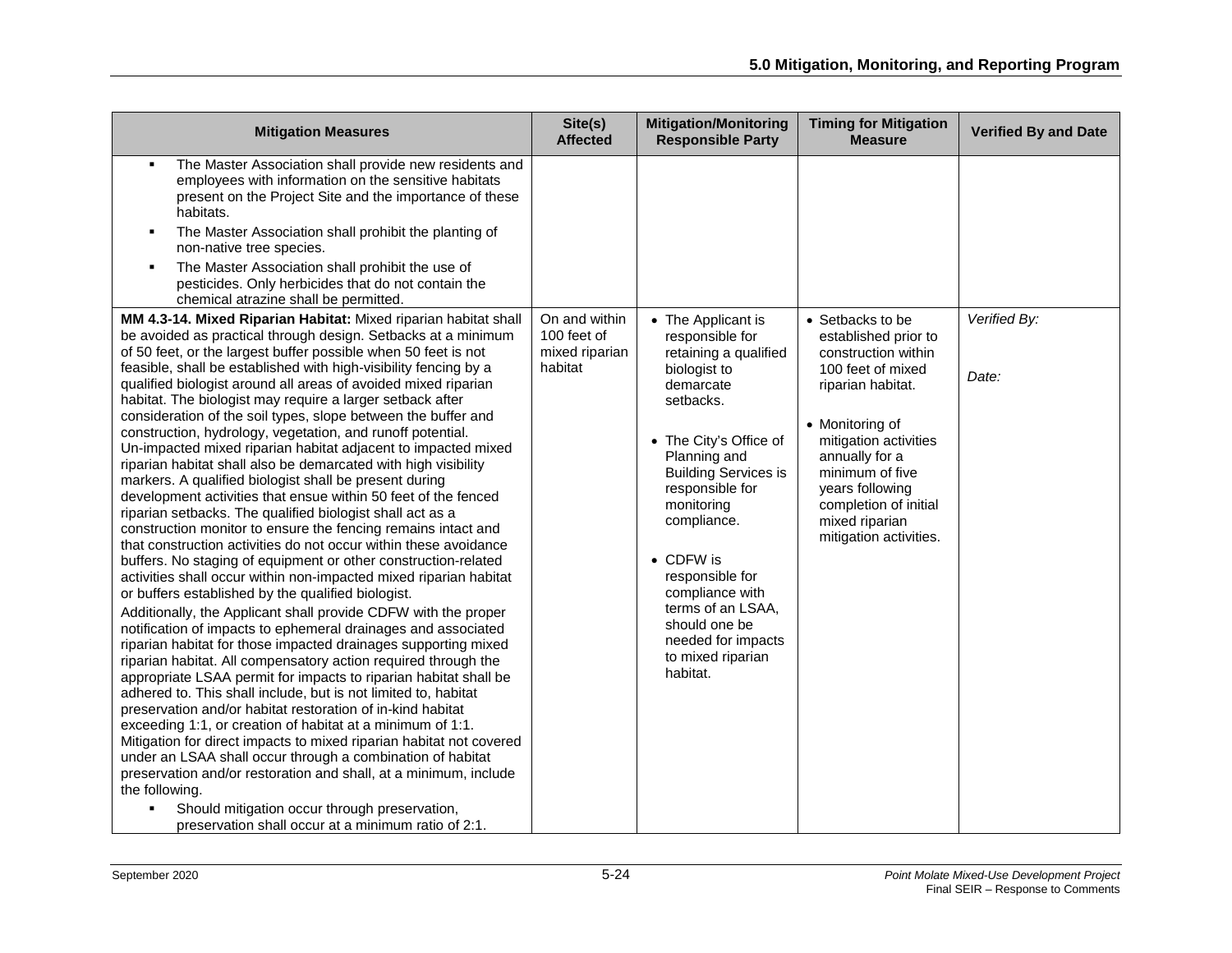| <b>Mitigation Measures</b>                                                                                                                                                                                                                                                                                                                                                                                                                                                                                                                                                                                                                                                                                                                                                                                                                                                                                                                                                                                                                                                                                                                                                                                                                                                                                                                                                                                                                                                                                                                                                                                                                                                                                                                                                                                                   | Site(s)<br><b>Affected</b>                              | <b>Mitigation/Monitoring</b><br><b>Responsible Party</b>                                                            | <b>Timing for Mitigation</b><br><b>Measure</b>                                             | <b>Verified By and Date</b> |
|------------------------------------------------------------------------------------------------------------------------------------------------------------------------------------------------------------------------------------------------------------------------------------------------------------------------------------------------------------------------------------------------------------------------------------------------------------------------------------------------------------------------------------------------------------------------------------------------------------------------------------------------------------------------------------------------------------------------------------------------------------------------------------------------------------------------------------------------------------------------------------------------------------------------------------------------------------------------------------------------------------------------------------------------------------------------------------------------------------------------------------------------------------------------------------------------------------------------------------------------------------------------------------------------------------------------------------------------------------------------------------------------------------------------------------------------------------------------------------------------------------------------------------------------------------------------------------------------------------------------------------------------------------------------------------------------------------------------------------------------------------------------------------------------------------------------------|---------------------------------------------------------|---------------------------------------------------------------------------------------------------------------------|--------------------------------------------------------------------------------------------|-----------------------------|
| Areas designated for preservation shall be maximized<br>within designated open space, and shall not occur<br>within residential lots. Those areas selected for<br>preservation shall be approved by the City and shall be<br>subject to the compensatory actions set forth in this<br>mitigation. Preservation areas shall be identified within<br>the Open Space Plan (MM 4.3-12).<br>When mitigation occurs through the enhancement or<br>restoration of habitat, mitigation shall occur at a<br>minimum ratio of 2:1. Restoration and/or enhancement<br>of habitat shall occur within designated open space as<br>possible. Monitoring of mitigation activities shall be<br>performed by a qualified biologist for a minimum of<br>three years. The qualified biologist shall prepare an<br>annual report on the progress of mitigation with<br>identified management actions. These reports shall be<br>submitted to the City and be available to agencies upon<br>request. Mitigation shall be deemed complete once the<br>qualified biologist has determined that the success or<br>establishment of restoration or enhancement activities<br>meets or exceeds 80 percent. The qualified biologist<br>may utilize bank stabilization, percent native ground<br>cover, relative ratios of the herbaceous, shrub, and tree<br>layers, as well as other habitat quality indicators in<br>order to determine the level of success. At a minimum,<br>ground cover shall meet or exceed 80 percent, with a<br>native plant cover percent meeting or exceeding that of<br>impacted mixed riparian habitat. Additional years of<br>management and reporting shall occur should<br>mitigation fail to meet success criteria. Specific<br>management and maintenance procedures shall be<br>included within the Open Space Plan. |                                                         |                                                                                                                     |                                                                                            |                             |
| MM 4.3-15. Protection of Beach Strand:<br>Replacement/restoration is not appropriate for this habitat type<br>due to its inherent intrinsic value, role as habitat for plant and<br>wildlife species (including special-status species), increasing<br>threats by development, and its currently limited distribution<br>within the region. The Project shall be designed to avoid beach<br>strand habitat. To ensure prevention of direct impacts and avoid<br>indirect impacts to the beach strand habitat onsite during<br>operation, the existing roads and pathways within and adiacent                                                                                                                                                                                                                                                                                                                                                                                                                                                                                                                                                                                                                                                                                                                                                                                                                                                                                                                                                                                                                                                                                                                                                                                                                                 | On and within<br>100 feet of<br>beach strand<br>habitat | • The Project<br>Proponent is<br>responsible for<br>retaining a qualified<br>biologist to<br>demarcate<br>setbacks. | • Prior to and<br>throughout<br>construction within<br>100 feet of beach<br>strand habitat | Verified By:<br>Date:       |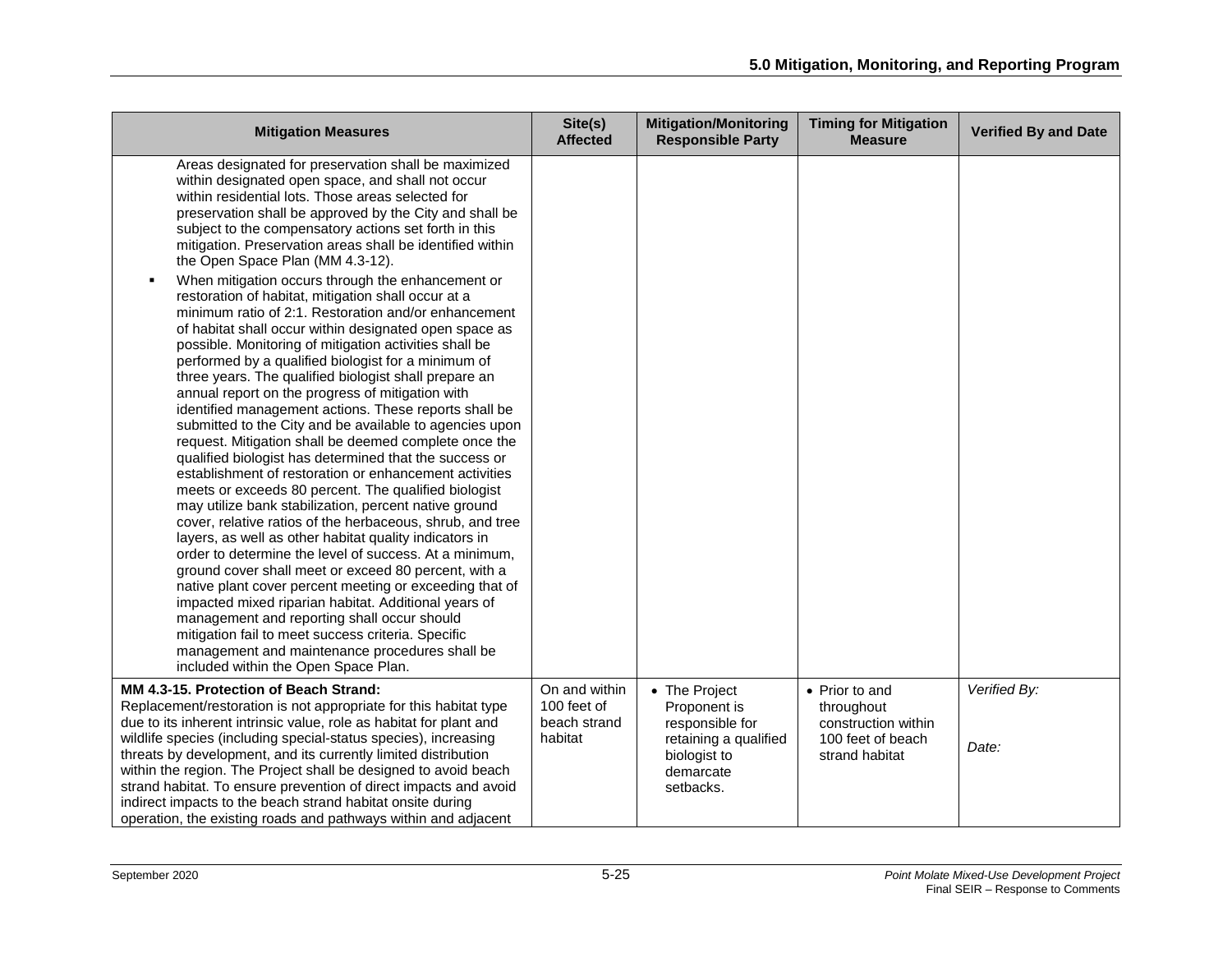| <b>Mitigation Measures</b>                                                                                                                                                                                                                                                                                                                                                                                                                                                                                                                                                                                                                                                                                                                                                                                                                                                                                                                                                                                                                                                                                                                                                                                                                                                                                                                                                          | Site(s)<br><b>Affected</b>                               | <b>Mitigation/Monitoring</b><br><b>Responsible Party</b>                                                                                                                                                                                                                                                                                        | <b>Timing for Mitigation</b><br><b>Measure</b>                                                                                                                                                                                                                             | <b>Verified By and Date</b> |
|-------------------------------------------------------------------------------------------------------------------------------------------------------------------------------------------------------------------------------------------------------------------------------------------------------------------------------------------------------------------------------------------------------------------------------------------------------------------------------------------------------------------------------------------------------------------------------------------------------------------------------------------------------------------------------------------------------------------------------------------------------------------------------------------------------------------------------------------------------------------------------------------------------------------------------------------------------------------------------------------------------------------------------------------------------------------------------------------------------------------------------------------------------------------------------------------------------------------------------------------------------------------------------------------------------------------------------------------------------------------------------------|----------------------------------------------------------|-------------------------------------------------------------------------------------------------------------------------------------------------------------------------------------------------------------------------------------------------------------------------------------------------------------------------------------------------|----------------------------------------------------------------------------------------------------------------------------------------------------------------------------------------------------------------------------------------------------------------------------|-----------------------------|
| to beach strand habitat shall be used, and no new roadways in<br>beach strand habitat shall be constructed. Improvement of the<br>existing roadways that do not convert beach strand habitat may<br>be implemented as necessary, but no new roadways shall be<br>within beach strand habitat.<br>To avoid impacts during construction, setbacks at a minimum of<br>50 feet, or the largest buffer possible when 50 feet is not<br>feasible, shall be established with high-visibility fencing by a<br>qualified biologist around beach strand habitat before<br>construction activities within 100 feet of that habitat begin. Larger<br>setbacks of up to 100 feet may be required by the qualified<br>biologist based on the soil type in the area where construction<br>would occur, slope between the construction work and area with<br>beach strand habitat, local hydrology, existing vegetative cover,<br>and runoff potential of construction areas.<br>A qualified biologist shall be present during any and all<br>development activities that occur within 50 feet of the fenced<br>beach strand setbacks to ensure no indirect impacts occur to<br>beach strand habitat.                                                                                                                                                                                               |                                                          | • The City's Office of<br>Planning and<br><b>Building Services is</b><br>responsible for<br>compliance<br>monitoring.                                                                                                                                                                                                                           |                                                                                                                                                                                                                                                                            |                             |
| MM 4.3-16. Seasonal Wetlands, and Ephemeral Drainage<br>Impacts: Consultation shall occur with USACE in order to verify<br>the presence of jurisdictional wetlands and waters impacted by<br>the Project. The Applicant shall obtain a CWA Section 404<br>permit from USACE for impacts to jurisdictional wetlands or<br>waters, and a corresponding CWA Section 401 Water Quality<br>Certification from the SFBRWQCB. Typical 404-permit mitigation<br>occurs at a ratio of 1:1 acres created versus impacted and 2:1<br>acres restored/enhanced versus impacted, though individual<br>permit conditions may vary.<br>The Applicant shall provide the required notification to CDFW<br>under Section 1602 of the California Fish and Game Code for<br>alteration of the ephemeral drainages and shall obtain an LSAA<br>if required by CDFW prior to ground disturbance. The conditions<br>of these permits, as well as any additional permits related to<br>impacts to biological resources required for the Project, shall be<br>adhered to. Mitigation for direct impacts to seasonal wetlands<br>and ephemeral drainages shall occur through a combination of<br>habitat preservation, creation, and/or restoration and shall, at a<br>minimum, include the following.<br>Should mitigation occur through preservation,<br>preservation shall occur at a minimum ratio of 2:1. | On or within<br>100 feet of<br>wetlands and<br>drainages | • The Applicant is<br>responsible for<br>retaining a qualified<br>biologist to<br>demarcate<br>setbacks, and for<br>implementing<br>mitigation.<br>• The City's Office of<br>Planning and<br><b>Building Services is</b><br>responsible for<br>monitoring<br>compliance with<br>mitigation.<br>• USACE is<br>responsible for<br>compliance with | • Setbacks<br>demarcated prior to<br>and throughout<br>construction within<br>100 feet of seasonal<br>wetlands and<br>ephemeral<br>drainages.<br>• Monitoring of<br>mitigation once<br>annually for a<br>minimum of three<br>years, or greater as<br>specified in permits. | Verified By:<br>Date:       |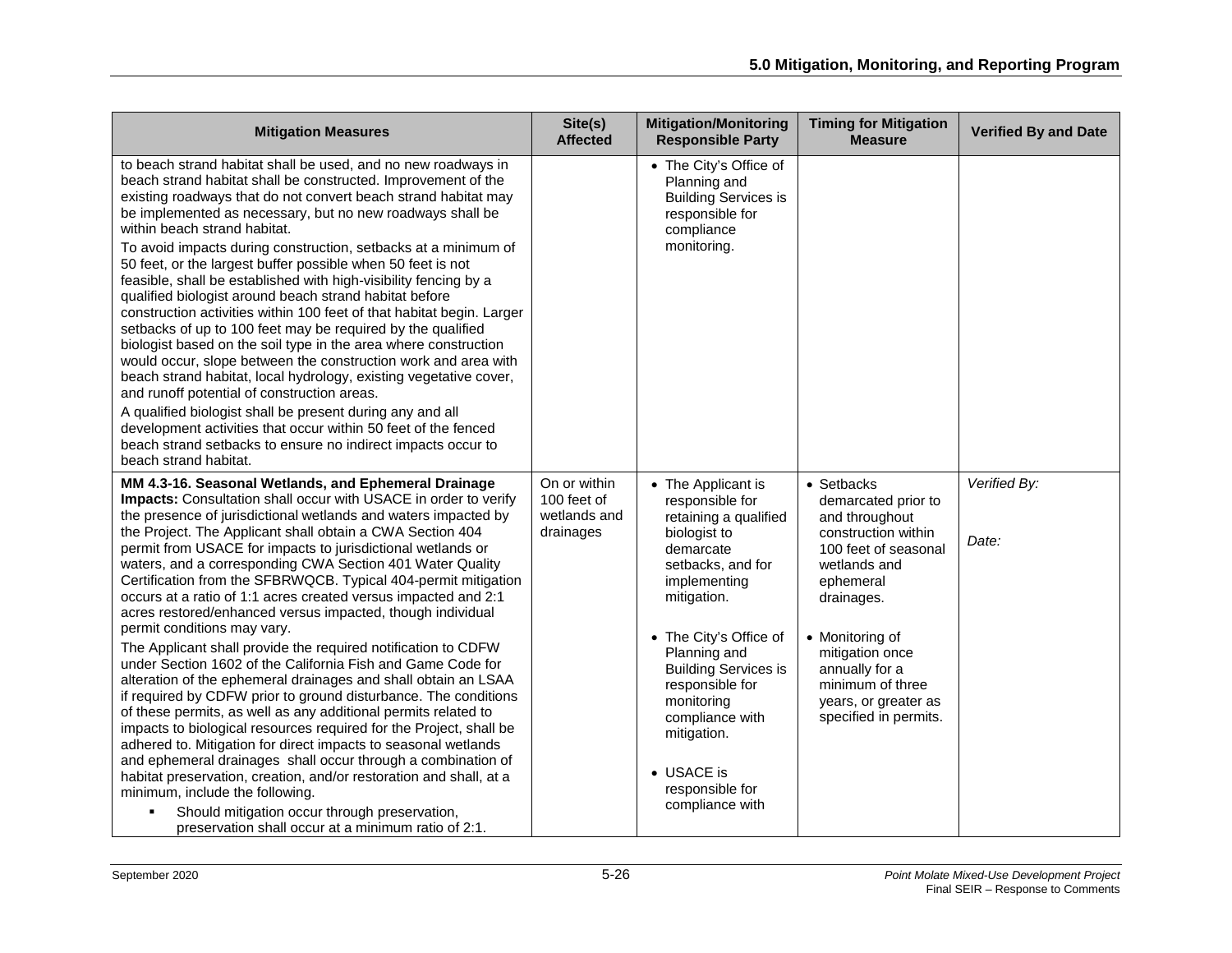| <b>Mitigation Measures</b>                                                                                                                                                                                                                                                                                                                                                                                                                                                                                                                                                                                                                                                                                                                                                                                                                                                                                                                                                                                                                                                                                                                                                                                                                                                                                                                                                                                                                                                                                                                                                                                                                                                                                                                                                                                                                                                                                                                                                                                                                                                                                                                                                                                                                                                                                                                                                                                                          | Site(s)<br><b>Affected</b> | <b>Mitigation/Monitoring</b><br><b>Responsible Party</b>                                                                                                                                                                                         | <b>Timing for Mitigation</b><br><b>Measure</b> | <b>Verified By and Date</b> |
|-------------------------------------------------------------------------------------------------------------------------------------------------------------------------------------------------------------------------------------------------------------------------------------------------------------------------------------------------------------------------------------------------------------------------------------------------------------------------------------------------------------------------------------------------------------------------------------------------------------------------------------------------------------------------------------------------------------------------------------------------------------------------------------------------------------------------------------------------------------------------------------------------------------------------------------------------------------------------------------------------------------------------------------------------------------------------------------------------------------------------------------------------------------------------------------------------------------------------------------------------------------------------------------------------------------------------------------------------------------------------------------------------------------------------------------------------------------------------------------------------------------------------------------------------------------------------------------------------------------------------------------------------------------------------------------------------------------------------------------------------------------------------------------------------------------------------------------------------------------------------------------------------------------------------------------------------------------------------------------------------------------------------------------------------------------------------------------------------------------------------------------------------------------------------------------------------------------------------------------------------------------------------------------------------------------------------------------------------------------------------------------------------------------------------------------|----------------------------|--------------------------------------------------------------------------------------------------------------------------------------------------------------------------------------------------------------------------------------------------|------------------------------------------------|-----------------------------|
| Areas designated for preservation shall be maximized<br>within designated open space, and shall not occur<br>within residential lots. Those areas selected for<br>preservation shall be approved by the City and shall be<br>subject to the compensatory actions set forth in this<br>mitigation and necessary permit conditions.<br>Seasonal wetlands may be mitigated for through<br>restoration of habitat at a 2:1 ratio, or creation of habitat<br>at a 1:1 ratio. Restoration and/or creation of habitat<br>shall occur within designated open space as possible.<br>Monitoring of mitigation activities shall be performed by<br>a qualified biologist for a minimum of three years or<br>consistent with the terms of necessary permits. The<br>qualified biologist shall prepare an annual report on the<br>progress of mitigation with identified management<br>actions. These reports shall be submitted to the City<br>and available to agencies upon request. Mitigation shall<br>be deemed complete once the qualified biologist has<br>determined that the success or establishment of<br>restoration or habitat creation activities. The biologist<br>may use a combination of habitat indicators such as<br>ground stabilization, percent native ground cover,<br>relative ratios of the herbaceous, shrub, and tree layers,<br>as well as other habitat quality indicators in order to<br>determine the level of success. At a minimum, native<br>plant cover percentage shall meet or exceed that of<br>impacted wetland habitat. Ephemeral drainage<br>mitigation shall not be channelized and shall promote<br>stable banks and native plant species. Additional years<br>of management and reporting shall occur should<br>mitigation fail to meet success criteria. Specific<br>management and maintenance procedures shall be<br>included within the Open Space Plan.<br>Ephemeral drainage impacts shall be offset by no less<br>than the area of impacts. Monitoring of mitigation<br>activities shall be performed by a qualified biologist for<br>a minimum of three years or consistent with the terms<br>of necessary permits. The qualified biologist shall<br>prepare an annual report on the progress of mitigation<br>with identified management actions. These reports shall<br>be submitted to the City and available to agencies upon<br>request. Mitigation shall be deemed complete once the |                            | terms of the CWA<br>Section 404 permit.<br>• The SFBRWQCB is<br>responsible for<br>compliance with<br>terms of the CWA<br>Section 401 permit.<br>$\bullet$ CDFW is<br>responsible for<br>compliance with the<br>terms of the LSAA,<br>if needed. |                                                |                             |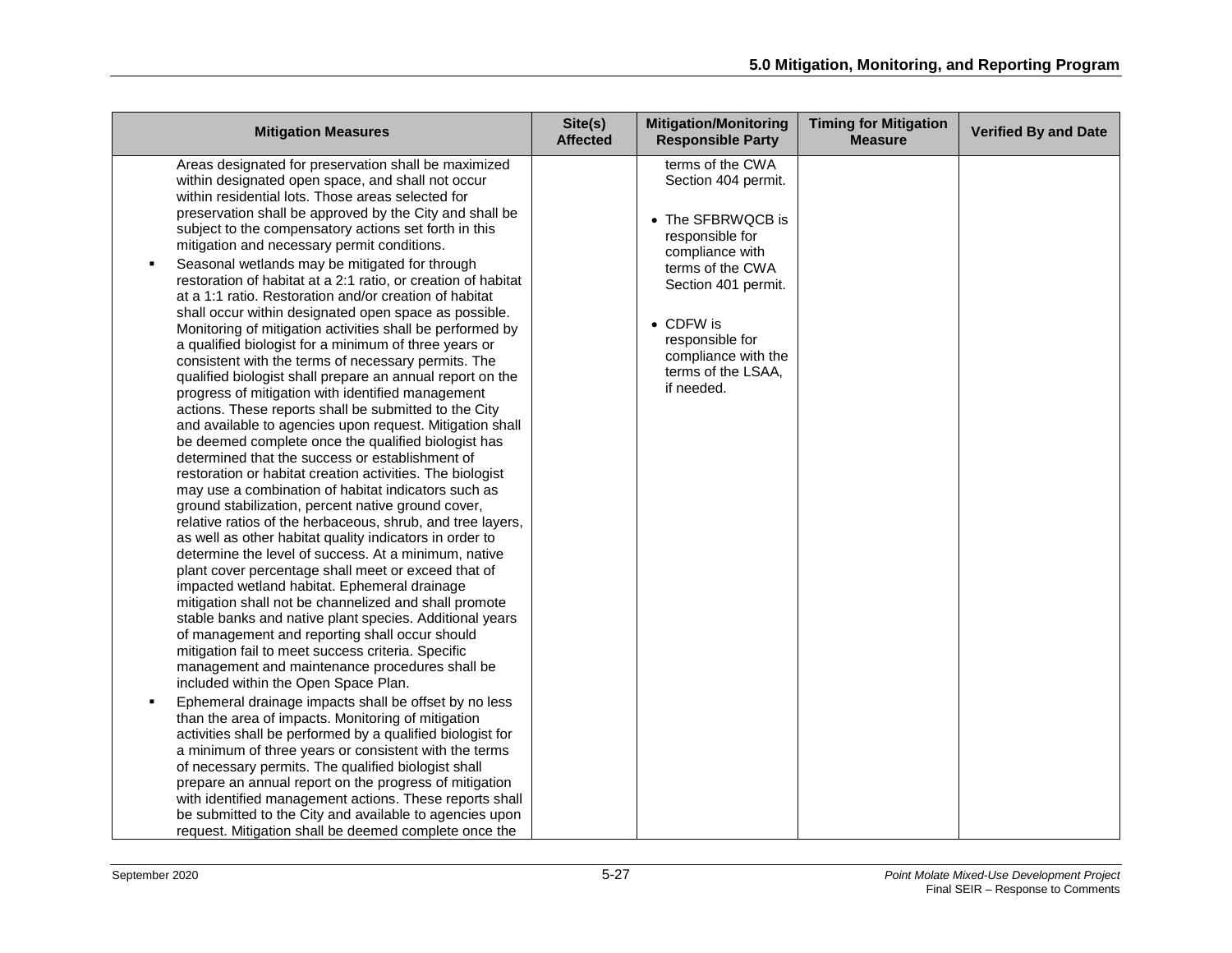| <b>Mitigation Measures</b>                                                                                                                                                                                                                                                                                                                                                                                                                                                                                                                                                                                                                                                                                                                                                                                                                                                                                                                                                                                                                                                                                                                                                                                                                                                                                                                                                                                                                                                                                                                                                                                                                                                                                                                                                                                                                                                                                                                                          | Site(s)<br><b>Affected</b>                             | <b>Mitigation/Monitoring</b><br><b>Responsible Party</b>                                                            | <b>Timing for Mitigation</b><br><b>Measure</b>                                            | <b>Verified By and Date</b> |
|---------------------------------------------------------------------------------------------------------------------------------------------------------------------------------------------------------------------------------------------------------------------------------------------------------------------------------------------------------------------------------------------------------------------------------------------------------------------------------------------------------------------------------------------------------------------------------------------------------------------------------------------------------------------------------------------------------------------------------------------------------------------------------------------------------------------------------------------------------------------------------------------------------------------------------------------------------------------------------------------------------------------------------------------------------------------------------------------------------------------------------------------------------------------------------------------------------------------------------------------------------------------------------------------------------------------------------------------------------------------------------------------------------------------------------------------------------------------------------------------------------------------------------------------------------------------------------------------------------------------------------------------------------------------------------------------------------------------------------------------------------------------------------------------------------------------------------------------------------------------------------------------------------------------------------------------------------------------|--------------------------------------------------------|---------------------------------------------------------------------------------------------------------------------|-------------------------------------------------------------------------------------------|-----------------------------|
| qualified biologist has determined that the success or<br>establishment of restoration or habitat creation. The<br>biologist may use a combination of habitat indicators<br>such as ground stabilization, percent native ground<br>cover, relative ratios of the herbaceous, shrub, and tree<br>layers, as well as other habitat quality indicators to<br>determine the level of success. Ephemeral drainage<br>mitigation shall not be channelized and shall promote<br>stable banks and native plant species. Additional years<br>of management and reporting shall occur should<br>mitigation fail to meet success criteria. Specific<br>management and maintenance procedures shall be<br>included within the Open Space Plan.<br>Other forms of mitigation, such as the purchase of<br>mitigation credits from a bank approved by the<br>permitting agency, may serve to replace the conditions<br>above provided that measures are approved by the<br>appropriate permitting agency.<br>Additionally, setbacks of 50 feet, or the largest setback possible<br>when a full 50 feet is not feasible, shall be established by a<br>qualified biologist around each of the seasonal wetlands or<br>ephemeral drainage features within 100 feet of project<br>development. The biologist may require a larger setback of up to<br>100 feet after consideration of the soil types, slope between the<br>buffer and construction, hydrology, vegetation, and runoff<br>potential. Setbacks shall be marked off with high visibility fencing<br>prior to the commencement of construction. A qualified biologist<br>shall be present during any and all construction activities that<br>ensue within 50 feet of any buffer area of seasonal wetlands or<br>ephemeral drainage. The qualified biologist shall act as a<br>construction monitor to ensure that indirect impacts from<br>construction to waters/wetlands do not occur and the fencing<br>remains intact. |                                                        |                                                                                                                     |                                                                                           |                             |
| MM 4.3-17. Protection of Tidal Marsh: The tidal marsh habitat<br>onsite shall be completely avoided. A minimum setback of at<br>least 50 feet shall be established around the tidal marsh habitat<br>to prevent any impacts during construction. The exact width of<br>the tidal marsh setback may be larger based on specified<br>conditions of associated permits from the BCDC, USACE,<br>SFBRWQCB, or other jurisdictional agencies.                                                                                                                                                                                                                                                                                                                                                                                                                                                                                                                                                                                                                                                                                                                                                                                                                                                                                                                                                                                                                                                                                                                                                                                                                                                                                                                                                                                                                                                                                                                            | On and within<br>100 feet of<br>tidal marsh<br>habitat | • The Project<br>Proponent is<br>responsible for<br>retaining a qualified<br>biologist to<br>demarcate<br>setbacks. | • Prior to and<br>throughout<br>construction within<br>100 feet of tidal<br>marsh habitat | Verified By:<br>Date:       |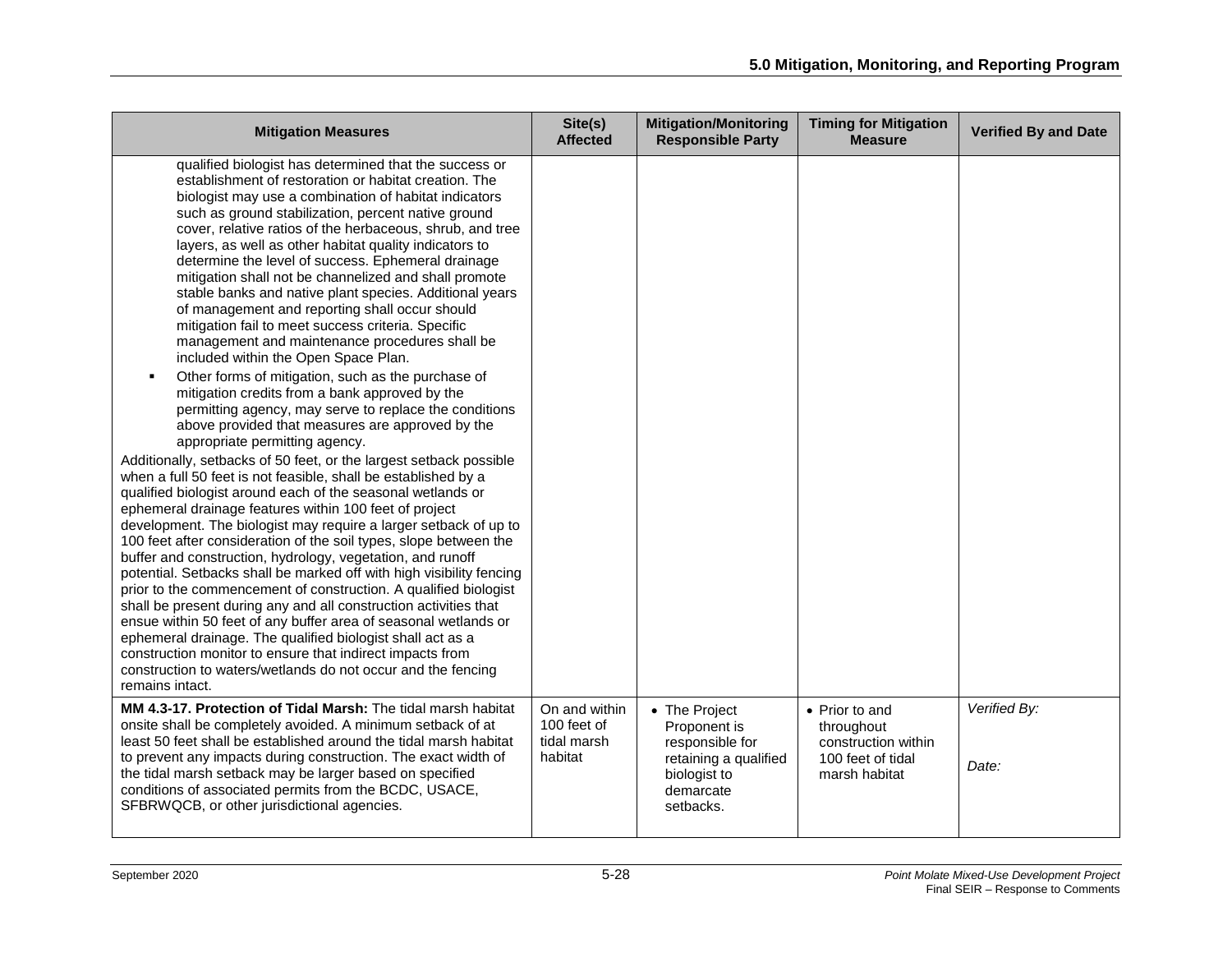| <b>Mitigation Measures</b>                                                                                                                                                                                                                                                                                                                                                                                                                                                                                                                                                                                                                                                                                                                                                                                                                                                                                                                                                                                                                                                                                                                                                                                                                                                                                                                                                                                                                                               | Site(s)<br><b>Affected</b>                                      | <b>Mitigation/Monitoring</b><br><b>Responsible Party</b>                                                                                                                                                                                                                                       | <b>Timing for Mitigation</b><br><b>Measure</b>                                                                                                                                                                    | <b>Verified By and Date</b> |
|--------------------------------------------------------------------------------------------------------------------------------------------------------------------------------------------------------------------------------------------------------------------------------------------------------------------------------------------------------------------------------------------------------------------------------------------------------------------------------------------------------------------------------------------------------------------------------------------------------------------------------------------------------------------------------------------------------------------------------------------------------------------------------------------------------------------------------------------------------------------------------------------------------------------------------------------------------------------------------------------------------------------------------------------------------------------------------------------------------------------------------------------------------------------------------------------------------------------------------------------------------------------------------------------------------------------------------------------------------------------------------------------------------------------------------------------------------------------------|-----------------------------------------------------------------|------------------------------------------------------------------------------------------------------------------------------------------------------------------------------------------------------------------------------------------------------------------------------------------------|-------------------------------------------------------------------------------------------------------------------------------------------------------------------------------------------------------------------|-----------------------------|
| Prior to commencement of construction, high visibility fencing<br>shall be installed to delineate the tidal marsh setback. A qualified<br>biologist shall be present during any and all development<br>activities that ensue within 50 feet of the fenced tidal marsh<br>setback. The qualified biologist shall act as a construction<br>monitor to ensure the fencing remains intact and that<br>construction activities do not disturb habitat within this setback<br>buffer                                                                                                                                                                                                                                                                                                                                                                                                                                                                                                                                                                                                                                                                                                                                                                                                                                                                                                                                                                                           |                                                                 | • The City's Office of<br>Planning and<br><b>Building Services is</b><br>responsible for<br>compliance<br>monitoring.<br>• Should BCDC or<br><b>USACE</b> require<br>larger setbacks,<br>BCDC,<br><b>SFBRWQCB</b><br>and/or USACE<br>shall be responsible<br>for compliance of<br>those terms. |                                                                                                                                                                                                                   |                             |
| MM 4.3-18. Coastal Terrace Prairie Habitat Impacts: Impacts<br>to coastal terrace prairie shall be mitigated at a 2:1 ratio, such<br>that for each acre impacted, no less than two acres of in-kind<br>habitat shall be created, restored, or preserved. Prior to<br>development, a pre-construction survey shall be performed to<br>identify precise acreages of coastal terrace prairie habitat within<br>an impact area. Coastal terrace prairie habitat shall be identified<br>utilizing CDFW's Protocols for Surveying and Evaluating Impacts<br>to Special Status Native Plant Populations and Natural<br>Communities. The following activities shall occur related to<br>coastal terrace prairie mitigation.<br>Coastal terrace prairie habitat within the Open Space and<br>1.<br>not impacted by grading shall be preserved. These acres<br>shall be managed and monitored for a total of five years to<br>prevent significant increase in invasive grasses cover. A<br>qualified biologist shall prepare an annual report on the<br>status of preserved habitat with recommendations on<br>adaptive management for invasive species as necessary.<br>These reports shall be maintained by the Applicant and<br>available to agencies upon request. Detailed management<br>and maintenance procedures from the California Native<br>Grasslands Association's Grassland Restoration and<br>Management Resources shall be included within the Open<br>Space Plan. | Coastal<br>terrace prairie<br>grassland,<br>annual<br>grassland | • The Applicant is<br>responsible for<br>implementation.<br>• The City's Office of<br>Planning and<br><b>Building Services is</b><br>responsible for<br>compliance<br>monitoring.                                                                                                              | • Pre-construction<br>survey prior to<br>development.<br>• Throughout<br>construction with<br>monitoring annually<br>for a minimum of five<br>years following<br>completion of initial<br>restoration activities. | Verified By:<br>Date:       |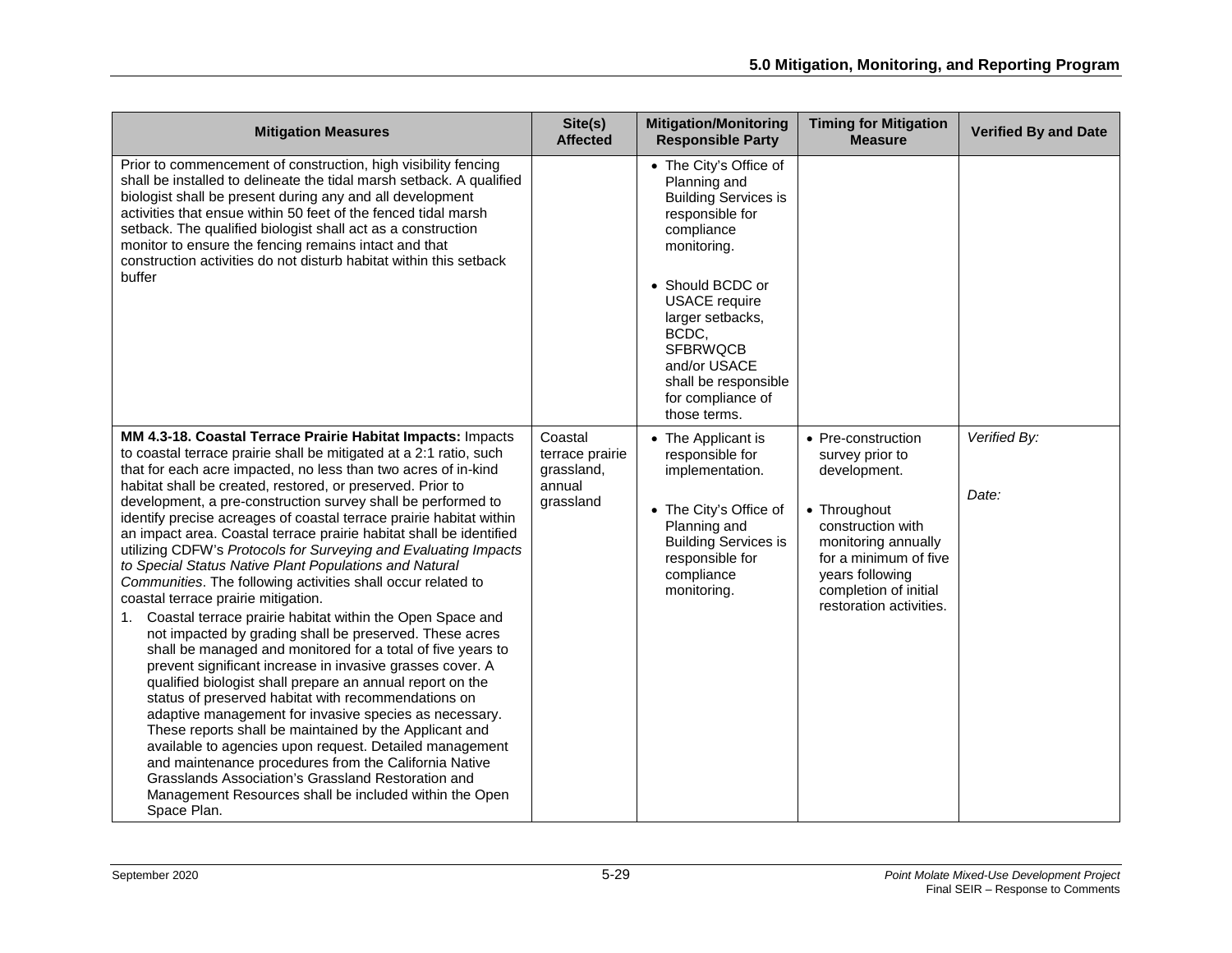| <b>Mitigation Measures</b>                                                                                                                                                                                                                                                                                                                                                                                                                                                                                                                                                                                                                                                                                                                                                                                                                                                                                                                                                                                                                                                                                                                                                                                                                                                                                                                                                                                                                                                         | Site(s)<br><b>Affected</b> | <b>Mitigation/Monitoring</b><br><b>Responsible Party</b> | <b>Timing for Mitigation</b><br><b>Measure</b> | <b>Verified By and Date</b> |
|------------------------------------------------------------------------------------------------------------------------------------------------------------------------------------------------------------------------------------------------------------------------------------------------------------------------------------------------------------------------------------------------------------------------------------------------------------------------------------------------------------------------------------------------------------------------------------------------------------------------------------------------------------------------------------------------------------------------------------------------------------------------------------------------------------------------------------------------------------------------------------------------------------------------------------------------------------------------------------------------------------------------------------------------------------------------------------------------------------------------------------------------------------------------------------------------------------------------------------------------------------------------------------------------------------------------------------------------------------------------------------------------------------------------------------------------------------------------------------|----------------------------|----------------------------------------------------------|------------------------------------------------|-----------------------------|
| Invasive annual grassland habitat within the Open Space<br>and not impacted by grading are suitable for restoration to a<br>coastal terrace prairie composition and shall be restored<br>such that the minimum 2:1 mitigation ratio is achieved.<br>Areas where annual grasslands have been impacted by<br>grading may also be areas that are suitable for restoration to<br>coastal terrace prairie. These acres shall be managed and<br>monitored annually for a minimum of five years. A qualified<br>biologist shall prepare an annual report on the status of<br>habitat restoration activities with recommendations on<br>adaptive management measures as necessary. Mitigation<br>shall be deemed complete when, after five years of<br>management and monitoring, the qualified biologist<br>determines that the mitigation has achieved successful<br>conversion of annual grassland to coastal terrace prairie<br>habitat, with a percent native grass cover equal to or<br>exceeding the average percent cover of native grasses of<br>preserved coastal terrace prairie. Additional years of<br>management and reporting shall occur should mitigation fail<br>to meet success criteria. These reports shall be maintained<br>by the Applicant and be available to agencies upon request.<br>Detailed management and maintenance procedures from<br>the California Native Grasslands Association's Grassland<br>Restoration and Management Resources shall be included |                            |                                                          |                                                |                             |
| within the Open Space Plan.<br>Grading areas that remove coastal terrace prairie or annual<br>3.<br>grassland habitat shall be replanted with coastal terrace<br>prairie habitat as possible in concurrence with or following<br>stabilization of the grading area. Those acreages necessary<br>to reach the mitigation goal of 2:1, should additional acreage<br>be necessary beyond (1) and (2) above, shall be subject to<br>the same monitoring, management, and reporting<br>requirements as detailed in (2) above.<br>Areas of preservation and restoration shall be identified within<br>the Open Space Plan at the design stage when the precise<br>impact size is determined. Mitigation areas shall be in-kind<br>based on the delineation of habitat based on CDFW's Protocols<br>for Surveying and Evaluating Impacts to Special Status Native<br>Plant Populations and Natural Communities. Identification of<br>coastal terrace prairie preservation, restoration, and/or creation                                                                                                                                                                                                                                                                                                                                                                                                                                                                                   |                            |                                                          |                                                |                             |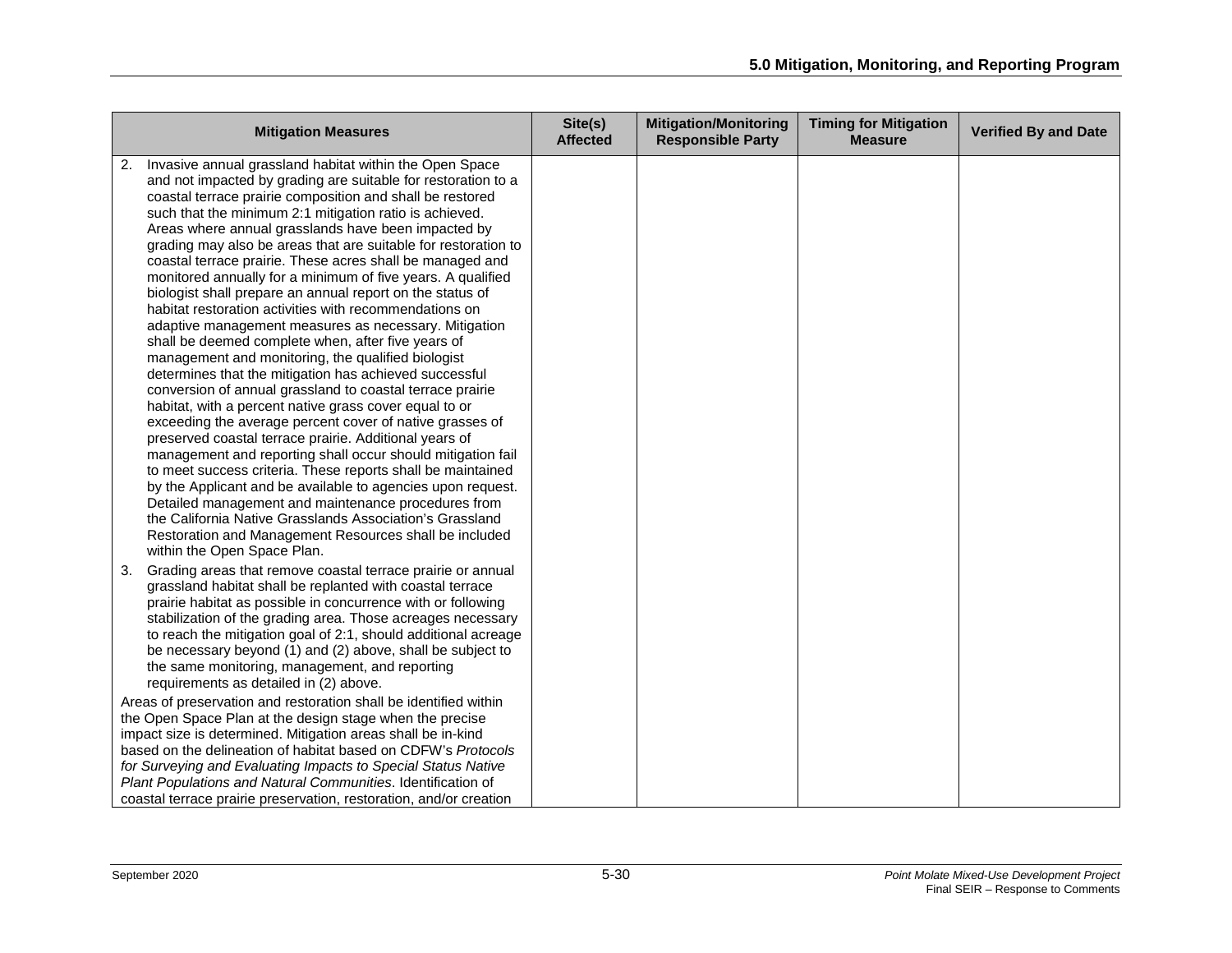<span id="page-30-0"></span>

| <b>Mitigation Measures</b>                                                                                                                                                                                                                                                                                                                                                                                                                                                                                                                                                                                                                                                                                                                                                                                                                                                                                                                                                                                                                                                                                                                                                                                                                                                                                                                                                                                                                                                                                                                                                                                                                                                                                                                                                                                                                  | Site(s)<br><b>Affected</b>              | <b>Mitigation/Monitoring</b><br><b>Responsible Party</b>                                                                                                                                 | <b>Timing for Mitigation</b><br><b>Measure</b>                                 | <b>Verified By and Date</b> |
|---------------------------------------------------------------------------------------------------------------------------------------------------------------------------------------------------------------------------------------------------------------------------------------------------------------------------------------------------------------------------------------------------------------------------------------------------------------------------------------------------------------------------------------------------------------------------------------------------------------------------------------------------------------------------------------------------------------------------------------------------------------------------------------------------------------------------------------------------------------------------------------------------------------------------------------------------------------------------------------------------------------------------------------------------------------------------------------------------------------------------------------------------------------------------------------------------------------------------------------------------------------------------------------------------------------------------------------------------------------------------------------------------------------------------------------------------------------------------------------------------------------------------------------------------------------------------------------------------------------------------------------------------------------------------------------------------------------------------------------------------------------------------------------------------------------------------------------------|-----------------------------------------|------------------------------------------------------------------------------------------------------------------------------------------------------------------------------------------|--------------------------------------------------------------------------------|-----------------------------|
| areas shall be reviewed and approved by the City through the<br>Open Space Plan (MM 4.3-12).<br>Management and maintenance procedures recommended by<br>Grassland Restoration and Management Resources that shall be<br>included in the Open Space Plan include, but are not limited to<br>the use of soil management, grazing, mowing, and limited use of<br>herbicide. <sup>3</sup><br>MM 4.3-19. Impacts to Wetlands and Waters: The Applicant<br>shall obtain an approved jurisdictional delineation from USACE                                                                                                                                                                                                                                                                                                                                                                                                                                                                                                                                                                                                                                                                                                                                                                                                                                                                                                                                                                                                                                                                                                                                                                                                                                                                                                                         | On and within<br>50 feet of             | • The Applicant is<br>responsible for                                                                                                                                                    | • Prior to and<br>throughout                                                   | Verified By:                |
| prior to the commencement of construction to determine whether<br>the wetlands and waters on the Project Site are jurisdictional<br>under the CWA. A CWA Section 404 permit and CWA Section<br>401 certification for impacts to any jurisdictional features shall be<br>obtained prior to ground disturbance. For those features that are<br>not jurisdictional under the CWA but are waters of the State, the<br>Applicant shall secure waste discharge requirements from the<br>RWQCB prior to commencement of construction. Should permits<br>require habitat restoration, creation, or other active habitat<br>management, these activities shall be outlined and included<br>within the Open Space Plan (MM 4.3-12).<br>The Project shall avoid jurisdictional waters to the extent<br>practicable through project design. Setbacks of a minimum 50<br>feet, or maximum possible when a full 50 feet is not practicable,<br>shall be established by a qualified biologist around each of the<br>wetland features within 100 feet of project development, unless<br>the soils, slope, hydrology, vegetation, and runoff potential<br>determine that a greater buffer distance up to 100 feet is<br>required. Setbacks shall be demarked by installation of high<br>visibility fencing prior to the commencement of construction<br>activities. A qualified biologist shall be present during any and all<br>construction activities that ensue within 50 feet of the wetlands<br>or waters buffers. The qualified biologist shall act as a<br>construction monitor to make sure the fencing remains intact and<br>that construction activities do not occur within the wetlands or<br>waters avoidance buffer areas. Permit terms and conditions<br>related to buffers shall supersede buffers presented herein in<br>case of conflict. | jurisdictional<br>wetlands or<br>waters | retaining a qualified<br>biologist to<br>demarcate<br>setbacks.<br>• The City's Office of<br>Planning and<br><b>Building Services is</b><br>responsible for<br>compliance<br>monitoring. | construction within<br>50 feet of<br>jurisdictional<br>wetlands and<br>waters. | Date:                       |

 $^3$  California Native Grasslands Association (CNGA), 2020. Grassland Restoration and Management Resources. Available online at: https://www.cnga.org/Grassland-Restoration-&-Managment. Accessed June 2020.

l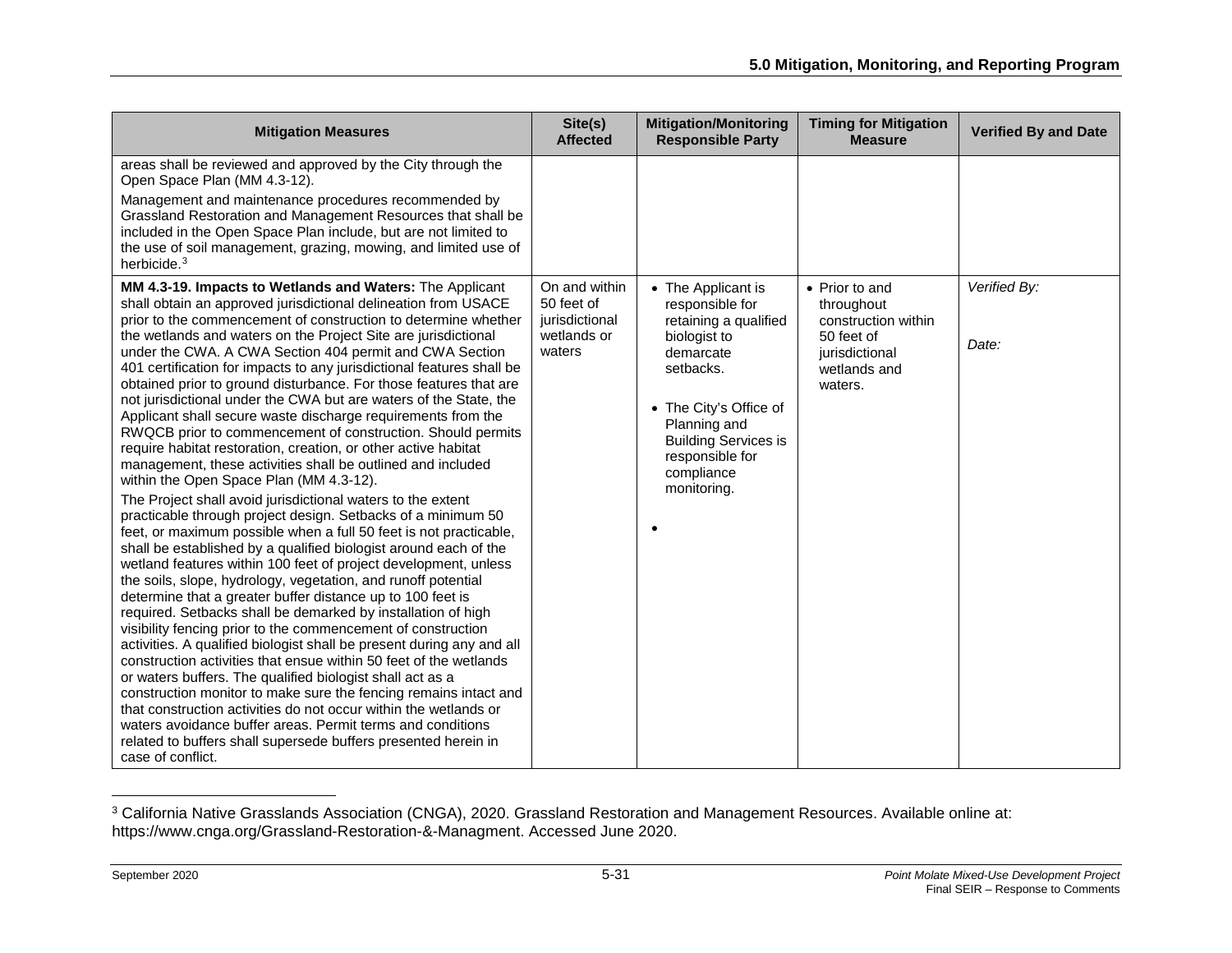| <b>Mitigation Measures</b>                                                                                                                                                                                                                                                                                                                                                                                                                                                                                                                                                                                                                                                                                                                                                                                                                                                                                                                                                                                                                                                                                                                                                                                                                                                                                                                        | Site(s)<br><b>Affected</b>              | <b>Mitigation/Monitoring</b><br><b>Responsible Party</b>                                                                                                                                     | <b>Timing for Mitigation</b><br><b>Measure</b>                                                                                                                         | <b>Verified By and Date</b> |
|---------------------------------------------------------------------------------------------------------------------------------------------------------------------------------------------------------------------------------------------------------------------------------------------------------------------------------------------------------------------------------------------------------------------------------------------------------------------------------------------------------------------------------------------------------------------------------------------------------------------------------------------------------------------------------------------------------------------------------------------------------------------------------------------------------------------------------------------------------------------------------------------------------------------------------------------------------------------------------------------------------------------------------------------------------------------------------------------------------------------------------------------------------------------------------------------------------------------------------------------------------------------------------------------------------------------------------------------------|-----------------------------------------|----------------------------------------------------------------------------------------------------------------------------------------------------------------------------------------------|------------------------------------------------------------------------------------------------------------------------------------------------------------------------|-----------------------------|
| MM 4.3-20. Protection of Monarch Butterflies: Should ground-<br>disturbance activities commence within eucalyptus woodland<br>within monarch over-wintering season (October 1 through<br>February 28), a pre-construction survey shall be completed by a<br>qualified biologist to determine the presence or absence of<br>roosting monarch butterflies. Should no roosts be identified, no<br>further mitigation would be necessary. Should active monarch<br>butterfly roost trees be identified, the tree shall not be removed<br>until after the qualified biologist has determined that the monarch<br>butterflies have vacated the roost. Active roost trees shall be<br>protected with a 100-foot construction buffer demarcated by a<br>qualified biologist with high-visibility fencing or flagging around<br>the outer boundary of the active roosting habitat. The 100-foot<br>buffer could be reduced if, in consultation with CDFW or a<br>qualified biologist, a shorter distance is deemed sufficient due to<br>site conditions or the activity itself. The buffer shall remain until it<br>is determined by the biologist that the roost is no longer active.                                                                                                                                                                     | Eucalyptus<br>woodland<br>habitat       | • The Project<br>Proponent is<br>responsible for<br>implementation.<br>• The City's Office of<br>Planning and<br><b>Building Services is</b><br>responsible for<br>compliance<br>monitoring. | • Prior to ground<br>disturbance within<br>eucalyptus woodland<br>commencing<br>between October 1<br>and February 28.                                                  | Verified By:<br>Date:       |
| MM 4.3-21. Compliance with Local Plans and Ordinances:<br>The Project shall maximize the use of native trees consistent<br>with the City Urban Greening Master Plan's recommendations<br>on tree species and planting specifications. Trees removed on<br>City land as a result of the Project shall be mitigated for in the<br>following way.<br>Permitted removal of native trees shall be replanted at<br>an in-kind 2:1 ratio.<br>Permitted removal of non-native trees shall be replaced<br>with a native tree recommended within the Urban<br>Greening Master Plan at a 2:1 ratio.<br>Planted trees shall be monitored annually by a qualified<br>biologist for a minimum of three years. Mitigation shall<br>achieve a minimum success rate of 75 percent survival<br>after three years. The annual report shall be submitted<br>to the City and shall include information on tree planting<br>locations, health of trees, diameter at breast height (if<br>applicable), and the number and location of necessary<br>plantings to replace failed trees. Additional years of<br>monitoring and maintenance activities may be required<br>to achieve success criteria.<br>Use of compensatory tree plantings shall be maximized<br>within public access areas such as parks and along<br>roadsides, and spacing shall be consistent with the | Open Space<br>Zoning<br><b>District</b> | • The Project<br>Proponent is<br>responsible for<br>implementation.<br>• The City's Office of<br>Planning and<br><b>Building Services is</b><br>responsible for<br>compliance<br>monitoring. | • Planting following<br>removal of trees<br>within the Open<br>Space Zoning<br>District.<br>• Monitoring of<br>mitigation annually<br>for a minimum of<br>three years. | Verified By:<br>Date:       |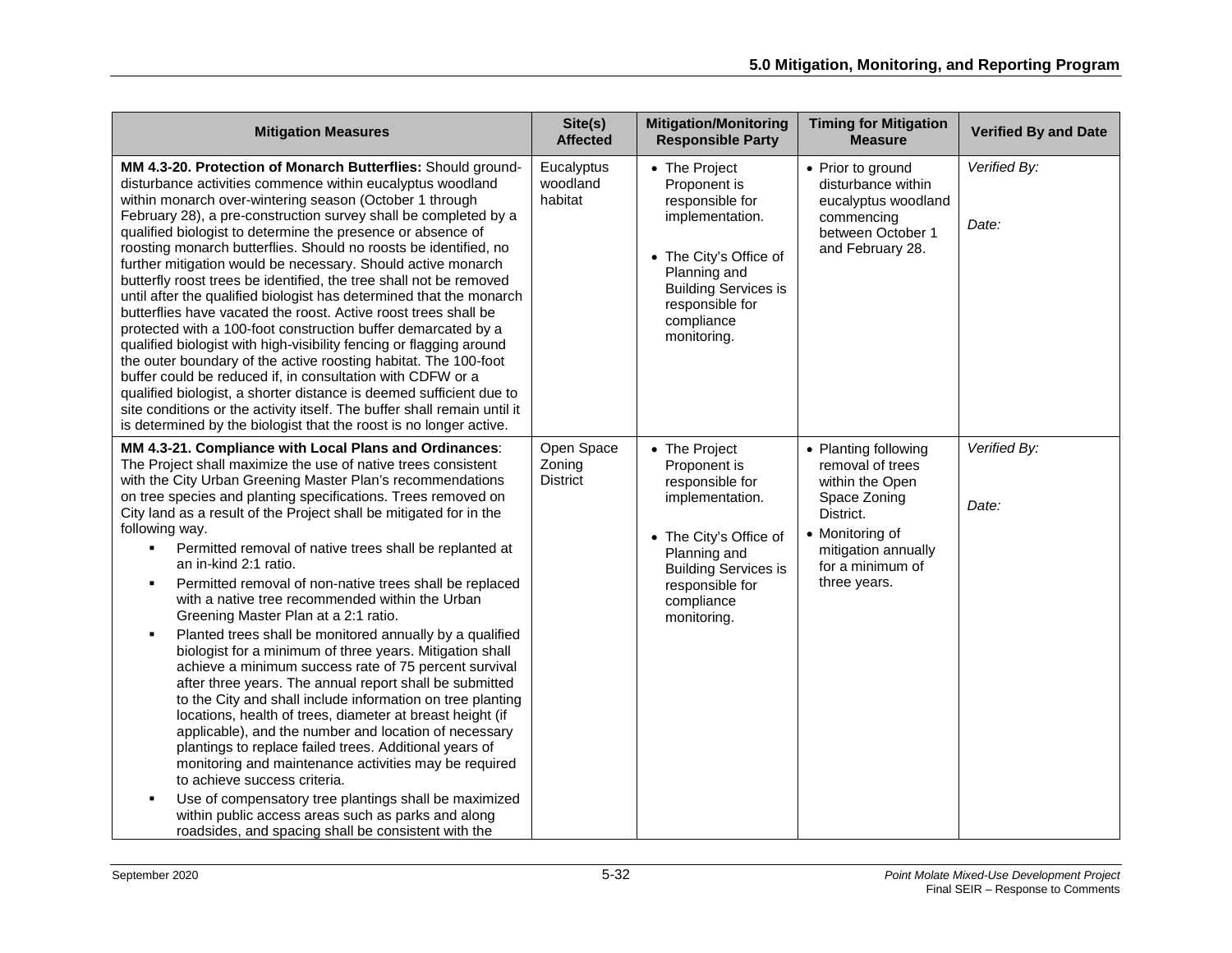| <b>Mitigation Measures</b>                                                                                                                                                                                                                                                                                                                                                                                                                                                                                                                                                                                                                                                                                                                                                                                                                                                                                                                                                                                            | Site(s)<br><b>Affected</b>  | <b>Mitigation/Monitoring</b><br><b>Responsible Party</b>                                                                                                                                                                                                                                                                                                                                                                     | <b>Timing for Mitigation</b><br><b>Measure</b>                                                                                                      | <b>Verified By and Date</b> |
|-----------------------------------------------------------------------------------------------------------------------------------------------------------------------------------------------------------------------------------------------------------------------------------------------------------------------------------------------------------------------------------------------------------------------------------------------------------------------------------------------------------------------------------------------------------------------------------------------------------------------------------------------------------------------------------------------------------------------------------------------------------------------------------------------------------------------------------------------------------------------------------------------------------------------------------------------------------------------------------------------------------------------|-----------------------------|------------------------------------------------------------------------------------------------------------------------------------------------------------------------------------------------------------------------------------------------------------------------------------------------------------------------------------------------------------------------------------------------------------------------------|-----------------------------------------------------------------------------------------------------------------------------------------------------|-----------------------------|
| street-tree requirements in the City's Urban Greening<br>Master Plan.                                                                                                                                                                                                                                                                                                                                                                                                                                                                                                                                                                                                                                                                                                                                                                                                                                                                                                                                                 |                             |                                                                                                                                                                                                                                                                                                                                                                                                                              |                                                                                                                                                     |                             |
| Bay Trail Mitigation Measure BIO-1: Prior to construction,<br>EBRPD or a qualified botanist shall pin flag or mark locations of<br>special-status plant species along the alignment. The Modified<br>Project shall avoid impacts to special-status plant species where<br>possible, however, where impacts cannot be avoided, plants<br>shall be translocated or replanted in the Project Site vicinity or<br>nearest suitable habitat. Prior to the initiation of construction, a<br>qualified botanist shall conduct a focused survey for marsh<br>gumplant and Suisun marsh aster within the construction<br>footprint during the appropriate blooming period (April through<br>November). The survey shall be conducted in accordance with<br>the CDFW's Protocols for Surveying and Evaluating Impacts to<br>Special Status Native Plant Populations and Natural<br>Communities (CDFW, 2018b).                                                                                                                   | <b>Bay Trail</b><br>Segment | $\bullet$<br>East Bay Regional<br>Park District is<br>responsible for<br>incorporating this<br>measure into<br>contract<br>specifications and<br>for ensuring<br>compliance during<br>construction.<br>The botanist is<br>$\bullet$<br>responsible for<br>conducting the<br>survey and, if<br>necessary,<br>salvaging and<br>relocating plants.                                                                              | • Prior to construction<br>activities related to<br>the Bay Trail<br>Segment.                                                                       | Verified By:<br>Date:       |
| Bay Trail Mitigation Measure BIO-2: If any construction<br>activities (e.g., grubbing, grading, removal of one tree) are<br>scheduled during the bird nesting season (typically defined by<br>CDFW as February 1 to September 1), a qualified biologist shall<br>conduct a pre-construction survey for nesting birds no more than<br>5 days prior to the start of work, or as otherwise specified by<br>permit conditions. If the project is suspended and delayed for 10<br>or more days another nesting survey shall be conducted 2 days<br>prior to resuming work. If the survey indicates the presence of<br>nesting birds, a qualified biologist shall delineate a buffer zone<br>where no construction may occur until the biologist has<br>determined that all young have successfully fledged, or until<br>otherwise approved by CDFW. The size of the buffer(s) shall be<br>determined by the biologist in consultation with CDFW and be<br>based on the nesting species and its sensitivity to disturbance. | <b>Bay Trail</b><br>Segment | East Bay Regional<br>$\bullet$<br>Park District is<br>responsible for<br>incorporating this<br>measure into<br>contract<br>specifications and<br>for ensuring<br>compliance during<br>construction.<br>The Project<br>Proponent is<br>responsible for<br>retaining a<br>biologist to survey<br>the site and<br>delineate a buffer<br>zone if necessary.<br>The Construction<br>$\bullet$<br>Contractor is<br>responsible for | • No more than five<br>days prior to<br>commencement or<br>re-commencement<br>of construction<br>activities related to<br>the Bay Trail<br>Segment. | Verified By:<br>Date:       |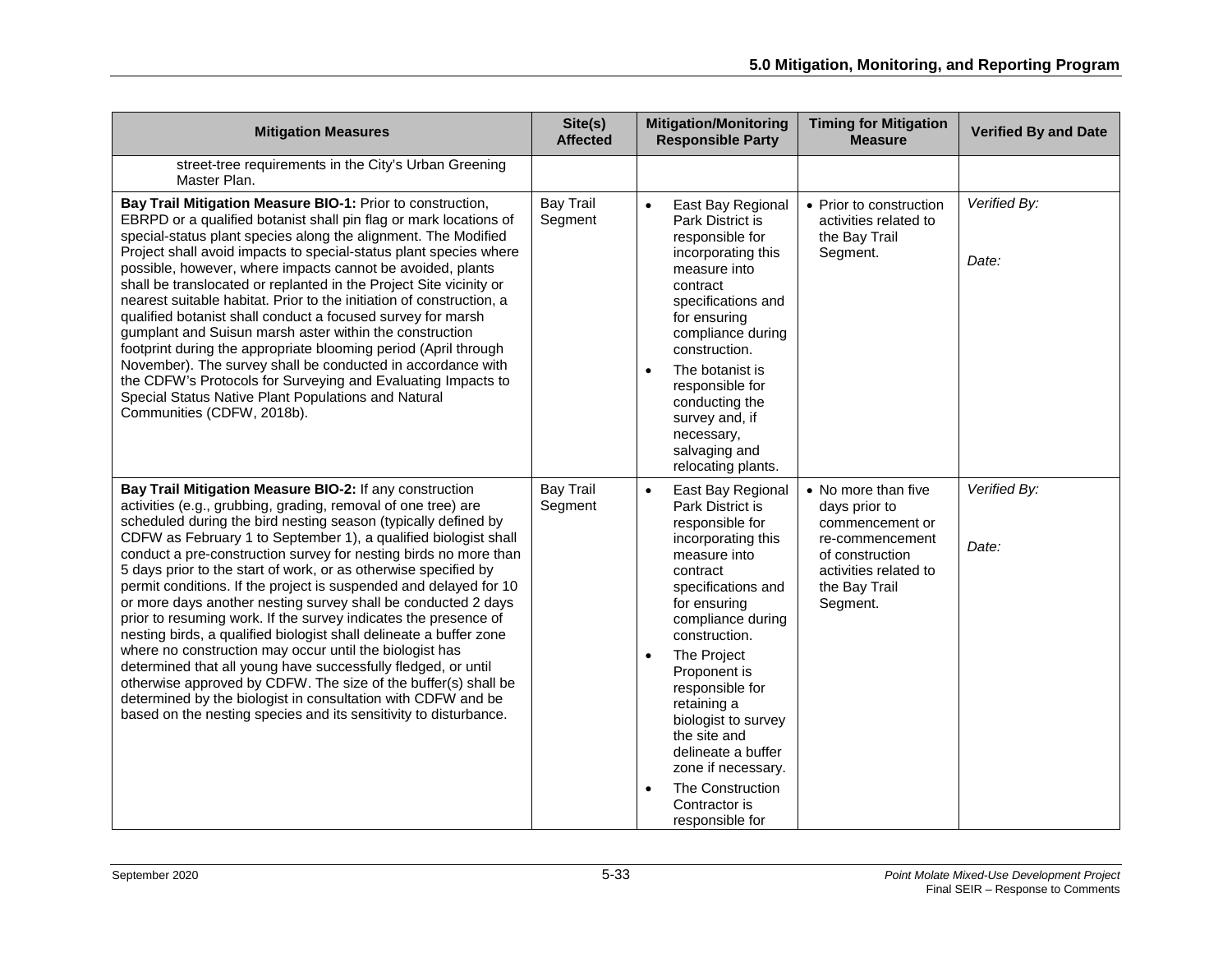| <b>Mitigation Measures</b>                                                                                                                                                                                                                                                                                                                                                                                                                                                                                                                                                                                                                                                                 | Site(s)<br><b>Affected</b>  | <b>Mitigation/Monitoring</b><br><b>Responsible Party</b>                                                                                                                                                                                                                                                                                                                                                                   | <b>Timing for Mitigation</b><br><b>Measure</b>                                                                                                                         | <b>Verified By and Date</b> |
|--------------------------------------------------------------------------------------------------------------------------------------------------------------------------------------------------------------------------------------------------------------------------------------------------------------------------------------------------------------------------------------------------------------------------------------------------------------------------------------------------------------------------------------------------------------------------------------------------------------------------------------------------------------------------------------------|-----------------------------|----------------------------------------------------------------------------------------------------------------------------------------------------------------------------------------------------------------------------------------------------------------------------------------------------------------------------------------------------------------------------------------------------------------------------|------------------------------------------------------------------------------------------------------------------------------------------------------------------------|-----------------------------|
|                                                                                                                                                                                                                                                                                                                                                                                                                                                                                                                                                                                                                                                                                            |                             | implementing this<br>measure.                                                                                                                                                                                                                                                                                                                                                                                              |                                                                                                                                                                        |                             |
| Bay Trail Mitigation Measure BIO-3: Prior to ground-disturbing<br>activities, a biologist shall conduct visual pre-construction<br>surveys for California Ridgway's (formerly Clapper) rail and<br>California black rail within suitable habitat and surrounding<br>areas. Suitable habitat on the Project Site is limited to marsh and<br>mud flat areas near Castro Point. If the rails or other sensitive<br>species are observed on or near the Project Site, the biologist<br>shall establish buffers around which no disturbance can occur<br>until the biologist determines a work can proceed within the area<br>or the species do not occur within the area.                      | <b>Bay Trail</b><br>Segment | $\bullet$<br>East Bay Regional<br>Park District is<br>responsible for<br>incorporating this<br>measure into<br>contract<br>specifications and<br>for ensuring<br>compliance during<br>construction.<br>The Project<br>$\bullet$<br>Proponent is<br>responsible for<br>retaining a<br>biologist to<br>conduct the<br>survey.                                                                                                | • One time prior to<br>ground disturbing<br>activities, and during<br>construction if<br>species are<br>observed after the<br>pre-construction<br>survey is completed. | Verified By:<br>Date:       |
| Bay Trail Mitigation Measure BIO-4: Measures shall be taken<br>to avoid impacts to monarch butterflies if present onsite. If<br>eucalyptus trees at the northern end of the Bay Trail are<br>proposed for removal, a biologist shall conduct a survey for<br>monarch butterflies during the winter roosting season when<br>monarch butterfly roosting colonies would be expected to occur<br>(typically October to February). If present, an avoidance plan<br>shall be developed by a biologist for implementation during<br>construction. If monarch butterflies are present, grading,<br>excavation, and eucalyptus tree removal shall be restricted from<br>August 1 through March 31. | <b>Bay Trail</b><br>Segment | $\bullet$<br>East Bay Regional<br>Park District is<br>responsible for<br>incorporating this<br>measure into<br>contract<br>specifications and<br>for ensuring<br>compliance during<br>construction.<br>The biologist is<br>$\bullet$<br>responsible for<br>conducting the<br>pre-construction<br>survey and, if<br>found, developing<br>an avoidance plan<br>during<br>construction of the<br><b>Bay Trail</b><br>Segment. | • During construction<br>and as deemed<br>necessary by a<br>qualified biologist.                                                                                       | Verified By:<br>Date:       |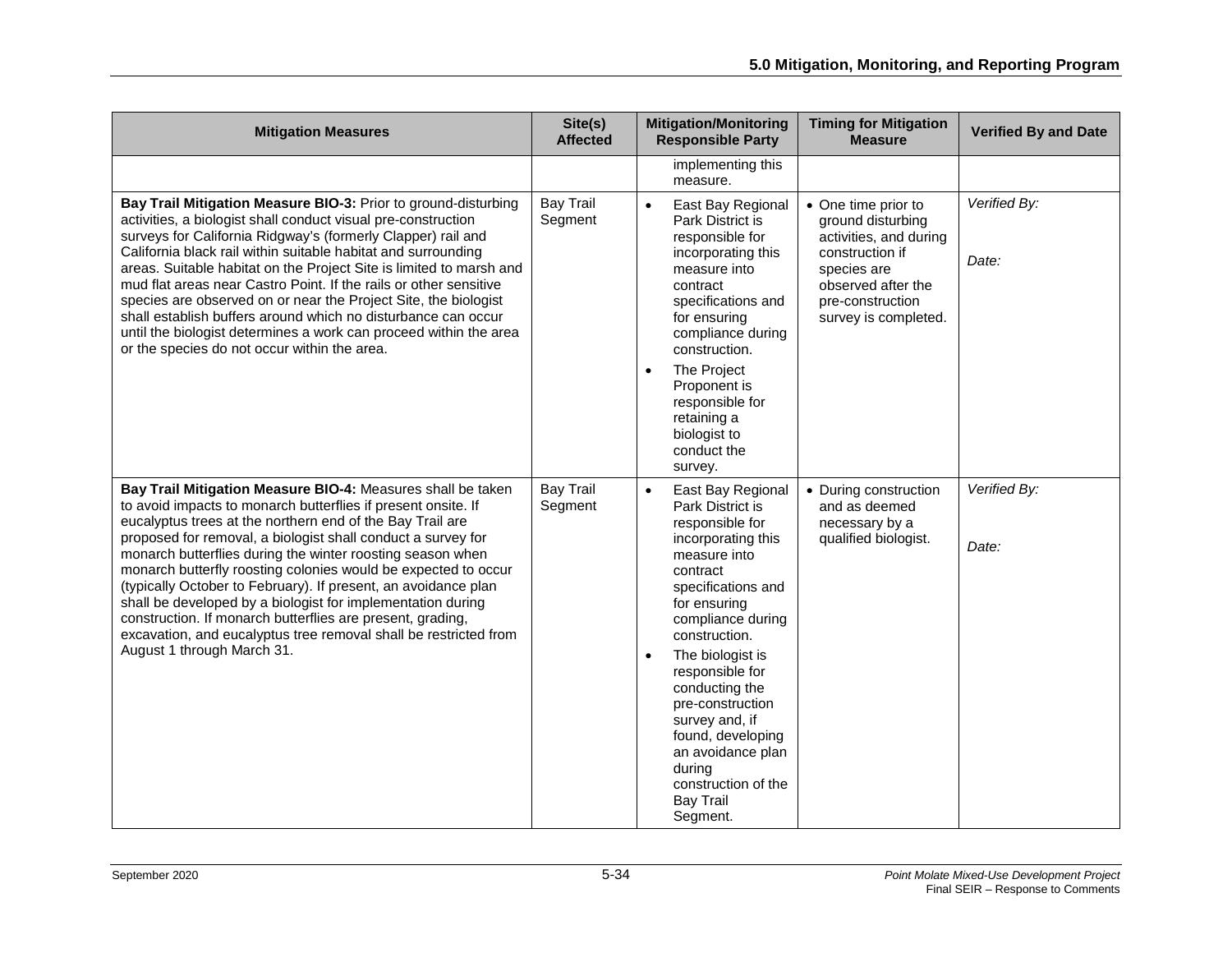| <b>Mitigation Measures</b>                                                                                                                                                                                                                                                                                                                                                                                                                                                                                                                                                                                    | Site(s)<br><b>Affected</b>  | <b>Mitigation/Monitoring</b><br><b>Responsible Party</b>                                                                                                                                            | <b>Timing for Mitigation</b><br><b>Measure</b>                                                                                              | <b>Verified By and Date</b> |
|---------------------------------------------------------------------------------------------------------------------------------------------------------------------------------------------------------------------------------------------------------------------------------------------------------------------------------------------------------------------------------------------------------------------------------------------------------------------------------------------------------------------------------------------------------------------------------------------------------------|-----------------------------|-----------------------------------------------------------------------------------------------------------------------------------------------------------------------------------------------------|---------------------------------------------------------------------------------------------------------------------------------------------|-----------------------------|
| Bay Trail Mitigation Measure BIO-5: After construction is<br>complete, EBRPD or the construction contractor shall replant<br>native trees and native shrubs in the immediate vicinity of the<br>Project Site at a 3:1 mitigation ratio, or a replacement ratio as<br>determined by regulatory agencies and specified in<br>environmental permits obtained through the Joint Aquatic<br>Resources Permit Application if it results in a greater number of<br>replacement trees.                                                                                                                                | <b>Bay Trail</b><br>Segment | East Bay Regional<br>$\bullet$<br>Park District is<br>responsible for<br>incorporating this<br>measure into<br>contract<br>specifications and<br>for ensuring<br>compliance during<br>construction. | • During construction<br>activities deemed<br>necessary by a<br>qualified biologist for<br>the area related to<br>the Bay Trail<br>Segment. | Verified By:<br>Date:       |
| Bay Trail Mitigation Measure BIO-6: During construction, the<br>contractor shall avoid and minimize the spread of invasive or<br>noxious weed species. Equipment shall be cleaned and free of<br>weeds, and seeds prior to being used onsite. The EBPRD or a<br>qualified contractor shall write a site-specific Invasive Plant Plan<br>to specify implementation that shall avoid and minimize the<br>introduction and spread of invasive plant species and seeds.                                                                                                                                           | <b>Bay Trail</b><br>Segment | East Bay Regional<br>$\bullet$<br>Park District is<br>responsible for<br>incorporating this<br>measure into<br>contract<br>specifications and<br>for ensuring<br>compliance during<br>construction. | • During construction<br>activities deemed<br>necessary by<br><b>EBRPD</b>                                                                  | Verified By:<br>Date:       |
| Bay Trail Mitigation Measure BIO-7: To reduce potential short-<br>term impacts to the upland wetland, the contractor shall<br>implement the following avoidance measures and BMPs:<br>Install temporary silt fencing beyond the outer edge of the<br>wetland boundary to prevent entry of fill into the wetland<br>during construction. Temporary silt fencing would also<br>reduce the likelihood of wildlife from entering the work area.<br>Place temporary Environmentally Sensitive Area fencing<br>٠<br>where needed to prevent construction equipment and<br>workers from entering the upland wetland. | <b>Bay Trail</b><br>Segment | $\bullet$<br>East Bay Regional<br>Park District is<br>responsible for<br>incorporating this<br>measure into<br>contract<br>specifications and<br>for ensuring<br>compliance during<br>construction. | • Prior to project<br>construction of the<br><b>Bay Trail Segment</b>                                                                       | Verified By:<br>Date:       |
| Bay Trail Mitigation Measure BIO-8: Fencing and other<br>structures associated with development of the Bay Trail shall be<br>designed and constructed in a manner that does not impede<br>wildlife movement.                                                                                                                                                                                                                                                                                                                                                                                                  | <b>Bay Trail</b><br>Segment | $\bullet$<br>East Bay Regional<br>Park District is<br>responsible for<br>incorporating this<br>measure into<br>contract<br>specifications and<br>for ensuring<br>compliance during<br>construction. | • Prior to and during<br>construction<br>activities deemed<br>necessary by East<br><b>Bay Regional Park</b><br>District/ Contractor         | Verified By:<br>Date:       |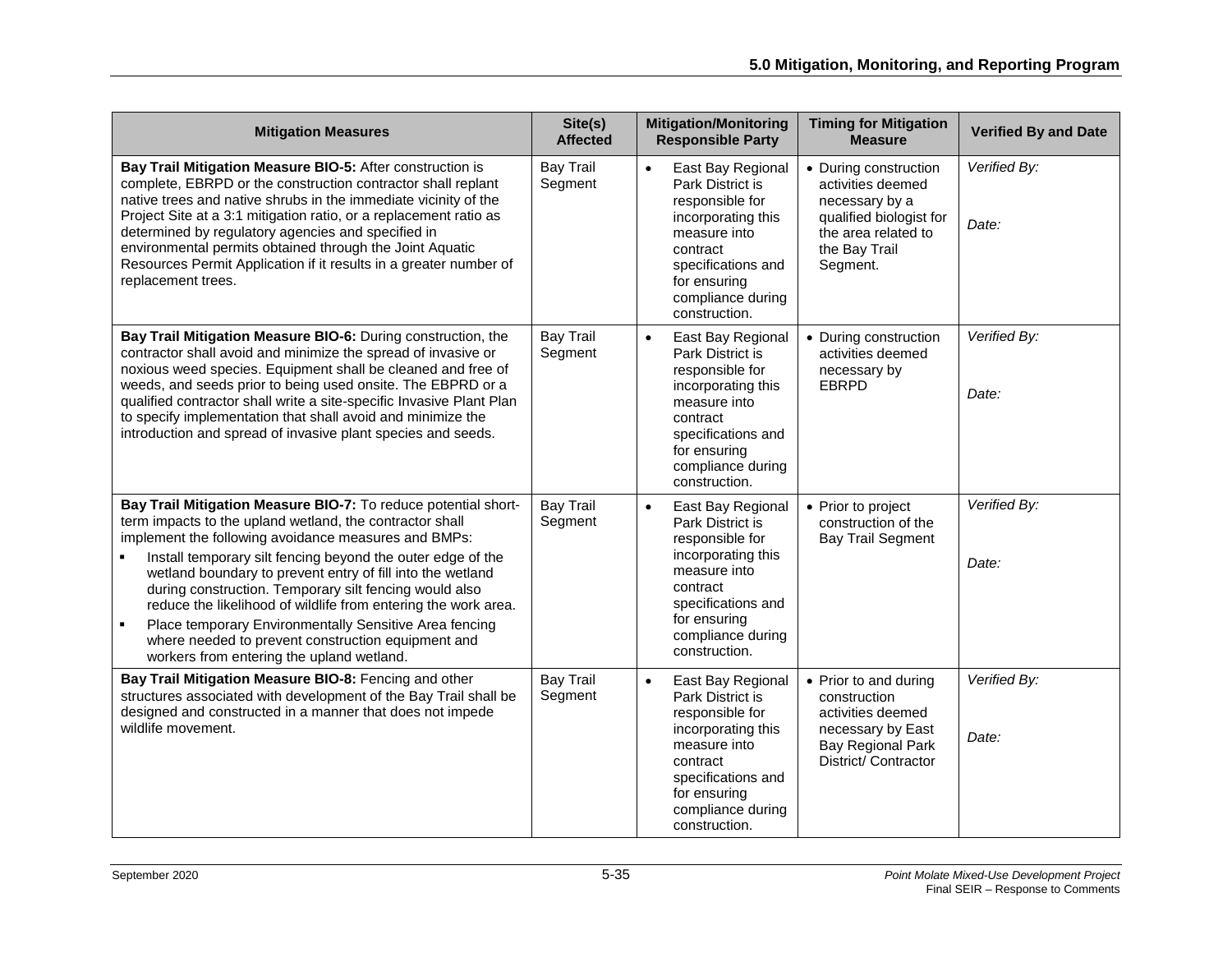| <b>Mitigation Measures</b>                                                                                                                                                                                                                                                                                                                                                                                                                                                                                                                                                                                                          | Site(s)<br><b>Affected</b>   | <b>Mitigation/Monitoring</b><br><b>Responsible Party</b>                                                                                                                                            | <b>Timing for Mitigation</b><br><b>Measure</b>                                   | <b>Verified By and Date</b> |
|-------------------------------------------------------------------------------------------------------------------------------------------------------------------------------------------------------------------------------------------------------------------------------------------------------------------------------------------------------------------------------------------------------------------------------------------------------------------------------------------------------------------------------------------------------------------------------------------------------------------------------------|------------------------------|-----------------------------------------------------------------------------------------------------------------------------------------------------------------------------------------------------|----------------------------------------------------------------------------------|-----------------------------|
| Bay Trail Mitigation Measure BIO-9: The EBRPD or its<br>construction contractor shall obtain a tree removal permit from<br>the City superintendent, or equivalent, for removal or pruning of<br>trees at least three days prior to when work shall occur.<br>Proposed tree removal shall be completed within 30 days of<br>obtaining the permit.                                                                                                                                                                                                                                                                                    | <b>Bay Trail</b><br>Segment  | East Bay Regional<br>Park District is<br>responsible for<br>incorporating this<br>measure into<br>contract<br>specifications and<br>for ensuring<br>compliance during<br>construction.              | • During construction<br>activities within 30<br>days of obtaining the<br>permit | Verified By:<br>Date:       |
| Bay Trail Mitigation Measure BIO-10: The construction<br>contractor shall be responsible for providing, installing, and<br>maintaining tree and shrub protection in active work areas for the<br>duration of construction.                                                                                                                                                                                                                                                                                                                                                                                                          | <b>Bay Trail</b><br>Segment  | East Bay Regional<br>$\bullet$<br>Park District is<br>responsible for<br>incorporating this<br>measure into<br>contract<br>specifications and<br>for ensuring<br>compliance during<br>construction. | • During construction<br>activities, as deemed<br>necessary by<br>Contractor     | Verified By:<br>Date:       |
| <b>4.4 Cultural Resources and Tribal Cultural Resources</b>                                                                                                                                                                                                                                                                                                                                                                                                                                                                                                                                                                         |                              |                                                                                                                                                                                                     |                                                                                  |                             |
| MM 4.4-1. Do Not Issue Building/Demolition Permits for the<br>Winehaven District Until HPC Approves: The City shall not<br>issue demolition permits associated with demolition or<br>construction in the Winehaven Historic District until the HPC has<br>reviewed the application to ensure that the building proposed to<br>be demolished is not a contributor to the Winehaven District. If<br>SHPO approves the Historic District amendment which clarifies<br>the contributing and non-contributing features, demolition of non-<br>contributing features shall be deemed approved and shall not<br>require review by the HPC. | Winehaven<br><b>District</b> | The City of<br>$\bullet$<br><b>Richmond Historic</b><br>Planning<br>Commission<br>(HPC) is<br>responsible for<br>mitigation and<br>monitoring<br>compliance                                         | Prior to issuance<br>$\bullet$<br>of demolition and<br>building permits.         | Verified By:<br>Date:       |
| MM 4.4-2. Develop and Apply Design Guidelines for the<br>Winehaven Historic District: The Project Applicant shall<br>develop comprehensive Design Guidelines that comply with the<br>Secretary of the Interior's Standards and Guidelines for the<br>Treatment of Historic Properties that will govern the rehabilitation<br>of buildings within the Historic District as well as new<br>construction within the Historic District. The Design Guidelines<br>shall be reviewed and approved by the HPC prior to the<br>issuance of demolition permits to ensure that they would result in                                           | Winehaven<br><b>District</b> | $\bullet$<br>Applicant / Project<br>Contractor is<br>responsible for<br>mitigation.<br>City of Richmond<br>$\bullet$<br>HPC is<br>responsible for                                                   | $\bullet$<br>Prior to issuance<br>of demolition and<br>building permits.         | Verified By:<br>Date:       |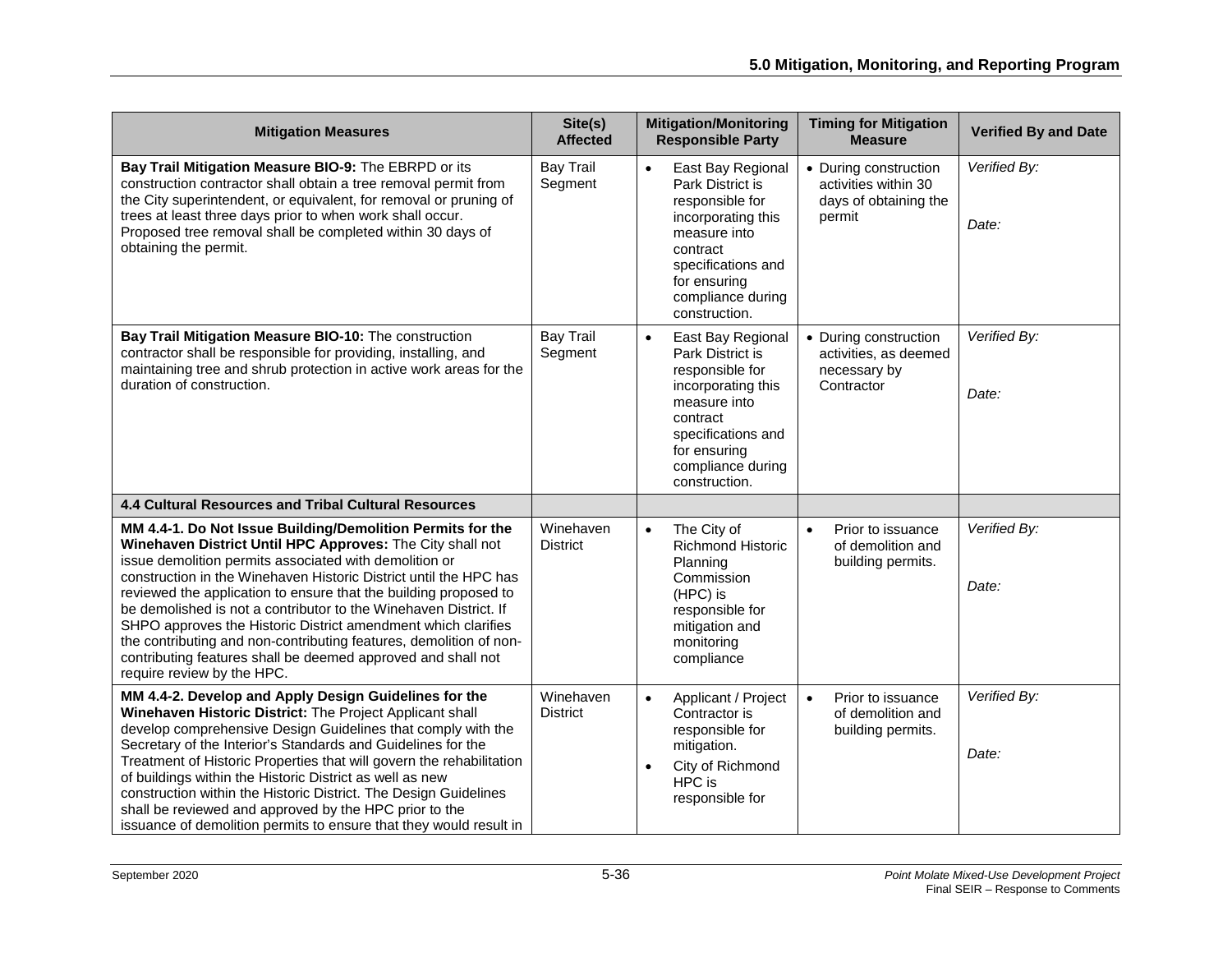| <b>Mitigation Measures</b>                                                                                                                                                                                                                                                                                                                                                                                                                                                                                                                                                                                                                                                                                                                                                                                                                                                                                                                                                       | Site(s)<br><b>Affected</b> | <b>Mitigation/Monitoring</b><br><b>Responsible Party</b> | <b>Timing for Mitigation</b><br><b>Measure</b> | <b>Verified By and Date</b> |
|----------------------------------------------------------------------------------------------------------------------------------------------------------------------------------------------------------------------------------------------------------------------------------------------------------------------------------------------------------------------------------------------------------------------------------------------------------------------------------------------------------------------------------------------------------------------------------------------------------------------------------------------------------------------------------------------------------------------------------------------------------------------------------------------------------------------------------------------------------------------------------------------------------------------------------------------------------------------------------|----------------------------|----------------------------------------------------------|------------------------------------------------|-----------------------------|
| a project that complies with the Secretary of the Interior's<br>Standards for Rehabilitation; (2) would result in buildings that are<br>compatible with the Historic District; (3) require preservation of<br>the historic materials and character-defining features of the<br>buildings, and repair instead of replacement of deteriorated<br>features, where feasible; and (4) require replacement in kind<br>should contributing elements of the internal railway system be<br>removed to complete hazardous materials remediation in the<br>vicinity of Buildings No. 1 and 10. In addition, the City shall not<br>issue building permits associated with the Historic District until<br>HPC staff concur that the design of the buildings associated with<br>those permits conforms to the Design Guidelines as part of its<br>review pursuant to Zoning Code section 15.04.303.120.<br>Provisions that must be included in the Design Guidelines<br>include the following. |                            | monitoring<br>compliance                                 |                                                |                             |
| a. All work within the Historic District shall be performed in<br>keeping with the Secretary's Standards and Guidelines for<br>the Treatment of Historic Properties (the "Standards").                                                                                                                                                                                                                                                                                                                                                                                                                                                                                                                                                                                                                                                                                                                                                                                           |                            |                                                          |                                                |                             |
| Alterations to contributing buildings shall be conducted in a<br>b.<br>sensitive manner consistent with the Standards, and will<br>preserve materials, features, and finishes of contributing<br>resources to the extent feasible. Deteriorated features will<br>be repaired whenever feasible, and when not feasible, these<br>features will be replaced "in kind," matching the original in<br>design, color, texture, and materials, whether these<br>materials are wood, masonry (e.g., brick, concrete, or<br>stone), metal, or some other material.                                                                                                                                                                                                                                                                                                                                                                                                                        |                            |                                                          |                                                |                             |
| All Historic District contributing buildings shall be retained.<br>c.<br>Demolition of existing construction or removal of historically<br>significant features shall be limited and shall meet<br>requirements listed in the Secretary of the Interior's<br>Standards and Guidelines for the Treatment of Historic<br>Properties. Any demolition activities shall be conducted in a<br>manner that shall be sensitive to and protective of Historic<br>District contributors and/or their character-defining features.                                                                                                                                                                                                                                                                                                                                                                                                                                                          |                            |                                                          |                                                |                             |
| Preserve contributing sections of the railway system except<br>d.<br>if doing so conflicts with remediation requirements. If<br>preservation is not feasible, then the sections of railway<br>tracks shall be replaced in kind.                                                                                                                                                                                                                                                                                                                                                                                                                                                                                                                                                                                                                                                                                                                                                  |                            |                                                          |                                                |                             |
| New buildings constructed within the Historic District<br>е.<br>boundary shall be consistent with the Standards, including                                                                                                                                                                                                                                                                                                                                                                                                                                                                                                                                                                                                                                                                                                                                                                                                                                                       |                            |                                                          |                                                |                             |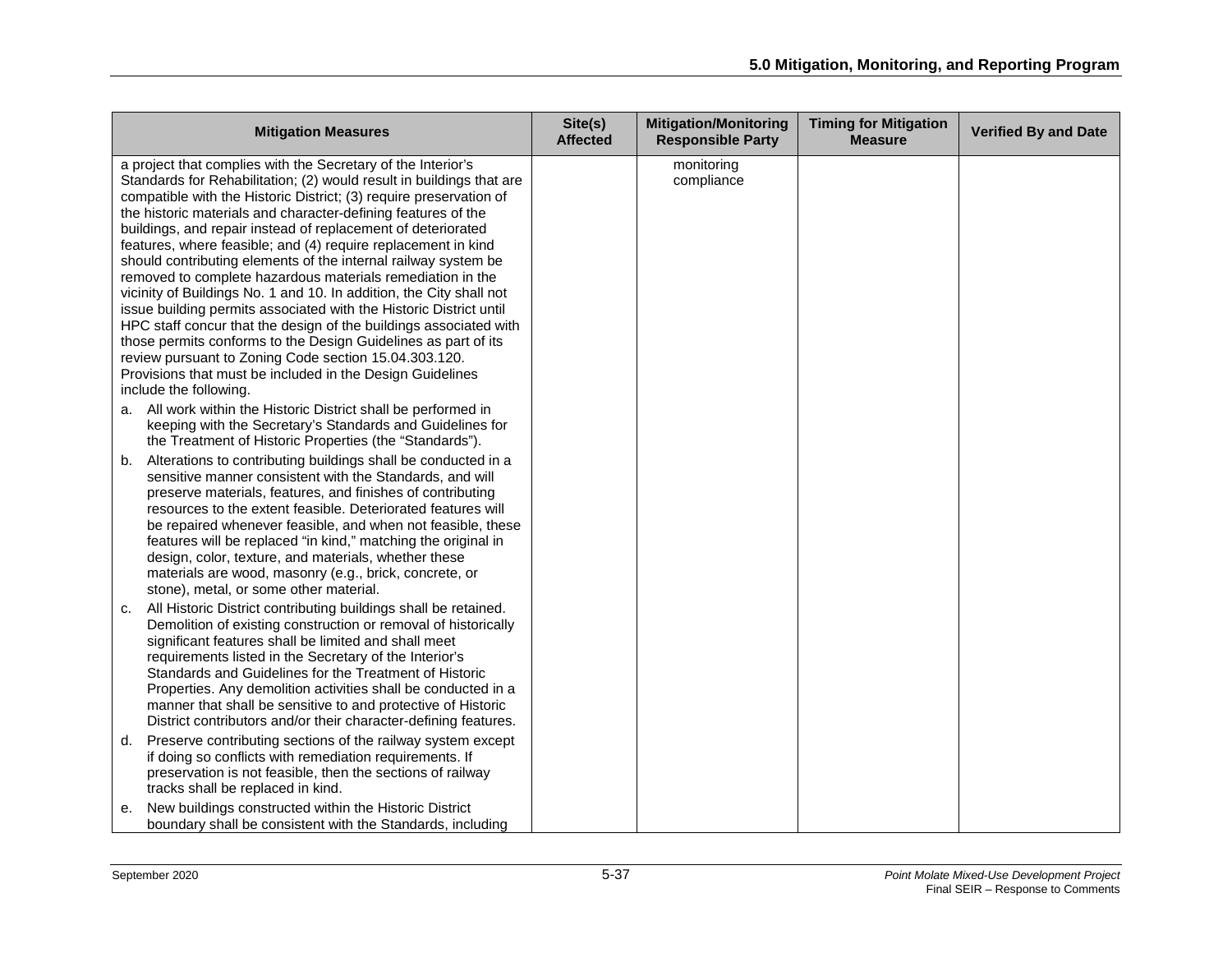| <b>Mitigation Measures</b>                                                                                                                                                                                                                                                                                                                                                                                                                                                                                                                                                                                                                                                                                                                                                       | Site(s)<br><b>Affected</b> | <b>Mitigation/Monitoring</b><br><b>Responsible Party</b> | <b>Timing for Mitigation</b><br><b>Measure</b> | <b>Verified By and Date</b> |
|----------------------------------------------------------------------------------------------------------------------------------------------------------------------------------------------------------------------------------------------------------------------------------------------------------------------------------------------------------------------------------------------------------------------------------------------------------------------------------------------------------------------------------------------------------------------------------------------------------------------------------------------------------------------------------------------------------------------------------------------------------------------------------|----------------------------|----------------------------------------------------------|------------------------------------------------|-----------------------------|
| Standard 9, which requires any new construction to be<br>differentiated from but compatible with existing historic<br>buildings.                                                                                                                                                                                                                                                                                                                                                                                                                                                                                                                                                                                                                                                 |                            |                                                          |                                                |                             |
| f.<br>Prior to the alteration of any contributing buildings within the<br>Historic District, the 1995 Historic American Building Survey<br>documentation shall be reviewed and updated, if needed.                                                                                                                                                                                                                                                                                                                                                                                                                                                                                                                                                                               |                            |                                                          |                                                |                             |
| Damaged or deteriorated brickwork throughout any brick<br>g.<br>structure shall be repaired or replaced to match the existing<br>brickwork; if the painted-on Air Raid Shelter signs are<br>removed, they shall be professionally photographed prior to<br>damage or destruction.                                                                                                                                                                                                                                                                                                                                                                                                                                                                                                |                            |                                                          |                                                |                             |
| h. Any work involving the relocation of utilities, water, sewer, or<br>electrical facilities shall avoid impacts to the visual character<br>of the Historic District and its contributing buildings.<br>Installation of any new utility features in visually prominent<br>sites within the District or adjacent to its contributing<br>buildings shall be avoided. In the cases that contributing<br>buildings must be relocated, these relocations shall be<br>conducted in a manner that, to the greatest extent possible,<br>retains the moved building's existing spatial relationships<br>with other contributing buildings in the Historic District and<br>does not compromise their historic significance; i.e., their<br>ability to contribute to the Historic District. |                            |                                                          |                                                |                             |
| Provide open space, or the impression of space, between<br>i.<br>Building No. 1 and any new construction immediately<br>adjacent to it to the north or south. Maintain a clear line of<br>sight through the gap south of Building 1 to the power house<br>and hillside.                                                                                                                                                                                                                                                                                                                                                                                                                                                                                                          |                            |                                                          |                                                |                             |
| Limit vertical development directly west of Building No. 1<br>between Building No. 1 and the Bay to small structures,<br>such as kiosks or park amenities, which shall be sensitively<br>designed and placed to maintain overall views between<br>Building No. 1 and the Bay in keeping with the Standards.                                                                                                                                                                                                                                                                                                                                                                                                                                                                      |                            |                                                          |                                                |                             |
| Any new public entrances added to Building #1 shall be<br>k.<br>designed to be compatible with the character of the building.                                                                                                                                                                                                                                                                                                                                                                                                                                                                                                                                                                                                                                                    |                            |                                                          |                                                |                             |
| Reconfiguration of Stenmark Drive should de-emphasize the<br>physical division of the east and west portions of the Historic<br>District. Use landscaping to help minimize the visual<br>division.                                                                                                                                                                                                                                                                                                                                                                                                                                                                                                                                                                               |                            |                                                          |                                                |                             |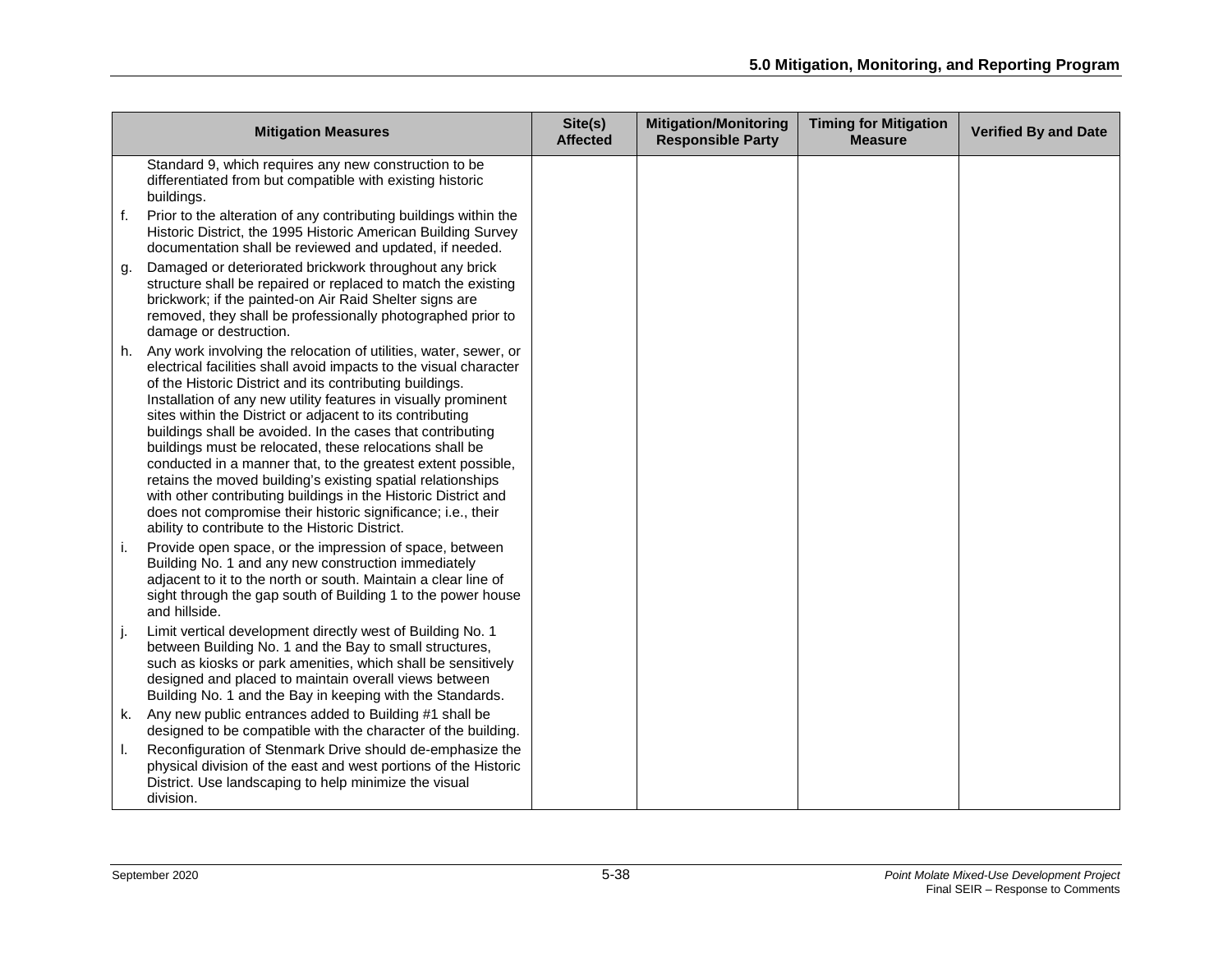| <b>Mitigation Measures</b>                                                                                                                                                                                                                                                                                                                                                                                                                                                                                                                                                                                                                                                                                                                                                                                                                                                                                                                                                                                                                                                               | Site(s)<br><b>Affected</b> | <b>Mitigation/Monitoring</b><br><b>Responsible Party</b>                                                                                                                                            | <b>Timing for Mitigation</b><br><b>Measure</b>                                                                                                                           | <b>Verified By and Date</b> |
|------------------------------------------------------------------------------------------------------------------------------------------------------------------------------------------------------------------------------------------------------------------------------------------------------------------------------------------------------------------------------------------------------------------------------------------------------------------------------------------------------------------------------------------------------------------------------------------------------------------------------------------------------------------------------------------------------------------------------------------------------------------------------------------------------------------------------------------------------------------------------------------------------------------------------------------------------------------------------------------------------------------------------------------------------------------------------------------|----------------------------|-----------------------------------------------------------------------------------------------------------------------------------------------------------------------------------------------------|--------------------------------------------------------------------------------------------------------------------------------------------------------------------------|-----------------------------|
| MM 4.4-3. Archaeological Resource Avoidance and<br><b>Monitoring:</b><br>The Applicant shall retain a qualified professional<br>а.<br>archaeologist and tribal monitor(s) to monitor any ground-<br>disturbing activities associated with widening Stenmark<br>Drive or constructing utility systems that are (a) within a 50-<br>foot radius of the mapped boundaries of CA-CCO-284 and<br>(b) anticipated to extend 2.0 feet or more below the current<br>ground surface. If intact features, burials, or diagnostic<br>artifacts are found during construction, the archaeologist<br>shall stop work within a 50-foot radius of the find investigate,<br>document, or otherwise recover the finds in accordance with<br>current professional standards and the unanticipated<br>discoveries requirements (see below). Work shall not<br>resume in the stop-work area until the archeologist<br>determines work can safely proceed.                                                                                                                                                    | <b>Project Site</b>        | Applicant / Project<br>$\bullet$<br>Contractor is<br>responsible for<br>mitigation.<br>City of Richmond<br>$\bullet$<br><b>Building Division</b><br>is responsible for<br>monitoring<br>compliance. | Prior to issuance<br>$\bullet$<br>of building<br>permits.<br>Fencing prior to<br>$\bullet$<br>construction.<br>Field inspections<br>$\bullet$<br>during<br>construction. | Verified By:<br>Date:       |
| The Applicant shall maintain a protective buffer of 50 feet<br>b.<br>around CA-CCO-506H during construction. CA-CCO-506H<br>is located away from most development and infrastructure<br>improvements, however the full extent of subsurface<br>deposits is unknown. Any construction that could extend<br>more than 2.0 feet below ground surface shall, wherever<br>feasible, remain outside the buffer established for CA-CCO-<br>506H. The Applicant shall retain a qualified professional<br>archaeologist and tribal monitor(s) to monitor any ground-<br>disturbing activity within the buffer that is expected to<br>exceed 2.0 feet below surface. If intact features, burials, or<br>diagnostic artifacts are found during construction, the<br>archaeologist shall stop work within a 50-foot radius of the<br>find, investigate, document, or otherwise recover the finds in<br>accordance with current professional standards and<br>Mitigation Measure 4.4-4. Work shall not resume in the stop-<br>work area until the archeologist determines work can safely<br>proceed. |                            |                                                                                                                                                                                                     |                                                                                                                                                                          |                             |
| Any project-related construction or grading shall avoid the<br>c.<br>known boundaries of CA-CCO-283 by a minimum of 50 feet<br>in any direction whenever feasible. Prior to construction,<br>orange construction fencing shall be placed along the 50-<br>foot buffer line and shall remain in place until construction in<br>the vicinity is complete. Where soil-disturbing activities<br>approach closer than 50 feet, the Applicant shall retain a                                                                                                                                                                                                                                                                                                                                                                                                                                                                                                                                                                                                                                   |                            |                                                                                                                                                                                                     |                                                                                                                                                                          |                             |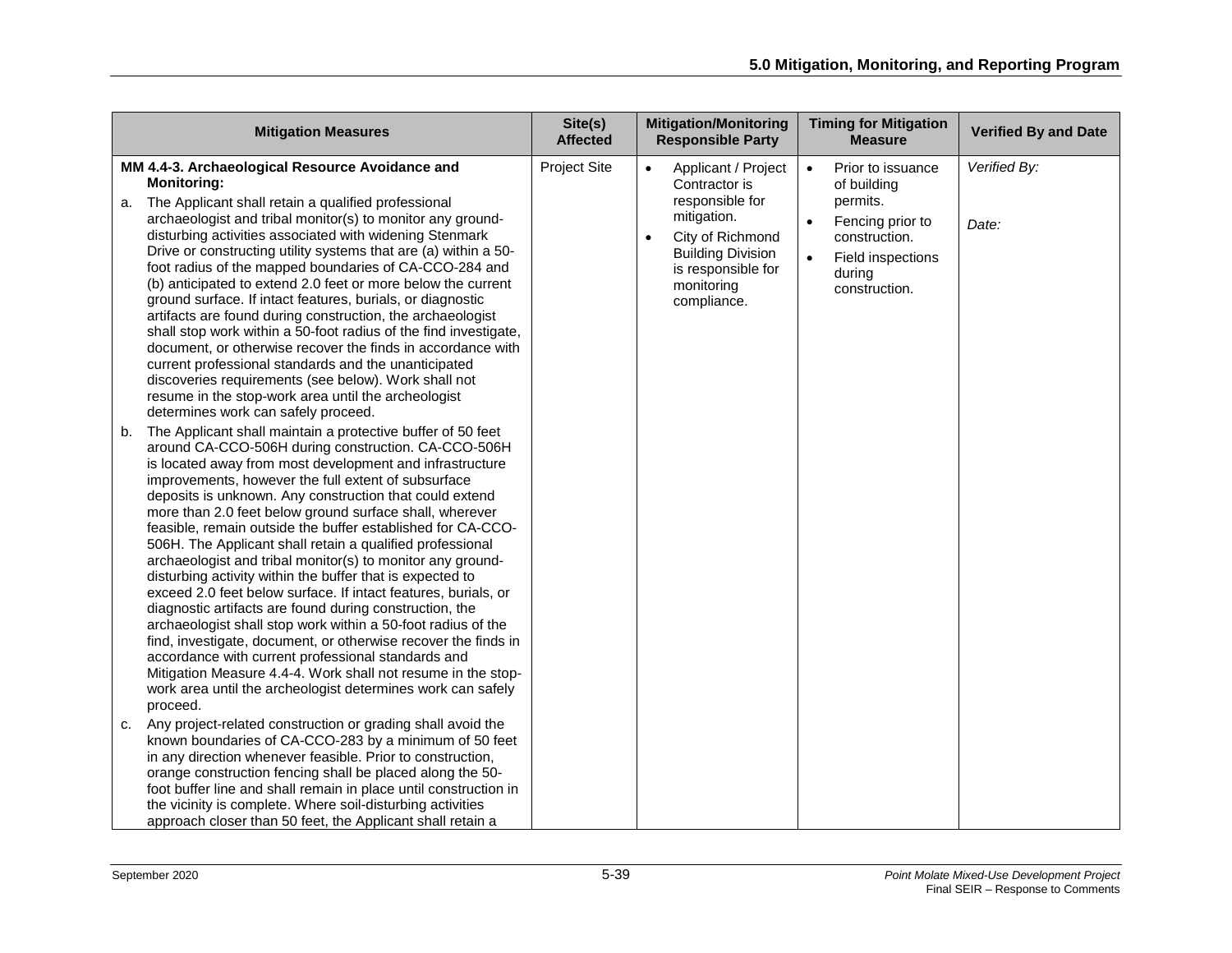| <b>Mitigation Measures</b>                                                                                                                                                                                                                                                                                                                                                                                                                                                                                                                                                                                                                                                                                                                                                                                                                                                                                                                                                                                                                                                                                                                                                                                                                                                                                                                                                                                                                                                                                                                                                      | Site(s)<br><b>Affected</b> | <b>Mitigation/Monitoring</b><br><b>Responsible Party</b>                                                                                                                                                          | <b>Timing for Mitigation</b><br><b>Measure</b>                                                            | <b>Verified By and Date</b> |
|---------------------------------------------------------------------------------------------------------------------------------------------------------------------------------------------------------------------------------------------------------------------------------------------------------------------------------------------------------------------------------------------------------------------------------------------------------------------------------------------------------------------------------------------------------------------------------------------------------------------------------------------------------------------------------------------------------------------------------------------------------------------------------------------------------------------------------------------------------------------------------------------------------------------------------------------------------------------------------------------------------------------------------------------------------------------------------------------------------------------------------------------------------------------------------------------------------------------------------------------------------------------------------------------------------------------------------------------------------------------------------------------------------------------------------------------------------------------------------------------------------------------------------------------------------------------------------|----------------------------|-------------------------------------------------------------------------------------------------------------------------------------------------------------------------------------------------------------------|-----------------------------------------------------------------------------------------------------------|-----------------------------|
| qualified professional archaeologist and tribal monitor to<br>monitor any ground-disturbing activity within the buffer. If<br>intact features, burials, or diagnostic artifacts are found<br>during construction, the archaeologist shall stop work within<br>a 50-foot radius of the find, investigate, document, or<br>otherwise recover the finds in accordance with current<br>professional standards and Mitigation Measure 4.4-4, and, if<br>applicable, Mitigation Measure 4.4-5. Work shall not resume<br>in the stop-work area until the archeologist determines work<br>can safely proceed.<br>Prior to the beginning of grading (including ground-clearing,<br>d.<br>grubbing, tree removal, demolition, retaining wall<br>demolition/construction/shoring) or any other ground-<br>disturbing activities, a qualified professional archaeologist<br>and tribal monitor(s) shall administer a cultural resources<br>awareness training program to all construction workers who<br>will be performing ground-disturbing activities. The program<br>shall include a review of the types of finds that could occur,<br>regulatory requirements, and a list of contacts (with<br>telephone numbers) in case of accidental discoveries. The<br>training program shall be repeated periodically as new<br>construction workers are added to the project and all<br>personnel shall be required to sign an acknowledgement<br>that they have received training. A hardhat sticker shall be<br>designed and issued to each individual who completes the<br>training program. |                            |                                                                                                                                                                                                                   |                                                                                                           |                             |
| MM 4.4-4. Unanticipated Discoveries of Archaeological<br>Resources: The Project Proponent shall retain a qualified<br>professional archaeologist to inspect areas where ground-<br>disturbing activities are occurring beyond the 50-foot limit<br>minimally twice a month during the initial construction phases. If<br>unidentified cultural resources or TCRs are encountered during<br>ground-disturbing activities, work within 50 feet of the discovery<br>shall halt and the qualified archaeologist shall evaluate the<br>resource's significance through a study of its features and<br>artifacts. Construction activities can continue in areas 50 feet<br>away from the find and not associated with the cultural resource<br>location. If the resource is determined not to be significant, no<br>further archaeological investigation or mitigation shall be<br>required. If the find is determined to be a potentially significant<br>archeological resource or TCR, a qualified archaeologist, in                                                                                                                                                                                                                                                                                                                                                                                                                                                                                                                                                                | <b>Project Site</b>        | Project Proponent/<br>$\bullet$<br><b>Project Contractor</b><br>is responsible for<br>mitigation.<br>City of Richmond<br>$\bullet$<br><b>Building Division</b><br>is responsible for<br>monitoring<br>compliance. | $\bullet$<br>Prior to issuance<br>of building<br>permits.<br>Field inspections<br>during<br>construction. | Verified By:<br>Date:       |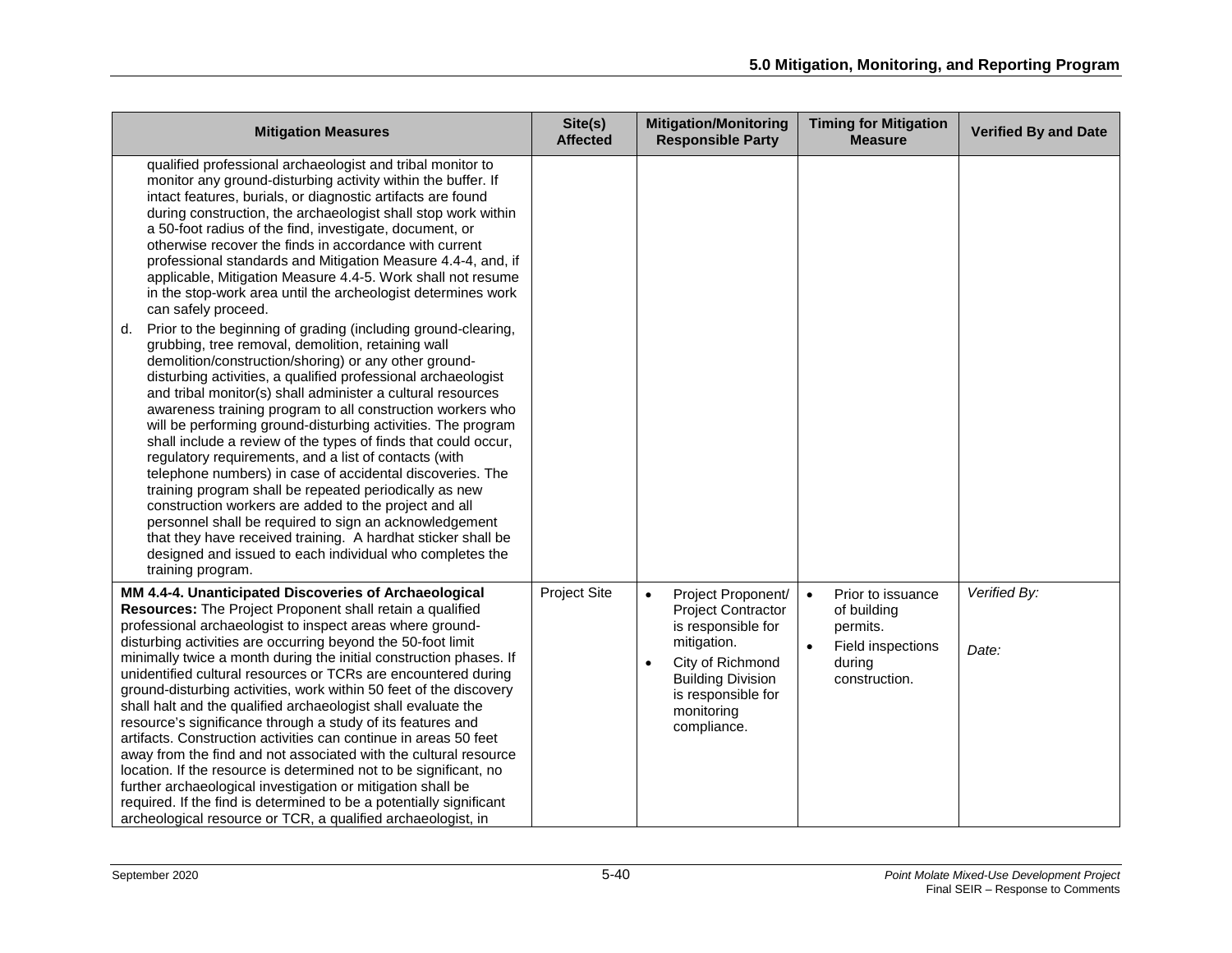<span id="page-40-0"></span>

| <b>Mitigation Measures</b>                                                                                                                                                                                                                                                                                                                                                                                                                                                                                                                                                                                                                                                                                                                                                                                                                                                                                                                                                                                                                                                                                                                                                                                                                                                                                                                                                                                                   | Site(s)<br><b>Affected</b> | <b>Mitigation/Monitoring</b><br><b>Responsible Party</b>                                                                          | <b>Timing for Mitigation</b><br><b>Measure</b>                                                                         | <b>Verified By and Date</b> |
|------------------------------------------------------------------------------------------------------------------------------------------------------------------------------------------------------------------------------------------------------------------------------------------------------------------------------------------------------------------------------------------------------------------------------------------------------------------------------------------------------------------------------------------------------------------------------------------------------------------------------------------------------------------------------------------------------------------------------------------------------------------------------------------------------------------------------------------------------------------------------------------------------------------------------------------------------------------------------------------------------------------------------------------------------------------------------------------------------------------------------------------------------------------------------------------------------------------------------------------------------------------------------------------------------------------------------------------------------------------------------------------------------------------------------|----------------------------|-----------------------------------------------------------------------------------------------------------------------------------|------------------------------------------------------------------------------------------------------------------------|-----------------------------|
| consultation with the Planning Director or designee at the City of<br>Richmond, the Project Proponent, and the tribal monitor, where<br>a potential TCR, shall determine whether preservation in place is<br>feasible.                                                                                                                                                                                                                                                                                                                                                                                                                                                                                                                                                                                                                                                                                                                                                                                                                                                                                                                                                                                                                                                                                                                                                                                                       |                            |                                                                                                                                   |                                                                                                                        |                             |
| The Project Proponent has retained a qualified professional<br>archaeologist to develop a Cultural Resources Data Recovery<br>Plan (CRDRP) in consultation with the City, Applicant, and<br>Native American community <sup>4</sup> .                                                                                                                                                                                                                                                                                                                                                                                                                                                                                                                                                                                                                                                                                                                                                                                                                                                                                                                                                                                                                                                                                                                                                                                         |                            |                                                                                                                                   |                                                                                                                        |                             |
| Treatment of unique archaeological resources shall follow the<br>applicable requirements of Public Resources Code section<br>21083.2. Treatment for most resources would consist of (but<br>would not be not limited to) sample excavation, artifact<br>collection, site documentation, and historical research, with the<br>aim of targeting the recovery of important scientific data<br>contained in the portion(s) of the significant resource to be<br>impacted by the project. The CRDRP shall include provisions for<br>analysis of data in a regional context; reporting of results within a<br>timely manner and subject to review and comments by the<br>appropriate Native American representative, where applicable,<br>before being finalized; curation of artifacts and data at a local<br>facility acceptable to the City and appropriate Native American<br>representative, if applicable; and dissemination of final<br>confidential reports to the appropriate Native American<br>representative, if applicable, the Northwest Information Center of<br>the California Historical Resources Information System and the<br>City.<br>Where preservation in place is infeasible in light of project design<br>or layout, the CRDRP shall be followed to determine the<br>archaeological significance of the find, in consultation with the<br>tribal monitor. The relevant provisions of the CRDRP, up to and |                            |                                                                                                                                   |                                                                                                                        |                             |
| including Data Recovery, shall be completed prior to the<br>resumption of construction activities within the vicinity of the find.                                                                                                                                                                                                                                                                                                                                                                                                                                                                                                                                                                                                                                                                                                                                                                                                                                                                                                                                                                                                                                                                                                                                                                                                                                                                                           |                            |                                                                                                                                   |                                                                                                                        |                             |
| MM 4.4-5. Discovery of Human Remains: If human remains<br>are encountered during construction activities, work within 50<br>feet of the find shall halt immediately and the County Coroner<br>shall be notified in accordance with California HSC section<br>7050.5 and a qualified archeologist also shall be notified. The<br>coroner will examine all discoveries of human remains within 48                                                                                                                                                                                                                                                                                                                                                                                                                                                                                                                                                                                                                                                                                                                                                                                                                                                                                                                                                                                                                              | Project Site               | Applicant/Project<br>$\bullet$<br>Contractor is<br>responsible for<br>mitigation.<br>City of Richmond<br><b>Building Division</b> | Prior to issuance<br>$\bullet$<br>of building<br>permits.<br>$\bullet$<br>Field inspections<br>during<br>construction. | Verified By:<br>Date:       |

<sup>4</sup> A draft of the CDDRP is included as Attachment 19 of the Response to Comment document of the Final SEIR.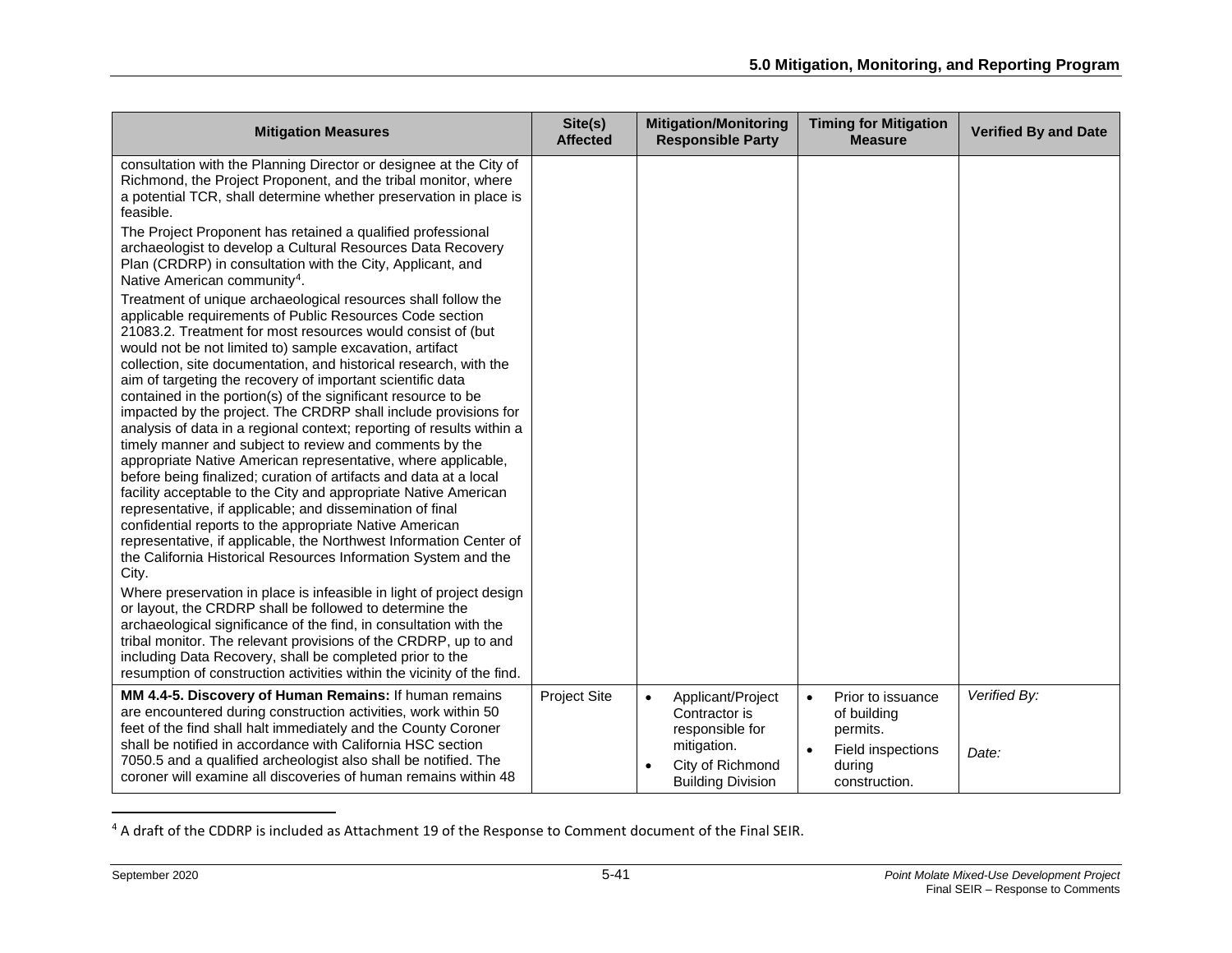| <b>Mitigation Measures</b>                                                                                                                                                                                                                                                                                                                                                                                                                                                                                                                                                                                                                                                                                                                                                                                                                                                                                                                                                                                                                                                                                                                                                                                                                                                                                                                                                         | Site(s)<br><b>Affected</b> | <b>Mitigation/Monitoring</b><br><b>Responsible Party</b>                                                                                                                                                          | <b>Timing for Mitigation</b><br><b>Measure</b>                                                            | <b>Verified By and Date</b> |
|------------------------------------------------------------------------------------------------------------------------------------------------------------------------------------------------------------------------------------------------------------------------------------------------------------------------------------------------------------------------------------------------------------------------------------------------------------------------------------------------------------------------------------------------------------------------------------------------------------------------------------------------------------------------------------------------------------------------------------------------------------------------------------------------------------------------------------------------------------------------------------------------------------------------------------------------------------------------------------------------------------------------------------------------------------------------------------------------------------------------------------------------------------------------------------------------------------------------------------------------------------------------------------------------------------------------------------------------------------------------------------|----------------------------|-------------------------------------------------------------------------------------------------------------------------------------------------------------------------------------------------------------------|-----------------------------------------------------------------------------------------------------------|-----------------------------|
| hours of receiving notice of a discovery on private or state lands,<br>as per Section 7050.5(b) of the Health and Safety Code. If the<br>coroner determines that the remains are those of a Native<br>American, the coroner will contact the NAHC by phone within 24<br>hours of making that determination, as per Section 7050(c) of<br>the HSC. The Applicant will act on notification of a discovery of<br>Native American human remains in compliance with Section<br>5097.9 of the California Public Resources Code. The Applicant<br>and the professional archaeologist are required to contact the<br>Most Likely Descendent (MLD), as determined by the NAHC,<br>regarding the remains. The MLD, in cooperation with the<br>property owner and the lead agencies, will determine the<br>ultimate disposition of the remains. The MLD has 48 hours from<br>the time of being granted access to the site by the landowner to<br>inspect the discovery and provide recommendations to the<br>landowner for the treatment of the human remains and any<br>associated grave goods. In the event that no descendant is<br>identified or the descendant fails to make a recommendation for<br>disposition, the landowner may, with appropriate dignity, reinter<br>the remains and burial items on the property in a location that<br>will not be subject to further disturbance. |                            | is responsible for<br>monitoring<br>compliance.                                                                                                                                                                   |                                                                                                           |                             |
| MM 4.4-6. Tribal Monitor During Ground-Disturbing<br>Activities: The project proponent shall invite the Lisjan Tribe to<br>participate in monitoring ground-disturbing activities and shall<br>fund the monitors selected by Lisjan. Monitoring shall be<br>required during ground-disturbing activity within 50 feet of known<br>cultural resource/TCR locations as well as for response to<br>unanticipated discoveries. Invitations and proposed contracts for<br>tribal monitors shall be sent to the tribe at least two months prior<br>to when ground-disturbing activities are anticipated to occur. The<br>invitation shall request that the tribe agree to the proposed<br>contracts and all related arrangements at least one month before<br>activities begin. In addition, Guidiville shall be notified when<br>monitored ground-disturbing activity is going to occur, Guidiville<br>shall be allowed the opportunity to observe (unpaid) during those<br>occasions, and Guidiville shall receive copies of studies<br>produced if and when cultural resources are discovered during<br>construction.                                                                                                                                                                                                                                                                 | <b>Project Site</b>        | Project Proponent/<br>$\bullet$<br><b>Project Contractor</b><br>is responsible for<br>mitigation.<br>City of Richmond<br>$\bullet$<br><b>Building Division</b><br>is responsible for<br>monitoring<br>compliance. | $\bullet$<br>Prior to issuance<br>of building<br>permits.<br>Field inspections<br>during<br>construction. | Verified By:<br>Date:       |
| MM 4.4-7. Care of Tribal Cultural Resources: The Applicant<br>shall include the four culturally significant plants identified as<br>TCRs (Dichelostemma multiflorum, Dichondra donnelliana,                                                                                                                                                                                                                                                                                                                                                                                                                                                                                                                                                                                                                                                                                                                                                                                                                                                                                                                                                                                                                                                                                                                                                                                        | <b>Project Site</b>        | Applicant/Project<br>$\bullet$<br>Contractor is                                                                                                                                                                   | Prior to issuance<br>$\bullet$<br>of building<br>permits.                                                 | Verified By:                |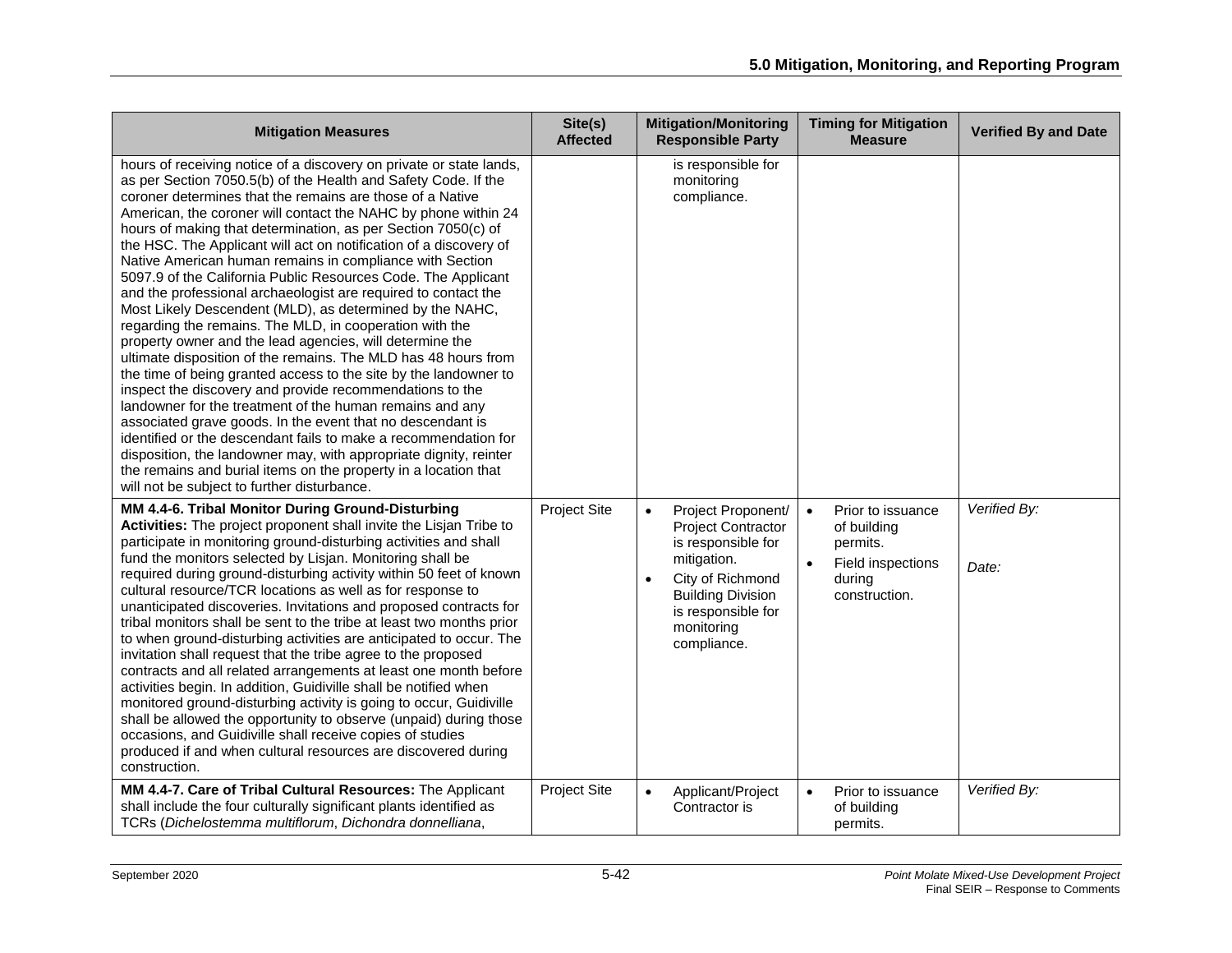| <b>Mitigation Measures</b>                                                                                                                                                                                                                                                                                                                                                                                                                                                                                                                                                                                                                                                                                                                                                                                                                                                                                                                                                                                      | Site(s)<br><b>Affected</b> | <b>Mitigation/Monitoring</b><br><b>Responsible Party</b>                                                                                       | <b>Timing for Mitigation</b><br><b>Measure</b>                                                              | <b>Verified By and Date</b> |
|-----------------------------------------------------------------------------------------------------------------------------------------------------------------------------------------------------------------------------------------------------------------------------------------------------------------------------------------------------------------------------------------------------------------------------------------------------------------------------------------------------------------------------------------------------------------------------------------------------------------------------------------------------------------------------------------------------------------------------------------------------------------------------------------------------------------------------------------------------------------------------------------------------------------------------------------------------------------------------------------------------------------|----------------------------|------------------------------------------------------------------------------------------------------------------------------------------------|-------------------------------------------------------------------------------------------------------------|-----------------------------|
| Elymus glaucus ssp. jepsonii, and Grindelia stricta var.<br>platyphylla) in vegetation buffers (with interpretive signs) in an<br>area within the Project Site that is open to visitors, including<br>members of the Tribe. The Tribe must be able to harvest the<br>plants if desired. In addition, the Project shall construct and/or<br>rehabilitate an uphill trail east of the proposed development that<br>contains periodic interpretive panels, sitting areas, and learning<br>exhibits that tell the story of the early inhabitants of the area. If<br>allowed by the San Francisco Bay Conservation and<br>Development Commission, interpretative panels with the Project<br>Site's history should also be placed near the beach.                                                                                                                                                                                                                                                                     |                            | responsible for<br>mitigation.<br>City of Richmond<br>$\bullet$<br><b>Building Division</b><br>is responsible for<br>monitoring<br>compliance. | Fencing prior to<br>$\bullet$<br>construction.<br>Field inspections<br>$\bullet$<br>during<br>construction. | Date:                       |
| To the extent feasible, archaeological resources CA-CCO-282<br>and CA-CCO-423 shall be avoided by at least 50 feet in all<br>directions. Prior to construction, orange construction fencing<br>shall be placed along the 50-foot buffer line around CA-CCO-282<br>and CA-CCO-423 and shall remain in place until construction in<br>the vicinity is complete. If soil-disturbing activities approach<br>closer than 50 feet, the Applicant shall ensure that, at a<br>minimum, one qualified professional archaeological monitor and<br>one of the retained tribal monitors are monitoring that specific<br>activity, without simultaneous monitoring responsibilities<br>elsewhere. Additionally, one qualified professional<br>archaeological monitor and one of the retained tribal monitors<br>shall be present to observe removal of the tennis court surface<br>and for construction disturbances below the tennis court until<br>soils or formations are encountered which pre-date human<br>occupation. |                            |                                                                                                                                                |                                                                                                             |                             |
| If intact features, burials, or diagnostic artifacts are found during<br>construction, work shall halt within the 50-foot radius until the<br>find can be investigated, documented, or otherwise treated in<br>accordance with current professional standards and Mitigation<br>Measure 4.4-4, and, if applicable, Mitigation Measure 4.4-5.<br>Work shall not resume in the stop-work area until the<br>archaeologist determines work can safely proceed.                                                                                                                                                                                                                                                                                                                                                                                                                                                                                                                                                      |                            |                                                                                                                                                |                                                                                                             |                             |
| Every effort will be made to supply advance notice of the need<br>for Native American monitors, however if tribal monitors do not<br>appear at the designated date and time of work, construction<br>shall proceed so long as a qualified archaeologist is present.                                                                                                                                                                                                                                                                                                                                                                                                                                                                                                                                                                                                                                                                                                                                             |                            |                                                                                                                                                |                                                                                                             |                             |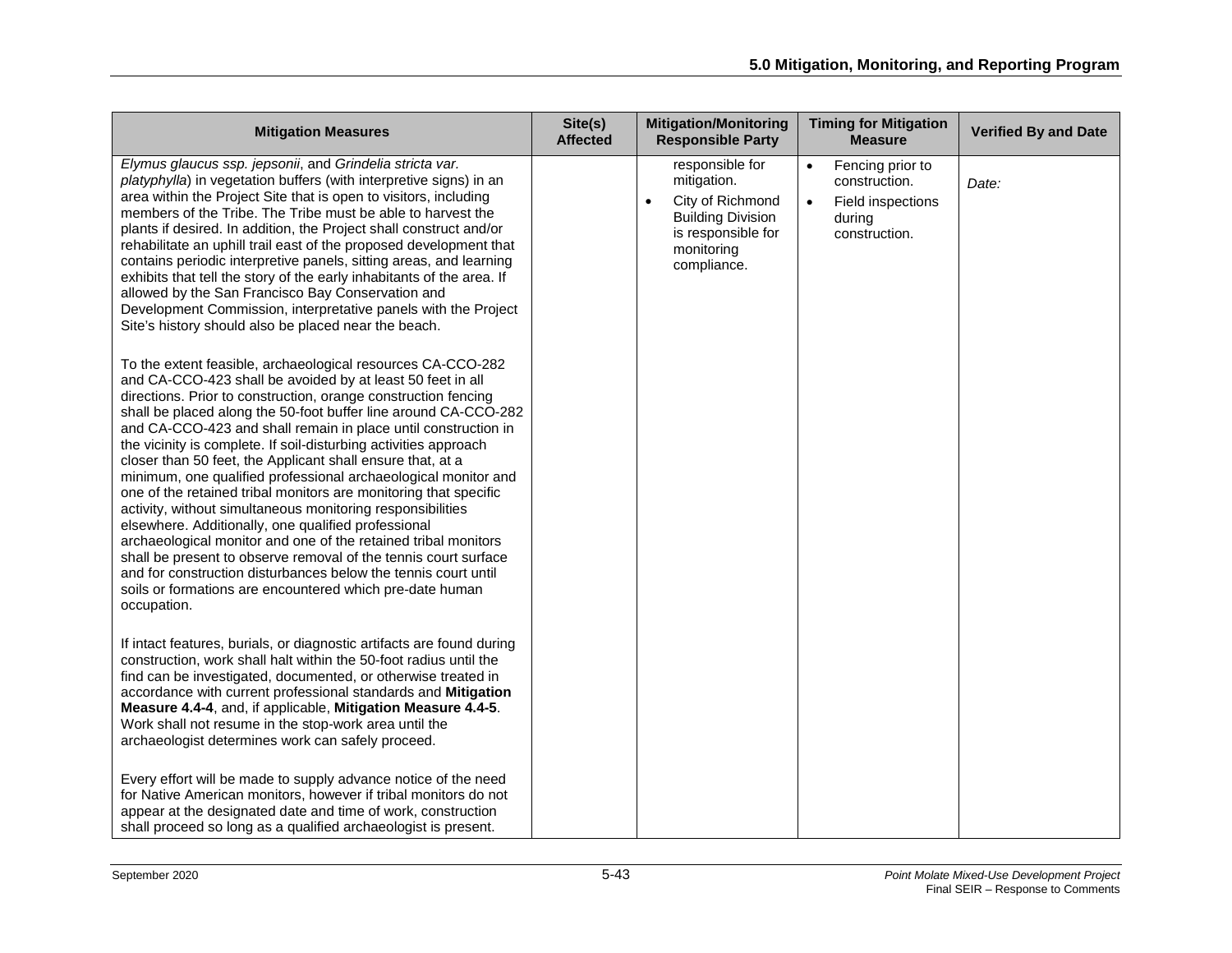| <b>Mitigation Measures</b>                                                                                                                                                                                                                                                                                                                                                                                                                                                                                                                                                                                                                                                                                                                                                                                                                                                                                                                                                                                                                                                                                                                                                                                                                                                                                                                                                                                                                                                                                                                                                                                                                                                                                                                                                                                                                                                                                                                                                                                                                                                                                                                                                                                                                                                                                                                                   | Site(s)<br><b>Affected</b>  | <b>Mitigation/Monitoring</b><br><b>Responsible Party</b>                                                                                                                                                                                                                                                                                                                                                                                                                                                                                                                 | <b>Timing for Mitigation</b><br><b>Measure</b>                                                                                           | <b>Verified By and Date</b> |
|--------------------------------------------------------------------------------------------------------------------------------------------------------------------------------------------------------------------------------------------------------------------------------------------------------------------------------------------------------------------------------------------------------------------------------------------------------------------------------------------------------------------------------------------------------------------------------------------------------------------------------------------------------------------------------------------------------------------------------------------------------------------------------------------------------------------------------------------------------------------------------------------------------------------------------------------------------------------------------------------------------------------------------------------------------------------------------------------------------------------------------------------------------------------------------------------------------------------------------------------------------------------------------------------------------------------------------------------------------------------------------------------------------------------------------------------------------------------------------------------------------------------------------------------------------------------------------------------------------------------------------------------------------------------------------------------------------------------------------------------------------------------------------------------------------------------------------------------------------------------------------------------------------------------------------------------------------------------------------------------------------------------------------------------------------------------------------------------------------------------------------------------------------------------------------------------------------------------------------------------------------------------------------------------------------------------------------------------------------------|-----------------------------|--------------------------------------------------------------------------------------------------------------------------------------------------------------------------------------------------------------------------------------------------------------------------------------------------------------------------------------------------------------------------------------------------------------------------------------------------------------------------------------------------------------------------------------------------------------------------|------------------------------------------------------------------------------------------------------------------------------------------|-----------------------------|
| Bay Trail Mitigation Measure CUL-1: The contractor shall be<br>required to limit the depth of grading and subsurface activities<br>within P-07-000277 to the depth of the Belt Line ballast<br>(approximately 2 feet). If it is determined that the depth of<br>subsurface activities would exceed the depth of the Belt Line<br>ballast through P-07-000277, then a qualified archaeologist<br>should be retained to monitor project ground-disturbing activities<br>through Site P-07-000277. Archaeological monitors should be<br>empowered to halt construction activities at the location of a<br>discovery to review possible archaeological material and to<br>protect the resource while the finds are being evaluated.<br>Monitoring should continue until, in the archaeologist's judgment,<br>cultural resources are not likely to be encountered. If deposits of<br>prehistoric or historical archaeological materials are encountered<br>during project monitoring, all work within 25 feet of the discovery<br>should be redirected until the archaeologist assesses the finds,<br>consults with agencies as appropriate, and makes<br>recommendations for the treatment of the discovery. If<br>avoidance of the archaeological deposit is not feasible, the<br>archaeological deposits should be evaluated for their eligibility<br>for listing in the CRHR. If the deposits are eligible, impacts to the<br>deposits should be mitigated. Mitigation may include excavation<br>of the archaeological deposit in accordance with a data recovery<br>plan (see CEQA Guidelines section 15126.4(b)(3)(C)) and<br>standard archaeological field methods and procedures;<br>laboratory and technical analyses of recovered archaeological<br>materials; preparation of a report detailing the methods, findings,<br>and significance of the archaeological site and associated<br>materials; and accessioning of archaeological materials and a<br>technical data recovery report at a curation facility. Upon<br>completion of the assessment, the archaeologist should prepare<br>a report to document the methods and results of the<br>assessment. The report should be submitted to the East Bay<br>Regional Park District, the City of Richmond, and the NWIC at<br>Sonoma State University upon completion of the resource<br>assessment. | <b>Bay Trail</b><br>Segment | East Bay Regional<br>$\bullet$<br>Park District is<br>responsible for<br>incorporating this<br>measure into<br>contract<br>specifications and<br>for ensuring<br>compliance during<br>construction, and<br>hiring a qualified<br>archaeologist.<br>The Construction<br>$\bullet$<br>Contractor is<br>responsible for<br>redirecting<br>construction if<br>resources are<br>discovered and<br>contacting the<br>qualified<br>archaeologist.<br>The qualified<br>$\bullet$<br>archaeologist is<br>responsible for<br>identifying<br>appropriate<br>mitigation<br>measures. | During construction<br>activities or within 14<br>days prior to<br>subsurface activities<br>below the Belt Line<br>Ballast are scheduled | Verified By:<br>Date:       |
| Bay Trail Mitigation Measure CUL-2: Subsurface disturbance<br>related to the construction of the trail shall be limited to the depth<br>of asphalt and fill associated with Burma Road. If it is determined<br>that the depth of trail construction will exceed the depth of<br>asphalt and fill of Burma Road (2 feet), then it is recommended                                                                                                                                                                                                                                                                                                                                                                                                                                                                                                                                                                                                                                                                                                                                                                                                                                                                                                                                                                                                                                                                                                                                                                                                                                                                                                                                                                                                                                                                                                                                                                                                                                                                                                                                                                                                                                                                                                                                                                                                              | <b>Bay Trail</b><br>Segment | East Bay Regional<br>$\bullet$<br>Park District is<br>responsible for<br>incorporating this<br>measure into                                                                                                                                                                                                                                                                                                                                                                                                                                                              | During subsurface<br>activities                                                                                                          | Verified By:<br>Date:       |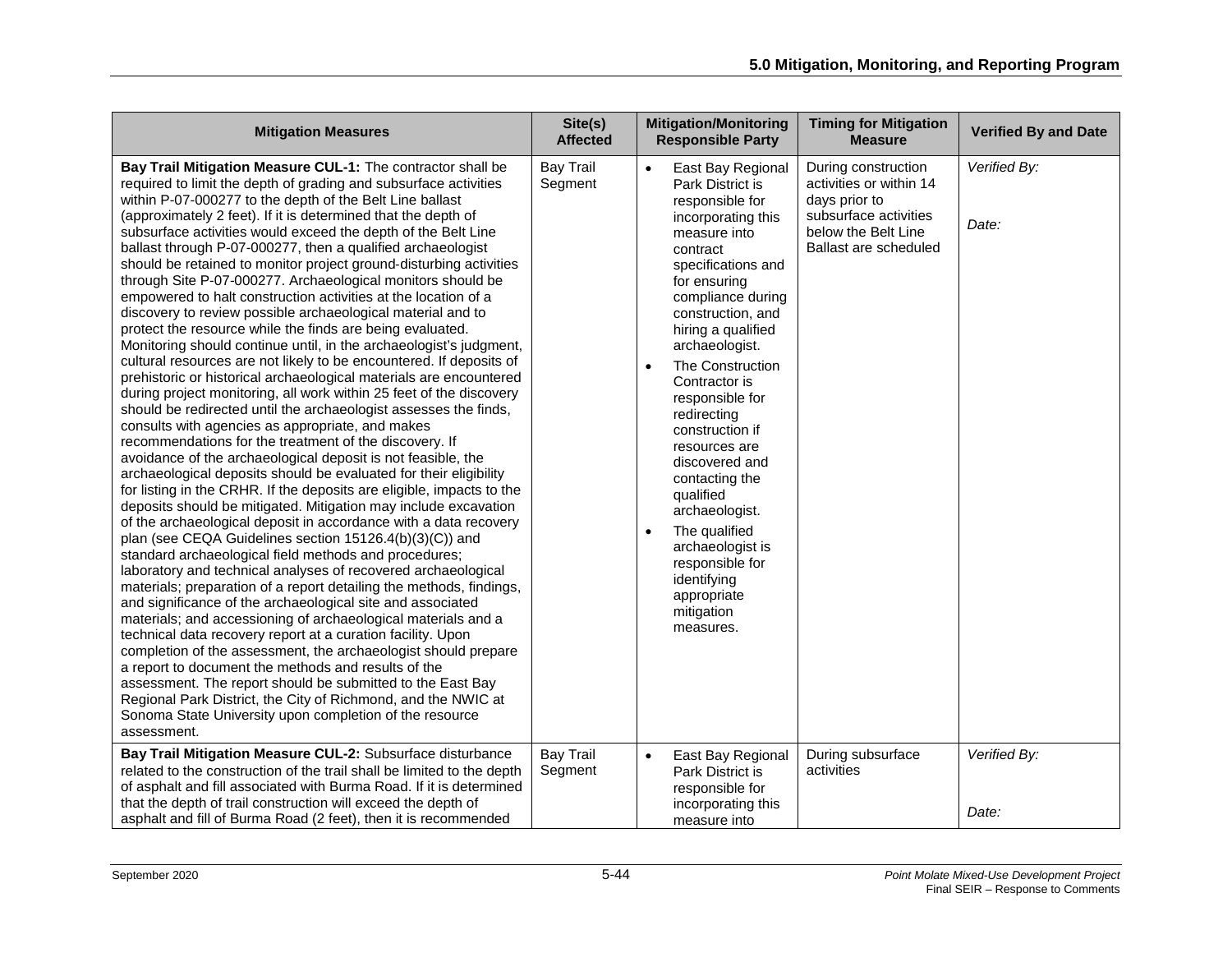| <b>Mitigation Measures</b>                                                                                                                                                                                                                                                                                                                                                                                                                                                                                                                                                                                                                                                                                                                                                                                                                                                                                                                                                                                                                                           | Site(s)<br><b>Affected</b>  | <b>Mitigation/Monitoring</b><br><b>Responsible Party</b>                                                                                                                                                                                                                                                                                                               | <b>Timing for Mitigation</b><br><b>Measure</b>                   | <b>Verified By and Date</b> |
|----------------------------------------------------------------------------------------------------------------------------------------------------------------------------------------------------------------------------------------------------------------------------------------------------------------------------------------------------------------------------------------------------------------------------------------------------------------------------------------------------------------------------------------------------------------------------------------------------------------------------------------------------------------------------------------------------------------------------------------------------------------------------------------------------------------------------------------------------------------------------------------------------------------------------------------------------------------------------------------------------------------------------------------------------------------------|-----------------------------|------------------------------------------------------------------------------------------------------------------------------------------------------------------------------------------------------------------------------------------------------------------------------------------------------------------------------------------------------------------------|------------------------------------------------------------------|-----------------------------|
| that an archaeological and/or Native American monitor be<br>present during subsurface activities through Site P-07-000162.                                                                                                                                                                                                                                                                                                                                                                                                                                                                                                                                                                                                                                                                                                                                                                                                                                                                                                                                           |                             | contract<br>specifications and<br>for ensuring<br>compliance during<br>construction, and<br>hiring a qualified<br>archaeologist.<br>The qualified<br>$\bullet$<br>archaeologist<br>and/or Native<br>American monitor<br>is responsible for<br>identifying<br>appropriate<br>mitigation<br>measures.                                                                    |                                                                  |                             |
| Bay Trail Mitigation Measure CUL-3: Any human remains<br>encountered during project ground disturbing activities should be<br>treated in accordance with California HSC section 7050.5. The<br>District and the County of Contra Costa should verify that the<br>following directive has been included in the appropriate contract<br>documents: "If human remains are uncovered, work within<br>25 feet of the discovery shall be redirected and the County<br>Coroner notified immediately. At the same time, an archaeologist<br>shall be contacted-if one is not already on site-to assess the<br>situation and consult with agencies as appropriate. Project<br>personnel shall not collect or move any human remains or<br>associated materials. If the human remains are of Native<br>American origin, the coroner must notify the NAHC within 24<br>hours of this identification. The NAHC will identify a Native<br>American MLD to inspect the site and provide recommendations<br>for the proper treatment of the remains and associated grave<br>goods." | <b>Bay Trail</b><br>Segment | East Bay Regional<br>$\bullet$<br>Park District is<br>responsible for<br>incorporating this<br>measure into<br>contract<br>specifications and<br>for ensuring<br>compliance during<br>construction.<br>The qualified<br>$\bullet$<br>archaeologist<br>and/or Native<br>American monitor<br>is responsible for<br>identifying<br>appropriate<br>mitigation<br>measures. | Within 24 hours in the<br>event of discovery of<br>human remains | Verified By:<br>Date:       |
| 4.5 Energy                                                                                                                                                                                                                                                                                                                                                                                                                                                                                                                                                                                                                                                                                                                                                                                                                                                                                                                                                                                                                                                           |                             |                                                                                                                                                                                                                                                                                                                                                                        |                                                                  |                             |
| None                                                                                                                                                                                                                                                                                                                                                                                                                                                                                                                                                                                                                                                                                                                                                                                                                                                                                                                                                                                                                                                                 | N/A                         | N/A                                                                                                                                                                                                                                                                                                                                                                    | N/A                                                              | N/A                         |
| 4.6 Geology, Soils, and Mineral Resources                                                                                                                                                                                                                                                                                                                                                                                                                                                                                                                                                                                                                                                                                                                                                                                                                                                                                                                                                                                                                            |                             |                                                                                                                                                                                                                                                                                                                                                                        |                                                                  |                             |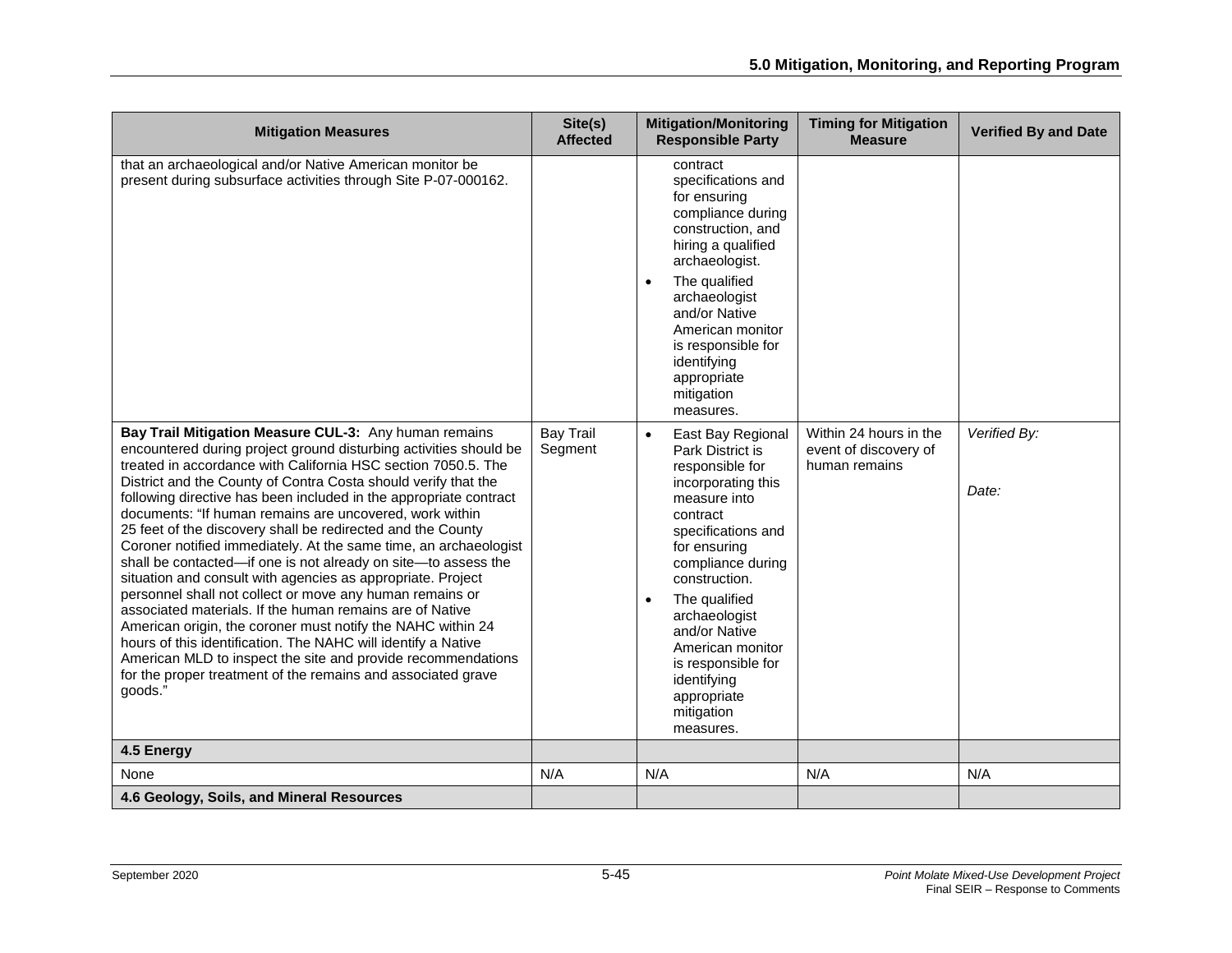| <b>Mitigation Measures</b>                                                                                                                                                                                                                                                                                                                                                                                                                                                                                                                                                                                                                                                                                                     | Site(s)<br><b>Affected</b> | <b>Mitigation/Monitoring</b><br><b>Responsible Party</b>                                                                                                               | <b>Timing for Mitigation</b><br><b>Measure</b>                                                            | <b>Verified By and Date</b> |
|--------------------------------------------------------------------------------------------------------------------------------------------------------------------------------------------------------------------------------------------------------------------------------------------------------------------------------------------------------------------------------------------------------------------------------------------------------------------------------------------------------------------------------------------------------------------------------------------------------------------------------------------------------------------------------------------------------------------------------|----------------------------|------------------------------------------------------------------------------------------------------------------------------------------------------------------------|-----------------------------------------------------------------------------------------------------------|-----------------------------|
| MM 4.6-1. Final Design-Level Geotechnical Report: The<br>following measures shall be implemented to prevent the loss of<br>life or property as a result of development on unstable or<br>expansive soils. Prior to construction of any new buildings or<br>parking structures, a California Registered Civil Engineer or<br>Geotechnical Engineer shall prepare a final geotechnical report<br>that provides design-grade specifications for structural<br>engineering of all new construction and retrofitting of historic<br>buildings. The Project Proponent shall submit the final design-<br>level geotechnical report for the City Planning and Building<br>Services Department for review and approval. The report must | <b>Project Site</b>        | Applicant/Project<br>Contractor is<br>responsible for<br>mitigation.<br>City of Richmond<br><b>Building Division</b><br>is responsible for<br>monitoring<br>compliance | Prior to issuance<br>$\bullet$<br>of building<br>permits.<br>Field inspections<br>during<br>construction. | Verified By:<br>Date:       |
| be compliant with the CBC and incorporate CGS Special<br>Publication 117A guidelines. According to the CBC Chapter 18,<br>the geotechnical report must include, at a minimum, the<br>following.                                                                                                                                                                                                                                                                                                                                                                                                                                                                                                                                |                            |                                                                                                                                                                        |                                                                                                           |                             |
| A plot showing the location of the soil investigations<br>A complete record of the soil boring and penetration test                                                                                                                                                                                                                                                                                                                                                                                                                                                                                                                                                                                                            |                            |                                                                                                                                                                        |                                                                                                           |                             |
| logs and soil samples                                                                                                                                                                                                                                                                                                                                                                                                                                                                                                                                                                                                                                                                                                          |                            |                                                                                                                                                                        |                                                                                                           |                             |
| A record of the soil profile                                                                                                                                                                                                                                                                                                                                                                                                                                                                                                                                                                                                                                                                                                   |                            |                                                                                                                                                                        |                                                                                                           |                             |
| Elevation of the water table, if encountered                                                                                                                                                                                                                                                                                                                                                                                                                                                                                                                                                                                                                                                                                   |                            |                                                                                                                                                                        |                                                                                                           |                             |
| Recommendations for foundation type and design criteria,<br>including but not limited to: bearing capacity of natural or<br>compacted soil; provisions to mitigate the effects of<br>expansive soils; mitigation of the effects of liquefaction,<br>differential settlement and varying soil strength; and the<br>effects of adjacent loads                                                                                                                                                                                                                                                                                                                                                                                    |                            |                                                                                                                                                                        |                                                                                                           |                             |
| Expected total and differential settlement                                                                                                                                                                                                                                                                                                                                                                                                                                                                                                                                                                                                                                                                                     |                            |                                                                                                                                                                        |                                                                                                           |                             |
| Deep foundation information in accordance with CBC<br>$\blacksquare$<br>section 1803.5.5                                                                                                                                                                                                                                                                                                                                                                                                                                                                                                                                                                                                                                       |                            |                                                                                                                                                                        |                                                                                                           |                             |
| Special design and construction provisions for foundations<br>$\blacksquare$<br>of structures founded on expansive soils, as necessary                                                                                                                                                                                                                                                                                                                                                                                                                                                                                                                                                                                         |                            |                                                                                                                                                                        |                                                                                                           |                             |
| Compacted fill material properties and testing in accordance<br>with CBC section 1803.5.8                                                                                                                                                                                                                                                                                                                                                                                                                                                                                                                                                                                                                                      |                            |                                                                                                                                                                        |                                                                                                           |                             |
| Controlled low-strength material properties and testing in<br>accordance with CBC section 1803.5.9                                                                                                                                                                                                                                                                                                                                                                                                                                                                                                                                                                                                                             |                            |                                                                                                                                                                        |                                                                                                           |                             |
| The report shall also consider the effects of seismic hazard in<br>accordance with CBC section 1803.7. It is the responsibility<br>of the Project Proponent to provide for engineering<br>inspection and certification that earthwork and construction<br>have been performed in conformity with recommendations                                                                                                                                                                                                                                                                                                                                                                                                               |                            |                                                                                                                                                                        |                                                                                                           |                             |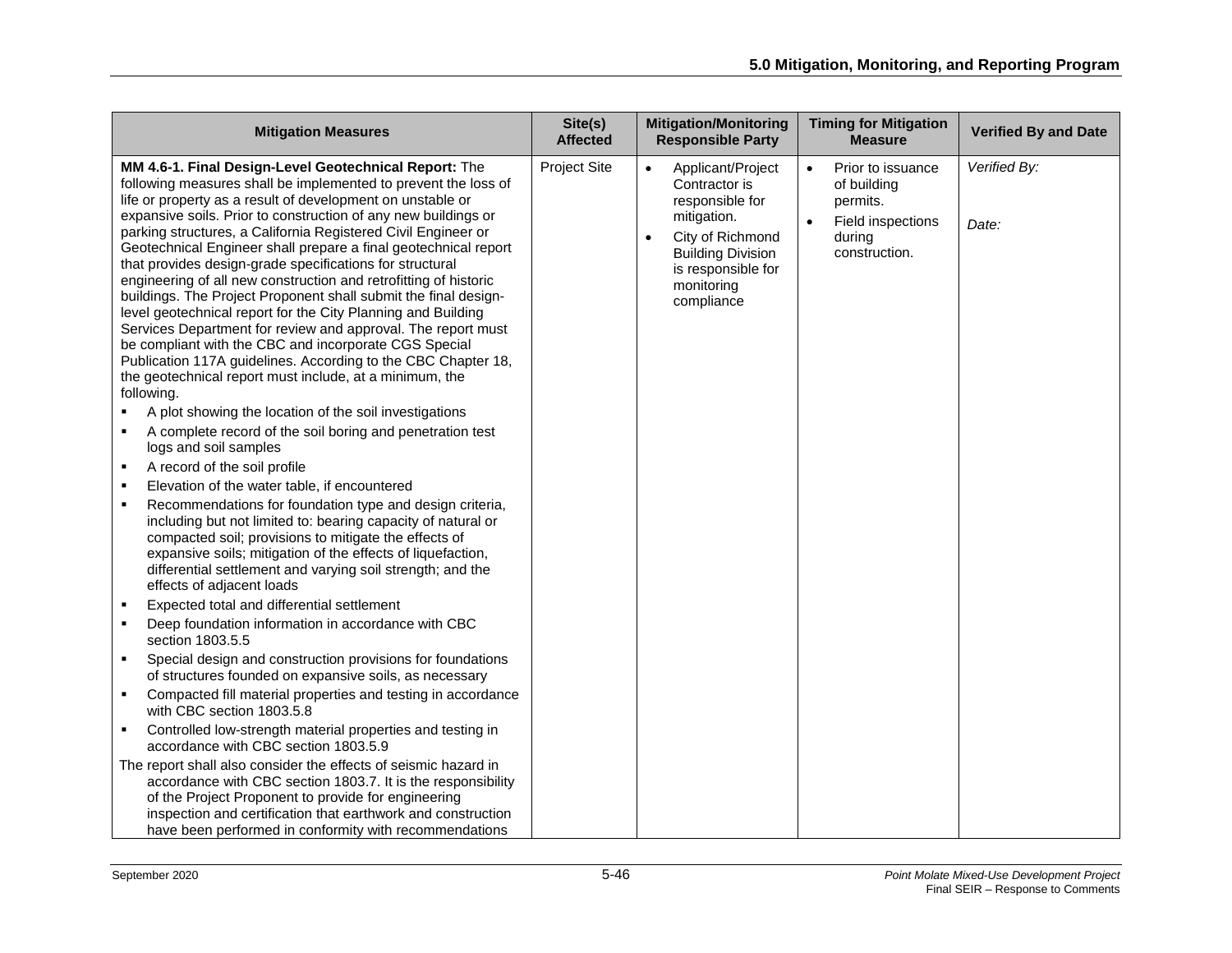|    | <b>Mitigation Measures</b>                                                                                                                                                                                                                                                                                                                                                                                                                                                                                                                                                                                                                                                                                                                                                                                                                                                                                                                                                                                                                                                                                                                                                                                                                                                                                                                                                                                                                                                                                                                                                                                                                                                                                                         | Site(s)<br><b>Affected</b> | <b>Mitigation/Monitoring</b><br><b>Responsible Party</b> | <b>Timing for Mitigation</b><br><b>Measure</b> | <b>Verified By and Date</b> |
|----|------------------------------------------------------------------------------------------------------------------------------------------------------------------------------------------------------------------------------------------------------------------------------------------------------------------------------------------------------------------------------------------------------------------------------------------------------------------------------------------------------------------------------------------------------------------------------------------------------------------------------------------------------------------------------------------------------------------------------------------------------------------------------------------------------------------------------------------------------------------------------------------------------------------------------------------------------------------------------------------------------------------------------------------------------------------------------------------------------------------------------------------------------------------------------------------------------------------------------------------------------------------------------------------------------------------------------------------------------------------------------------------------------------------------------------------------------------------------------------------------------------------------------------------------------------------------------------------------------------------------------------------------------------------------------------------------------------------------------------|----------------------------|----------------------------------------------------------|------------------------------------------------|-----------------------------|
|    | contained in the report. All recommendations provided in the<br>final design-level geotechnical report must comply with<br>ASCE 7 minimum load requirements. Recommendations<br>made as a result of these investigations to protect new<br>structures and reduce impacts from geological hazards shall<br>be incorporated into project design and verified through<br>implementation of the Mitigation Monitoring and Reporting<br>Plan. These measures are anticipated to include<br>requirements to construct foundations designed to resist<br>movements of expansive soils and removal of unstable soils<br>and replacement with suitable fill or engineered materials.<br>Based on the geotechnical study (Appendix I of the 2011<br>FEIR), suitable fill material is available onsite to replace<br>hazardous soils. If the geotechnical report indicates the<br>presence of critically expansive soils or other issues that<br>could lead to structural defects, a certification of completion<br>of the requirements of the geotechnical report shall be<br>submitted to the City Planning and Building Services<br>Department prior to issuance of building permits. This shall<br>be noted on the Improvement Plans; in the conditions,<br>covenants, and restrictions (CC&R); and on the<br>Informational Sheet filed with the Final Subdivision Map(s).<br>The geotechnical feasibility memo, dated September 19,<br>2019 and included as Appendix R, indicated the presence of<br>potentially expansive soils and landslides that must be<br>addressed in a design-level geotechnical report. At a<br>minimum, the following recommendations of the preliminary<br>geotechnical feasibility memo shall be adhered to. |                            |                                                          |                                                |                             |
| 1. | If liquefaction is identified, risks shall be avoided by not<br>developing in those areas, by designing structures and<br>improvements for the potential ground movement due to<br>liquefaction, or by reducing the liquefaction hazard through<br>ground improvement or densification. The magnitude of any<br>potential liquefaction in development areas would be<br>assessed prior to determining which method, if any, is<br>needed.                                                                                                                                                                                                                                                                                                                                                                                                                                                                                                                                                                                                                                                                                                                                                                                                                                                                                                                                                                                                                                                                                                                                                                                                                                                                                          |                            |                                                          |                                                |                             |
| 2. | Where landslides and colluvium overlap with planned<br>building areas, the landslide debris or colluvium shall be<br>removed and replaced with engineered fill. In areas where<br>deposits lie outside development areas, there shall be a<br>development setback from the area or construction of a toe<br>buttress fill and debris bench. Seismically induced landslide                                                                                                                                                                                                                                                                                                                                                                                                                                                                                                                                                                                                                                                                                                                                                                                                                                                                                                                                                                                                                                                                                                                                                                                                                                                                                                                                                          |                            |                                                          |                                                |                             |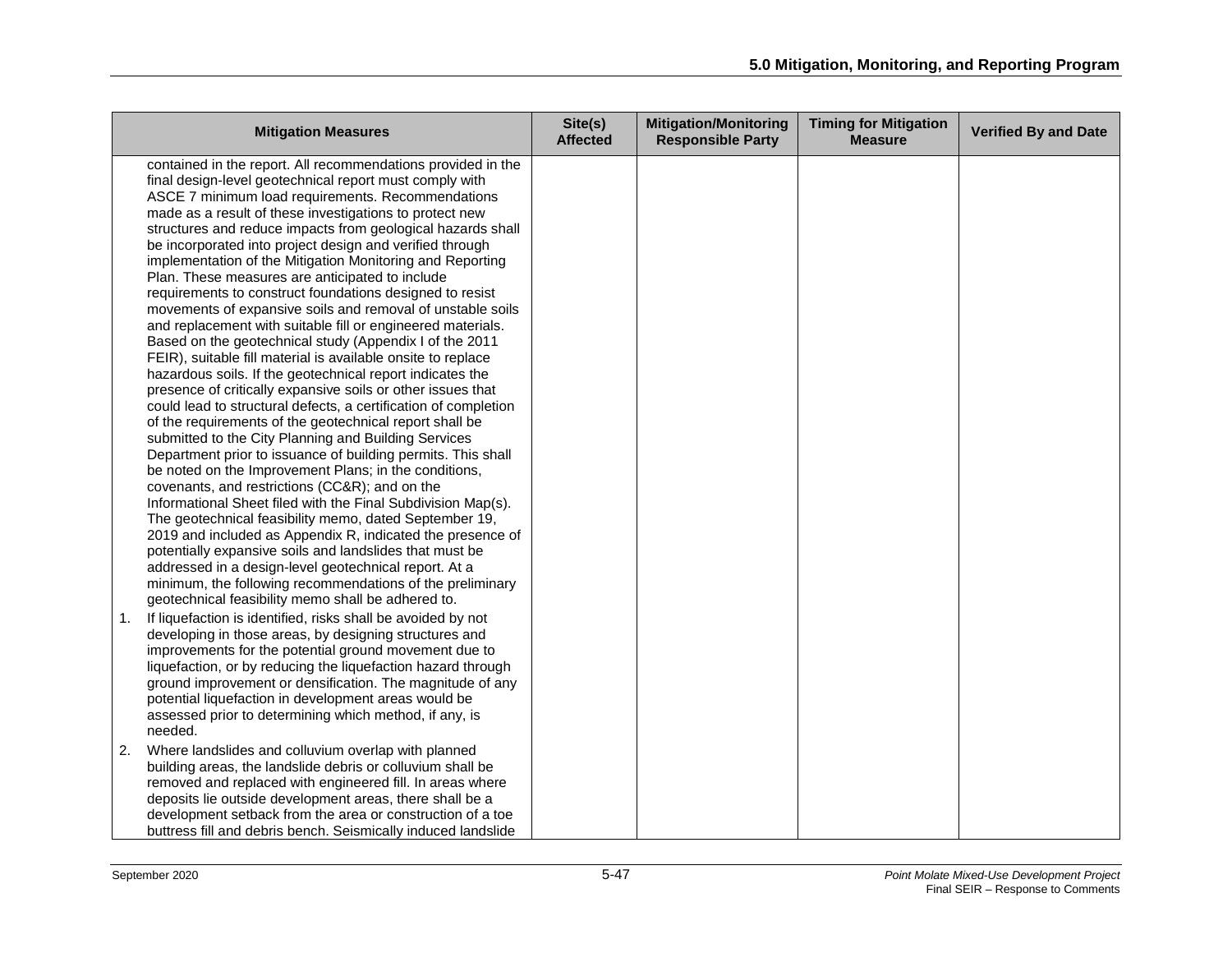| <b>Mitigation Measures</b>                                                                                                                                                                                                                                                                                                                                                                                                                                                                                                                                                                                                                                                                                                                                                                                                                                                                                                                                                                                                              | Site(s)<br><b>Affected</b> | <b>Mitigation/Monitoring</b><br><b>Responsible Party</b>                                                                                                                                                         | <b>Timing for Mitigation</b><br><b>Measure</b>                                                            | <b>Verified By and Date</b> |
|-----------------------------------------------------------------------------------------------------------------------------------------------------------------------------------------------------------------------------------------------------------------------------------------------------------------------------------------------------------------------------------------------------------------------------------------------------------------------------------------------------------------------------------------------------------------------------------------------------------------------------------------------------------------------------------------------------------------------------------------------------------------------------------------------------------------------------------------------------------------------------------------------------------------------------------------------------------------------------------------------------------------------------------------|----------------------------|------------------------------------------------------------------------------------------------------------------------------------------------------------------------------------------------------------------|-----------------------------------------------------------------------------------------------------------|-----------------------------|
| hazards shall be reduced by using engineered stabilization<br>of landslides and removal of colluvial deposits.<br>If lateral spreading hazards are identified, the Applicant<br>3.<br>would ensure risks are avoided by setting back development<br>from areas subject to significant lateral movement,<br>stabilization of the liquefiable soil along the shoreline, or<br>improvement to the liquefiable soil.<br>If expansive soil is identified, building damage due to volume<br>4.<br>changes shall be reduced by: (1) using a mat foundation that<br>is designed to resist the settlement and heave of expansive<br>soil (such as post-tensioned), (2) deepening the foundations<br>to below the zone of moisture fluctuation, i.e., by using deep<br>footings or drilled piers, and/or (3) using footings at normal<br>shallow depths but bottomed on a layer of select fill having a<br>low expansion potential.<br>Existing undocumented, non-engineered fill shall be<br>5.<br>removed and recompacted in development areas. |                            |                                                                                                                                                                                                                  |                                                                                                           |                             |
| MM 4.6-2. Shallow Groundwater: The lower areas of the<br>Project Site are likely to have shallow groundwater conditions.<br>During underground construction in these areas, temporary<br>dewatering procedures should be anticipated to lower the free<br>water so that excavation and working areas are kept reasonably<br>dry and stable during construction. Additionally, to reduce long-<br>term effects from potential rises in groundwater, buildings shall<br>be underlain by foundation subdrainage to collect and discharge<br>accumulations of water.                                                                                                                                                                                                                                                                                                                                                                                                                                                                        | <b>Project Site</b>        | Project Proponent/<br>$\bullet$<br><b>Project Contractor</b><br>is responsible for<br>mitigation.<br>City of Richmond<br><b>Building Division</b><br>is responsible for<br>monitoring<br>compliance              | Prior to issuance<br>$\bullet$<br>of building<br>permits.<br>Field inspections<br>during<br>construction. | Verified By:<br>Date:       |
| MM 4.6-3. Cease Work and Consult with a Qualified<br>Paleontologist: The potential for paleontological resources shall<br>be addressed during cultural resources awareness training. In<br>the event that any paleontological resources are discovered<br>during construction-related earth-moving activities, all work<br>within 50 feet of the resources shall halt and a qualified<br>paleontologist or registered geologist shall be retained to assess<br>the significance of the find. If any find is determined to be<br>significant by the qualified professional, then appropriate agency<br>and project representatives and the paleontologist/geologist shall<br>meet to determine the appropriate course of action. All<br>significant paleontological materials recovered shall be subject to<br>scientific analysis and curation at an appropriate facility, and a                                                                                                                                                        | <b>Project Site</b>        | Project Proponent/<br>$\bullet$<br><b>Project Contractor</b><br>is responsible for<br>mitigation.<br>City of Richmond<br>$\bullet$<br><b>Building Division</b><br>is responsible for<br>monitoring<br>compliance | Prior to issuance<br>$\bullet$<br>of building<br>permits.<br>Field inspections<br>during<br>construction. | Verified By:<br>Date:       |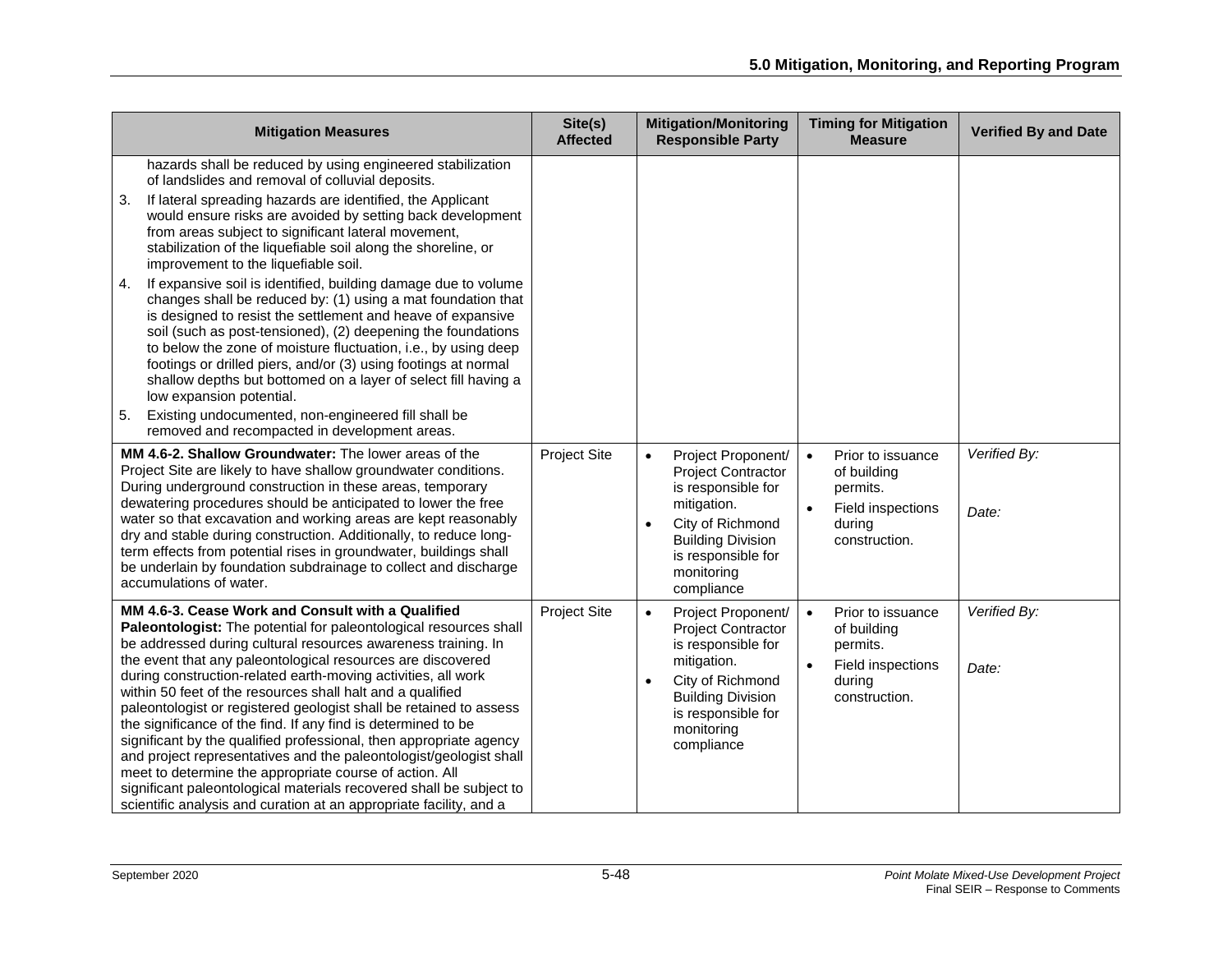| <b>Mitigation Measures</b>                                                                                                                                                                                                                                                                                                                                                                                                                                                                                                                                                                                                                                                                                                                                                                                                                                                                                                                                                                    | Site(s)<br><b>Affected</b>  | <b>Mitigation/Monitoring</b><br><b>Responsible Party</b>                                                                                                                                                                     | <b>Timing for Mitigation</b><br><b>Measure</b>                                         | <b>Verified By and Date</b> |
|-----------------------------------------------------------------------------------------------------------------------------------------------------------------------------------------------------------------------------------------------------------------------------------------------------------------------------------------------------------------------------------------------------------------------------------------------------------------------------------------------------------------------------------------------------------------------------------------------------------------------------------------------------------------------------------------------------------------------------------------------------------------------------------------------------------------------------------------------------------------------------------------------------------------------------------------------------------------------------------------------|-----------------------------|------------------------------------------------------------------------------------------------------------------------------------------------------------------------------------------------------------------------------|----------------------------------------------------------------------------------------|-----------------------------|
| paleontologist/geologist shall prepare a report according to<br>current professional standards.                                                                                                                                                                                                                                                                                                                                                                                                                                                                                                                                                                                                                                                                                                                                                                                                                                                                                               |                             |                                                                                                                                                                                                                              |                                                                                        |                             |
| Bay Trail Mitigation Measure GEO-1: The East Bay Regional<br>Park District (EBRPD) or a qualified contractor shall be required<br>to develop a SWPPP and obtain coverage under the<br>Construction General Permit. To obtain coverage, the EBRPD<br>shall be required to submit and certify the SWPPP and the<br>Permit Registration Documents in the Stormwater Multiple<br>Application Tracking and Reporting System (SMARTS) at least<br>14 days prior to any ground disturbance.                                                                                                                                                                                                                                                                                                                                                                                                                                                                                                          | <b>Bay Trail</b><br>Segment | $\bullet$<br>East Bay Regional<br>Park District is<br>responsible for<br>incorporating this<br>measure into<br>contract<br>specifications and<br>for ensuring<br>compliance during<br>construction.                          | Prior to issuance of a<br>grading permit and<br>throughout the<br>construction period. | Verified By:<br>Date:       |
| Bay Trail Mitigation Measure GEO-2: The contractor shall be<br>required to implement the SWPPP throughout construction of the<br>Project until stabilization criteria have been met and a Notice of<br>Termination of coverage under the Construction General Permit<br>has been filed in SMARTS.                                                                                                                                                                                                                                                                                                                                                                                                                                                                                                                                                                                                                                                                                             | <b>Bay Trail</b><br>Segment | East Bay Regional<br>Park District is<br>responsible for<br>incorporating this<br>measure into<br>contract<br>specifications.<br>Construction<br>$\bullet$<br>Contractor is<br>responsible for<br>implementing the<br>SWPPP. | During construction                                                                    | Verified By:<br>Date:       |
| 4.7 Hazards, Hazardous Materials, and Wildfire                                                                                                                                                                                                                                                                                                                                                                                                                                                                                                                                                                                                                                                                                                                                                                                                                                                                                                                                                |                             |                                                                                                                                                                                                                              |                                                                                        |                             |
| MM 4.7-1. Emergency Response Plan: Prior to the issuance of<br>the first building permit, a site-specific ERP will be developed<br>under the Project to ensure safe evacuation of the Project Site<br>during an emergency in a manner that does not interfere with<br>existing evacuation plans and procedures for sheltering in place.<br>The ERP shall identify protocols for evacuation and<br>recommendations regarding emergency supply kits and HEPA<br>filter masks that can be accessed in the case of an earthquake,<br>wildfire, and chemical release. The ERP shall require that the<br>Project Site include a warning system and identify the location of<br>warning devices, such as sirens, on the Project Site and<br>describe how the warning system would be integrated with the<br>Contra Costa Health Services (CCHS) and Community Warning<br>System (CWS). The ERP also shall identify the locations of<br>appropriate refuge areas and emergency evacuation routes, and | <b>Project Site</b>         | Project Proponent/<br>$\bullet$<br><b>Project Contractor</b><br>is responsible for<br>mitigation.<br>City of Richmond<br>$\bullet$<br><b>Building Division</b><br>is responsible for<br>monitoring<br>compliance             | $\bullet$<br>Prior to issuance<br>of building<br>permits.                              | Verified By:<br>Date:       |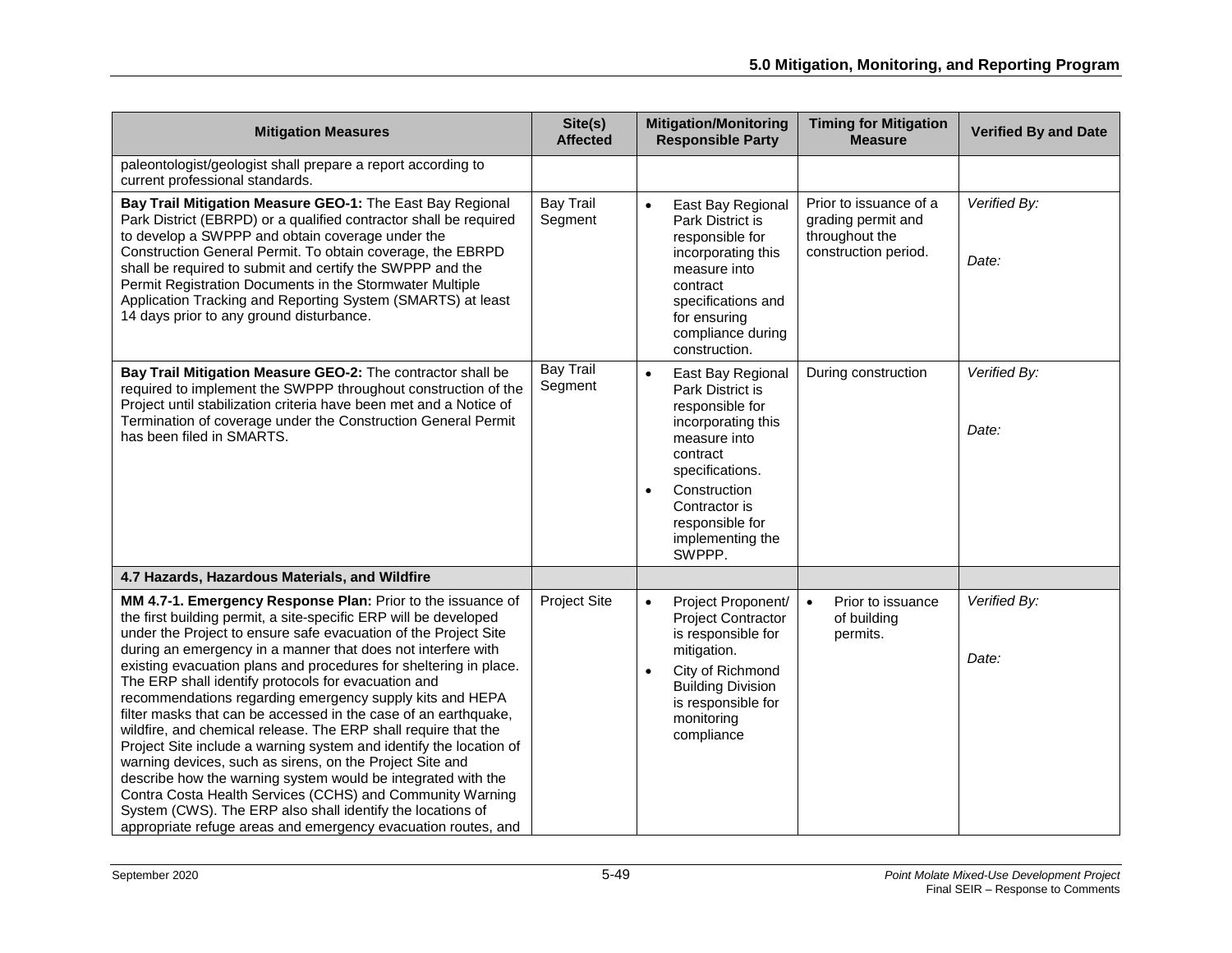<span id="page-49-0"></span>

| <b>Mitigation Measures</b>                                                                                                                                                                                                                                                                                                                                                                                                                                                                                                                                                                                                                                                                                                                                                                                                                                                                                                                                                                                                                                                                                                                                                                                                                                                                                                       | Site(s)<br><b>Affected</b> | <b>Mitigation/Monitoring</b><br><b>Responsible Party</b>                                                                                                                                                         | <b>Timing for Mitigation</b><br><b>Measure</b>                                                                         | <b>Verified By and Date</b> |
|----------------------------------------------------------------------------------------------------------------------------------------------------------------------------------------------------------------------------------------------------------------------------------------------------------------------------------------------------------------------------------------------------------------------------------------------------------------------------------------------------------------------------------------------------------------------------------------------------------------------------------------------------------------------------------------------------------------------------------------------------------------------------------------------------------------------------------------------------------------------------------------------------------------------------------------------------------------------------------------------------------------------------------------------------------------------------------------------------------------------------------------------------------------------------------------------------------------------------------------------------------------------------------------------------------------------------------|----------------------------|------------------------------------------------------------------------------------------------------------------------------------------------------------------------------------------------------------------|------------------------------------------------------------------------------------------------------------------------|-----------------------------|
| will address the need for one or more places where people can<br>shelter-in-place as a contingency to evacuation. The ERP shall<br>require community informational sessions to inform citizens of<br>the evacuation procedures, refuge locations, and shelter-in-place<br>procedures and how to appropriately respond during an<br>emergency. Furthermore, signage will be posted on the Project<br>Site that will inform residents and visitors of the location of<br>refuge areas and places to shelter in place. The ERP also shall<br>require the Project Proponent <sup>5</sup> to coordinate its emergency plans<br>with CCHS to ensure an adequate level of emergency<br>preparedness for Project Site visitors. Additionally, the ERP shall<br>require the Project Proponent to coordinate with the Water<br>Emergency Transportation Authority (WETA) to provide<br>emergency response planning and coordinated water-escape<br>services.                                                                                                                                                                                                                                                                                                                                                                               |                            |                                                                                                                                                                                                                  |                                                                                                                        |                             |
| MM 4.7-2. Fire Prevention during Construction: Any<br>construction equipment that normally includes a spark arrester<br>shall be equipped with an arrester in good working order. This<br>includes, but is not limited to, vehicles, heavy equipment, and<br>chainsaws. During construction, all construction personnel shall<br>have a cell phone or radio system in order to activate 911 if<br>required, a handheld pressurized horn that can be utilized to<br>alert others during an emergency, and be trained in how to<br>properly inform 911 of their work location. All construction<br>vehicles shall be equipped with a 4/ABC or larger fire<br>extinguisher. Every work area shall have one water type fire<br>extinguisher and one round-tip shovel available within 10 feet.<br>Staging areas and areas slated for development using<br>spark-producing equipment shall be cleared of dried vegetation<br>or other materials that could serve as fire fuel. To the extent<br>feasible, the contractor shall keep these areas clear of<br>combustible materials in order to maintain a firebreak.<br>Furthermore, all vegetation mowing activities shall be completed<br>prior to noon. During hot work (e.g. welding), a fire watch shall<br>be utilized 30 minutes during and after the hot work is<br>completed. | Project Site               | Project Proponent/<br>$\bullet$<br><b>Project Contractor</b><br>is responsible for<br>mitigation.<br>City of Richmond<br>$\bullet$<br><b>Building Division</b><br>is responsible for<br>monitoring<br>compliance | Prior to issuance<br>$\bullet$<br>of building<br>permits.<br>Field inspections<br>$\bullet$<br>during<br>construction. | Verified By:<br>Date:       |

<sup>&</sup>lt;sup>5</sup> "Project Proponent" shall include the land owner, applicant, or developer for that site or phase of development at the time the mitigation is due.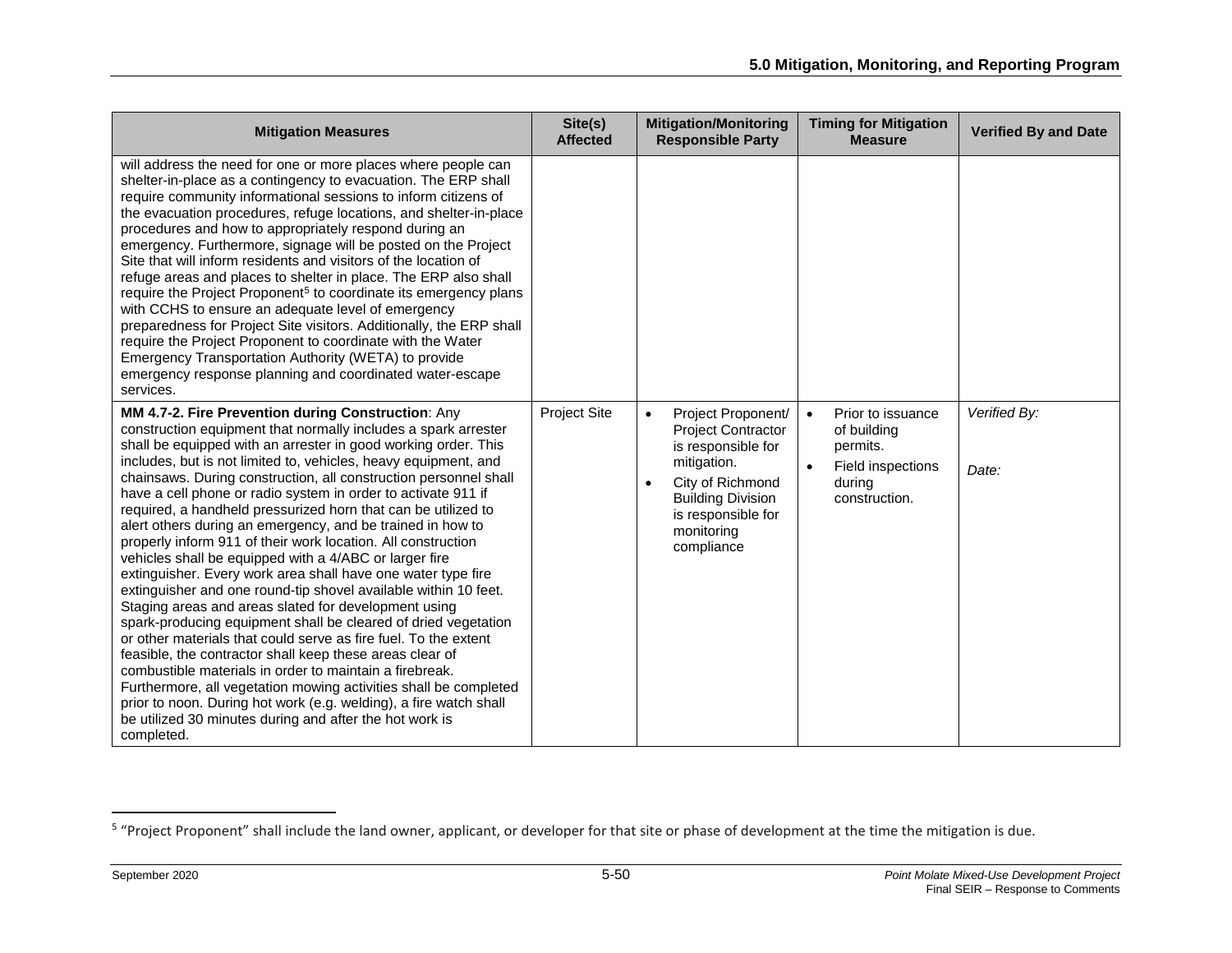| <b>Mitigation Measures</b>                                                                                                                                                                                                                                                                                                                                                                                                                                                                                                                                                                                                                                                                                                                                                                                                                                                                                                                                                                                                                                                                                                                                                                                                                                                                                                                                                                                                                                                                                                                                                                                                                                                                                                                                                                                                                                                                            | Site(s)<br><b>Affected</b> | <b>Mitigation/Monitoring</b><br><b>Responsible Party</b>                                                                                                                                                         | <b>Timing for Mitigation</b><br><b>Measure</b>                                                                         | <b>Verified By and Date</b> |
|-------------------------------------------------------------------------------------------------------------------------------------------------------------------------------------------------------------------------------------------------------------------------------------------------------------------------------------------------------------------------------------------------------------------------------------------------------------------------------------------------------------------------------------------------------------------------------------------------------------------------------------------------------------------------------------------------------------------------------------------------------------------------------------------------------------------------------------------------------------------------------------------------------------------------------------------------------------------------------------------------------------------------------------------------------------------------------------------------------------------------------------------------------------------------------------------------------------------------------------------------------------------------------------------------------------------------------------------------------------------------------------------------------------------------------------------------------------------------------------------------------------------------------------------------------------------------------------------------------------------------------------------------------------------------------------------------------------------------------------------------------------------------------------------------------------------------------------------------------------------------------------------------------|----------------------------|------------------------------------------------------------------------------------------------------------------------------------------------------------------------------------------------------------------|------------------------------------------------------------------------------------------------------------------------|-----------------------------|
| MM 4.7-3. Wildfire Emergency Response Plan: Prior to<br>issuance of the first building permit, a site-specific WERP shall<br>be developed by qualified personnel with expertise in wildfire<br>management and in coordination with the Richmond Fire<br>Department. This WERP shall have pre- and post-wildfire<br>response measures. The pre-wildfire response measures shall<br>include actions to reduce damage to property anticipated from<br>wildfire events and ensure evacuation routes are kept clear (e.g.<br>sandbags to mitigate possible landslide and flood damage). The<br>post-wildfire response measures will include fire suppression<br>damage repair and emergency stabilization measures. Fire<br>suppression damage repair could include immediate actions to<br>minimize soil erosion impacts resulting from fire suppression<br>activities that can occur before the wildfire is completely<br>contained. Emergency stabilization could include identifying<br>impending threats to safety and property and then actions<br>immediately implemented to mitigate these identified threats.<br>These actions could include the installation of water run-off and<br>erosion control structures, removal of burnt vegetation, and<br>installation of warning signs. The WERP will also include<br>standards for a five-year long-term recovery and restoration plan<br>to rehabilitate any burned areas. These measures could include<br>restoring burned habitat, reforestation, monitoring fire effects,<br>and treating noxious weed infestations. This would be prepared<br>by qualified personnel with burned area restoration expertise and<br>in coordination with and to the approval of the Richmond Fire<br>Department. Prior to the issuance of the first building permit, the<br>WERP shall be submitted to the Richmond Fire Department for<br>review and approval. | <b>Project Site</b>        | Project Proponent/<br>$\bullet$<br><b>Project Contractor</b><br>is responsible for<br>mitigation.<br>City of Richmond<br>$\bullet$<br>Fire Department is<br>responsible for<br>monitoring<br>compliance          | Prior to issuance<br>$\bullet$<br>of building<br>permits.<br>Field inspections<br>during<br>construction.              | Verified By:<br>Date:       |
| MM 4.7-4. Compliance with Regulatory Oversight During<br>Remediation: Cleanup of environmental contamination shall be<br>conducted under the oversight of, and in direct coordination with,<br>the Regional Water Quality Control Board. Remediation shall be<br>completed to cleanup standards established by the Regional<br>Board as protective of human health and the environment.<br>Cleanup standards will likely vary for each portion of the site,<br>based upon the contaminants detected, the planned use of the<br>site, technical feasibility, and any other factors deemed relevant<br>by the Water Board. Any and all development shall be consistent<br>with deed restrictions or other land use covenants that the                                                                                                                                                                                                                                                                                                                                                                                                                                                                                                                                                                                                                                                                                                                                                                                                                                                                                                                                                                                                                                                                                                                                                                   | <b>Project Site</b>        | Project Proponent/<br>$\bullet$<br><b>Project Contractor</b><br>is responsible for<br>mitigation.<br>City of Richmond<br>$\bullet$<br><b>Building Division</b><br>is responsible for<br>monitoring<br>compliance | Prior to issuance<br>$\bullet$<br>of building<br>permits.<br>Field inspections<br>$\bullet$<br>during<br>construction. | Verified By:<br>Date:       |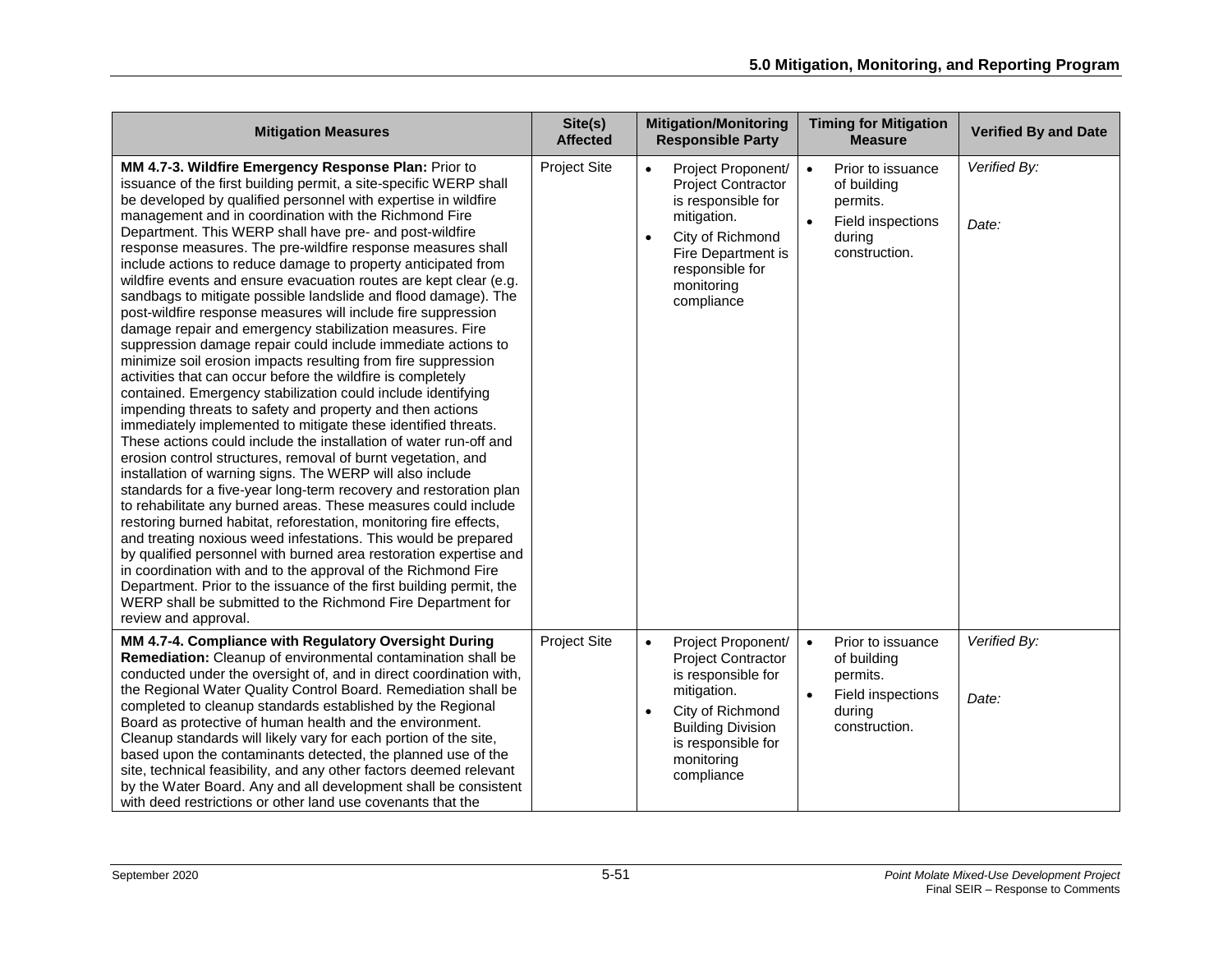| <b>Mitigation Measures</b>                                                                                                                                                                                                                                                                                                                                                                                                                                                                                                                                                                                                                                                                                                                                                                                                                                                                                                                                                                                                                                                                                                                                                                                                    | Site(s)<br><b>Affected</b>  | <b>Mitigation/Monitoring</b><br><b>Responsible Party</b>                                  | <b>Timing for Mitigation</b><br><b>Measure</b>    | <b>Verified By and Date</b> |
|-------------------------------------------------------------------------------------------------------------------------------------------------------------------------------------------------------------------------------------------------------------------------------------------------------------------------------------------------------------------------------------------------------------------------------------------------------------------------------------------------------------------------------------------------------------------------------------------------------------------------------------------------------------------------------------------------------------------------------------------------------------------------------------------------------------------------------------------------------------------------------------------------------------------------------------------------------------------------------------------------------------------------------------------------------------------------------------------------------------------------------------------------------------------------------------------------------------------------------|-----------------------------|-------------------------------------------------------------------------------------------|---------------------------------------------------|-----------------------------|
| Regional Board deems adequate to protect human health and<br>the environment.                                                                                                                                                                                                                                                                                                                                                                                                                                                                                                                                                                                                                                                                                                                                                                                                                                                                                                                                                                                                                                                                                                                                                 |                             |                                                                                           |                                                   |                             |
| Bay Trail Mitigation Measure HAZ-1: Exclusionary fencing<br>shall be installed to keep users from accessing abandoned<br>buildings and other structures that pose a physical hazard.<br>Fencing shall also be installed in areas where hazardous<br>building materials may be present and where contaminated soils<br>occur near the proposed alignment and would not be capped.<br>This may include areas along the eastern edge of Burma Road,<br>the perimeter of buildings at the drum lot, and the inside<br>perimeter of the drum lot.                                                                                                                                                                                                                                                                                                                                                                                                                                                                                                                                                                                                                                                                                  | <b>Bay Trail</b><br>Segment | East Bay Regional<br>Park District/<br>Contractor                                         | East Bay Regional<br>Park District/<br>Contractor | Verified By:<br>Date:       |
| Bay Trail Mitigation Measure HAZ-2: The final Plan,<br>Specification and Estimate (PS&E) for the Project shall identify<br>areas where arsenic shall be addressed and require the<br>contractor to comply with the NFD SGWMP, the project-specific<br>soil management plan, and air monitoring plan. The contractor<br>shall be required to prepare and Health and Safety Plan.<br>Implementation of the project-specific soil management plan and<br>air monitoring plan, and preparation and implementation of the<br>Health and Safety Plan shall be conducted with oversight by a<br>Certified Industrial Hygienist. During construction, areas of<br>known elevated arsenic shall be either capped in place,<br>relocated and capped, or access discouraged to prohibit users.<br>Areas where soils containing arsenic above background occur<br>beneath the footprint of the trail shall be covered with a minimum<br>of 1-foot of clean fill material. Soils shall not be transported<br>between City and Chevron properties (i.e. between Segment A<br>and Segment B). The Lead Agency shall document that the City<br>has informed/contacted the RWQCB two weeks prior to<br>construction, as required by the SGWMP. | <b>Bay Trail</b><br>Segment | East Bay Regional<br>Park District/<br>Contractor                                         | East Bay Regional<br>Park District/<br>Contractor | Verified By:<br>Date:       |
| Bay Trail Mitigation Measure HAZ-4: The contractor shall<br>adhere to and incorporate the relevant conditions contained in<br>the 2012 NFD SGWMP. Prior to Project construction, a project<br>specific soils management plan and or equivalent health and<br>safety plan shall be prepared by the contractor under the<br>direction of a certified industrial hygienist, and reviewed by the<br>City of Richmond for consistency with existing contractual<br>requirements.                                                                                                                                                                                                                                                                                                                                                                                                                                                                                                                                                                                                                                                                                                                                                   | <b>Bay Trail</b><br>Segment | Contractor<br>$\bullet$<br>approved plans<br>required by<br>RWQCB and City<br>of Richmond | Prior to construction                             | Verified By:<br>Date:       |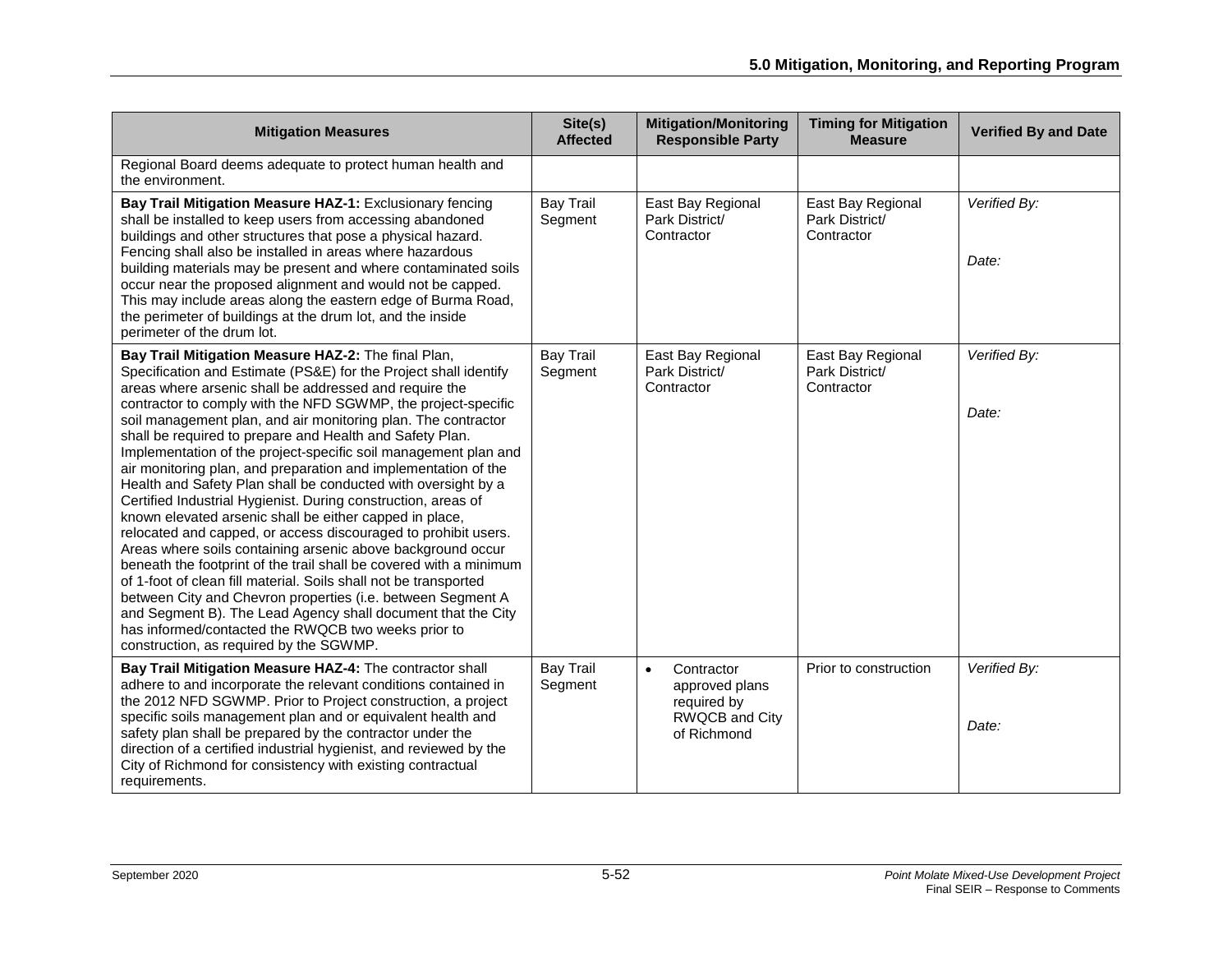| <b>Mitigation Measures</b>                                                                                                                                                                                                                                                                                                                                                                                                                                                                                                                                                                                                                                                                                                                                                                                          | Site(s)<br><b>Affected</b> | <b>Mitigation/Monitoring</b><br><b>Responsible Party</b>                                                                                                                                         | <b>Timing for Mitigation</b><br><b>Measure</b>                                                            | <b>Verified By and Date</b> |
|---------------------------------------------------------------------------------------------------------------------------------------------------------------------------------------------------------------------------------------------------------------------------------------------------------------------------------------------------------------------------------------------------------------------------------------------------------------------------------------------------------------------------------------------------------------------------------------------------------------------------------------------------------------------------------------------------------------------------------------------------------------------------------------------------------------------|----------------------------|--------------------------------------------------------------------------------------------------------------------------------------------------------------------------------------------------|-----------------------------------------------------------------------------------------------------------|-----------------------------|
| 4.8 Hydrology and Water Quality                                                                                                                                                                                                                                                                                                                                                                                                                                                                                                                                                                                                                                                                                                                                                                                     |                            |                                                                                                                                                                                                  |                                                                                                           |                             |
| MM 4.8-1. Stormwater Pollution Prevention Plan Best<br>Management Practices: The following BMPs shall be included<br>in the SWPPP or SWPPPs prepared for the Project construction<br>in accordance with the Construction General Permit.<br>The construction contractor shall minimize the production of<br>debris when cutting or demolishing portions of the over-<br>water pier components or constructing new over-water<br>components, and shall utilize netting, containment vessels,<br>work platforms, or the equivalent to catch any falling debris.                                                                                                                                                                                                                                                       | <b>Project Site</b>        | Applicant/Project<br>$\bullet$<br>Contractor is<br>responsible for<br>mitigation.<br>City of Richmond<br>$\bullet$<br><b>Building Division</b><br>is responsible for<br>monitoring<br>compliance | Prior to issuance<br>$\bullet$<br>of building<br>permits.<br>Field inspections<br>during<br>construction. | Verified By:<br>Date:       |
| During any over-water work, the construction contractor<br>2.<br>shall install a containment boom around the work area to<br>contain floating debris, and shall provide a vessel to retrieve<br>debris from the containment area at the end of each work<br>day.                                                                                                                                                                                                                                                                                                                                                                                                                                                                                                                                                    |                            |                                                                                                                                                                                                  |                                                                                                           |                             |
| Straw bales, wattles, fiber rolls, gravel bags, or equivalent<br>3.<br>devices shall be installed around the perimeter of the pier<br>and stockpiled materials that are exposed to the<br>environment to prevent debris from being transported to the<br>Bay via runoff.                                                                                                                                                                                                                                                                                                                                                                                                                                                                                                                                            |                            |                                                                                                                                                                                                  |                                                                                                           |                             |
| The use of hazardous materials during construction shall be<br>4.<br>minimized to the extent practical, and the amount of<br>hazardous materials stored on the pier or adjacent to the<br>waterfront shall be limited to what is needed to immediately<br>support construction activities. The quantities shall not<br>exceed 55 gallons for a specific material. All hazardous<br>materials shall be stored safely and securely in approved<br>containers, under cover or in an approved storage shed or<br>cabinet, and with adequate secondary containment. Fueling<br>of generators and other equipment shall be conducted away<br>from the pier edge and other locations where a spill could<br>easily enter the Bay, and adequate spill cleanup materials<br>shall be provided during all fueling operations. |                            |                                                                                                                                                                                                  |                                                                                                           |                             |
| Well-maintained equipment shall be used to perform the<br>5.<br>construction work, and, except in the case of a failure or<br>breakdown, equipment maintenance shall be performed<br>offsite. Equipment shall be inspected daily by the operator<br>for leaks or spills. If leaks or spills are encountered, the<br>source of the leak shall be identified, leaked material                                                                                                                                                                                                                                                                                                                                                                                                                                         |                            |                                                                                                                                                                                                  |                                                                                                           |                             |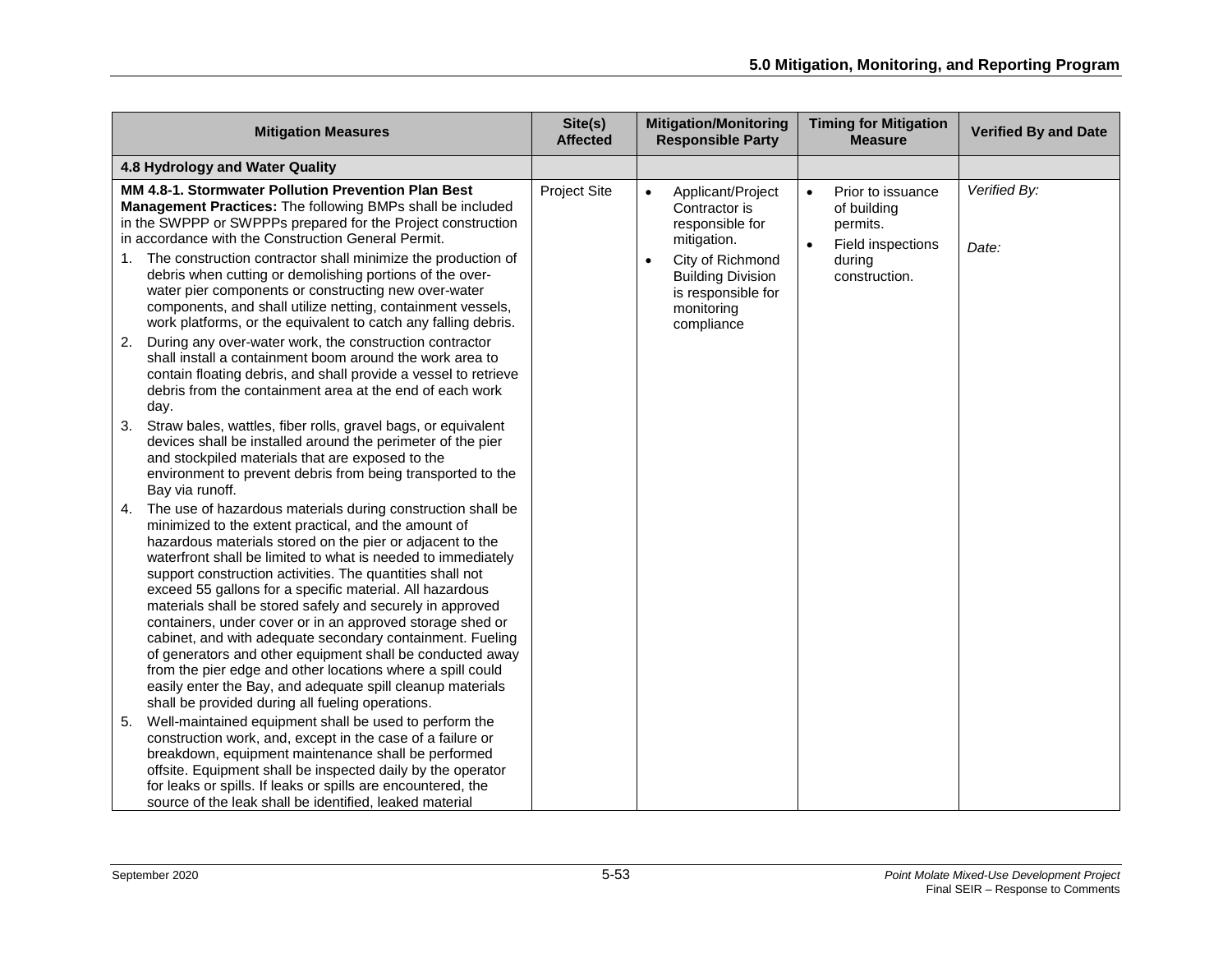| <b>Mitigation Measures</b>                                                                                                                                                                                                                                                                                                                                                                                                        | Site(s)<br><b>Affected</b> | <b>Mitigation/Monitoring</b><br><b>Responsible Party</b> | <b>Timing for Mitigation</b><br><b>Measure</b> | <b>Verified By and Date</b> |
|-----------------------------------------------------------------------------------------------------------------------------------------------------------------------------------------------------------------------------------------------------------------------------------------------------------------------------------------------------------------------------------------------------------------------------------|----------------------------|----------------------------------------------------------|------------------------------------------------|-----------------------------|
| cleaned up, and the cleaning materials shall be collected<br>and properly disposed of.                                                                                                                                                                                                                                                                                                                                            |                            |                                                          |                                                |                             |
| Inactive material stock piles must be covered and bermed at<br>6.<br>all times.                                                                                                                                                                                                                                                                                                                                                   |                            |                                                          |                                                |                             |
| During the wet season, construction materials, including<br>7.<br>topsoil, chemicals, and quarried materials transported by<br>barge (regardless of the season) shall be stored, covered,<br>and isolated to prevent runoff losses and contamination of<br>surface and groundwater.                                                                                                                                               |                            |                                                          |                                                |                             |
| 8. Active debris boxes shall be covered during rain events to<br>prevent contact with rainwater.                                                                                                                                                                                                                                                                                                                                  |                            |                                                          |                                                |                             |
| 9. Sanitary facilities shall be provided for construction workers.<br>10. No concrete shall be stored onsite. After trucks are finished<br>placing concrete, they shall be washed out in a designated<br>area, and the wash water shall be contained within large<br>plastic containers. Once dried, the residual concrete shall be<br>appropriately disposed of offsite.                                                         |                            |                                                          |                                                |                             |
| 11. At the end of each work day (at a minimum), the part of the<br>pier deck upon which construction activities have taken<br>place that day shall be cleaned of particulates, sediment,<br>and debris, by manual or mechanical means such as<br>vacuuming or sweeping. Power washing is not an<br>acceptable method for cleaning.                                                                                                |                            |                                                          |                                                |                             |
| 12. Non-stormwater discharges to the Bay shall be prohibited<br>unless specified in the SWPPP and approved by the City<br>and RWQCB.                                                                                                                                                                                                                                                                                              |                            |                                                          |                                                |                             |
| 13. During construction, any barges performing work shall be<br>moored in a position to capture and contain the debris<br>generated during any substructure or in-water work. In the<br>event that debris does reach the Bay, personnel in<br>workboats within the work area shall immediately retrieve<br>the debris for proper handling and disposal. All debris shall<br>be disposed of at an authorized upland disposal site. |                            |                                                          |                                                |                             |
| 14. Construction waste shall be collected and transported to an<br>authorized upland disposal area, per federal, state, and local<br>laws and regulations.                                                                                                                                                                                                                                                                        |                            |                                                          |                                                |                             |
| 15. All construction material, wastes, debris, sediment, rubbish,<br>trash, fencing, etc., shall be removed from the Project Site<br>once the Project is completed and transported to an                                                                                                                                                                                                                                          |                            |                                                          |                                                |                             |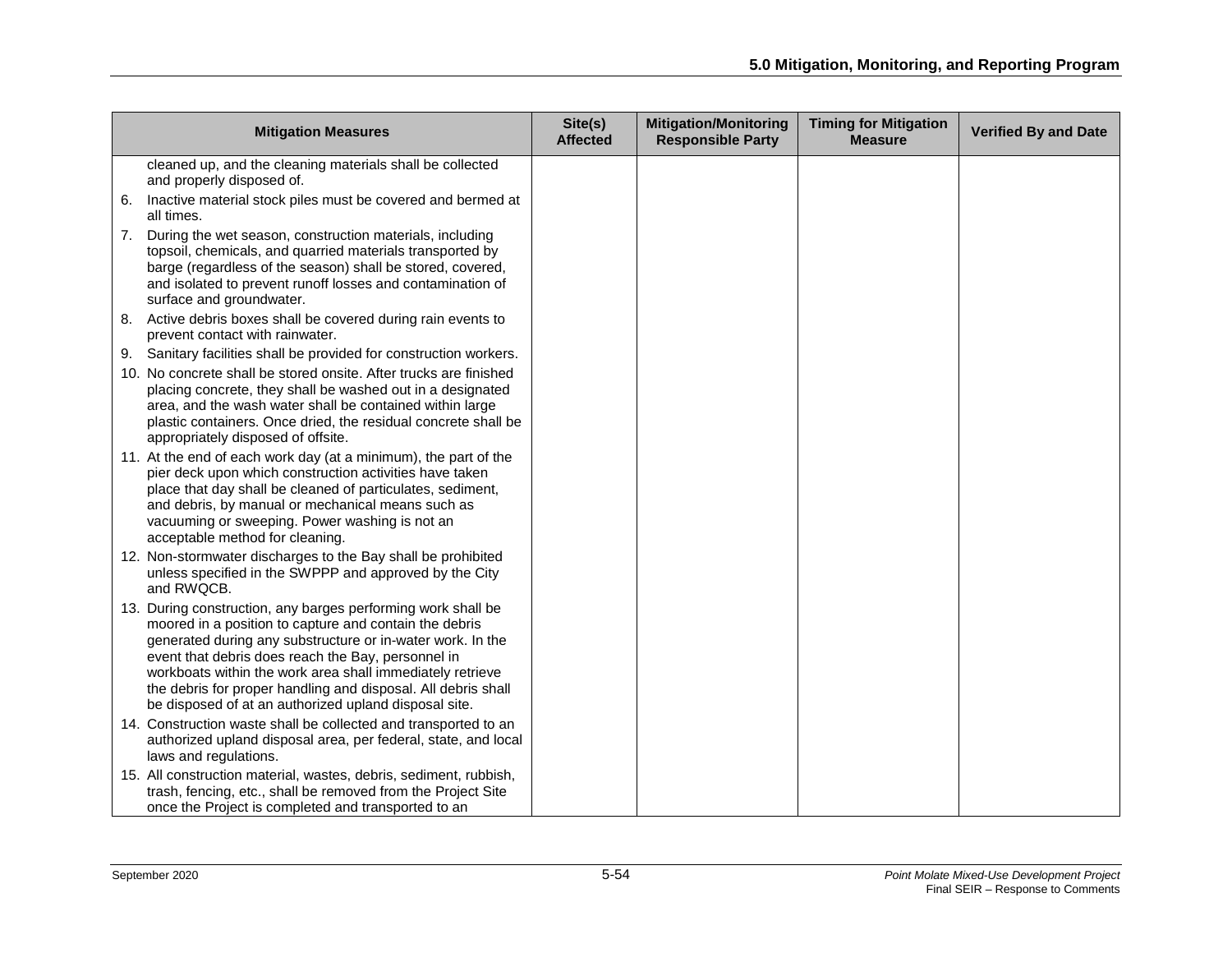| <b>Mitigation Measures</b>                                                                                                                                                                                                                                                                                                                                | Site(s)<br><b>Affected</b> | <b>Mitigation/Monitoring</b><br><b>Responsible Party</b> | <b>Timing for Mitigation</b><br><b>Measure</b> | <b>Verified By and Date</b> |
|-----------------------------------------------------------------------------------------------------------------------------------------------------------------------------------------------------------------------------------------------------------------------------------------------------------------------------------------------------------|----------------------------|----------------------------------------------------------|------------------------------------------------|-----------------------------|
| authorized disposal area, in compliance with applicable<br>federal, state, and local laws and regulations.                                                                                                                                                                                                                                                |                            |                                                          |                                                |                             |
| 16. Encountered groundwater shall be removed from trenches<br>and excavations in such a manner as to reduce potential<br>contact with construction materials, construction personnel,<br>and surface waters and shall be disposed of at an<br>appropriately permitted facility such as a WWTP in<br>accordance with the requirements of the NPDES permit. |                            |                                                          |                                                |                             |
| 17. Existing vegetation shall be retained where possible. To the<br>extent feasible, grading activities shall be limited to the<br>immediate area required for construction and remediation.                                                                                                                                                              |                            |                                                          |                                                |                             |
| 18. Temporary erosion control measures (such as silt fences,<br>fiber rolls, vegetated swales, a velocity dissipation structure,<br>staked straw bales, temporary revegetation, rock bag dams,<br>erosion control blankets, and sediment traps) shall be<br>employed for disturbed areas during the wet season.                                           |                            |                                                          |                                                |                             |
| 19. No disturbed surfaces shall be left without erosion control<br>measures in place during the wet season.                                                                                                                                                                                                                                               |                            |                                                          |                                                |                             |
| 20. Construction area entrances and exits shall be stabilized<br>with crushed aggregate.                                                                                                                                                                                                                                                                  |                            |                                                          |                                                |                             |
| 21. Sediment shall be retained onsite by a system of sediment<br>basins, traps, or other appropriate measures.                                                                                                                                                                                                                                            |                            |                                                          |                                                |                             |
| 22. A spill prevention and countermeasure plan shall be<br>developed, which identifies proper storage, collection, and<br>disposal measures for potential pollutants (such as fuel,<br>fertilizers, pesticides, etc.) used onsite.                                                                                                                        |                            |                                                          |                                                |                             |
| 23. Petroleum products shall be stored, handled, used, and<br>disposed of properly in accordance with provisions of the<br>CWA (33 USC sections 1251 to 1387).                                                                                                                                                                                            |                            |                                                          |                                                |                             |
| 24. Fuel and vehicle maintenance areas shall be established<br>away from all drainage courses and designed to control<br>runoff. When feasible fueling and vehicle maintenance shall<br>be conducted offsite.                                                                                                                                             |                            |                                                          |                                                |                             |
| 25. Disposal facilities shall be provided for soil wastes, including<br>excess asphalt during construction and demolition.                                                                                                                                                                                                                                |                            |                                                          |                                                |                             |
| 26. The Applicant shall require all workers be trained in the<br>proper handling, use, cleanup, and disposal of all chemical<br>materials used during construction activities and provide<br>appropriate facilities to store and isolate contaminants.                                                                                                    |                            |                                                          |                                                |                             |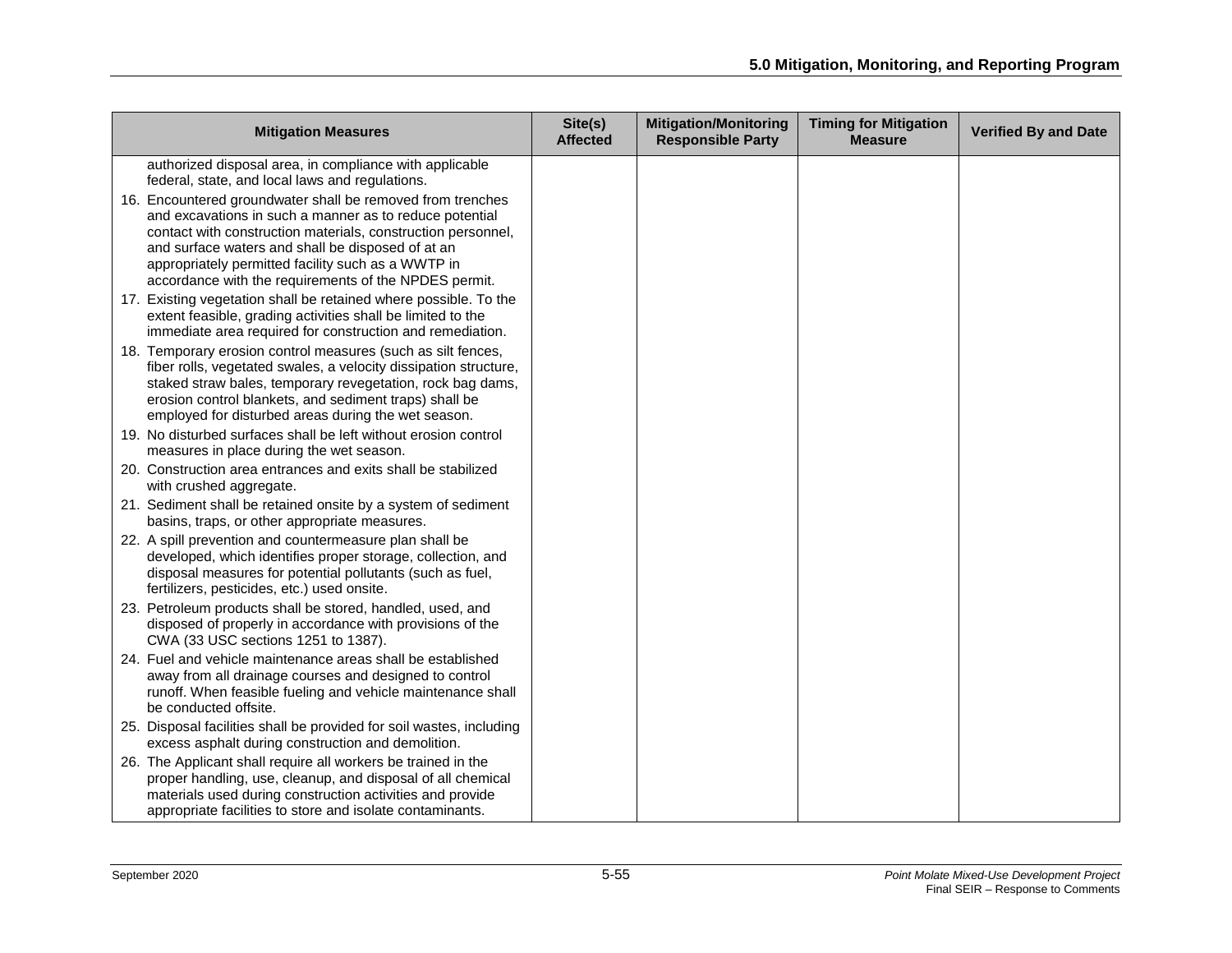| <b>Mitigation Measures</b>                                                                                                                                                                                                                                                                                                                                                                                                                                                                                                                                                                                                                                                                                                                                                     | Site(s)<br><b>Affected</b> | <b>Mitigation/Monitoring</b><br><b>Responsible Party</b> | <b>Timing for Mitigation</b><br><b>Measure</b> | <b>Verified By and Date</b> |
|--------------------------------------------------------------------------------------------------------------------------------------------------------------------------------------------------------------------------------------------------------------------------------------------------------------------------------------------------------------------------------------------------------------------------------------------------------------------------------------------------------------------------------------------------------------------------------------------------------------------------------------------------------------------------------------------------------------------------------------------------------------------------------|----------------------------|----------------------------------------------------------|------------------------------------------------|-----------------------------|
| 27. The Applicant shall require all contractors involved in the<br>Project be trained on the potential environmental damages<br>resulting from soil erosion prior to development by<br>conducting a pre-construction conference. Copies of the<br>project Erosion Control Plan (ECP) shall be distributed at<br>this time. All construction bid packages, contracts, plans,<br>and specifications shall contain language that requires<br>adherence to the ECP.                                                                                                                                                                                                                                                                                                                |                            |                                                          |                                                |                             |
| 28. Construction activities shall be scheduled to minimize land<br>disturbance during peak runoff periods. Soil conservation<br>practices shall be implemented during the fall or late winter<br>to reduce erosion during spring runoff.                                                                                                                                                                                                                                                                                                                                                                                                                                                                                                                                       |                            |                                                          |                                                |                             |
| 29. Creating construction zones and grading only the minimum<br>required areas at a time shall minimize exposed areas. If<br>possible during the wet season, grading on a particular zone<br>shall be delayed until protective cover is restored on the<br>previously graded zone.                                                                                                                                                                                                                                                                                                                                                                                                                                                                                             |                            |                                                          |                                                |                             |
| 30. Utility installations and decommissioning shall be<br>coordinated to limit the number of excavations.                                                                                                                                                                                                                                                                                                                                                                                                                                                                                                                                                                                                                                                                      |                            |                                                          |                                                |                             |
| 31. Preserving as much natural cover, topography, and drainage<br>as possible, protect disturbed soils from rainfall during<br>construction. Trees and shrubs shall not be removed<br>unnecessarily.                                                                                                                                                                                                                                                                                                                                                                                                                                                                                                                                                                           |                            |                                                          |                                                |                             |
| 32. Disturbed areas shall be stabilized as promptly as possible,<br>especially on long or steep slopes. Recommended plant<br>materials and mulches shall be used to establish protective<br>ground cover. Vegetation such as fast-growing annual and<br>perennial grasses shall be used to shield and bind the soil.<br>Mulches and artificial binders shall be used until vegetation<br>is established. Where truck traffic is frequent, gravel<br>approaches shall be used to reduce soil compaction and<br>limit the tracking of sediment. The Project shall use a<br>preponderance of drought resistant species native to the<br>Richmond area in the selection of vegetation, plants,<br>mulches, or other plant material used in re-vegetation or soil<br>stabilization. |                            |                                                          |                                                |                             |
| 33. Surface water runoff shall be controlled by directing flowing<br>water away from critical areas and by reducing runoff<br>velocity. Diversion structures such as terraces, dikes, and<br>ditches shall collect and direct runoff water around<br>vulnerable areas to prepared drainage outlets. Surface                                                                                                                                                                                                                                                                                                                                                                                                                                                                    |                            |                                                          |                                                |                             |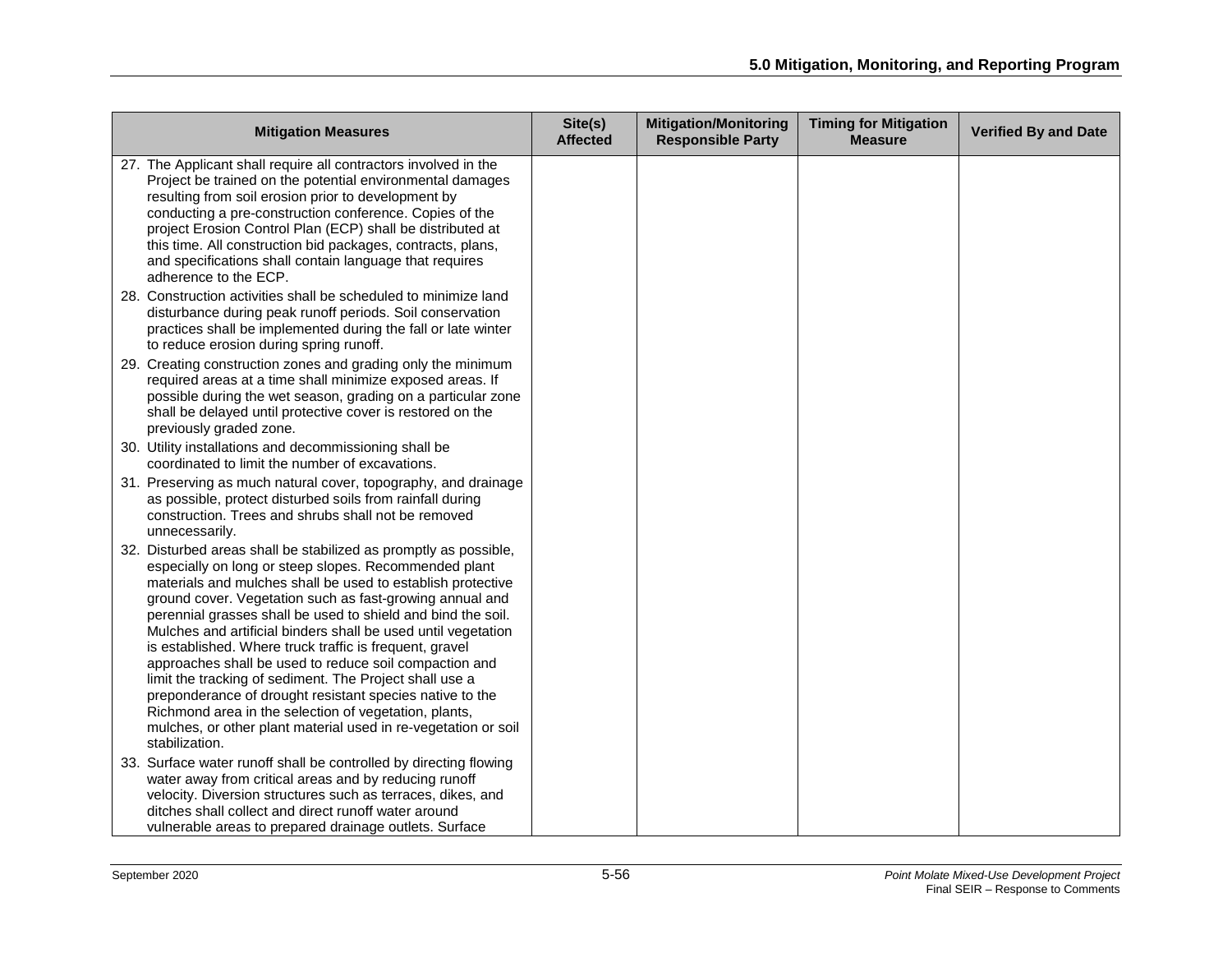| <b>Mitigation Measures</b>                                                                                                                                                                                                                                                                                                                                                                                                                                                                                                                                                                                                                                                                                                                                                                                                                                                                                                                                                                                                                                                                                                                                                                                                                                                  | Site(s)<br><b>Affected</b> | <b>Mitigation/Monitoring</b><br><b>Responsible Party</b>                                                      | <b>Timing for Mitigation</b><br><b>Measure</b>            | <b>Verified By and Date</b> |
|-----------------------------------------------------------------------------------------------------------------------------------------------------------------------------------------------------------------------------------------------------------------------------------------------------------------------------------------------------------------------------------------------------------------------------------------------------------------------------------------------------------------------------------------------------------------------------------------------------------------------------------------------------------------------------------------------------------------------------------------------------------------------------------------------------------------------------------------------------------------------------------------------------------------------------------------------------------------------------------------------------------------------------------------------------------------------------------------------------------------------------------------------------------------------------------------------------------------------------------------------------------------------------|----------------------------|---------------------------------------------------------------------------------------------------------------|-----------------------------------------------------------|-----------------------------|
| roughening, berms, check dams, hay bales, use of<br>permeable paving surfaces or similar measures shall be<br>used to reduce runoff velocity and erosion.<br>34. Sediment shall be contained when conditions are too                                                                                                                                                                                                                                                                                                                                                                                                                                                                                                                                                                                                                                                                                                                                                                                                                                                                                                                                                                                                                                                        |                            |                                                                                                               |                                                           |                             |
| extreme for treatment by surface protection. Temporary<br>sediment traps, filter fabric fences, inlet protectors,<br>vegetative filters and buffers, or settling basins shall be used<br>to detain runoff water long enough for sediment particles to<br>settle out.                                                                                                                                                                                                                                                                                                                                                                                                                                                                                                                                                                                                                                                                                                                                                                                                                                                                                                                                                                                                        |                            |                                                                                                               |                                                           |                             |
| 35. Topsoil removed during construction shall be carefully<br>stored and treated as an important resource. Visqueen<br>plastic and fiber rolls shall be deployed to cover and berm<br>topsoil stockpiles to prevent runoff during storm events.                                                                                                                                                                                                                                                                                                                                                                                                                                                                                                                                                                                                                                                                                                                                                                                                                                                                                                                                                                                                                             |                            |                                                                                                               |                                                           |                             |
| MM 4.8-2. Demolition and Containment Plan: If the Pier<br>renovation requires the removal or disturbance of the petroleum<br>conveyance pipeline, then the Applicant shall develop and                                                                                                                                                                                                                                                                                                                                                                                                                                                                                                                                                                                                                                                                                                                                                                                                                                                                                                                                                                                                                                                                                      | <b>Project Site</b>        | Applicant/Project<br>$\bullet$<br>Contractor is<br>responsible for                                            | Prior to issuance<br>$\bullet$<br>of building<br>permits. | Verified By:                |
| submit to the City for approval a Demolition and Containment<br>Plan that would minimize the potential for contamination of the<br>Bay from the disturbance or removal of the petroleum<br>conveyance pipeline during pier renovation. The Plan must be<br>submitted and approved before any work on the pier begins. The<br>Plan shall include provisions for control of potential releases of<br>piping materials and other materials into the Bay. The Demolition<br>and Containment Plan shall include capture and associated<br>disposal provisions of any residual petroleum products or any<br>other substances that may be released from the pipeline during<br>construction activities. Conditions of the Demolition and<br>Containment Plan shall include the implementation of floating<br>booms, debris nets, and other measures as necessary to provide<br>containment of possible contaminants. A trained construction<br>site monitor shall provide daily oversight of the pier renovation<br>operation. Furthermore, this Plan will delineate containment<br>protocols of hazardous materials and allowable quantities<br>including materials stored on pier for cleaning. If hazardous<br>materials are stored, appropriate documentation of each shall be |                            | mitigation.<br>City of Richmond<br><b>Building Division</b><br>is responsible for<br>monitoring<br>compliance | Field inspections<br>during<br>construction.              | Date:                       |
| kept onsite as safety data sheets. The City shall ensure that the<br>Demolition and Containment Plan includes procedures for<br>notification of and reporting of contaminant releases to the<br>RWQCB, as well as RWQCB oversight during any pier<br>construction.                                                                                                                                                                                                                                                                                                                                                                                                                                                                                                                                                                                                                                                                                                                                                                                                                                                                                                                                                                                                          |                            |                                                                                                               |                                                           |                             |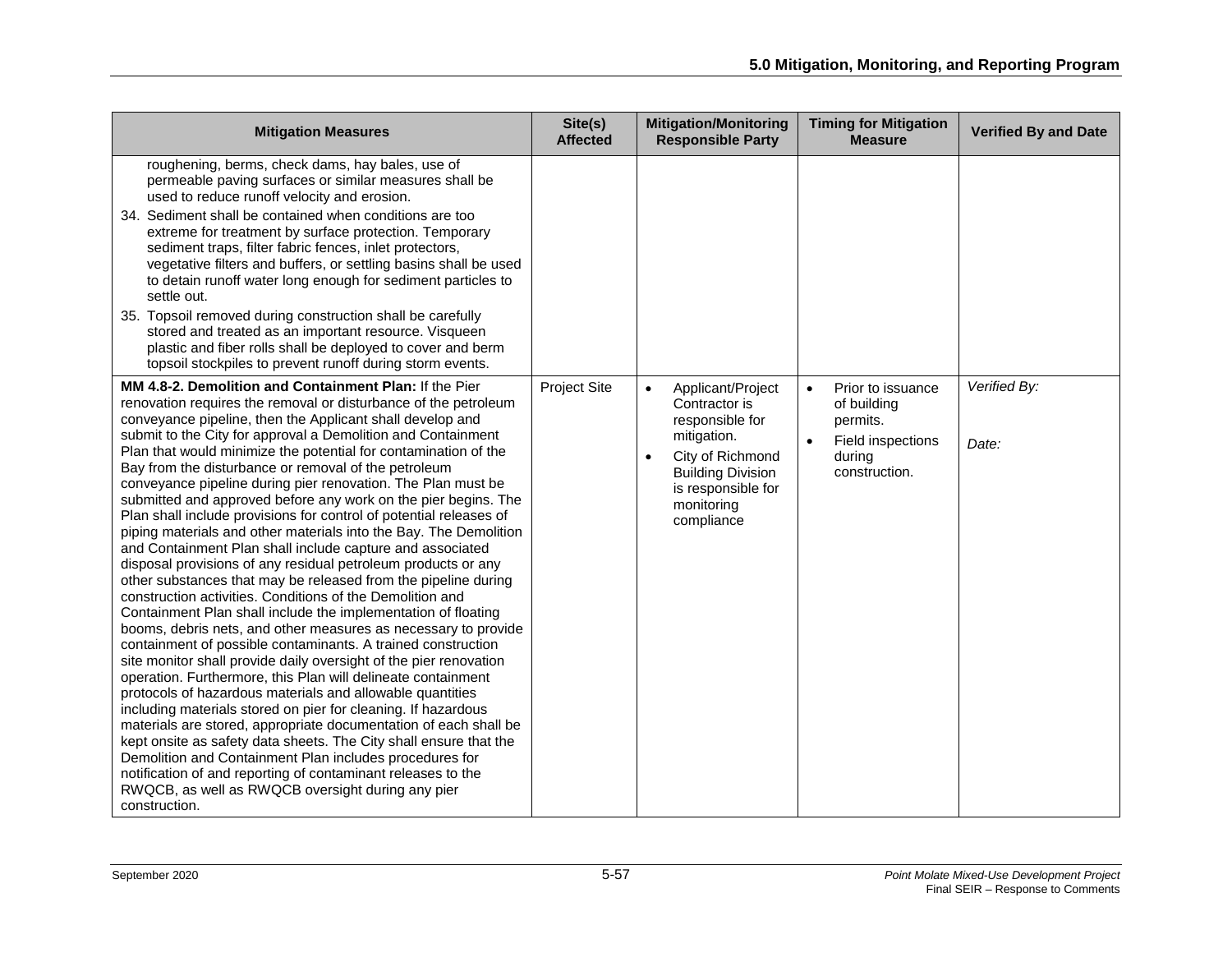| <b>Mitigation Measures</b>                                                                                                                                                                                                                                                                                                                                                                                                                                                                                                                                                                                                                                                                                                                                                                                                                                                                                                                                                                                                                                                                                                                                                                                                                                             | Site(s)<br><b>Affected</b>                                            | <b>Mitigation/Monitoring</b><br><b>Responsible Party</b>                                                                                                                                         | <b>Timing for Mitigation</b><br><b>Measure</b>                                                                         | <b>Verified By and Date</b> |
|------------------------------------------------------------------------------------------------------------------------------------------------------------------------------------------------------------------------------------------------------------------------------------------------------------------------------------------------------------------------------------------------------------------------------------------------------------------------------------------------------------------------------------------------------------------------------------------------------------------------------------------------------------------------------------------------------------------------------------------------------------------------------------------------------------------------------------------------------------------------------------------------------------------------------------------------------------------------------------------------------------------------------------------------------------------------------------------------------------------------------------------------------------------------------------------------------------------------------------------------------------------------|-----------------------------------------------------------------------|--------------------------------------------------------------------------------------------------------------------------------------------------------------------------------------------------|------------------------------------------------------------------------------------------------------------------------|-----------------------------|
| MM 4.8-3. Chevron® Cooperative Agreement: If Wastewater<br>Treatment Variant A is selected, the Applicant shall establish a<br>cooperative agreement with Chevron® prior to the issuance of<br>building permits to set out terms and conditions related to the<br>conveyance of recycled wastewater from the Project Site to the<br>Chevron®-Richmond Refinery for subsequent reuse at the<br>Chevron®-Richmond Refinery. The agreement shall clarify that<br>all of the treated wastewater that is not used for irrigation on the<br>Project Site will be directed to the Chevron®-Richmond Refinery,<br>and thus all of the terms and conditions in the agreement will<br>pertain to that amount. Execution of this agreement would not<br>cause Chevron® to exceed the limits of recycled water use<br>defined in existing permits, and no water would be discharged<br>tributary to the Bay under any circumstances. The treatment,<br>conveyance, and use of recycled water shall be in accordance<br>with Title 22 and all other applicable laws. The agreement shall<br>have an expiration date no sooner than 30 years from the<br>development of the Project, and wastewater shall not be treated<br>at the Project Site until this agreement is established. | <b>Project Site</b>                                                   | Applicant/Project<br>$\bullet$<br>Contractor is<br>responsible for<br>mitigation.<br>City of Richmond<br>$\bullet$<br><b>Building Division</b><br>is responsible for<br>monitoring<br>compliance | $\bullet$<br>Prior to issuance<br>of building<br>permits.<br>$\bullet$<br>Field inspections<br>during<br>construction. | Verified By:<br>Date:       |
| Bay Trail Mitigation Measure HYD-1: Implement GEO-1 and<br>GEO-2.                                                                                                                                                                                                                                                                                                                                                                                                                                                                                                                                                                                                                                                                                                                                                                                                                                                                                                                                                                                                                                                                                                                                                                                                      | Refer to Bay<br>Trail<br>Mitigation<br>Measures<br>GEO-1 and<br>GEO-2 | $\bullet$<br>Refer to Bay Trail<br>Mitigation<br>Measures GEO-1<br>and GEO-2                                                                                                                     | Refer to Bay Trail<br><b>Mitigation Measures</b><br>GEO-1 and GEO-2                                                    | Verified By:<br>Date:       |
| Bay Trail Mitigation Measure HYD-2: The Lead Agency shall<br>obtain permits from RWQCB to ensure compliance with CWA<br>Section 401.                                                                                                                                                                                                                                                                                                                                                                                                                                                                                                                                                                                                                                                                                                                                                                                                                                                                                                                                                                                                                                                                                                                                   | <b>Bay Trail</b><br>Segment                                           | East Bay Regional<br>$\bullet$<br><b>Park District</b>                                                                                                                                           | Prior to project<br>construction                                                                                       | Verified By:<br>Date:       |
| 4.9 Land Use and Planning                                                                                                                                                                                                                                                                                                                                                                                                                                                                                                                                                                                                                                                                                                                                                                                                                                                                                                                                                                                                                                                                                                                                                                                                                                              |                                                                       |                                                                                                                                                                                                  |                                                                                                                        |                             |
| None                                                                                                                                                                                                                                                                                                                                                                                                                                                                                                                                                                                                                                                                                                                                                                                                                                                                                                                                                                                                                                                                                                                                                                                                                                                                   | N/A                                                                   | N/A                                                                                                                                                                                              | N/A                                                                                                                    | N/A                         |
| 4.10 Noise                                                                                                                                                                                                                                                                                                                                                                                                                                                                                                                                                                                                                                                                                                                                                                                                                                                                                                                                                                                                                                                                                                                                                                                                                                                             |                                                                       |                                                                                                                                                                                                  |                                                                                                                        |                             |
| MM 4.10-1. Construction Noise: In order to satisfy applicable<br>City noise level limits at existing sensitive receptors, the<br>following construction-related noise mitigation measures shall be<br>implemented.<br>All mobile or fixed noise-producing equipment used that are<br>regulated for noise output by a federal, state, or local agency                                                                                                                                                                                                                                                                                                                                                                                                                                                                                                                                                                                                                                                                                                                                                                                                                                                                                                                   | <b>Project Site</b>                                                   | Project Proponent/<br>$\bullet$<br>Project Contractor<br>is responsible for<br>mitigation.<br>City of Richmond<br><b>Building Division</b>                                                       | $\bullet$<br>Prior to issuance<br>of building<br>permits.<br>$\bullet$<br>Field inspections<br>during<br>construction. | Verified By:<br>Date:       |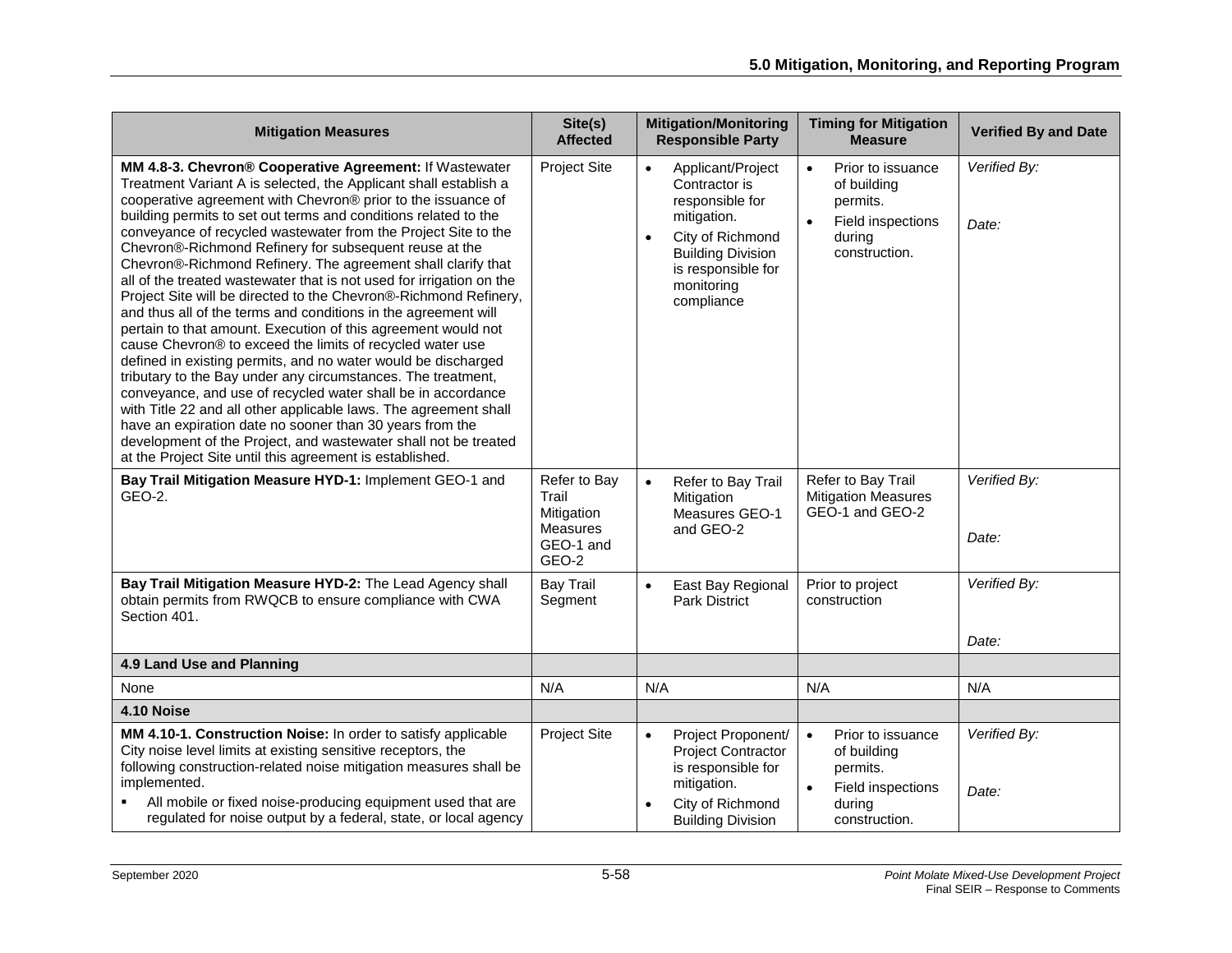|   | <b>Mitigation Measures</b>                                                                                                                                                                                                                                                                                                                                                                                                                                                                                                                                                                                                                                                                                                                                                                                                                                                                                                                  | Site(s)<br><b>Affected</b> | <b>Mitigation/Monitoring</b><br><b>Responsible Party</b> | <b>Timing for Mitigation</b><br><b>Measure</b> | <b>Verified By and Date</b> |
|---|---------------------------------------------------------------------------------------------------------------------------------------------------------------------------------------------------------------------------------------------------------------------------------------------------------------------------------------------------------------------------------------------------------------------------------------------------------------------------------------------------------------------------------------------------------------------------------------------------------------------------------------------------------------------------------------------------------------------------------------------------------------------------------------------------------------------------------------------------------------------------------------------------------------------------------------------|----------------------------|----------------------------------------------------------|------------------------------------------------|-----------------------------|
|   | shall comply with such regulations while in the course of<br>project activity.                                                                                                                                                                                                                                                                                                                                                                                                                                                                                                                                                                                                                                                                                                                                                                                                                                                              |                            | is responsible for<br>monitoring                         |                                                |                             |
|   | Electrically powered equipment shall be used instead of<br>pneumatic or internal combustion-powered equipment,<br>where feasible.                                                                                                                                                                                                                                                                                                                                                                                                                                                                                                                                                                                                                                                                                                                                                                                                           |                            | compliance                                               |                                                |                             |
|   | Material stockpiles and mobile equipment staging, parking,<br>and maintenance areas shall be located as far as<br>practicable from noise-sensitive receptors.                                                                                                                                                                                                                                                                                                                                                                                                                                                                                                                                                                                                                                                                                                                                                                               |                            |                                                          |                                                |                             |
| ٠ | Project work area speed limits shall not exceed 15 mph<br>during the construction period.                                                                                                                                                                                                                                                                                                                                                                                                                                                                                                                                                                                                                                                                                                                                                                                                                                                   |                            |                                                          |                                                |                             |
|   | Nearby sensitive receptors shall be notified of construction<br>schedules so that arrangements can be made, if desired, to<br>limit their exposure to short-term increases in ambient noise<br>levels.                                                                                                                                                                                                                                                                                                                                                                                                                                                                                                                                                                                                                                                                                                                                      |                            |                                                          |                                                |                             |
| ٠ | Any engine-powered construction equipment located<br>adjacent to residential uses for more than five days shall be<br>shielded from those uses by temporary noise-reducing<br>barriers.                                                                                                                                                                                                                                                                                                                                                                                                                                                                                                                                                                                                                                                                                                                                                     |                            |                                                          |                                                |                             |
|   | Comply with City ordinance requirements, including:                                                                                                                                                                                                                                                                                                                                                                                                                                                                                                                                                                                                                                                                                                                                                                                                                                                                                         |                            |                                                          |                                                |                             |
|   | Use of pile drivers, sources of impulsive sound and jack<br>$\circ$<br>hammers shall be prohibited on Sundays and holidays,<br>except for emergencies or as approved in advance by<br>the Building Official. General construction noise shall be<br>limited to weekdays from 7:00 A.M. to 6:00 P.M. Pile<br>driving and similar loud activities shall be limited to<br>weekdays from 8:00 A.M. to 5:00 P.M. General<br>construction noise on projects repairing, renovating, or<br>adding to residential structures with one to five dwelling<br>units shall be limited to the hours of 7:00 A.M. to<br>8:00 P.M. Monday through Friday and 9:00 A.M to<br>6:00 P.M. on Saturdays, Sundays, and federal holidays.<br>Pre-construction activities, including loading and<br>unloading, cleaning of mechanical toilets, deliveries,<br>truck idling, backup beeps, yelling, and radios also are<br>limited to these construction noise hours. |                            |                                                          |                                                |                             |
|   | No construction shall be permitted outside of these<br>$\circ$<br>hours that creates construction noise, except in<br>emergencies, including maintenance work on the City<br>rights-of-way that might be required.                                                                                                                                                                                                                                                                                                                                                                                                                                                                                                                                                                                                                                                                                                                          |                            |                                                          |                                                |                             |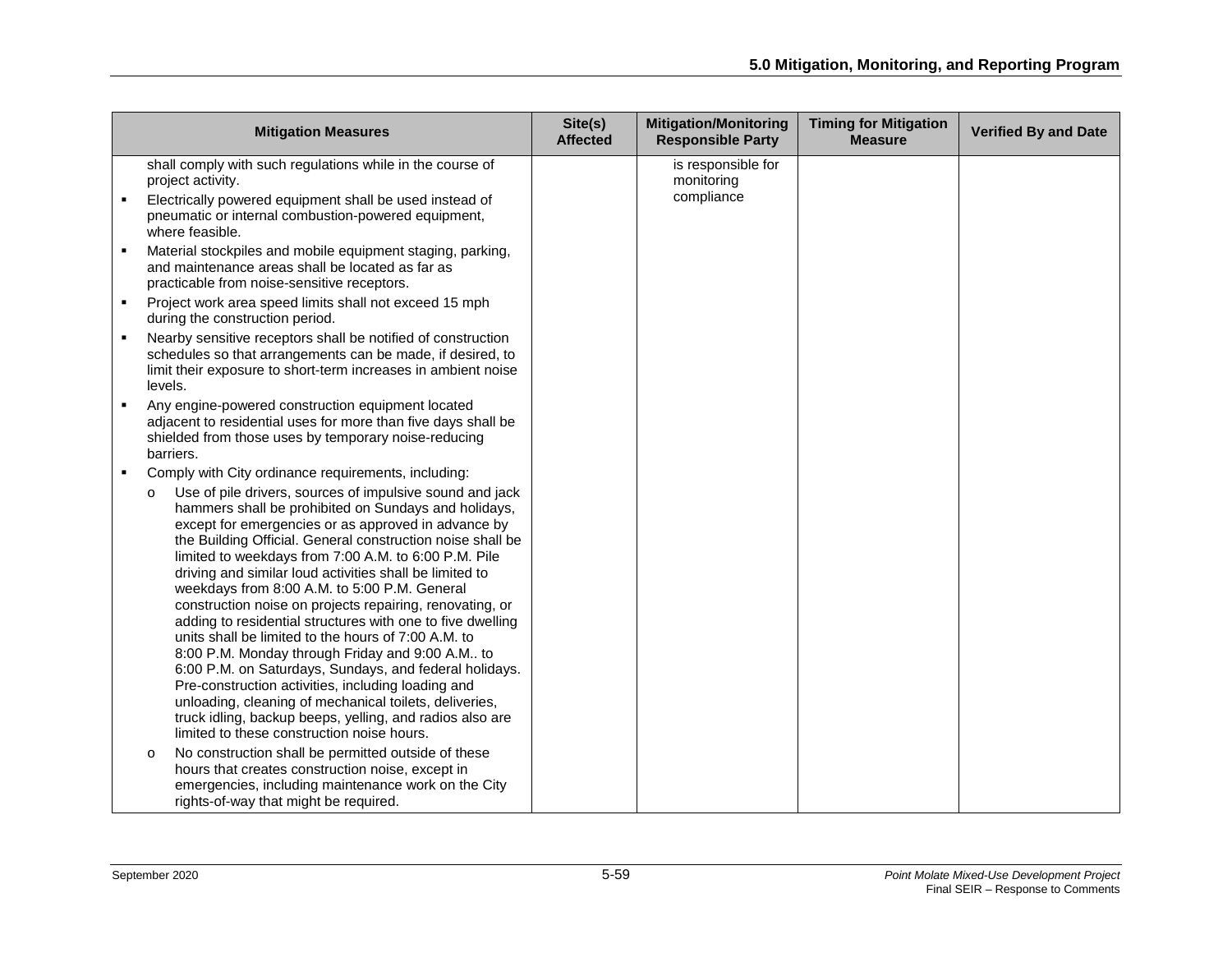| <b>Mitigation Measures</b>                                                                                                                                                                                                                                                                                                                                                                                                                                                                                                                                                                                                                                                                                                                                                                                                                                                                                                                                                                                                                                                                                                                                                                                                                                                                                                                                                                                                                                                                                                                                                                                                                                                                                                                                                                                                                                                   | Site(s)<br><b>Affected</b> | <b>Mitigation/Monitoring</b><br><b>Responsible Party</b>                                                                                                                                                                                                                                                                                                                   | <b>Timing for Mitigation</b><br><b>Measure</b>                                                            | <b>Verified By and Date</b> |
|------------------------------------------------------------------------------------------------------------------------------------------------------------------------------------------------------------------------------------------------------------------------------------------------------------------------------------------------------------------------------------------------------------------------------------------------------------------------------------------------------------------------------------------------------------------------------------------------------------------------------------------------------------------------------------------------------------------------------------------------------------------------------------------------------------------------------------------------------------------------------------------------------------------------------------------------------------------------------------------------------------------------------------------------------------------------------------------------------------------------------------------------------------------------------------------------------------------------------------------------------------------------------------------------------------------------------------------------------------------------------------------------------------------------------------------------------------------------------------------------------------------------------------------------------------------------------------------------------------------------------------------------------------------------------------------------------------------------------------------------------------------------------------------------------------------------------------------------------------------------------|----------------------------|----------------------------------------------------------------------------------------------------------------------------------------------------------------------------------------------------------------------------------------------------------------------------------------------------------------------------------------------------------------------------|-----------------------------------------------------------------------------------------------------------|-----------------------------|
| All construction equipment powered by internal<br>$\circ$<br>combustion engines shall be properly muffled and<br>maintained.<br>Unnecessary idling of internal combustion engines is<br>$\circ$<br>prohibited.<br>All stationary noise-generating construction equipment<br>$\circ$<br>such as tree grinders and air compressors are to be<br>located as far as is practical from existing residences.<br>Quiet construction equipment, particularly air<br>$\circ$<br>compressors, are to be selected whenever possible.                                                                                                                                                                                                                                                                                                                                                                                                                                                                                                                                                                                                                                                                                                                                                                                                                                                                                                                                                                                                                                                                                                                                                                                                                                                                                                                                                    |                            |                                                                                                                                                                                                                                                                                                                                                                            |                                                                                                           |                             |
| MM 4.10-2. Construction Vibration: In order to reduce potential<br>vibration impacts to historic resources, the following<br>construction-related vibration mitigation measures shall be<br>implemented.<br>Prior to the start of any ground-disturbing activity, the Project<br>Proponent <sup>1</sup> shall engage a historic architect or qualified<br>historic preservation professional and a structural engineer<br>to undertake a pre-construction survey of historical<br>resource(s) within the Historic District to document and<br>photograph the buildings' existing conditions, including<br>areas of existing damage which may be worsened by<br>vibration impacts.<br>Prior to the start of construction, a structural engineer,<br>working with a historic architect and acoustical engineer,<br>shall establish a maximum vibration level that shall not be<br>exceeded at each historic building, based on existing<br>conditions, character-defining features, soils conditions, and<br>anticipated construction practices in use at the time. The<br>maximum vibration levels would not exceed 500 feet since<br>at that distance, vibration from common construction<br>equipment would be below the threshold that could impact<br>historic structures. To ensure that vibration levels do not<br>exceed the established standard, when construction occurs<br>within 500 feet of a historic building, a qualified<br>acoustical/vibration consultant shall monitor vibration levels<br>at each structure within the Historic District using<br>appropriate monitoring equipment and shall prohibit<br>vibratory construction activities that generate vibration levels<br>in excess of the standard. Should vibration levels be<br>observed in excess of the standard, construction shall be<br>halted and alternative construction techniques put in | <b>Project Site</b>        | Project Proponent/<br>$\bullet$<br><b>Project Contractor</b><br>is responsible for<br>mitigation.<br>City of Richmond<br>$\bullet$<br><b>Building Division</b><br>is responsible for<br>monitoring<br>compliance.<br>A qualified<br>$\bullet$<br>acoustical/<br>vibration<br>consultant is<br>responsible for<br>monitoring<br>vibration levels<br>during<br>construction. | Prior to issuance<br>$\bullet$<br>of building<br>permits.<br>Field inspections<br>during<br>construction. | Verified By:<br>Date:       |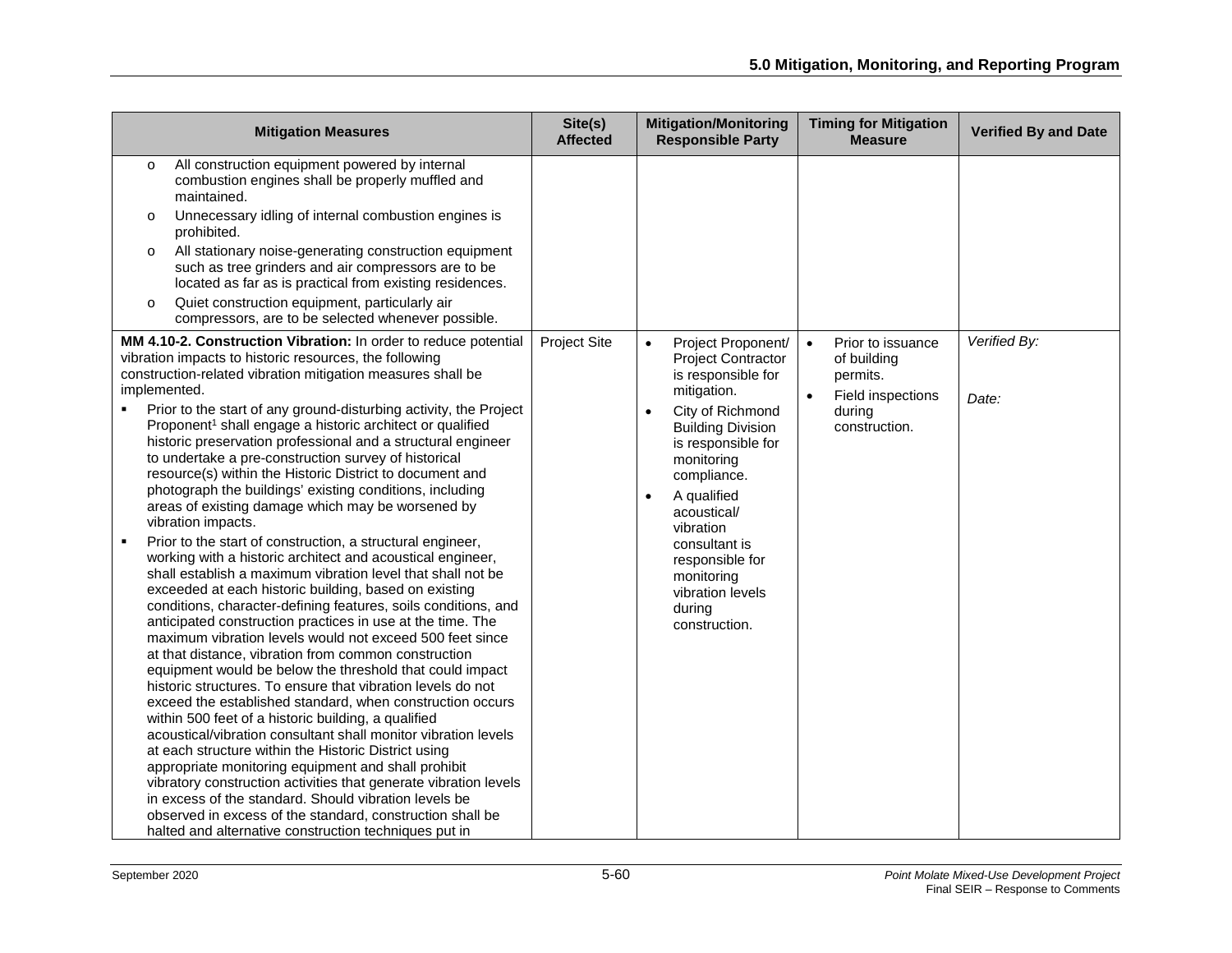| <b>Mitigation Measures</b>                                                                                                                                                                                                                                                                                                                                                                                                                                                                                                                                                                                                                                                                                                                                                                                                                                                                                                                                                                                                                                                                                                                                                                                                                                                                                                                                                                                 | Site(s)<br><b>Affected</b> | <b>Mitigation/Monitoring</b><br><b>Responsible Party</b>                                                                                                                                                      | <b>Timing for Mitigation</b><br><b>Measure</b>                                                            | <b>Verified By and Date</b> |
|------------------------------------------------------------------------------------------------------------------------------------------------------------------------------------------------------------------------------------------------------------------------------------------------------------------------------------------------------------------------------------------------------------------------------------------------------------------------------------------------------------------------------------------------------------------------------------------------------------------------------------------------------------------------------------------------------------------------------------------------------------------------------------------------------------------------------------------------------------------------------------------------------------------------------------------------------------------------------------------------------------------------------------------------------------------------------------------------------------------------------------------------------------------------------------------------------------------------------------------------------------------------------------------------------------------------------------------------------------------------------------------------------------|----------------------------|---------------------------------------------------------------------------------------------------------------------------------------------------------------------------------------------------------------|-----------------------------------------------------------------------------------------------------------|-----------------------------|
| practice, such as using less equipment or proceeding with<br>hand methods.<br>Any structural areas identified in the pre-construction<br>surveys that show existing damage or that the survey<br>identified as being susceptible to vibration damage from<br>construction-related activities shall be subject to continuous<br>monitoring during construction by vibration monitors. Such<br>monitors shall be installed at appropriate locations as<br>determined by the structural engineer. These monitors shall<br>be capable of measuring continuous data and sending the<br>data in real time to several different parties including, but not<br>limited to, the Structural Engineer and the Acoustical<br>Engineer to ensure that vibration levels do not exceed the<br>maximum vibration levels identified for each historic building.<br>The vibration monitors shall generate an instant email alert<br>when the thresholds are exceeded so that immediate<br>corrective action is taken. The qualified acoustical/vibration<br>consultant shall conduct regular periodic inspections of each<br>building within the Historic District. Should damage to a<br>building occur as a result of ground-disturbing activity on the<br>Project Site, the building(s) shall be remediated to its pre-<br>construction condition at the conclusion of ground-disturbing<br>activity on the Project Site. |                            |                                                                                                                                                                                                               |                                                                                                           |                             |
| MM 4.10-3. Noise Impact Study - Single-Family or<br>Townhome: Along with the plans submitted for building and/or<br>grading permits for development of a single-family home or<br>townhome along Stenmark Drive, a building-specific noise<br>impact study shall be submitted for City review to determine if<br>exterior noise at the building's property line would exceed 65<br>dBA. If so, then the building would be required to incorporate<br>measures, such as use of sound rated door and window<br>assembles, mechanical ventilation, careful siting or use of<br>landscaping for outdoor recreation areas, or other methods to<br>reduce interior noise levels to 45 dBA CNEL and provide noise<br>shielding.                                                                                                                                                                                                                                                                                                                                                                                                                                                                                                                                                                                                                                                                                   | <b>Project Site</b>        | $\bullet$<br>Project Proponent<br>/ Project<br>Contractor is<br>responsible for<br>mitigation.<br>City of Richmond<br>$\bullet$<br><b>Building Division</b><br>is responsible for<br>monitoring<br>compliance | $\bullet$<br>Prior to issuance<br>of building<br>permits.<br>Field inspections<br>during<br>construction. | Verified By:<br>Date:       |
| MM 4.10-4. Nosie Impact Study - Commercial and Multi-<br><b>Family:</b> Along with the plans submitted for building and/or<br>grading permits for development of commercial and multi-family<br>residential uses, a building-specific noise impact study shall be<br>submitted for City review to demonstrate that interior noise levels<br>for nearby current and proposed sensitive receptors have been                                                                                                                                                                                                                                                                                                                                                                                                                                                                                                                                                                                                                                                                                                                                                                                                                                                                                                                                                                                                  | <b>Project Site</b>        | Project Proponent/<br>$\bullet$<br><b>Project Contractor</b><br>is responsible for<br>mitigation.<br>City of Richmond<br><b>Building Division</b>                                                             | Prior to issuance<br>$\bullet$<br>of building<br>permits.                                                 | Verified By:<br>Date:       |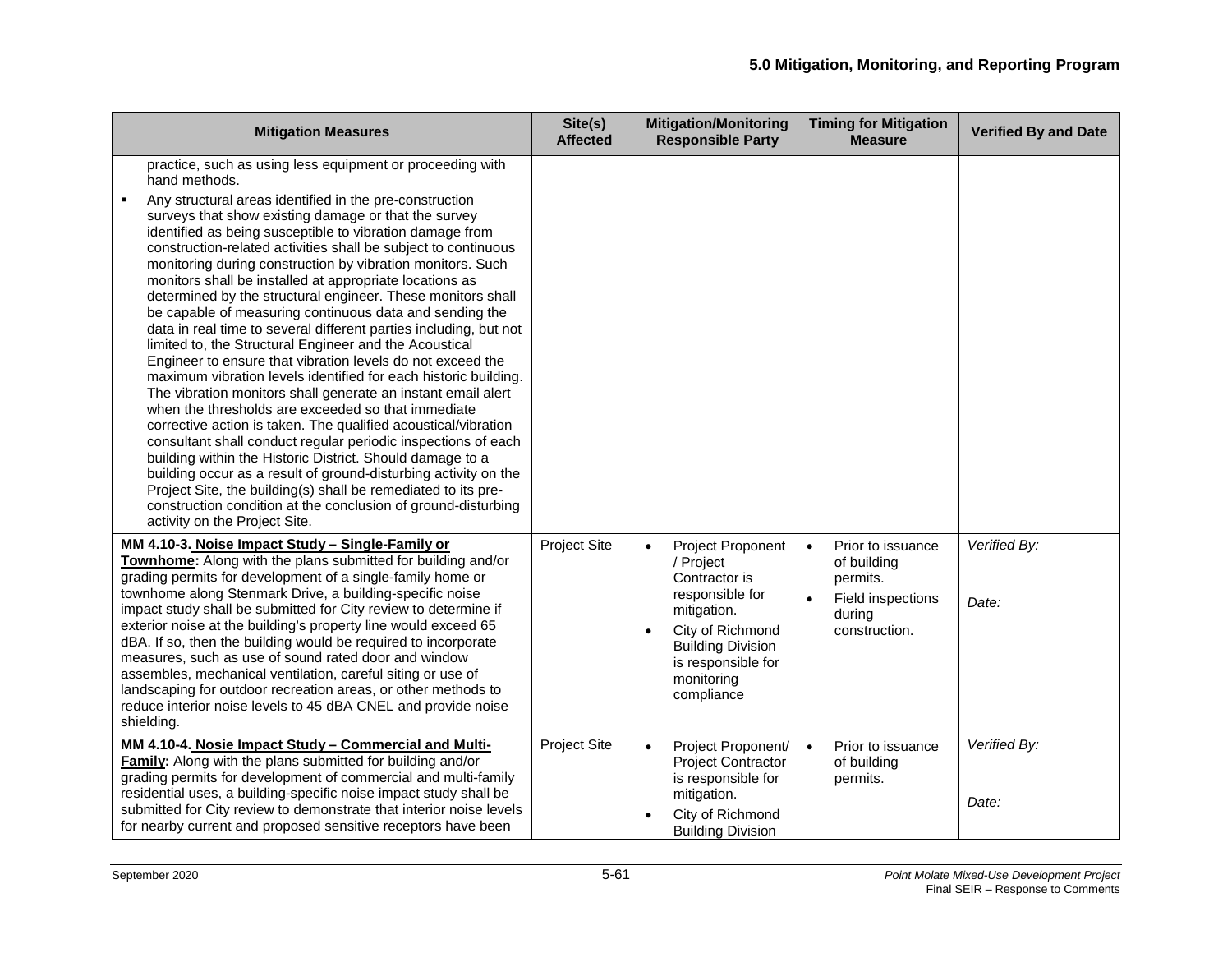| <b>Mitigation Measures</b>                                                                                                                                                                                                                                                                                                                                                                                                                                                                                                                                                                                                                                                                                                                                                                                                                                                                                                                                                                                                                                                                                                                                                 | Site(s)<br><b>Affected</b> | <b>Mitigation/Monitoring</b><br><b>Responsible Party</b>                                                                                                                                            | <b>Timing for Mitigation</b><br><b>Measure</b>            | <b>Verified By and Date</b> |
|----------------------------------------------------------------------------------------------------------------------------------------------------------------------------------------------------------------------------------------------------------------------------------------------------------------------------------------------------------------------------------------------------------------------------------------------------------------------------------------------------------------------------------------------------------------------------------------------------------------------------------------------------------------------------------------------------------------------------------------------------------------------------------------------------------------------------------------------------------------------------------------------------------------------------------------------------------------------------------------------------------------------------------------------------------------------------------------------------------------------------------------------------------------------------|----------------------------|-----------------------------------------------------------------------------------------------------------------------------------------------------------------------------------------------------|-----------------------------------------------------------|-----------------------------|
| reduced to 45 dBA CNEL. The following mitigation measures<br>can be implemented for commercial and multi-family residential<br>uses to reduce noise exposure to the desired level.<br>Ensure that noise exposure associated with the selected<br>mechanical equipment satisfies the applicable City noise<br>level limits at proposed sensitive receptors.<br>Screen rooftop mechanical equipment to attenuate noise<br>$\blacksquare$<br>exposure.<br>Locate mechanical equipment on the rooftop of commercial<br>buildings away from sensitive receptors.<br>Refuse dumpsters and commercial loading and unloading<br>areas shall be located as far as reasonably possible from<br>the outdoor activity areas of proposed residential buildings.<br>Commercial refuse containers shall also be located such<br>that buildings shield nearby residential uses from noise<br>generated by loading/unloading operations and garbage<br>collection activities.<br>Use of sound rated door and window assembles for multi-                                                                                                                                                    |                            | is responsible for<br>monitoring<br>compliance                                                                                                                                                      |                                                           |                             |
| family residential buildings, if required.<br>MM 4.10-5. Noise Impact Study - Sanitary Sewer Treatment<br>Facility: If the Project includes the installation of an on-site<br>sanitary sewer treatment facility, once the installment of this<br>facility has been confirmed, and building plans are filed, prepare<br>a site-specific noise impact study analyzing the facility<br>operational equipment noise level to be conducted and noise<br>generated by this facility. If the noise study determines that noise<br>levels from operation of the on-site sanitary sewer treatment<br>facility exceed acceptable levels for sensitive receptors<br>established by the City, the following mitigation measures shall<br>be implemented.<br>Ensure that noise exposure associated with the selected<br>٠<br>facility equipment satisfies the applicable City noise level<br>limits at proposed sensitive receptors.<br>Construct solid noise barriers around the perimeter of the<br>facility equipment area that effectively attenuate equipment<br>noise exposure to a state of compliance with the applicable<br>City noise limits at proposed sensitive receptors. | <b>Project Site</b>        | Project Proponent/<br>$\bullet$<br><b>Project Contractor</b><br>is responsible for<br>mitigation.<br>City of Richmond<br><b>Building Division</b><br>is responsible for<br>monitoring<br>compliance | Prior to issuance<br>$\bullet$<br>of building<br>permits. | Verified By:<br>Date:       |
| 4.11 Population and Housing                                                                                                                                                                                                                                                                                                                                                                                                                                                                                                                                                                                                                                                                                                                                                                                                                                                                                                                                                                                                                                                                                                                                                |                            |                                                                                                                                                                                                     |                                                           |                             |
| None                                                                                                                                                                                                                                                                                                                                                                                                                                                                                                                                                                                                                                                                                                                                                                                                                                                                                                                                                                                                                                                                                                                                                                       | N/A                        | N/A                                                                                                                                                                                                 | N/A                                                       | N/A                         |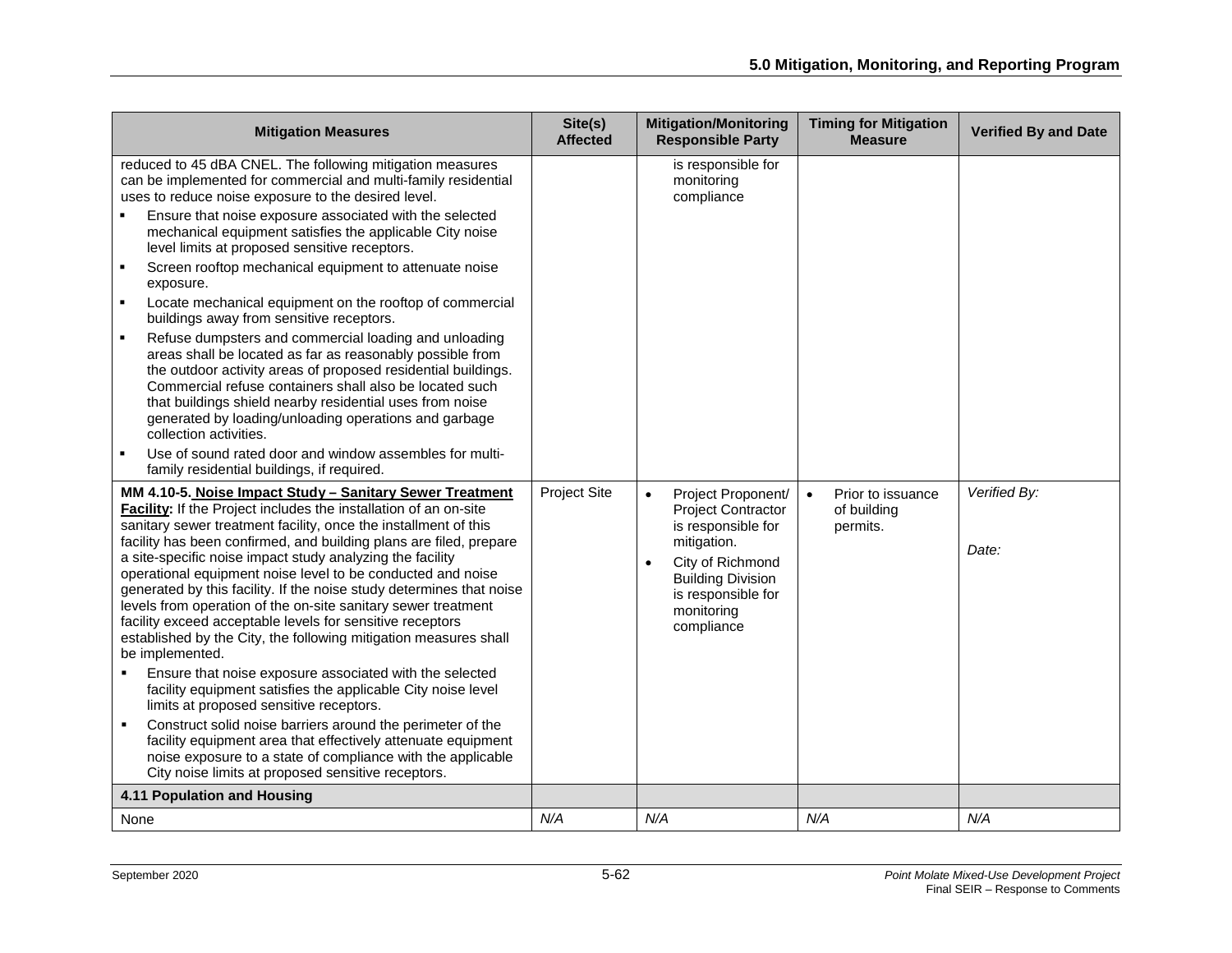| <b>Mitigation Measures</b>                                                                                                                                                                                                                                                                                                                                                                                                                                                                                                                                                                                                                                                                                                                                                                                                                                                                                                                                                                                                                                                                                                                                                                                                                                                                                                                                                                                                                                                                                                                                                                                                                    | Site(s)<br><b>Affected</b> | <b>Mitigation/Monitoring</b><br><b>Responsible Party</b>                                                                                                                                                         | <b>Timing for Mitigation</b><br><b>Measure</b>                                                                                                                                               | <b>Verified By and Date</b> |
|-----------------------------------------------------------------------------------------------------------------------------------------------------------------------------------------------------------------------------------------------------------------------------------------------------------------------------------------------------------------------------------------------------------------------------------------------------------------------------------------------------------------------------------------------------------------------------------------------------------------------------------------------------------------------------------------------------------------------------------------------------------------------------------------------------------------------------------------------------------------------------------------------------------------------------------------------------------------------------------------------------------------------------------------------------------------------------------------------------------------------------------------------------------------------------------------------------------------------------------------------------------------------------------------------------------------------------------------------------------------------------------------------------------------------------------------------------------------------------------------------------------------------------------------------------------------------------------------------------------------------------------------------|----------------------------|------------------------------------------------------------------------------------------------------------------------------------------------------------------------------------------------------------------|----------------------------------------------------------------------------------------------------------------------------------------------------------------------------------------------|-----------------------------|
| 4.12 Public Services and Recreation                                                                                                                                                                                                                                                                                                                                                                                                                                                                                                                                                                                                                                                                                                                                                                                                                                                                                                                                                                                                                                                                                                                                                                                                                                                                                                                                                                                                                                                                                                                                                                                                           |                            |                                                                                                                                                                                                                  |                                                                                                                                                                                              |                             |
| MM 4.12-1. Creation of Parkland within the Project Site: The<br>Project shall comply with the City's Quimby Act ordinance by<br>developing sufficient parkland to provide at least 3.0 acres of<br>parkland on the Project Site per 1,000 residents generated by<br>the Project or paying the City's in lieu fee, or a combination of<br>the two methods.                                                                                                                                                                                                                                                                                                                                                                                                                                                                                                                                                                                                                                                                                                                                                                                                                                                                                                                                                                                                                                                                                                                                                                                                                                                                                     | <b>Project Site</b>        | Project Proponent/<br>$\bullet$<br><b>Project Contractor</b><br>is responsible for<br>mitigation.<br>City of Richmond<br>$\bullet$<br><b>Building Division</b><br>is responsible for<br>monitoring<br>compliance | Prior to issuance<br>$\bullet$<br>of building<br>permits.                                                                                                                                    | Verified By:<br>Date:       |
| <b>4.13 Transportation</b>                                                                                                                                                                                                                                                                                                                                                                                                                                                                                                                                                                                                                                                                                                                                                                                                                                                                                                                                                                                                                                                                                                                                                                                                                                                                                                                                                                                                                                                                                                                                                                                                                    |                            |                                                                                                                                                                                                                  |                                                                                                                                                                                              |                             |
| MM 4.13-1. Impacts to Intersection Operations: Prior to<br>issuance of occupancy permits, the Project shall fully fund or<br>implement the following improvements. For any improvement<br>required by the project's contribution to significant cumulative<br>impacts, if the City implements any of these improvements prior<br>to issuance of occupancy permits for the Project or adds the<br>improvements to its Capital Improvement Program, construction<br>of the improvement would not be required to be implemented by<br>the Project Proponent and the City will collect fair-share<br>contributions from the Project to support implementation.<br>MM 4.13-1 (a): Castro Street and the I-580 WB<br>Ramps/Chevron® Entrance (Intersection #1 - Existing Plus<br>Project): 1) Installation of a dual SB left turn lane on Castro<br>Street and 2) installation of a third NB through lane on Castro<br>Street.<br>MM 4.13-1 (b): Richmond Parkway and West Gertrude<br>Avenue (Intersection #21 - Cumulative Plus Project):<br>Conversion of the NB exclusive right turn lane to a shared<br>through-right lane.<br>MM 4.13-1 (c): Richmond Parkway and Parr Boulevard<br>(Intersection #22 - Cumulative Plus Project): Conversion of<br>the NB and SB exclusive right turn lanes to shared through-right<br>lanes.<br>MM 4.13-1 (d): Richmond Parkway and San Pablo Avenue<br>(Intersection #23 - Cumulative Plus Project): Restriping of NB<br>San Pablo Avenue from the Richmond Parkway to Crestwood<br>Drive to provide three through lanes and an associated<br>modification of the traffic signal at Kay Road to accommodate | Off-Site<br>Intersections  | Project Proponent/<br>$\bullet$<br><b>Project Contractor</b><br>is responsible for<br>mitigation.<br>City of Richmond<br>$\bullet$<br><b>Planning Division</b><br>is responsible for<br>monitoring<br>compliance | Prior to issuance<br>$\bullet$<br>of occupancy<br>permit.<br>$\bullet$<br><b>Planning Division</b><br>Review will verify<br>funding or<br>implementation of<br>intersection<br>improvements. | Verified By:<br>Date:       |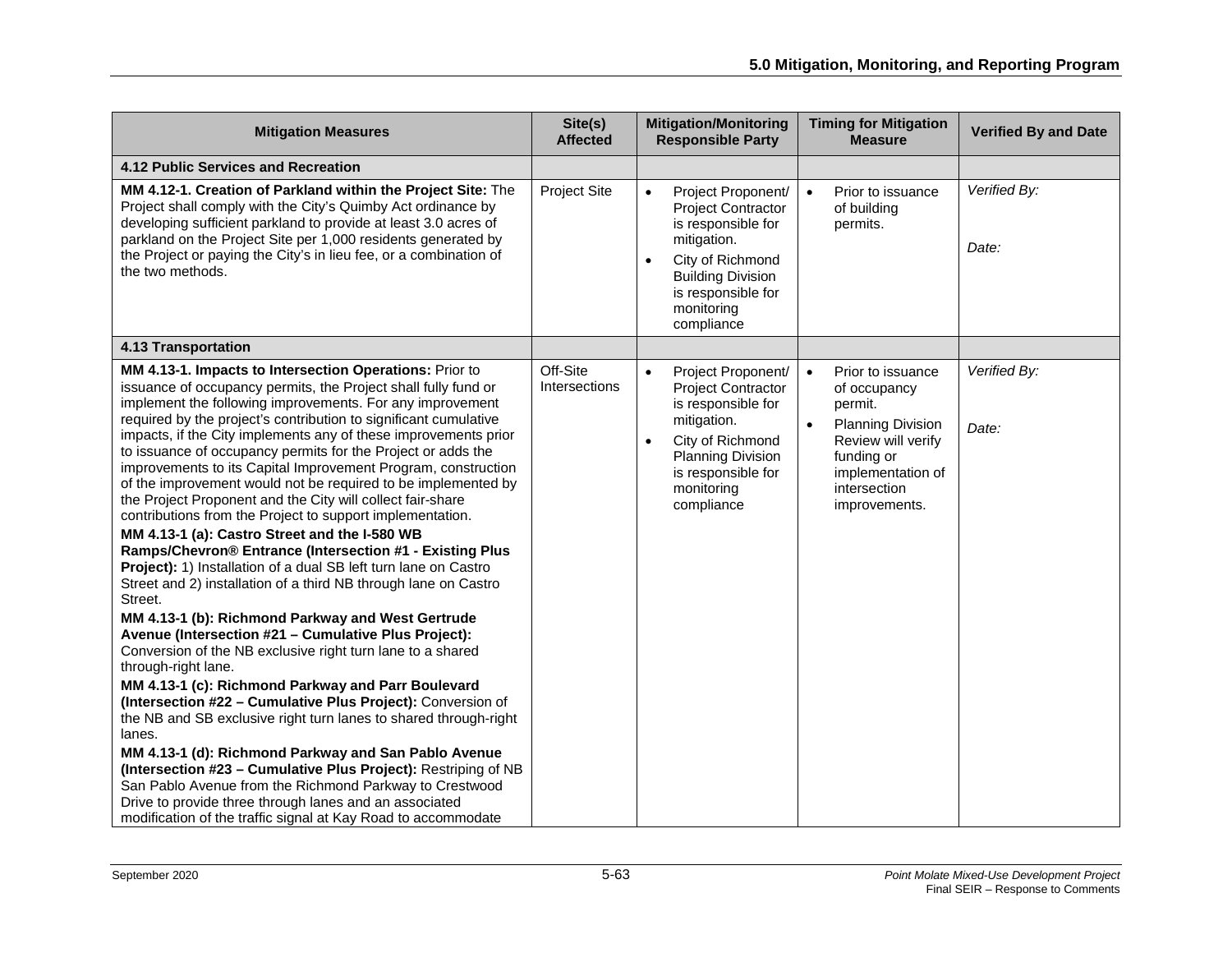| <b>Mitigation Measures</b>                                                                                                                                                                                                                                                                                                                                                                                                                                                                                                                                                                                                                                                                                                 | Site(s)<br><b>Affected</b> | <b>Mitigation/Monitoring</b><br><b>Responsible Party</b>                                                                                                                                                               | <b>Timing for Mitigation</b><br><b>Measure</b>                                                                                                                                                | <b>Verified By and Date</b> |
|----------------------------------------------------------------------------------------------------------------------------------------------------------------------------------------------------------------------------------------------------------------------------------------------------------------------------------------------------------------------------------------------------------------------------------------------------------------------------------------------------------------------------------------------------------------------------------------------------------------------------------------------------------------------------------------------------------------------------|----------------------------|------------------------------------------------------------------------------------------------------------------------------------------------------------------------------------------------------------------------|-----------------------------------------------------------------------------------------------------------------------------------------------------------------------------------------------|-----------------------------|
| the detectors required for the additional NB through lane that<br>would be added at this intersection.<br>MM 4.13-1 (e): Richmond Parkway and Goodrick Avenue<br>(Intersection #29 - All Plus Project Scenarios): Conversion of<br>the EB exclusive right turn lane to a shared through-right lane.                                                                                                                                                                                                                                                                                                                                                                                                                        |                            |                                                                                                                                                                                                                        |                                                                                                                                                                                               |                             |
| MM 4.13-2. Impacts Fees for Impacted Intersection<br>Operations: Prior to issuance of occupancy permits, the Project<br>shall mitigate the above-identified impacts by paying the required<br>traffic impact fees toward the improvements described below,<br>subject to City approval.<br>Richmond Parkway and San Pablo Avenue (Intersection #23<br>- Cumulative Plus Project): The Project would pay the West<br>County Subregional Transportation Mitigation Program (STMP)<br>development fees to fund regional transportation system<br>improvements.                                                                                                                                                                | Off-Site<br>Intersections  | Project Proponent/<br><b>Project Contractor</b><br>is responsible for<br>mitigation.<br>City of Richmond<br>$\bullet$<br>Transportation<br>Division is<br>responsible for<br>monitoring<br>compliance                  | Prior to issuance<br>$\bullet$<br>of occupancy<br>permit.<br>$\bullet$<br>WCCTAC and the<br>Transportation<br>Division will verify<br>payment of traffic<br>impact fees.                      | Verified By:<br>Date:       |
| MM 4.13-3. Impacts to Freeway Operations: Prior to issuance<br>of occupancy permits, the Project shall mitigate the above-<br>identified impacts by paying the required traffic impact fees<br>described below, subject to City approval.<br>Payment of the Regional Transportation Development<br>Impact Mitigation Fee: The Project would pay the West County<br>STMP development fees to fund regional freeway system<br>improvements including I-580 improvements.                                                                                                                                                                                                                                                     | Off-Site<br>Freeways       | Project Proponent/<br>$\bullet$<br><b>Project Contractor</b><br>is responsible for<br>mitigation.<br>City of Richmond<br>$\bullet$<br>Transportation<br>Division is<br>responsible for<br>monitoring<br>compliance     | $\bullet$<br>Prior to issuance<br>of occupancy<br>permit.<br>$\bullet$<br>WCCTAC and the<br>Transportation<br>Division will verify<br>payment of traffic<br>impact fees.                      | Verified By:<br>Date:       |
| MM 4.13-4. Impacts from Special Event Traffic: To ensure<br>that the maximum additional peak hour traffic at the I-580<br>interchange with Stenmark Drive does not exceed 800 vehicles,<br>any event with a potential attendance of 3,000 people or more<br>would be required to prepare a detailed Traffic Monitoring and<br>Management Program, subject to City approval that could<br>include the following measures.<br>Off-Site Parking with Shuttle Service<br>1.<br><b>Traffic Control Office Deployment</b><br>2.<br><b>On-Street Parking Restrictions</b><br>3.<br>Roadway Closures<br>4.<br><b>Restricted Access/Bus Priority Streets</b><br>5.<br>Event Signage Including Directional and/or Detour Signs<br>6. | <b>Project Site</b>        | <b>Project Proponent</b><br>$\bullet$<br>/ Project<br>Contractor is<br>responsible for<br>mitigation.<br>City of Richmond<br>$\bullet$<br>Transportation<br>Division is<br>responsible for<br>monitoring<br>compliance | Prior to issuance<br>$\bullet$<br>of occupancy<br>permit.<br>$\bullet$<br>Transportation<br>Division will verify<br>implementation<br><b>Traffic Monitoring</b><br>and Management<br>Program. | Verified By:<br>Date:       |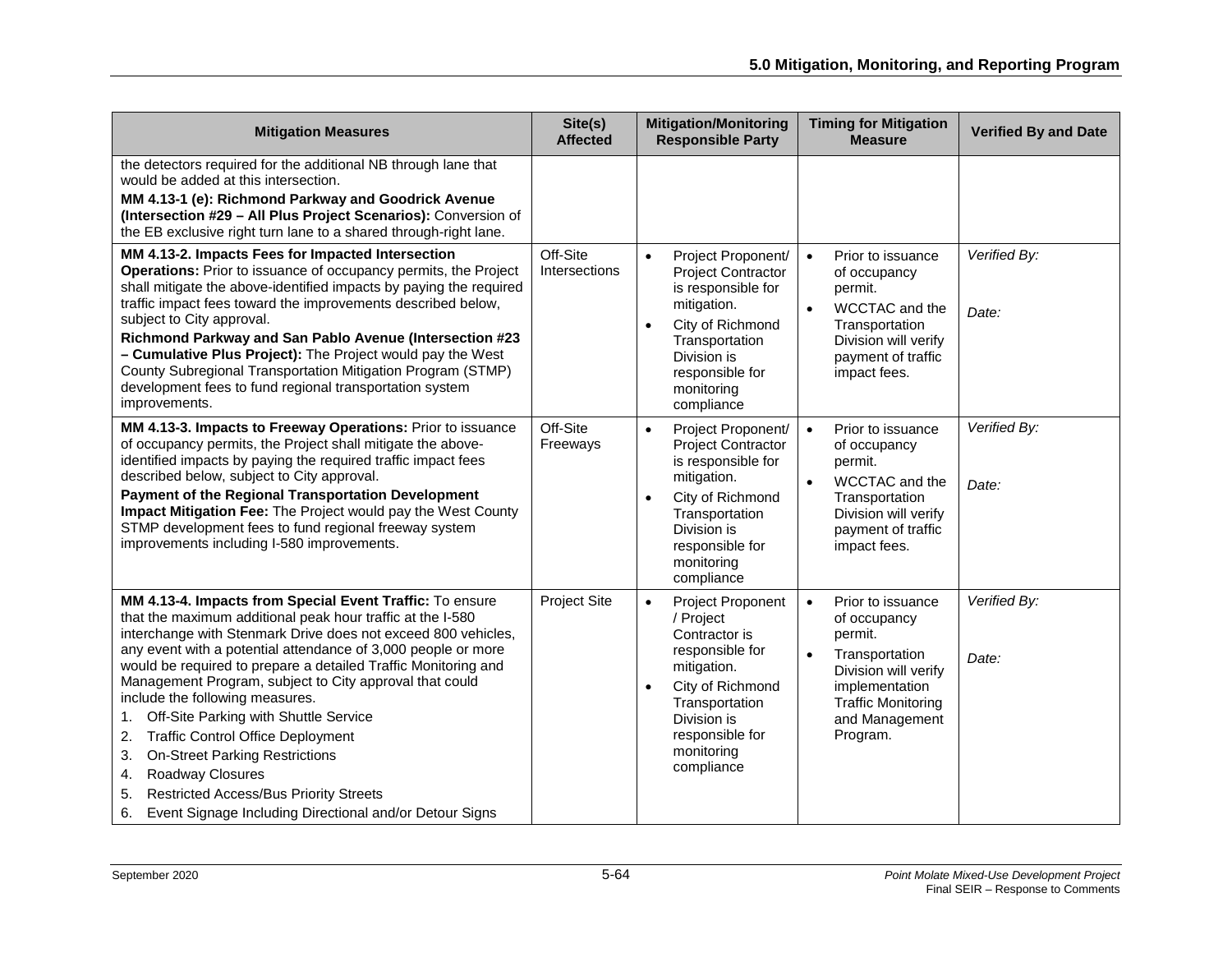<span id="page-64-0"></span>

| <b>Mitigation Measures</b>                                                                                                                                                                                                                                                                                                                                                                                                                                                                                                                                                                                                                                                                                                                                                                                                                                                                                                                      | Site(s)<br><b>Affected</b> | <b>Mitigation/Monitoring</b><br><b>Responsible Party</b>                                                                                                                                           | <b>Timing for Mitigation</b><br><b>Measure</b>                                                                                                         | <b>Verified By and Date</b> |
|-------------------------------------------------------------------------------------------------------------------------------------------------------------------------------------------------------------------------------------------------------------------------------------------------------------------------------------------------------------------------------------------------------------------------------------------------------------------------------------------------------------------------------------------------------------------------------------------------------------------------------------------------------------------------------------------------------------------------------------------------------------------------------------------------------------------------------------------------------------------------------------------------------------------------------------------------|----------------------------|----------------------------------------------------------------------------------------------------------------------------------------------------------------------------------------------------|--------------------------------------------------------------------------------------------------------------------------------------------------------|-----------------------------|
| Media Announcements of Potential Traffic Restrictions and<br>7.<br><b>Shuttle Service Options</b><br>Marketing campaign to encourage transit use and bicycle<br>8.<br>use to special events<br>Public information on events for commuters, businesses, and<br>9.<br>deliveries                                                                                                                                                                                                                                                                                                                                                                                                                                                                                                                                                                                                                                                                  |                            |                                                                                                                                                                                                    |                                                                                                                                                        |                             |
| MM 4.13-5. Impacts to Emergency Access During<br><b>Construction:</b> The Applicant shall coordinate all construction<br>activities that would affect traffic flow on Stenmark Drive with<br>local emergency service providers at least two weeks in advance<br>of construction. Emergency service providers shall be notified of<br>the timing, location, and duration of construction activities. All<br>roads shall remain passable to emergency service vehicles at all<br>times. Stenmark Drive shall remain passable to through traffic 24<br>hours a day, seven days a week to provide access to and from<br>other land uses located on the San Pablo Peninsula. In the event<br>that portions of Stenmark Drive must be closed temporarily,<br>reasonable detours shall be provided such that access to the<br>San Pablo Yacht Harbor and other adjacent land uses is not<br>restricted.                                                | <b>Project Site</b>        | Applicant/Project<br>$\bullet$<br>Contractor is<br>responsible for<br>mitigation.<br>City of Richmond<br>$\bullet$<br>Transportation<br>Division is<br>responsible for<br>monitoring<br>compliance | Prior to issuance<br>$\bullet$<br>of occupancy<br>permit.<br>$\bullet$<br>Transportation<br>Division will verify<br>emergency<br>access conditions.    | Verified By:<br>Date:       |
| MM 4.13-6. Transportation Demand Management Program:<br>In addition to the TDM measures incorporated into the Project<br>design (Section 3.4.3.4), the Applicant shall prepare and<br>implement a TDM Plan with strategies to reduce vehicle trips<br>generated by the Project by at least 20 percent, which may<br>include the following:<br><b>BART Shuttle</b> - The Project shall include a frequent (20-<br>1.<br>minute headways) direct weekday shuttle service between<br>the Project Site and the Richmond BART Station, for two<br>hours during both the peak morning and evening commute<br>periods. If after shuttle service commences there is sufficient<br>demand for services and it is determined to be feasible,<br>practical, and effective at further promoting public transit and<br>reducing single-occupancy vehicle trips, the shuttle may add<br>stops at the Richmond Ferry Terminal and Point Richmond. <sup>6</sup> | <b>Project Site</b>        | Applicant/Project<br>$\bullet$<br>Contractor is<br>responsible for<br>mitigation.<br>City of Richmond<br>$\bullet$<br>Transportation<br>Division is<br>responsible for<br>monitoring<br>compliance | Prior to issuance<br>$\bullet$<br>of occupancy<br>permit.<br>Transportation<br>$\bullet$<br>Division will verify<br>implementation of<br>TDM measures. | Verified By:<br>Date:       |

<sup>&</sup>lt;sup>6</sup> Given the distance between Point Molate, Richmond BART, Point Richmond, and the Richmond Ferry Terminal, as well the fact that the BART shuttle may compete with public transportation via the Point Molate water taxi or ferry service, adding stops to the shuttle service may prove infeasible, impractical, or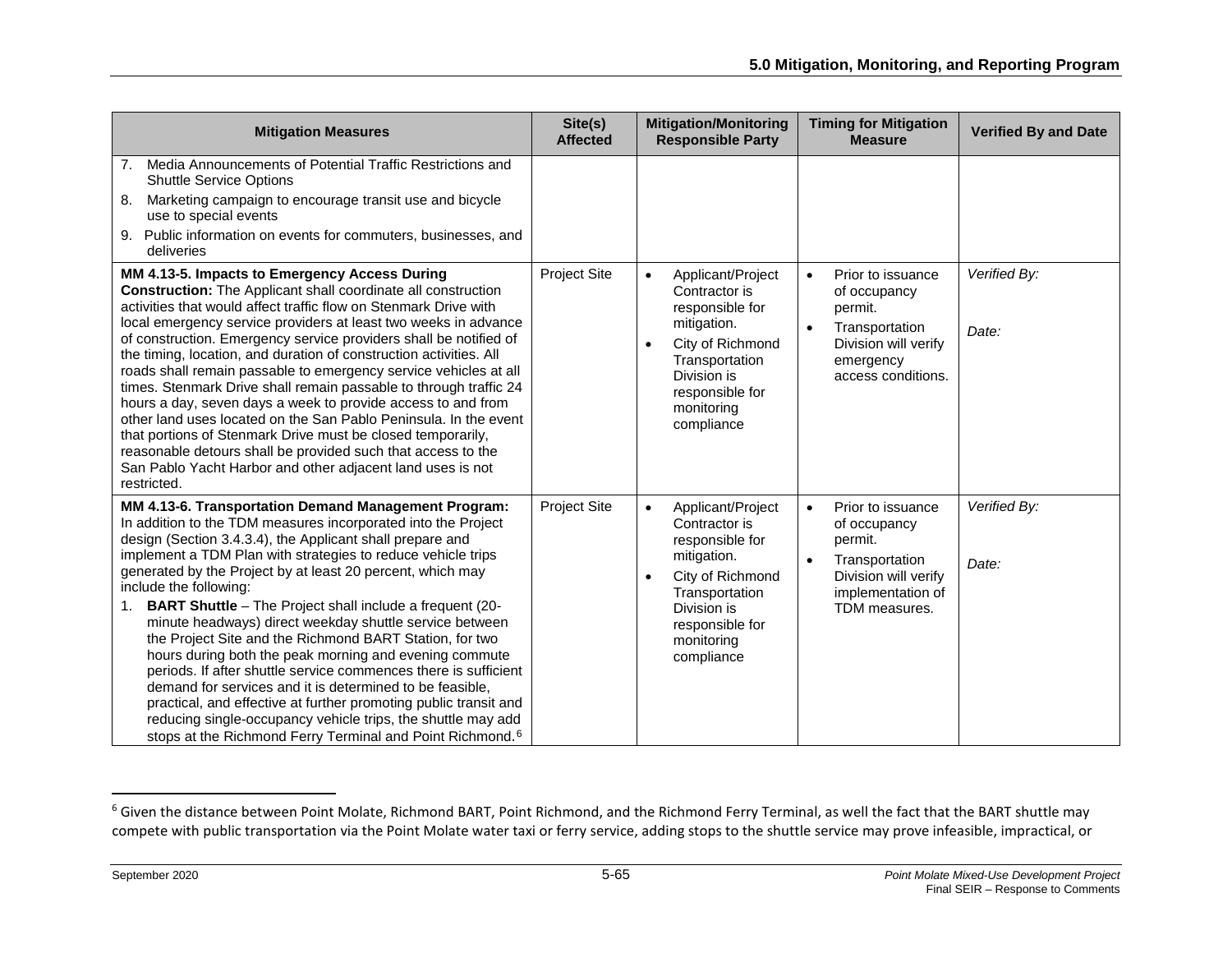|               | <b>Mitigation Measures</b>                                                                                                                                                                                                                                                                                                                                                                                                                                                                                                                                                                                                                                          | Site(s)<br><b>Affected</b> | <b>Mitigation/Monitoring</b><br><b>Responsible Party</b> | <b>Timing for Mitigation</b><br><b>Measure</b> | <b>Verified By and Date</b> |
|---------------|---------------------------------------------------------------------------------------------------------------------------------------------------------------------------------------------------------------------------------------------------------------------------------------------------------------------------------------------------------------------------------------------------------------------------------------------------------------------------------------------------------------------------------------------------------------------------------------------------------------------------------------------------------------------|----------------------------|----------------------------------------------------------|------------------------------------------------|-----------------------------|
| 2.            | This service could be operated by a private contractor or by<br>AC Transit. Shuttles shall be electric and fully accessible to<br>passengers using wheelchairs and other mobility services<br>and should have the capacity to transport bicycles. It is also<br>recommended the Project explore providing a real-time<br>smart-phone app that tracks real-time arrivals to make<br>shuttle use more reliable and convenient.<br>Guaranteed Ride Home - The Project shall include a<br>guaranteed ride home program which would provide<br>employees and commuters who rideshare to work with a<br>reimbursed ride home in the event of unexpected<br>circumstances. |                            |                                                          |                                                |                             |
| 3.<br>demand. | Preferential Parking for Carpoolers - The building<br>management shall offer free or discounted preferential<br>carpool parking for eligible commuters. To be eligible for<br>carpool parking, the carpool shall consist of three or more<br>people. The building management shall monitor and provide<br>adequate carpool spaces to meet and exceed potential                                                                                                                                                                                                                                                                                                      |                            |                                                          |                                                |                             |
|               | 4. Preferential Parking for Vanpools - The building<br>management shall offer free or discounted preferential<br>vanpool parking for eligible commuters. The building<br>management shall monitor and provide adequate carpool<br>spaces to meet and exceed potential demand.                                                                                                                                                                                                                                                                                                                                                                                       |                            |                                                          |                                                |                             |
| 5.            | <b>Commute Center</b> – The Project shall provide a commute<br>information center that may include an information board or<br>kiosk located in a common gathering area. The kiosk will<br>contain transportation information, such as Emergency Ride<br>Home, transit schedules, bike maps, and 511 ride-matching.                                                                                                                                                                                                                                                                                                                                                  |                            |                                                          |                                                |                             |
| 6.            | Bi-Annual Employee Transportation Surveys - The<br>Project shall conduct surveys to determine the transportation<br>and travel characteristics of the employees working onsite.<br>The goal of the survey would be to identify the best practices<br>for shifting employees to alternative transportation or high<br>occupancy vehicle modes.                                                                                                                                                                                                                                                                                                                       |                            |                                                          |                                                |                             |
| 7.            | On-Site Amenities - The Project shall provide a minimum<br>of three trip reducing on-site amenities. Typical features                                                                                                                                                                                                                                                                                                                                                                                                                                                                                                                                               |                            |                                                          |                                                |                             |

ineffective at further promoting public transportation and reducing single-occupancy vehicle trips. Therefore, if the demand for additional stops materializes, this option shall be evaluated at that time.

 $\overline{\phantom{a}}$